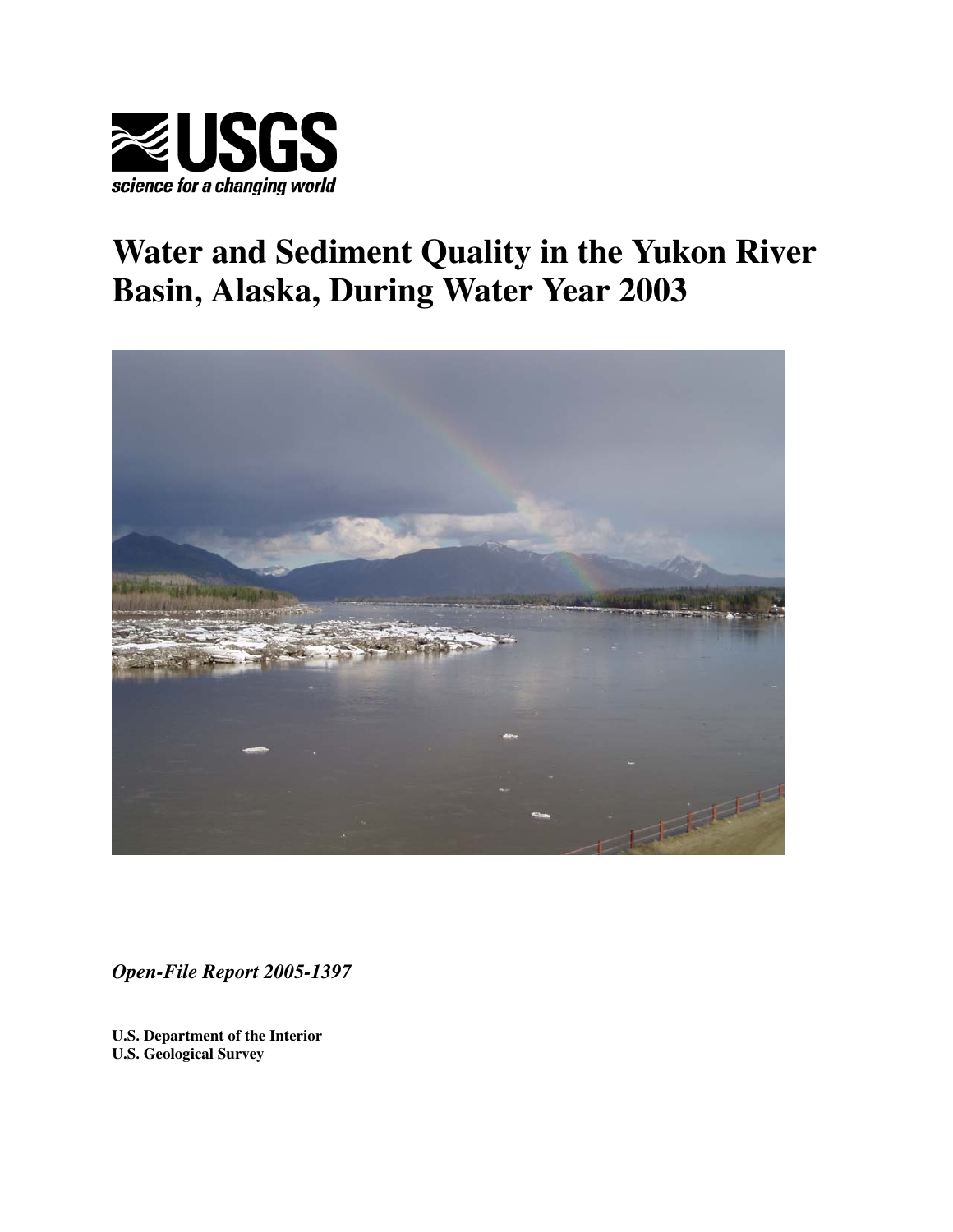Cover photograph: Yukon River at Eagle, Alaska, just after ice breakup.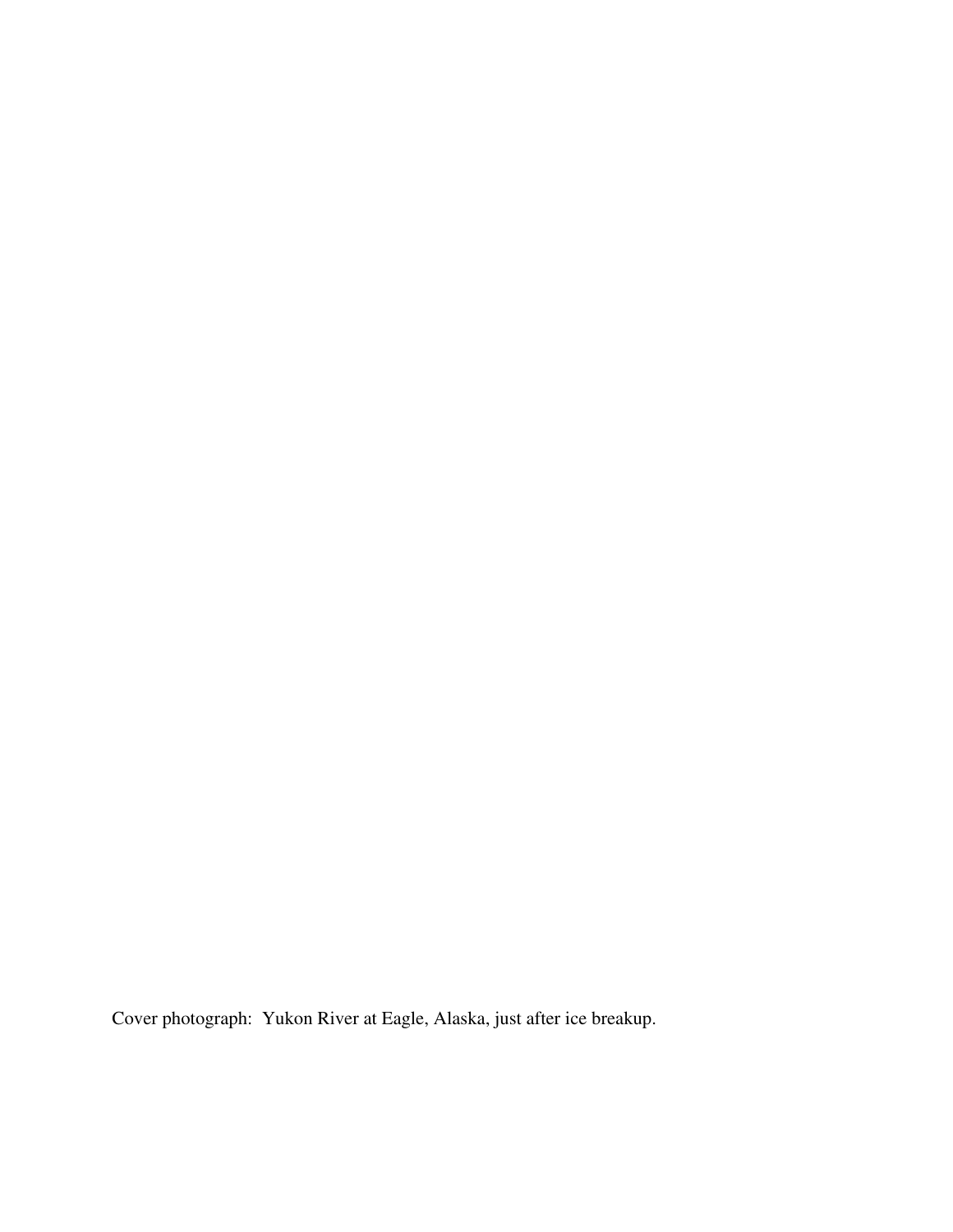

# **Water and Sediment Quality in the Yukon River Basin, Alaska, During Water Year 2003**

Edited By Paul F. Schuster

Open-File Report 2005-1397

**U.S. Department of the Interior U.S. Geological Survey**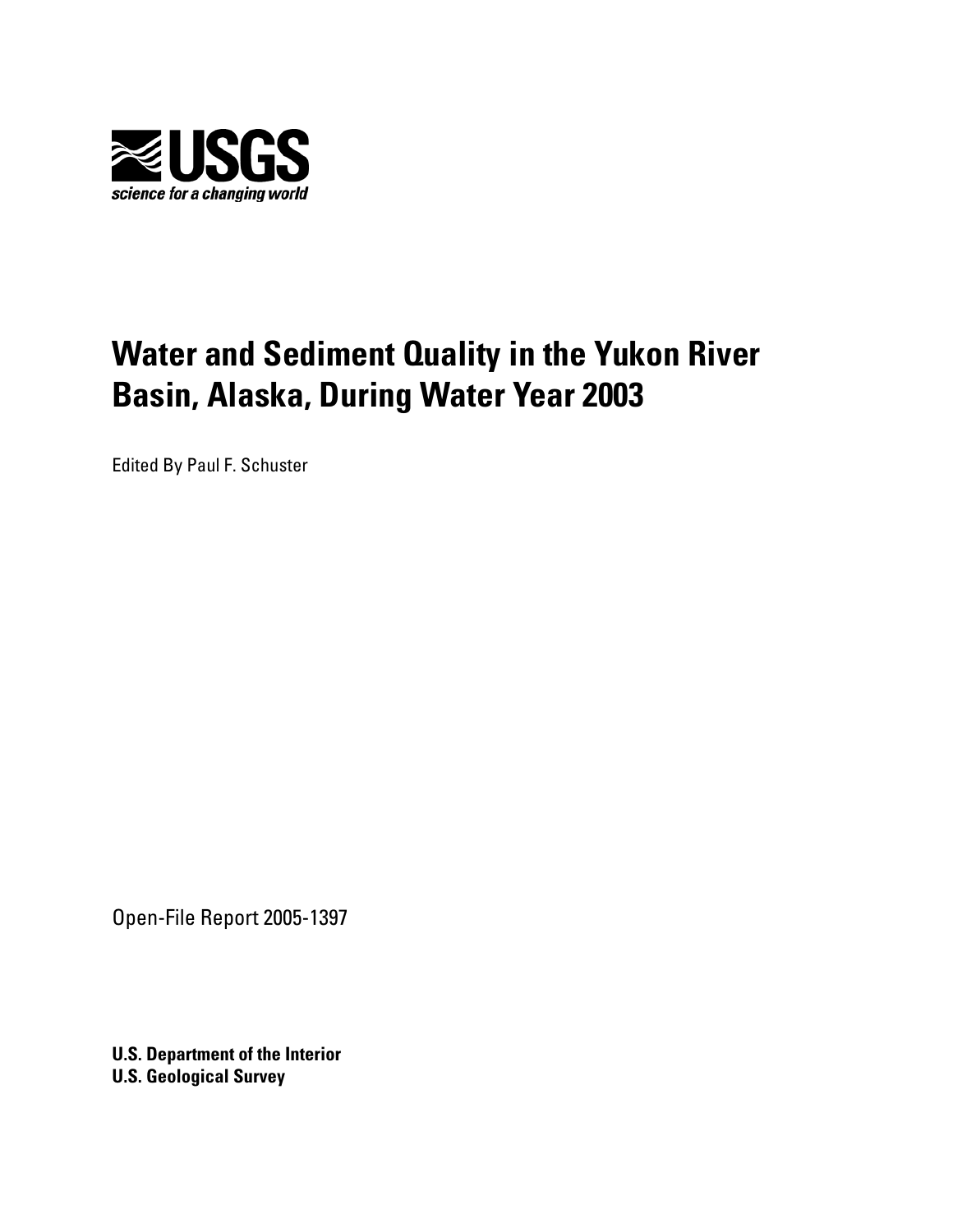#### **U.S. Department of the Interior**

Gale A. Norton, Secretary

#### **U.S. Geological Survey**

P. Patrick Leahy, Acting Director

U.S. Geological Survey, Boulder, Colorado 2005 Revised: March 2006

For product and ordering information: World Wide Web: http://www.usgs.gov/pubprod Telephone: 1-888-ASK-USGS

For more information on the USGS—the Federal source for science about the Earth, its natural and living resources, natural hazards, and the environment: World Wide Web: http://www.usgs.gov Telephone: 1-888-ASK-USGS

Any use of trade, product, or firm names is for descriptive purposes only and does not imply endorsement by the U.S. Government.

Although this report is in the public domain, permission must be secured from the individual copyright owners to reproduce any copyrighted material contained within this report.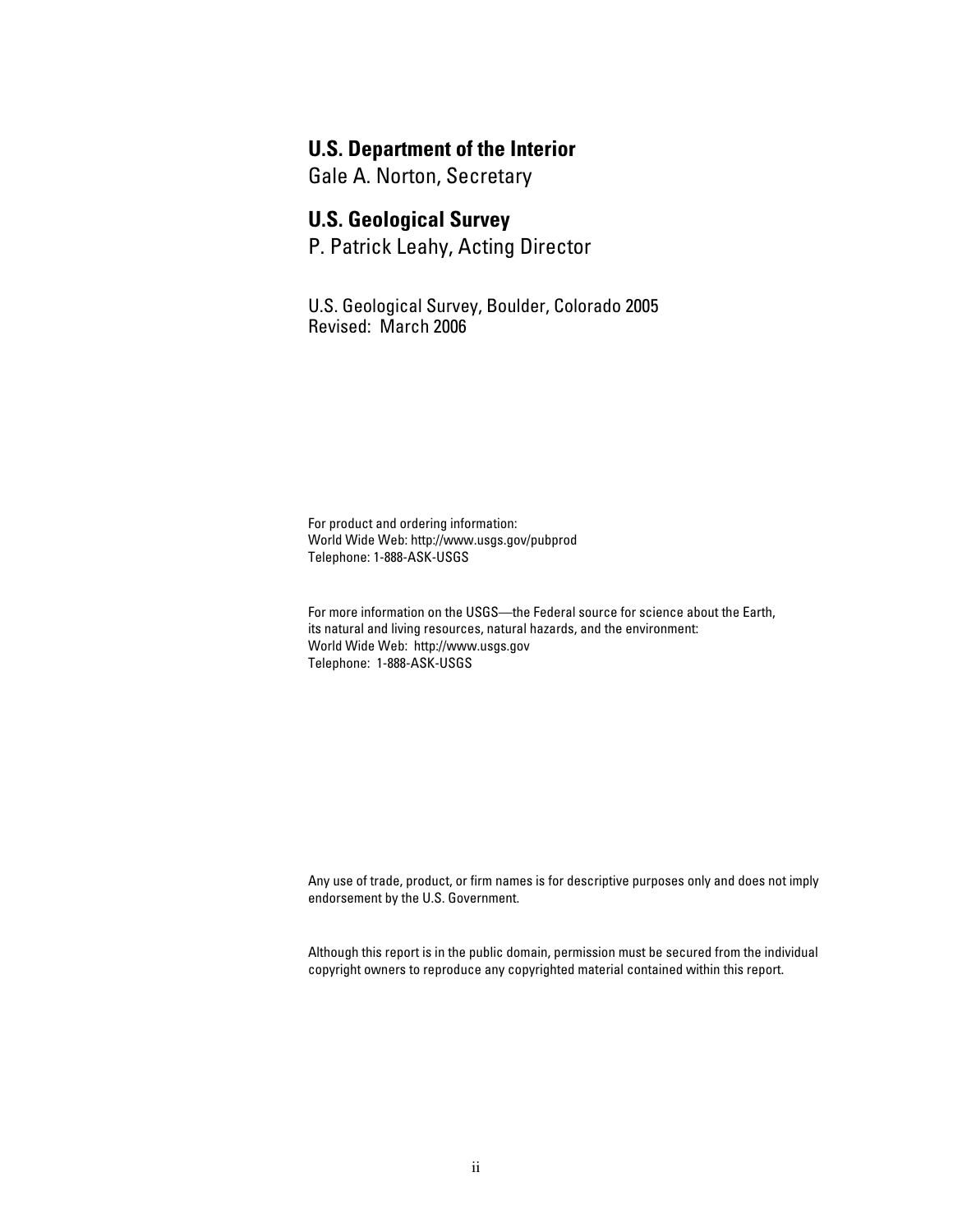## **Contents**

| CHAPTER 12 - Isotopic Analysis of Suspended Particulate Organic Matter (POM) 70 |  |
|---------------------------------------------------------------------------------|--|
|                                                                                 |  |
|                                                                                 |  |
|                                                                                 |  |

## **Figures**

1. Map showing location of fixed-station water-quality sampling sites in the Yukon River Basin…......3

## **Tables**

| 1. Summary of site characteristics at five fixed stations in the Yukon River Basin  4    |     |
|------------------------------------------------------------------------------------------|-----|
| 2. USGS National Water Quality Laboratory analyses-Yukon River at Eagle, Alaska 5        |     |
| 3. USGS National Water Quality Laboratory analyses-Porcupine River near Fort Yukon,      |     |
|                                                                                          |     |
| 4. USGS National Water Quality Laboratory analyses-Yukon River near Stevens              |     |
|                                                                                          |     |
| 5. USGS National Water Quality Laboratory analyses-Tanana River at Nenana, Alaska15      |     |
| 6. USGS National Water Quality Laboratory analyses-Yukon River at Pilot Station,         |     |
| Alaska.                                                                                  |     |
| 7. Dissolved organic carbon concentrations and fractionation analyses from fixed-        |     |
|                                                                                          | 23  |
| 8. Selected dissolved major cations and trace elements from fixed-station sampling       |     |
|                                                                                          | 26  |
| 9. Dissolved trace elements in 0.02-um filtered samples from five fixed-station sampling |     |
|                                                                                          | .43 |
| 10. Dissolved and colloidal trace elements in 0.45-um filtered samples from five fixed-  |     |
|                                                                                          | .45 |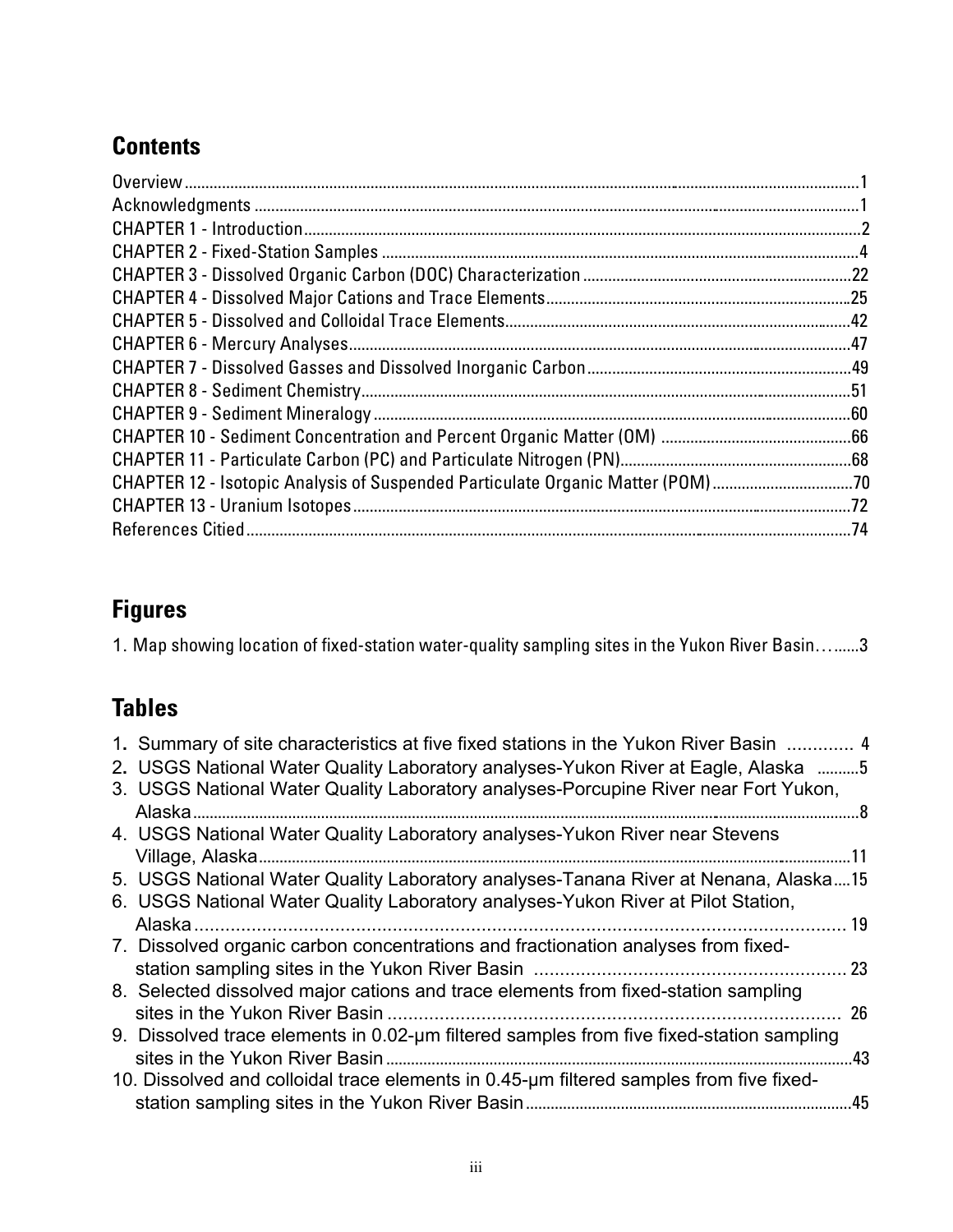| 11. Mercury and methylmercury concentrations from fixed-station sampling sites in the              |    |
|----------------------------------------------------------------------------------------------------|----|
| 12. Carbon dioxide, methane, and dissolved inorganic carbon concentrations from fixed-             |    |
| 13. Sediment chemistry data from fixed-station sampling sites in the Yukon River Basin  52         |    |
| 14. Sediment mineralogy data from fixed-station sampling sites in the Yukon River                  |    |
| Basin.                                                                                             |    |
| 15. Suspended sediment concentrations and percent organic matter in sediment from                  |    |
|                                                                                                    |    |
| 16. Particulate carbon and particulate nitrogen concentrations from fixed-station                  |    |
| 17. Suspended sediment isotopic data from fixed-station sampling sites in the Yukon<br>River Basin | 71 |
| 18. Uranium concentration and $^{234}$ U/ $^{238}$ U isotopic activity ratio analyses in water     |    |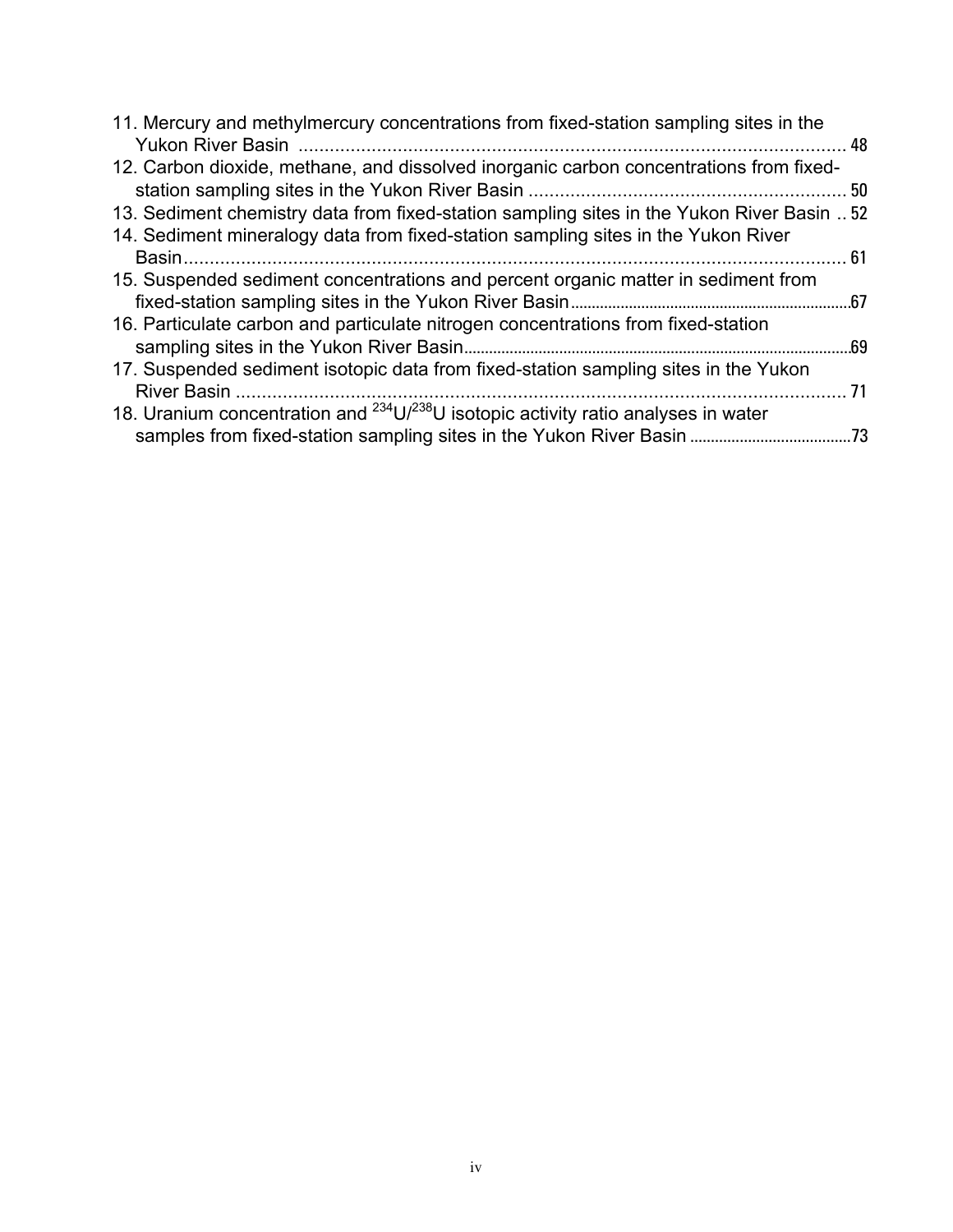### **Conversion Factors**

| <b>Multiply</b>                  | by                     | To obtain                      |
|----------------------------------|------------------------|--------------------------------|
|                                  | Length                 |                                |
| nanometer (nm)                   | $3.937 \times 10^{8}$  | inch                           |
| micrometer $(\mu m)$             | $3.937 \times 10^{-5}$ | inch                           |
| millimeter (mm)                  | $3.937 \times 10^{-2}$ | inch                           |
| centimeter (cm)                  | $3.937 \times 10^{-1}$ | inch                           |
| meter (m)                        | 3.281                  | foot $(ft)$                    |
|                                  | <u>Area</u>            |                                |
| square kilometer $(km^2)$        | $3.861 \times 10^{-1}$ | square mile                    |
|                                  | Flow                   |                                |
| cubic meter per second $(m^3/s)$ | 35.31                  | cubic foot per second $(f3/s)$ |
|                                  | Volume                 |                                |
| microliter $(\mu L)$             | $3.382 \times 10^{-5}$ | once, fluid                    |
| milliliter (mL)                  | $3.382 \times 10^{-2}$ | once, fluid                    |
| liter $(L)$                      | $2.642 \times 10^{-1}$ | gallon                         |
|                                  | <b>Mass</b>            |                                |
| microgram $(\mu g)$              | $3.527 \times 10^{-8}$ | ounce, avoirdupois             |
| milligram (mg)                   | $3.527 \times 10^{-5}$ | ounce, avoirdupois             |

Degree Celsius (°C) may be converted to degree Fahrenheit (°F) by using the following equation:  $F=1.8$  ( $^{\circ}$ C) + 32

Vertical coordinate information is referenced to the North American Vertical Datum of 1988 (NAVD 88)

Water year is the 12-month period October 1 through September 30 and is designated by the calendar year in which it ends.

Horizontal coordinate information is referenced to the North American Datum of 1983 (NAD 83)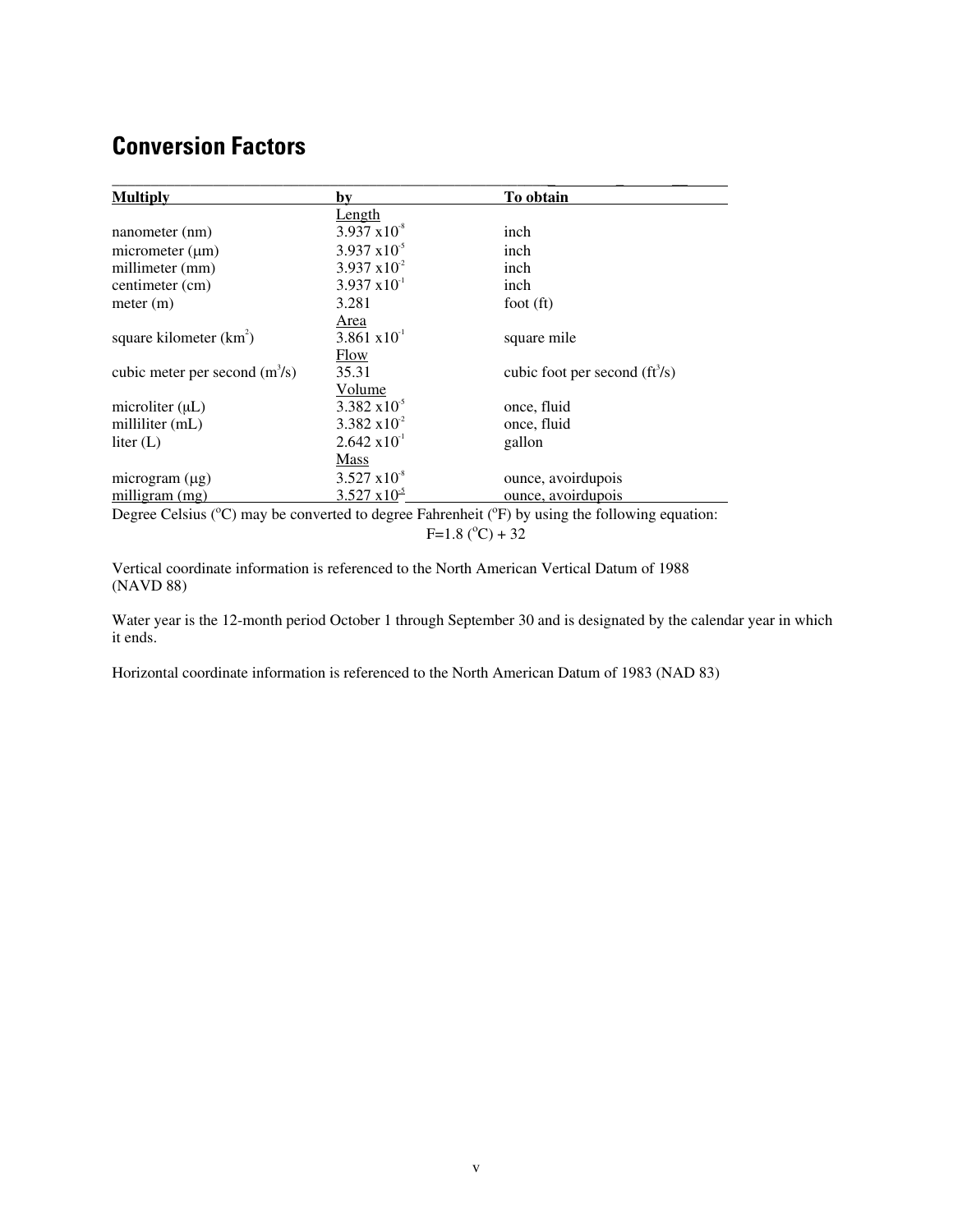# <span id="page-7-0"></span>**Water and Sediment Quality in the Yukon River Basin, Alaska, During Water Year 2003**

Edited by Paul F. Schuster

### **Overview**

This report contains water-quality and sediment-quality data from samples collected in the Yukon River basin from March through September during the 2003 water year (WY). Samples were collected throughout the year at five stations in the basin (three on the main stem Yukon River, one each on the Tanana and Porcupine Rivers). A broad range of physical, chemical, and biological analyses are presented.

### **Acknowledgments**

The USGS Nation Stream Quality Accounting Network (NASQAN) and the National Research Program would like to thank the USGS Alaska Science Center, Water Discipline, in Anchorage and the Field office in Fairbanks. Without their field expertise and continuous logistical support this work would not have been possible. A.M. Shiller's participation was partly supported by the National Science Foundation (EAR-0001049).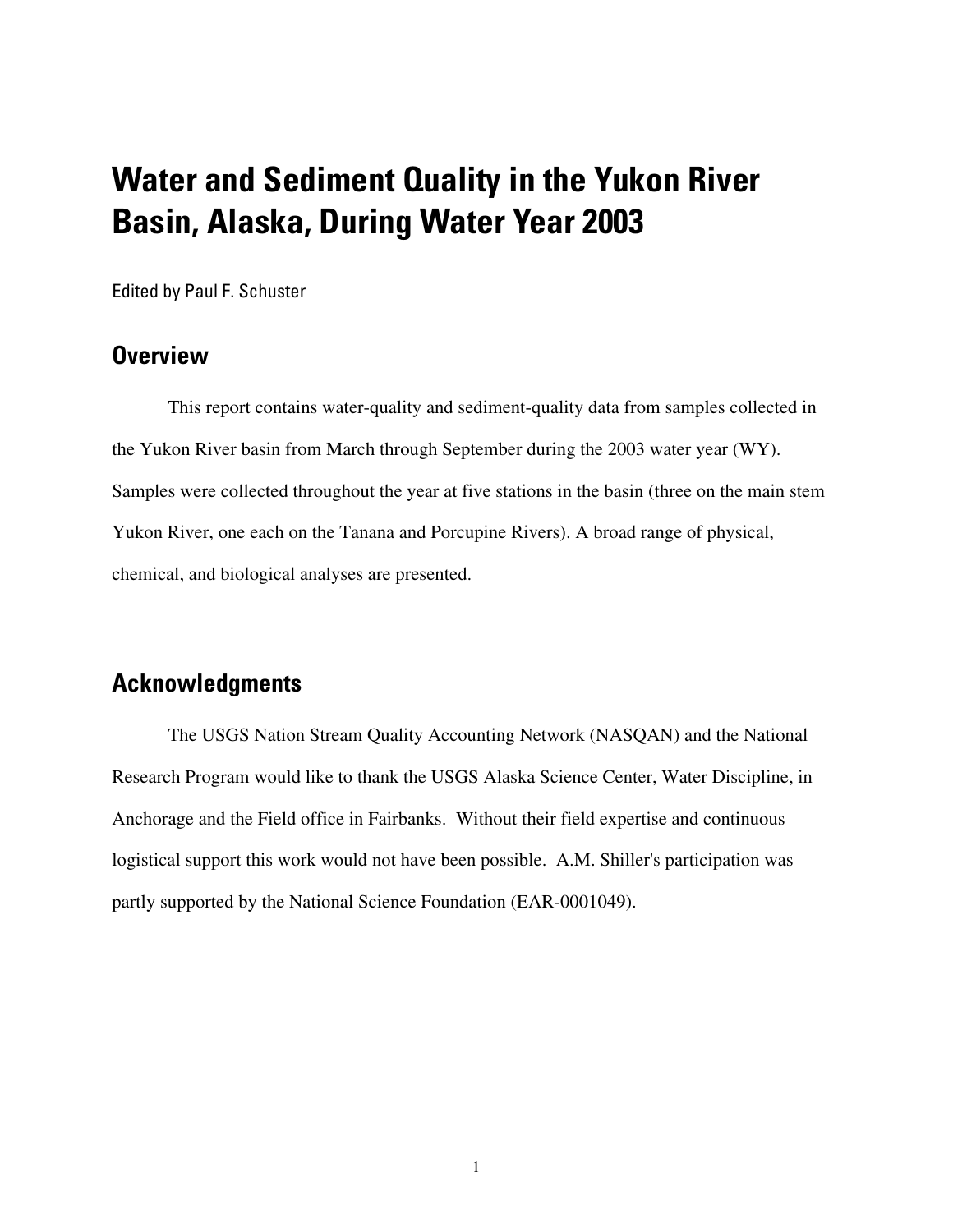### **CHAPTER 1 - Introduction**

#### *by* **Paul F. Schuster**

<span id="page-8-0"></span>The U.S. Geological Survey (USGS) National Stream Quality Accounting Network (NASQAN) is conducting a 5-year (2001-2005) study of the water quality of the Yukon River Basin (330,000 square miles) from the Yukon River headwaters in Canada to the Bering Sea (Nelson and others, 2001). Climatic warming of the Yukon River Basin is resulting in lengthening of the growing season, melting of permafrost, and deepening of the soil active layer (Osterkamp, 2003; Miller and others, 2003; BESIS, 1997). These and related processes are anticipated to result in changes in water and sediment chemistry and discharge in upcoming decades. As a first step in understanding these changes, measurements of water discharge and water and sediment chemistry are being made on the upper, middle, and lower Yukon River and on the Tanana and Porcupine Rivers (Schuster, 2003).

A thorough description of the basin is given in Brabets and others (2000). Schuster (2003) describes the objectives and approach of the study and provides a brief description of the basin (fig. 1). Sediment load and concentrations, and a broad range of constituents were measured in fixed station samples during Water Year (WY) 2003, including major ions, nutrients, dissolved and sediment-associated trace elements, biological indicators (such as dissolved oxygen) and the stable isotopic composition of nitrogen, carbon, and sulfur of particulate organic matter, and various forms of organic carbon. Because of its extensive wetlands, the Yukon River exhibits high organic carbon concentrations in contrast to other large rivers. Both the chemical composition and concentration of organic carbon are expected to change with melting permafrost. In addition to this work, intensive sampling campaigns of the entire reach of the Yukon River from headwaters at Atlin Lake, British Columbia, to Pilot Station, Alaska, during high flow in early June and low flow in late August were

2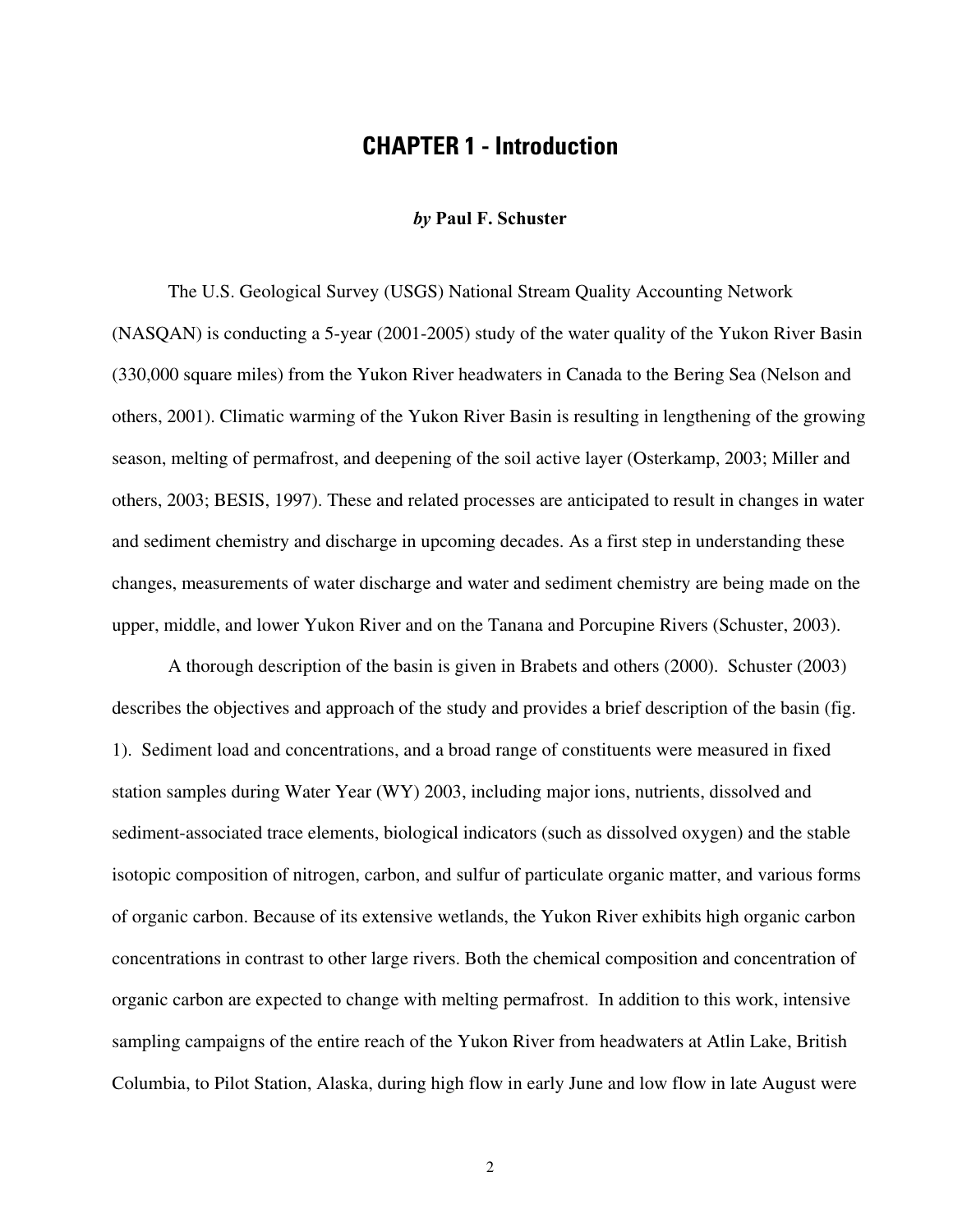completed during the years 2002-2004. The intensive sampling will address process-based questions about the water quality of the basin.

The purpose of this report is to compile and report the water-quality and sediment-quality data collected during WY 2003. The sample-collection methods and the laboratory analytical methods are described in Schuster (2003). Because many of the results are research-oriented, they are not contained in the USGS National Water Information System (NWIS) database and would, otherwise, be available to the public upon request. This report, the third in a series of annual reports for the 5-year study, is being released both in paper and electronic format to meet both archival and data dissemination objectives.



Figure 1. Map showing location of fixed-station water-quality sampling sites in the Yukon River Basin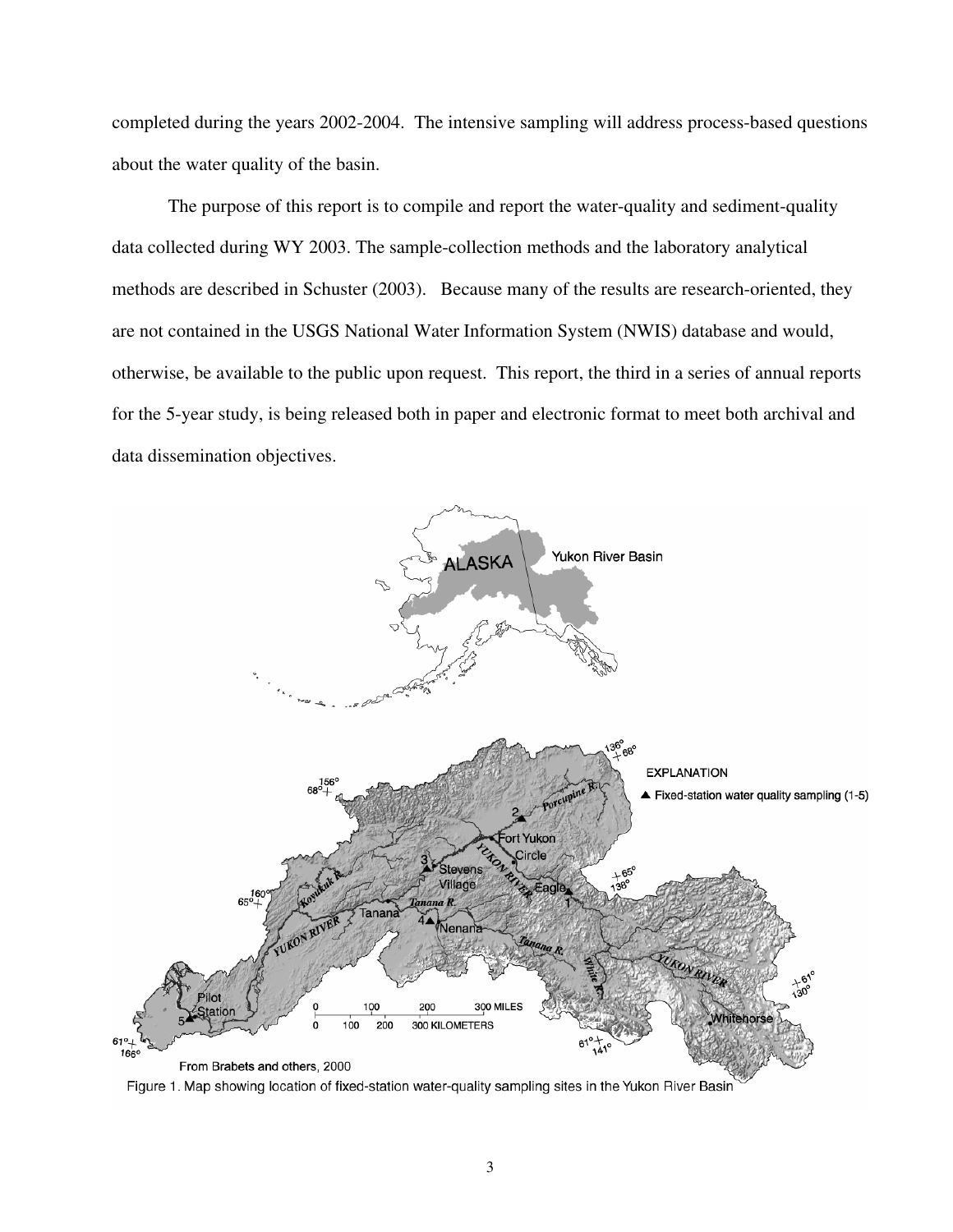#### **CHAPTER 2 - Fixed-Station Samples**

#### *by* **Timothy P. Brabets**

<span id="page-10-0"></span>The following section provides a summary of the site characteristics (table 1). References for the description of sample collection and processing of samples for various water quality constituents are given in Schuster (2003). Sample analysis results for field measurements, major ions, nutrients, organic and inorganic carbon, trace elements, suspended sediment concentrations, and trace elements in suspended sediments during WY 2003 are given in tables 2-6. The data provided in this section also are available from the USGS NWIS database

(*<http://waterdata.usgs.gov/nwis/>*).

**Table 1**. Summary of site characteristics at five fixed stations in the Yukon River Basin

[Station ID, USGS station identification number, stream flow and water-quality measurements collected at the same station; ID on figure 1, refer to figure 1 for station ID locations; sq.mi., square miles; NAD 83, North American Datum of 1983; NAVD 88, North American Vertical Datum of 1988]

| <b>Station ID</b> | ID on<br><b>Figure 1</b> | <b>Station Name</b>                            | Latitude<br>(NAD 83)      | Longitude<br>(NAD 83) | <b>Drainage</b><br>Area<br>(sq. mi.) | <b>Datum</b><br>(feet above<br><b>NAVD88)</b> |
|-------------------|--------------------------|------------------------------------------------|---------------------------|-----------------------|--------------------------------------|-----------------------------------------------|
| 15356000          |                          | Yukon River at<br>Eagle, Alaska                | $64^{\circ}47'21"$        | 141°12'00"            | 113,500                              | 850                                           |
| 15389000          | $\overline{2}$           | Porcupine River near<br>Fort Yukon, Alaska     | $66^{\circ}59'25"$        | $143^{\circ}08'26"$   | 29,500                               | 520                                           |
| 15453500          | 3                        | Yukon River near<br>Stevens Village,<br>Alaska | 65°52'30"                 | 149°43'13"            | 196.300                              | 240                                           |
| 15515500          | $\overline{4}$           | Tanana River at<br>Nenana, Alaska              | $64^{\circ}33'53"$        | $149^{\circ}05'39"$   | 25,600                               | 338.5                                         |
| 15565447          | 5                        | Yukon River at Pilot<br>Station, Alaska        | $61^{\circ}56^{\circ}01"$ | 162°52'59"            | 321,000                              | 20                                            |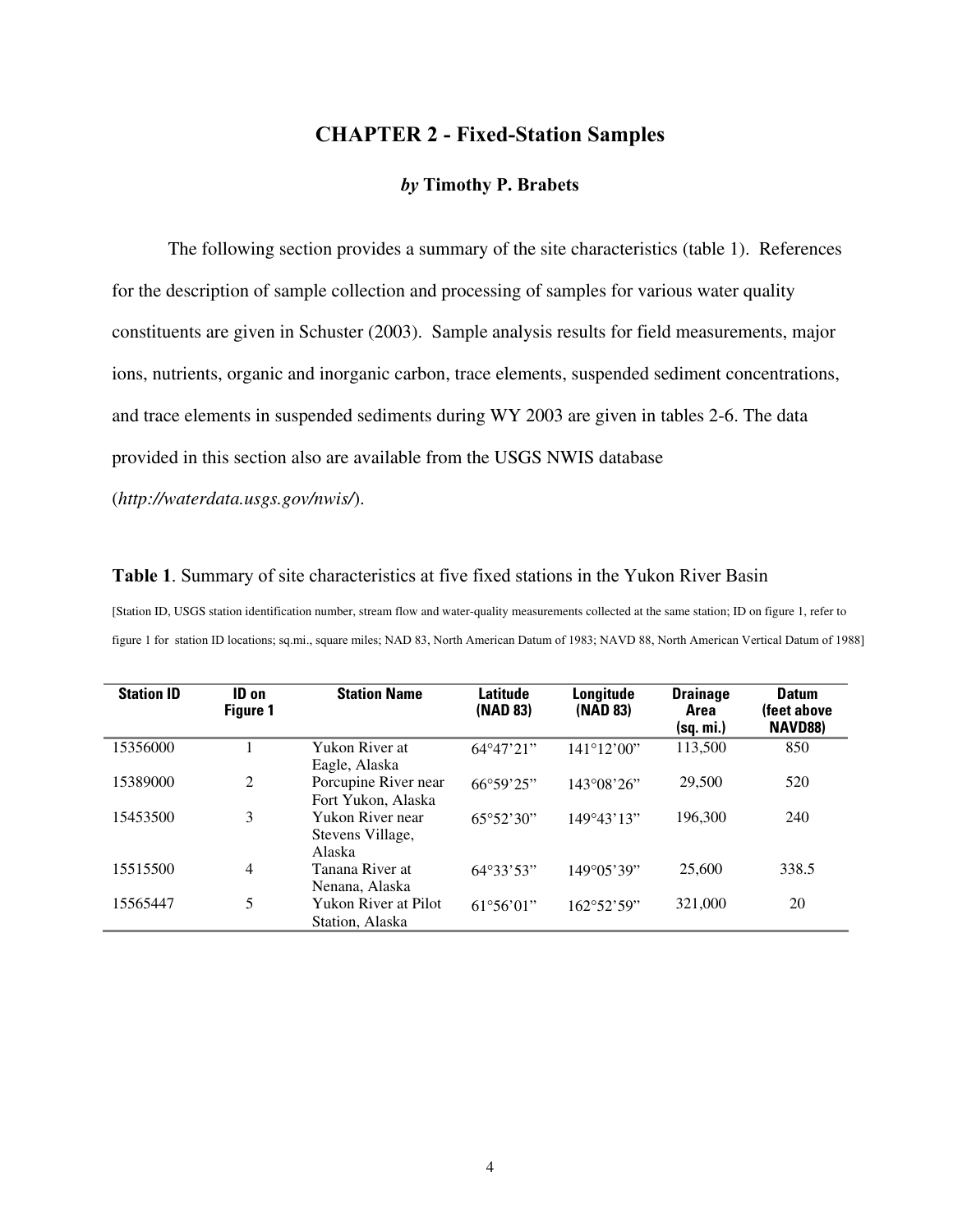Table 2. USGS National Water Quality Laboratory analyses-Yukon River at Eagle, Alaska **Table 2.** USGS National Water Quality Laboratory analyses- Yukon River at Eagle, Alaska

[Station ID, refer to table 1 for description and figure 1 for location; ft /s , cubic feet per second; mg/L, milligram per liter; NTU, Nephelometric turbidity unit; <; less than detection limit; --, missing value; mm, millimeter; lab, laboratory; fld, field; µS/cm, microsiemen per centimeter at 25 degrees Celsius; cm, centimeter;<br>C, Celsius; UV, Ultraviolet; nm, nanometer; Flt, filtered; C, Celsius; UV, Ultraviolet; nm, nanometer; Flt, filtered; NO<sub>3</sub>, nitrate; wat flt susp., water filtered suspended; µg/L, microgram per liter; Dis fet lab, less than detection limit; --, missing value; mm, millimeter; lab, laboratory; fld, field; µS/cm, microsiemen per centimeter at 25 degrees Celsius; cm, centimeter; percent; E, estimated; M, presence of material verified but not quantified; major ion, phosphorous, orthophosphorous, and trace element analyses are dissolved] percent; E, estimated; M, presence of material verified but not quantified; major ion, phosphorous, orthophosphorous, and trace element analyses are dissolved] solved incremental titration in the field; %, dissolved fixed end-point titration in laboratory; Dis tot IT, dissolved total incremental titration; Dis IT field, dis  $22$   $-22$   $-22$   $-22$ 69.

| <b>Station ID</b> | <b>Date/Time</b> | Discharge<br>$(\mathbf{t}^3/\mathbf{s})$       | Solids, Residue at<br>180° C, Dissolved<br>(mg/L)   | Turbidity Lab<br>Hach (NTU) | Barometric<br>(mm of Hg)<br>Pressure | dissolved<br>Oxygen,<br>(mg/L)             | (Standard Units)<br>pH, Field             |                      | (Standard Units)<br>pH, Lab                              |
|-------------------|------------------|------------------------------------------------|-----------------------------------------------------|-----------------------------|--------------------------------------|--------------------------------------------|-------------------------------------------|----------------------|----------------------------------------------------------|
| 15356000          | 4/1/03 10:50     | 18,500                                         | 158                                                 | Ξ                           | 752                                  | 10.4                                       | 7.7                                       |                      | 7.6                                                      |
| 15356000          | 5/23/03 17:40    | 84,500                                         | 137                                                 | $\overline{31}$             | 739                                  | 13.5                                       | 7.6                                       |                      |                                                          |
| 15356000          | 6/17/03 12:20    | 163,000                                        | 127                                                 | 130                         | 748                                  | 9.5                                        | $\overline{8.1}$                          |                      | $\begin{array}{c} 7.7 \\ \text{E}7.3 \\ 7.8 \end{array}$ |
| 15356000          | 7/17/03 13:00    | 163,000                                        | 133                                                 | 540                         | 732                                  | 8.6                                        | 8.2                                       |                      |                                                          |
| 15356000          | 8/13/03 13:00    | 106,000                                        | 147                                                 | 220                         | 747                                  | 9.9                                        | 8.2                                       |                      |                                                          |
| 15356000          | 9/9/03 14:30     | 113,000                                        | 147                                                 | $\overline{40}$             | 744                                  | 10.7                                       | 7.8                                       |                      | 8.0                                                      |
| 15356000          | 9/24/03 12:30    | 82,300                                         | $\overline{11}$                                     | 9.9                         | 735                                  | 12.0                                       | $\frac{4}{3}$                             |                      | E7.7                                                     |
| <b>Station ID</b> | Date/Time        | Conductance,<br>Lab (µS/cm)<br><b>Specific</b> | Conductance<br>Fid ( $\mu$ S/cm)<br><b>Specific</b> | Air Temp<br>(၁°)            | Water Temp.<br>ၟ                     | UV Absorbance<br>254 nm, Flt<br>(units/cm) | UV Absorbance<br>280 nm, Flt<br>units/cm) | Calcium<br>$($ mg/L) | Magnesium<br>(mg/L)                                      |
| 15356000          | 4/1/03 10:50     | 265                                            | 265                                                 | $-10.0$                     | 0.0                                  | 0.032                                      | 0.023                                     | 36.7                 | 9.96                                                     |
| 15356000          | 5/23/03 17:40    | $\overline{201}$                               | 210                                                 | ł,                          | $8.8\,$                              | 0.321                                      | 0.241                                     | 26.0                 | 7.79                                                     |
| 15356000          | 6/17/03 12:20    | 213                                            | 209                                                 | 23.4                        | 13.7                                 | 0.106                                      | 0.078                                     | 28.3                 | 8.69                                                     |
| 15356000          | 7/17/03 13:00    | 221                                            | 224                                                 | 25.5                        | 16.6                                 | 0.079                                      | 0.058                                     | 29.0                 | 8.38                                                     |
| 15356000          | 8/13/03 13:00    | 232                                            | 240                                                 | $\mathop{!}\nolimits$       | 15.4                                 | 0.060                                      | 0.043                                     | 32.2                 | 8.88                                                     |
| 15356000          | 9/9/03 14:30     | 243                                            | 234                                                 | 7.2                         | 10.4                                 | 0.084                                      | 0.060                                     | 32.2                 | 10.5                                                     |

1,000 90000 9000 0.035600 0.03560 0.035 -- 2.9 0.035 12:03 12:03 12:03 12:03 12:03 13:06 12:04 0.03 13:06 12:0

240

241

9/24/03 12:30

<span id="page-11-0"></span>15356000

 $2.9$ 

10.7

33.6

0.038

0.055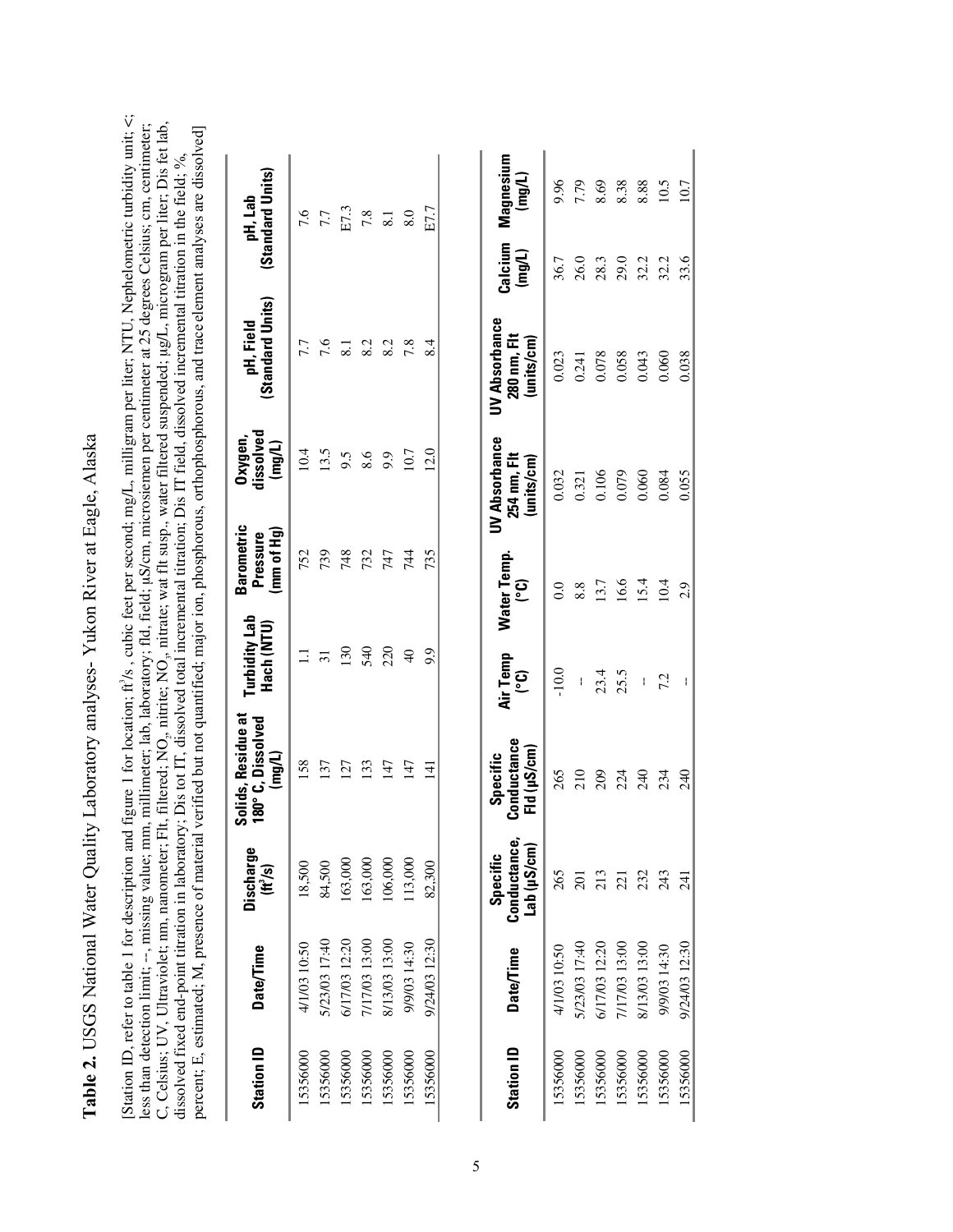|                   |                  |                                                  |                                          | ŕ.                                             |                                                  |                                               |                      |                                                     |                             |                                                                                 |
|-------------------|------------------|--------------------------------------------------|------------------------------------------|------------------------------------------------|--------------------------------------------------|-----------------------------------------------|----------------------|-----------------------------------------------------|-----------------------------|---------------------------------------------------------------------------------|
| <b>Station ID</b> | <b>Date/Time</b> | Potassium<br>(mg/L)                              | Sodium<br>(mg/L)                         | Alkalinity, Dis fet<br>lab, as CaCO3<br>(mg/L) |                                                  | Alkalinity, Dis<br>tot IT, Field<br>$($ mg/L) |                      | <b>Bicarbonate, Dis IT Field</b><br>(mg/L)          |                             | Carbonate, Dis IT, Field<br>(mg/L)                                              |
| 15356000          | 4/1/03 10:50     | 1.15                                             | 2.85                                     | 106                                            |                                                  | $\overline{56}$                               |                      | 113                                                 |                             | 0                                                                               |
| 15356000          | 5/23/03 17:40    | 1.05                                             | 2.29                                     | $\overline{7}$                                 |                                                  | 72                                            |                      | 88                                                  |                             | $\circ$                                                                         |
| 15356000          | 6/17/03 12:20    | 0.95                                             | 2.02                                     | 72                                             |                                                  | $\mathcal{S}$                                 |                      | 84                                                  |                             | $\circ$                                                                         |
| 15356000          | 7/17/03 13:00    | 1.64                                             | 2.88                                     | $\overline{8}$                                 |                                                  | 78                                            |                      | 95                                                  |                             | $\circ$                                                                         |
| 15356000          | 8/13/03 13:00    | 1.51                                             | 3.16                                     | 85                                             |                                                  | 82                                            |                      | 100                                                 |                             | $\circ$                                                                         |
| 15356000          | 9/9/03 14:30     | 1.02                                             | 2.45                                     | 86                                             |                                                  | 82                                            |                      | 100                                                 |                             | $\circ$                                                                         |
| 15356000          | 9/24/03 12:30    | 09                                               | 2.52                                     | 88                                             |                                                  | 86                                            |                      | 105                                                 |                             | $\circ$                                                                         |
|                   |                  |                                                  |                                          |                                                |                                                  |                                               |                      |                                                     |                             |                                                                                 |
| <b>Station ID</b> | Date/Time        | Chloride<br>(mg/L)                               | Fluoride<br>(mg/L)                       | (mg/L)<br>Silica                               | Sulfate<br>(mg/L)                                | Nitrogen, Ammonia<br>dissolved<br>$($ mg/L)   |                      | Nitrogen, Ammonia +<br>Organic, dissolved<br>(mg/L) |                             | Nitrogen, Ammonia +<br>Organic Total<br>(mg/L)                                  |
| 15356000          | 4/1/03 10:50     | 0.22                                             | 0.12                                     | 6.92                                           | 33.3                                             | 510.015                                       |                      | E0.07                                               |                             | E0.06                                                                           |
| 15356000          | 5/23/03 17:40    | 0.53                                             | 50.2                                     | 5.51                                           | 29.6                                             | 0.015                                         |                      | 0.26                                                |                             | 0.28                                                                            |
| 15356000          | 6/17/03 12:20    | 0.75                                             | 502                                      | 5.64                                           | 33.5                                             | 0.015                                         |                      | E0.10                                               |                             | 0.47                                                                            |
| 15356000          | 7/17/03 13:00    | 0.75                                             | 50.2                                     | 5.97                                           | 33.9                                             | 0.015                                         |                      | 0.10                                                |                             | 0.43                                                                            |
| 15356000          | 8/13/03 13:00    | 0.93                                             | 502                                      | 6.64                                           | 34.6                                             | 510.015                                       |                      | E0.08                                               |                             | 0.22                                                                            |
| 15356000          | 9/9/03 14:30     | 0.67                                             | 502                                      | 6.04                                           | 40.5                                             | 0.015                                         |                      | E0.06                                               |                             | 0.19                                                                            |
| 15356000          | 9/24/03 12:30    | 0.62                                             | 50.2                                     | 6.08                                           | 40.2                                             | 510.015                                       |                      | 0.10                                                |                             | E0.10                                                                           |
|                   |                  |                                                  |                                          |                                                |                                                  |                                               |                      |                                                     |                             |                                                                                 |
| <b>Station ID</b> | Date/Time        | ក្ដុំ គួ<br>NO, dissolv<br>Nitrogen, N<br>(mg/L) | Nitrogen, Nitrite<br>dissolved<br>(mg/L) |                                                | particulate wat flt<br>susp. (mg/L)<br>Nitrogen, |                                               | Phosphorus<br>(mg/L) | phosphorus<br>Ortho-<br>(mg/L)                      | Phosphorus,<br>Total (mg/L) | Carbon Inorg. +<br>Organic Partic.<br>$\mathsf{Tota}\left(\mathsf{mq/L}\right)$ |
| 15356000          | 4/1/03 10:50     | 0.089                                            | 0.002                                    |                                                | 0.02                                             |                                               | 0.004                | 0.007                                               | 0.005                       | $\overline{0}$ .                                                                |
| 15356000          | 5/23/03 17:40    | 0.026                                            | 0.003                                    |                                                | 0.08                                             |                                               | 0.006                | $<\!\!0.007$                                        | 0.119                       | 1.5                                                                             |
| 15356000          | 6/17/03 12:20    | 0.038                                            | 0.002                                    |                                                | 0.26                                             |                                               | E0.004               | 0.007                                               | 0.35                        | 5.9                                                                             |
| 15356000          | 7/17/03 13:00    | E0.018                                           | 0.002                                    |                                                | 0.32                                             |                                               | 0.004                | 0.007                                               | $1.10\,$                    | 21.4                                                                            |
| 15356000          | 8/13/03 13:00    | E0.021                                           | 0.002                                    |                                                | 0.15                                             |                                               | 0.004                | 0.007                                               | 0.41                        | 8.2                                                                             |
| 15356000          | 9/9/03 14:30     | 0.033                                            | 0.002                                    |                                                | 0.08                                             |                                               | &0.004               | 0.007                                               | 0.161                       | 2.1                                                                             |
| 15356000          | 9/24/03 12:30    | 0.035                                            | 0.002                                    |                                                | 0.03                                             |                                               | 0.004                | 0.007                                               | 0.061                       | 0.5                                                                             |

Table 2. USGS National Water Quality Laboratory analyses-Yukon River at Eagle, Alaska-continued **Table 2.** USGS National Water Quality Laboratory analyses- Yukon River at Eagle, Alaska-continued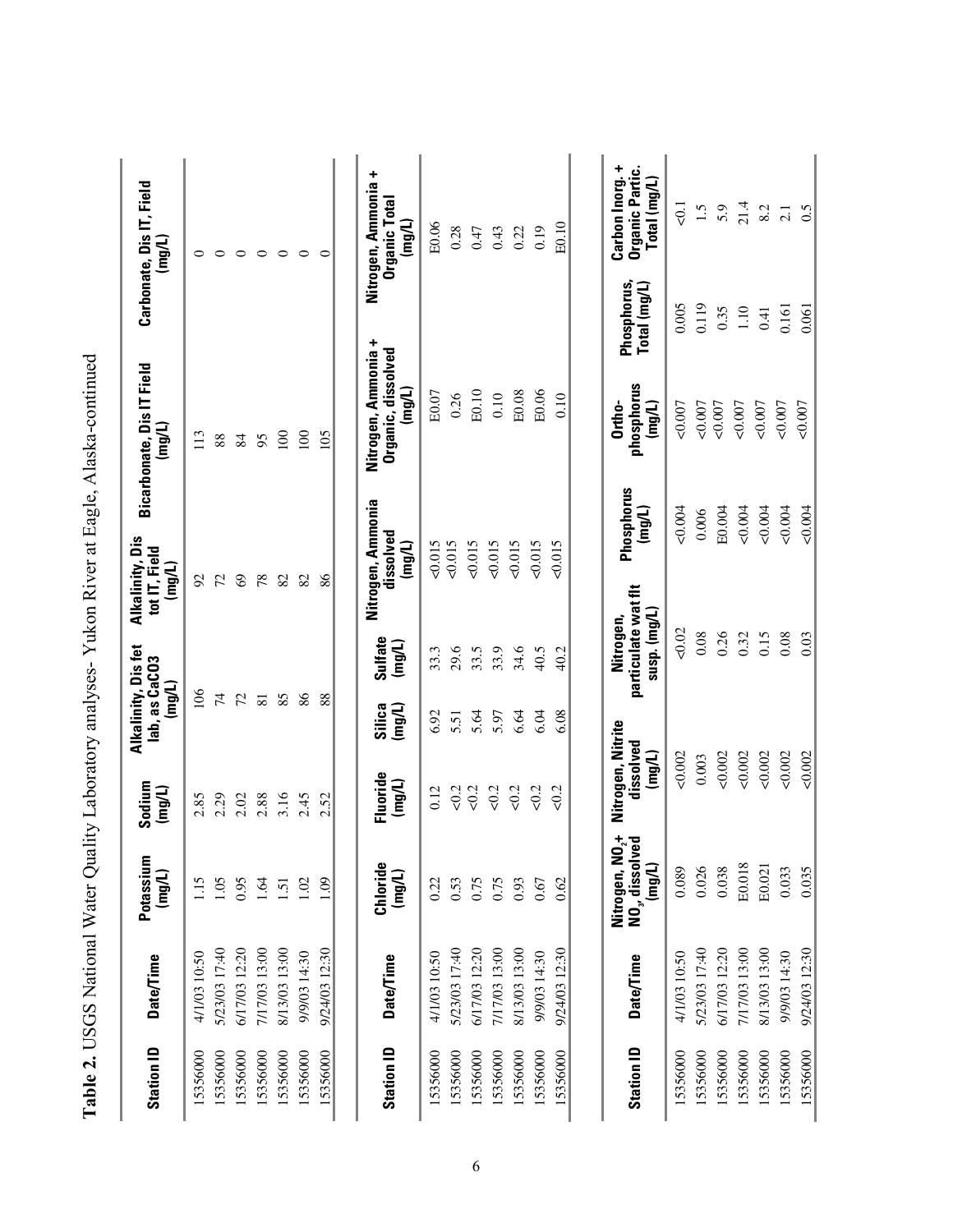| <b>Station ID</b> | <b>Date/Time</b> | Carbon Inorganic,<br>Partic. Total (mg/L   |                       | Carbon, Organic<br>dissolved (mg/L) | Particulate Total (mg/L) | Carbon, Organic   | Aluminum<br>(1001) |                   | Antimony<br>(Llou) |                               | <b>Arsenic</b><br>(Llou) | Barium<br>(loh)      |
|-------------------|------------------|--------------------------------------------|-----------------------|-------------------------------------|--------------------------|-------------------|--------------------|-------------------|--------------------|-------------------------------|--------------------------|----------------------|
| 5356000           | 4/1/03 10:50     | $\overline{0}$ .                           |                       | 1.4                                 |                          | $-0.1$            | $\mathcal{L}$      |                   | 0.30               |                               | 0.4                      | 5                    |
| 15356000          | 5/23/03 17:40    | $\overline{6}$                             |                       | 8.5                                 |                          | 1.4               | 38                 |                   | 0.30               |                               | 0.5                      | $\frac{4}{6}$        |
| 15356000          | 6/17/03 12:20    | 1.7                                        |                       | 3.0                                 |                          | $\frac{1}{4}$     | $\overline{29}$    |                   | E0.18              |                               | 0.6                      | $\ddot{4}$           |
| 15356000          | 7/17/03 13:00    |                                            |                       | 2.8                                 |                          | 5.6               | 23                 |                   | E0.23              |                               | 0.6                      | 39                   |
| 15356000          | 8/13/03 13:00    | $\begin{array}{c} 15.8 \\ 7.6 \end{array}$ |                       | 2.2                                 | 0.7                      |                   | 18                 |                   | E0.20              |                               | 0.6                      | $\overline{4}$       |
| 15356000          | 9/9/03 14:30     | 0.6                                        |                       | 2.8                                 |                          | 1.5               | $\heartsuit$       |                   | 0.30               |                               | 0.5                      | 46                   |
| 15356000          | 9/24/03 12:30    | $\overline{5}$                             |                       | $\overline{2.1}$                    |                          | 0.5               | $\overline{4}$     |                   | 50.30              |                               | 0.5                      | 43                   |
|                   |                  |                                            |                       |                                     |                          |                   |                    |                   |                    |                               |                          |                      |
| <b>Station ID</b> | <b>Date/Time</b> | Beryllium<br>(Llgul)                       | 3oron<br>(Thân        | Cadmium<br>(µg/L)                   | Chromium<br>(Llou)       | Cobalt<br>(Hight) | Copper<br>(Llgul)  |                   | lron<br>(µg/L)     | (Hêri)<br>Lead                | Lithium<br>(Lligul       | Manganese<br>(Ll0h1) |
| 15356000          | 4/1/03 10:50     | 0.06                                       | ç                     | 50.04                               | 50.8                     | 0.074             | 0.8                |                   | 日                  | 0.08                          | 2.3                      | 1.8                  |
| 15356000          | 5/23/03 17:40    | 0.06                                       | $\equiv$              | 0.04                                | $<0.8$                   | 0.121             | 2.7                |                   | 78                 | E0.05                         | 2.7                      | 8.7                  |
| 15356000          | 6/17/03 12:20    | 0.06                                       | $\Omega$              | E0.03                               | 50.8                     | 0.084             | $\overline{2.1}$   |                   | $\Omega$           | 0.08                          | 2.6                      | 2.5                  |
| 15356000          | 7/17/03 13:00    | 0.06                                       | $\equiv$              | $-0.04$                             | 50.8                     | 0.079             | $\ddot{1.5}$       |                   | ВÃ                 | 0.08                          | 3.1                      | 0.6                  |
| 15356000          | 8/13/03 13:00    | 0.06                                       | $\overline{13}$       | 0.04                                | 50.8                     | 0.084             | 1.2                |                   | $\frac{8}{5}$      | 50.08                         | 2.8                      | $\overline{2.1}$     |
| 15356000          | 9/9/03 14:30     | 0.06                                       | $\overline{ }$        | 0.04                                | 50.8                     | 0.082             | 1.2                |                   | $\overline{10}$    | 50.08                         | $50 - 5$                 | 2.0                  |
| 15356000          | 9/24/03 12:30    | 0.06                                       | $\Omega$              | E0.02                               | 50,8                     | 0.094             | $\overline{1.0}$   |                   | $\circ$            | 0.08                          | 2.8                      | $\frac{1}{4}$        |
|                   |                  | Molybdenum                                 | Nickel                | Selenium                            | Silver                   | Strontium         | Vanadium           | Zinc              | Uranium,           | Sediment, Susp.               |                          | Sediment, Susp.      |
| <b>Station ID</b> | Date/Time        | (Llûrl)                                    | (1001)                | (Llorl)                             | (Llûn)                   | (Llou)            | (1001)             | (Llon)            | natural<br>(Tlon)  | Sieve diam. %<br>$< 0.062$ mm |                          | (mg/L)               |
| 15356000          | 4/1/03 10:50     | $\overline{4}$                             | .78                   | 0.6                                 | 50.2                     | $\overline{171}$  | 0.2                | $\epsilon$        | 1.31               | Ł                             |                          |                      |
| 15356000          | 5/23/03 17:40    | $\ddot{=}$                                 | $\tilde{\mathcal{L}}$ | E.4                                 | 50.2                     | 140               | $\overline{1.0}$   | $\epsilon$        | 0.97               | 52                            |                          | 129                  |
| 15356000          | 6/17/03 12:20    | $\ddot{0}$                                 | 55                    | 0.6                                 | 50.2                     | 129               | 0.9                |                   | 0.76               | $\infty$                      |                          | 312                  |
| 15356000          | 7/17/03 13:00    | $\ddot{1}$                                 | 32                    | 0.5                                 | 50.2                     | 148               | 0.6                | $\overline{\vee}$ | 0.93               | 84                            |                          | 933                  |
| 15356000          | 8/13/03 13:00    | $\ddot{0}$                                 | LĹ.                   | 0.5                                 | 50.2                     | 157               | 0.9                | $\overline{\vee}$ | 0.90               | 78                            |                          | 400                  |
| 15356000          | 9/9/03 14:30     | $\Xi$                                      | 45                    | E0.4                                | 50.2                     | 167               | 0.4                | Σ                 | 0.98               | 55                            |                          | 157                  |
| 15356000          | 9/24/03 12:30    | 12                                         | $\overline{51}$       | 0.5                                 | 50.2                     | 164               | 6.6                | Σ                 | 0.94               | $\ddot{a}$                    |                          | $\mathcal{Z}$        |

<span id="page-13-0"></span>Table 2. USGS National Water Quality Laboratory analyses-Yukon River at Eagle, Alaska-continued **Table 2.** USGS National Water Quality Laboratory analyses- Yukon River at Eagle, Alaska-continued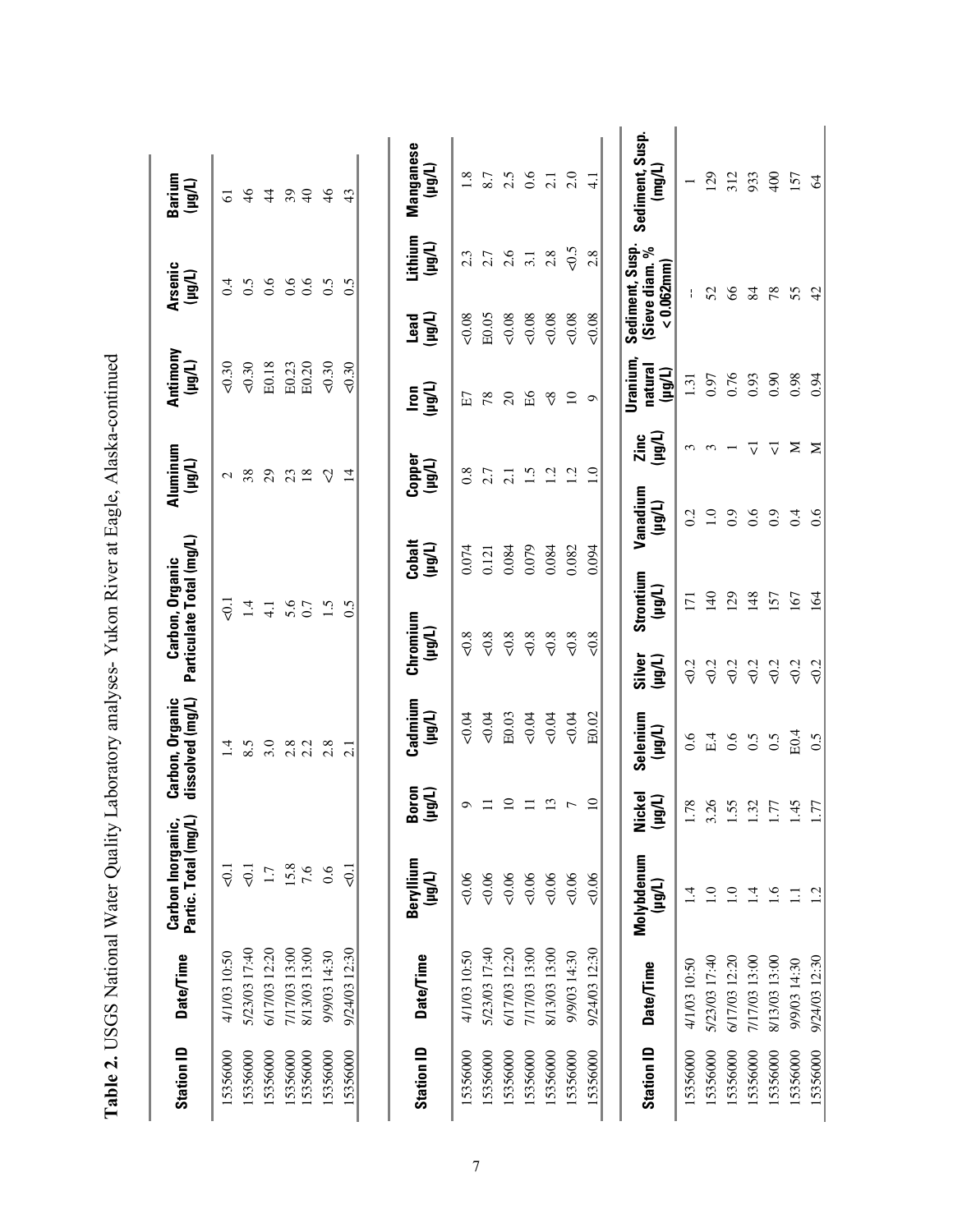<span id="page-14-0"></span>**Table 3.** USGS National Water Quality Laboratory analyses- Porcupine River near Fort Yukon, Alaska Table 3. USGS National Water Quality Laboratory analyses- Porcupine River near Fort Yukon, Alaska

[Station ID, refer to table 1 for description and figure 1 for location; ft<sup>2</sup>/s, cubic feet per second; mg/L, milligram per liter; NTU, Nephelometric turbidity unit; <; less than detection limit; --, missing value; mm, millimeter; lab, laboratory; fld, field; µS/cm, microsiemen per centimeter at 25 degrees Celsius; cm, centimeter;<br>C, Celsius; UV, Ultraviolet; mm, nanometer; Flt, filtered; C, Celsius; UV, Ultraviolet; nm, nanometer; Flt, filtered; NO<sub>2</sub>, nitrite; NO<sub>3</sub>, nitrate; wat flt susp., water filtered suspended; µg/L, microgram per liter; Dis fet lab, less than detection limit; --, missing value; mm, millimeter; lab, laboratory; fld, field; !S/cm, microsiemen per centimeter at 25 degrees Celsius; cm, centimeter; percent; E, estimated; M, presence of material verified but not quantified; major ion, phosphorous, orthophosphorous, and trace element analyses are dissolved] percent; E, estimated; M, presence of material verified but not quantified; major ion, phosphorous, orthophosphorous, and trace element analyses are dissolved] dissolved fixed end-point titration in laboratory; Dis tot IT, dissolved total incremental titration; Dis IT field, dissolved incremental titration in the field; %, olved incremental titration in the field; %, dissolved fixed end-point titration in laboratory; Dis tot IT, dissolved total incremental titration; Dis IT field, diss 2, 1111111U, 17V3 نى

| <b>Station ID</b> | <b>Date/Time</b> | <b>Discharge</b><br>(H <sup>3</sup> /s) | Solids, Residue at<br>180°C, Dissolved<br>(Ingul | Turbidity Lab<br>Hach (NTU) | Barometric<br>(mm of Hg)<br>Pressure | dissolved<br>Oxygen,<br>(mg/L)                    | (Standard Units)<br>pH, Field                     |                   | (Standard Units)<br>pH, Lab |
|-------------------|------------------|-----------------------------------------|--------------------------------------------------|-----------------------------|--------------------------------------|---------------------------------------------------|---------------------------------------------------|-------------------|-----------------------------|
| 15389000          | 4/4/03 15:30     | 1,190                                   | 233                                              | Ξ                           | 758                                  | 5.0                                               | 7.4                                               |                   | 7.8                         |
| 15389000          | 6/9/03 15:10     | 48,500                                  | 86                                               | $\Theta$                    | 761                                  | 9.8                                               | 7.8                                               |                   |                             |
| 15389000          | 6/19/03 14:20    | 17,400                                  | 115                                              | 9.6                         | 753                                  | ł                                                 | 8.0                                               |                   | 7.6<br>7.6                  |
| 15389000          | 7/1/03 14:30     | 16,200                                  | $\overline{5}$                                   | 3.0                         | 740                                  | 7.9                                               | 8.2                                               |                   | 7.7                         |
| 15389000          | 7/23/03 15:40    | 27,000                                  | 128                                              | 34                          | 756                                  | 9.6                                               | 7.8                                               |                   | 8.0                         |
| 15389000          | 8/19/03 1310     | 35,900                                  | 124                                              | $\Theta$                    | 743                                  | 9.8                                               | 8.0                                               |                   | 7.5                         |
| 15389000          | 9/22/03 13:00    | 13,400                                  | 157                                              | 6.7                         | 764                                  | 12.8                                              | 8.3                                               |                   | $\overline{\infty}$         |
| <b>Station ID</b> | <b>Date/Time</b> | Conductance,<br>lab (µS/cm)<br>Specific | Conductance<br>Fld ( $\mu$ S /cm)<br>Specific    | Air Temp Water Temp<br>၉၅   | ၟ                                    | <b>UV Absorbance</b><br>254 nm, Flt<br>(units/cm) | <b>UV Absorbance</b><br>280 nm, Flt<br>(units/cm) | Calcium<br>(mg/L) | Magnesium<br>(mg/L)         |
| 15389000          | 4/4/03 15:30     | 392                                     | 385                                              | $-20.0$                     | 0.0                                  | 0.042                                             | 0.030                                             | 60.5              | 12.7                        |
| 15389000          | 6/9/03 15:10     | 122                                     | 120                                              | I                           | 12.2                                 | 0.357                                             | 0.268                                             | 18.2              | 3.52                        |
| 15389000          | 6/19/03 14:20    | 184                                     | 187                                              | $\mathbf{I}$                | $\overline{\phantom{a}}$             | 0.268                                             | 0.196                                             | 28.2              | 5.37                        |
| 15389000          | 7/1/03 14:30     | 216                                     | 217                                              | ł                           | 19.6                                 | $\mathbf{I}$                                      | $\mathbf{I}$                                      | 31.8              | 6.35                        |
| 15389000          | 7/23/03 15:40    | 184                                     | 184                                              | ł                           | 16.1                                 | 0.403                                             | 0.298                                             | 25.2              | 6.03                        |
| 15389000          | 8/19/03 1310     | 181                                     | 182                                              | I                           | 11.6                                 | 0.305                                             | 0.226                                             | 26.6              | 6.62                        |
| 15389000          | 9/22/03 13:00    | 229                                     | 230                                              |                             | 1.4                                  | 0.278                                             | 0.201                                             | 34.5              | 6.92                        |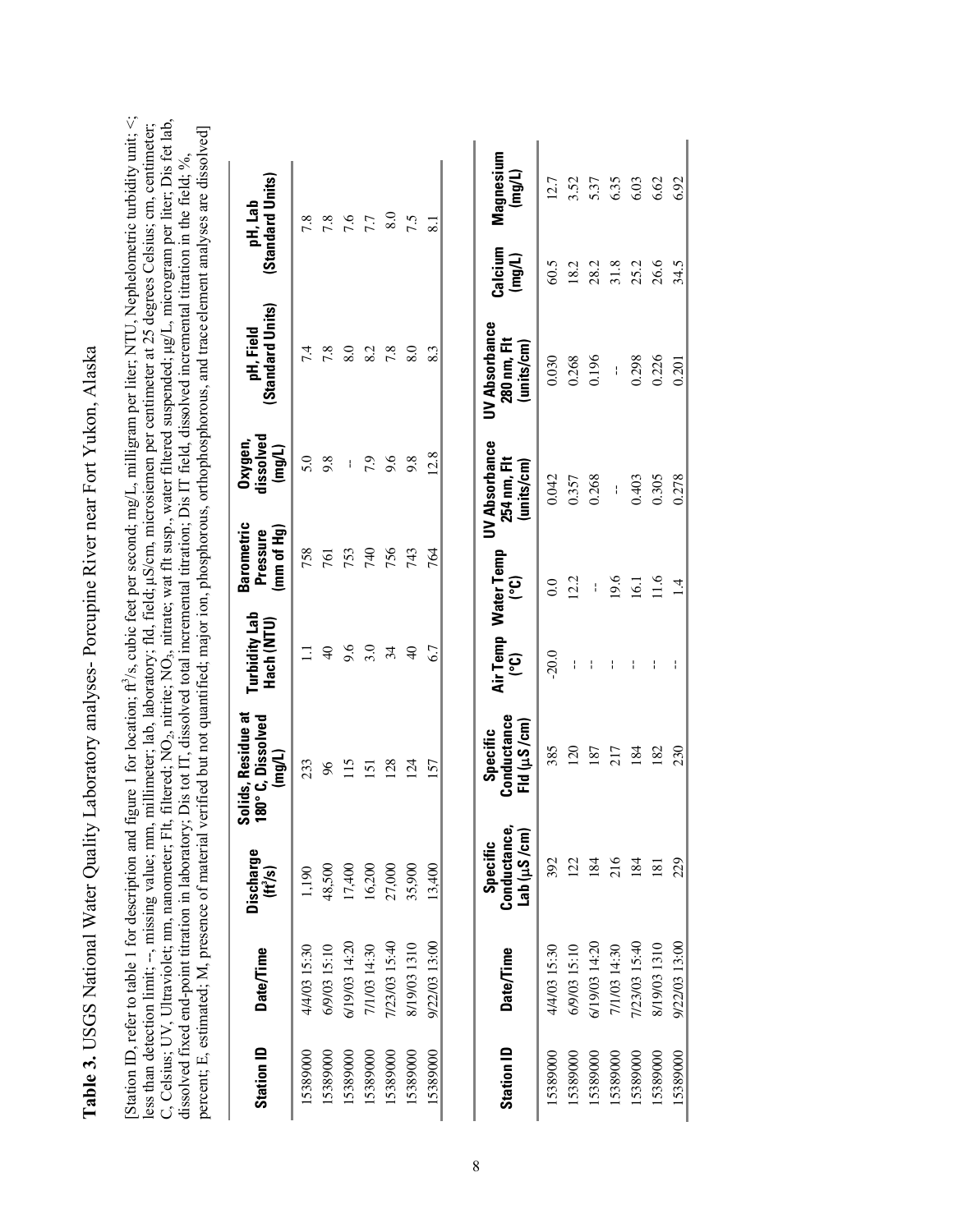|                                                                                                             | Nitrogen, Ammonia<br>+ Organic Total<br>(mg/L)     | E0.08        | 0.61         | 0.33          | 0.30         | 0.38          | 0.37         | 0.29          | Carbonate, Dis IT<br>Field (mg/L)                 | $\circ$      | $\circ$       | $\circ$       | $\circ$         | $\circ$        | $\circ$      | $\circ$       | Carbon Inorg. +<br>Organic Partic.<br>Total (mg/L)                                  | $\overline{0}$ | 2.4          | 0.7           | 0.6          | $\ddot{1}.\ddot{5}$ | 2.0          | 0.5           |
|-------------------------------------------------------------------------------------------------------------|----------------------------------------------------|--------------|--------------|---------------|--------------|---------------|--------------|---------------|---------------------------------------------------|--------------|---------------|---------------|-----------------|----------------|--------------|---------------|-------------------------------------------------------------------------------------|----------------|--------------|---------------|--------------|---------------------|--------------|---------------|
| Table 3. USGS National Water Quality Laboratory analyses- Porcupine River near Fort Yukon, Alaska-continued | + Organic Dissolved<br>Nitrogen, Ammonia<br>(mg/L) | E0.07        | 0.29         | 0.24          | 0.28         | 0.28          | 0.23         | 0.28          |                                                   |              |               |               |                 |                |              |               | Phosphorus,<br>$\mathsf{Tota}(\mathsf{mglL})$                                       | 0.004          | 0.109        | 0.023         | 0.013        | 0.052               | 0.074        | 0.015         |
|                                                                                                             |                                                    |              |              |               |              |               |              |               | Bicarbonate, Dis IT<br>Field (mg/L)               | 213          | 56            | $88\,$        | 98              | $\overline{7}$ | 65           | 105           | phosphorus<br>Ortho-<br>(mg/L)                                                      | 0.007          | 0.007        | 0.007         | 0.007        | 0.007               | 0.007        | 0.007         |
|                                                                                                             | dissolved (mg/L)<br>Ammonia<br>Nitrogen,           | 0.015        | 0.015        | 500.015       | 500.015      | 0.015         | 0.015        | 0.015         | Alkalinity, Distot<br>IT Field<br>(mg/L)          | 175          | $\frac{4}{6}$ | 72            | $\overline{81}$ | 59             | 53           | 86            | Phosphorus<br>(mg/L)                                                                | 0.004          | 0.011        | E0.004        | E0.003       | 0.007               | 0.005        | 0.005         |
|                                                                                                             | Sulfate<br>(mg/L)                                  | 31.9         | 13.2         | 20.0          | 27.4         | 29.1          | 32.2         | 32.3          |                                                   |              |               |               |                 |                |              |               | particulate wat fit<br>$\mathsf{sum}(\mathsf{m}\mathsf{g}/\mathsf{L})$<br>Nitrogen, | 0.02           | 0.20         | 0.05          | 0.06         | 0.14                | 0.18         | 0.03          |
|                                                                                                             | Silica<br>(mg/L)                                   | 4.46         | 2.41         | 3.05          | 2.70         | 3.45          | 3.77         | 3.81          | Alkalinity, Dis fet<br>lab, as CaCO3<br>$($ mg/L) | 176          | 47            | 72            | $\overline{8}$  | 59             | 55           | 86            |                                                                                     |                |              |               |              |                     |              |               |
|                                                                                                             | Fluoride<br>(mg/L)                                 | 0.08         | 50.2         | 50.2          | 50.2         | 50.2          | 50.2         | 50.2          | Sodium<br>(mg/L)                                  | 5.07         | 1.24          | 1.94          | 3.07            | 2.25           | 1.93         | 2.35          | dissolved<br>Nitrogen,<br>(mg/L)<br>Nitrite                                         | 0.002          | E0.002       | E0.002        | 0.002        | E0.002              | 0.002        | 0.002         |
|                                                                                                             | Chloride<br>(mg/L)                                 | 4.03         | 0.66         | 1.13          | 1.86         | 1.16          | 0.71         | 1.34          | ε<br>Potassiu<br>$(\text{mg/L})$                  | 0.53         | 0.58          | 0.57          | 0.63            | 0.46           | 0.39         | 0.36          | $N02$ +<br>NO <sub>3</sub> , dissolved<br>(mg/L)<br>Nitrogen,                       | 0.208          | 0.028        | 0.022         | 0.022        | 0.029               | 0.035        | 0.026         |
|                                                                                                             | Date/Time                                          | 4/4/03 15:30 | 6/9/03 15:10 | 6/19/03 14:20 | 7/1/03 14:30 | 7/23/03 15:40 | 8/19/03 1310 | 9/22/03 13:00 | Date/Time                                         | 4/4/03 15:30 | 6/9/03 15:10  | 6/19/03 14:20 | 7/1/03 14:30    | 7/23/03 15:40  | 8/19/03 1310 | 9/22/03 13:00 | <b>Date/Time</b>                                                                    | 4/4/03 15:30   | 6/9/03 15:10 | 6/19/03 14:20 | 7/1/03 14:30 | 7/23/03 15:40       | 8/19/03 1310 | 9/22/03 13:00 |
|                                                                                                             | <b>Station ID</b>                                  | 15389000     | 15389000     | 15389000      | 15389000     | 15389000      | 15389000     | 15389000      | <b>Station ID</b>                                 | 15389000     | 15389000      | 15389000      | 15389000        | 5389000        | 15389000     | 15389000      | <b>Station ID</b>                                                                   | 15389000       | 15389000     | 15389000      | 15389000     | 5389000             | 5389000      | 15389000      |

| I                                                                               |
|---------------------------------------------------------------------------------|
|                                                                                 |
|                                                                                 |
|                                                                                 |
|                                                                                 |
|                                                                                 |
|                                                                                 |
|                                                                                 |
| ו<br>ו                                                                          |
|                                                                                 |
|                                                                                 |
|                                                                                 |
|                                                                                 |
|                                                                                 |
|                                                                                 |
|                                                                                 |
| $\sqrt{2}$                                                                      |
|                                                                                 |
|                                                                                 |
| l                                                                               |
|                                                                                 |
|                                                                                 |
|                                                                                 |
|                                                                                 |
|                                                                                 |
|                                                                                 |
|                                                                                 |
|                                                                                 |
|                                                                                 |
|                                                                                 |
|                                                                                 |
|                                                                                 |
|                                                                                 |
| $\frac{1}{2}$                                                                   |
|                                                                                 |
|                                                                                 |
|                                                                                 |
| er Line Hit Loboratoris analige Doround Diver near hort Villen Allacizo antinua |
|                                                                                 |
|                                                                                 |
|                                                                                 |
| stand under Anne<br>$\sim$ -ronal Metal                                         |
|                                                                                 |
|                                                                                 |
|                                                                                 |
| ・・てして                                                                           |
|                                                                                 |
|                                                                                 |
|                                                                                 |
|                                                                                 |
| :<br>:                                                                          |
|                                                                                 |
| <br> <br>                                                                       |
|                                                                                 |
|                                                                                 |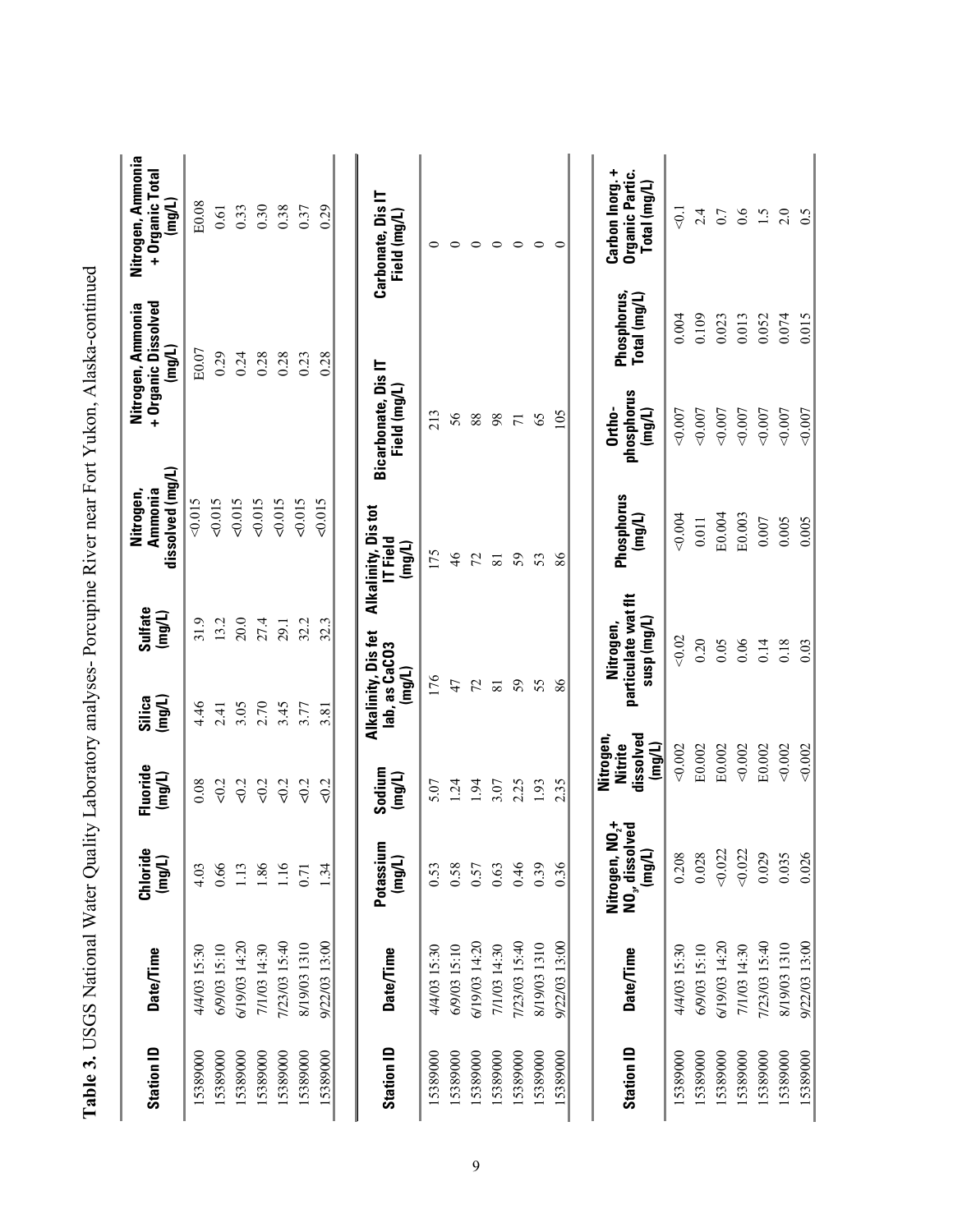| <b>Station ID</b>                     | Date/Time     | Carbon Inorganic,<br>Partic. Total (mg/L)<br>Partic. Total ( |                                      | Carbon, Organic<br>dissolved (mg/L) |                               |                     | Carbon, Organic<br>Particulate Total<br>(mg/L) | Aluminum<br>(Ll0rt)      |                                | Antimony<br>(10 <sub>8</sub> ) | <b>Arsenic</b><br>(Llgu)                            | Barium<br>(Llgu)             |
|---------------------------------------|---------------|--------------------------------------------------------------|--------------------------------------|-------------------------------------|-------------------------------|---------------------|------------------------------------------------|--------------------------|--------------------------------|--------------------------------|-----------------------------------------------------|------------------------------|
| 15389000                              | 4/4/03 15:30  | $< 0.1$                                                      |                                      | $\overline{1.7}$                    |                               |                     | $\overline{5}$                                 | $\sim$                   |                                | 0.30                           | E0.2                                                | $86\,$                       |
| 15389000                              | 6/9/03 15:10  | $\overline{Q}$                                               |                                      | 9.4                                 |                               |                     | 2.4                                            | 27                       |                                | 0.30                           | 0.3                                                 | 37                           |
| 15389000                              | 6/19/03 14:20 | $\overline{0}$ .                                             |                                      | 7.8                                 |                               |                     | 0.7                                            | 22                       |                                | < 0.30                         | 0.4                                                 | $\frac{4}{6}$                |
| 5389000                               | 7/1/03 14:30  | $\overline{5}$                                               |                                      | 8.6                                 |                               |                     | 0.6                                            | $\overline{c}$           |                                | < 0.30                         | 0.4                                                 | 56                           |
| 15389000                              | 7/23/03 15:40 | $\overline{Q}$                                               |                                      | 12.0                                |                               |                     | $\overline{4}$                                 | 36                       |                                | < 0.30                         | $0.3\,$                                             | 45                           |
| 15389000                              | 8/19/03 1310  | $\overline{Q}$                                               |                                      | 8.7                                 |                               |                     | 2.0                                            | 30                       |                                | 0.30                           | E0.2                                                | $\overline{40}$              |
| 15389000                              | 9/22/03 13:00 | $\overline{5}$                                               |                                      | $\overline{5}$                      |                               |                     | 0.5                                            | 28                       |                                | 0.30                           | 0.3                                                 | 47                           |
| <b>Station ID</b>                     | Date/Time     | Beryllium<br>(Llon)                                          | Boron<br>(Tlêri)                     | Cadmium<br>(Llou)                   |                               | Chromium<br>(hôrl)  | Cobalt<br>(µg/L)                               | Copper<br>(Light)        | (Tlêri)<br>lron                | (Ingri<br>Lead                 | Lithium<br>(1001)                                   | Manganese<br>(hârl)          |
| 15389000                              | 4/4/03 15:30  | 0.06                                                         | $\sigma$                             | 0.04                                |                               | $<0.8$              | 0.196                                          | 0.6                      | $\equiv$                       | 0.08                           | 7.2                                                 | 13.7                         |
| 15389000                              | 6/9/03 15:10  | 0.06                                                         | ĚБ                                   | 0.04                                |                               | $<\!\!0.8$          | 0.114                                          | 2.0                      | 172                            | 0.12                           | 2.2                                                 | 2.5                          |
| 15389000                              | 6/19/03 14:20 | 0.06                                                         | $\Xi$                                | 0.04                                |                               | $<\!\!0.8$          | 0.098                                          | $1.8\,$                  | 115                            | E0.08                          | 3.3                                                 | 2.0                          |
| 15389000                              | 7/1/03 14:30  | 0.06                                                         | $\infty$                             | 0.04                                |                               | $<\!\!0.8$          | 0.095                                          | $1.7\,$                  | 59                             | 0.08                           | 4.6                                                 | 1.5                          |
| 15389000                              | 7/23/03 15:40 | 0.06                                                         | $\infty$                             | E0.02                               |                               | $<\!\!0.8$          | 0.121                                          | $2.\overline{3}$         | 137                            | E0.08                          | $\frac{1}{4}$                                       | 2.6                          |
| 15389000                              | 8/19/03 1310  | 0.06                                                         | Я                                    | 0.04                                |                               | $<0.8$              | 0.149                                          | 2.3                      | 116                            | E0.08                          | 3.9                                                 | 3.4                          |
| 15389000                              | 9/22/03 13:00 | 0.06                                                         | Я                                    | 0.04                                |                               | $<0.8$              | 0.184                                          | $\overline{14}$          | $\overline{2}$                 | 0.08                           | 4.5                                                 | 6.0                          |
| <b>Date/Time</b><br><b>Station ID</b> |               | Molybdenum<br>(1001)                                         | kel<br>(Llgu)<br>ιğ                  | Selenium<br>(1001)                  | Silver<br>(10 <sup>th</sup> ) | Strontium<br>(Llgu) | Vanadium<br>(Llgu)                             | (Llgu)<br>Zinc           | Uranium,<br>natural<br>(Llert) |                                | Susp. (Sieve<br>$< 0.062$ mm<br>Sediment,<br>diam.% | Sediment,<br>(mg/L)<br>Susp. |
| 4/4/03 15:30<br>15389000              |               | 0.7                                                          | 1.22                                 | E.5                                 | 50.2                          | 154                 | 0.4                                            | $\sim$                   | 0.88                           |                                |                                                     | $\overline{\phantom{0}}$     |
| 6/9/03 15:10<br>15389000              |               | E0.3                                                         | 2.33                                 | &0.5                                | 50.2                          | 54.1                | 0.8                                            | $\sim$                   | 0.23                           |                                | 95                                                  | 98                           |
| 6/19/03 14:20<br>15389000             |               | 0.4                                                          | 2.55                                 | E.4                                 | 50.2                          | 79.5                | $\overline{1.0}$                               | Σ                        | 0.40                           |                                | $\infty$                                            | $\overline{13}$              |
| 7/1/03 14:30<br>15389000              |               | 6.5                                                          | $2.54$<br>$3.20$<br>$3.81$<br>$3.19$ | $<0.5$                              | 50.2                          | 104                 | 0.6                                            | 4                        | 0.39                           |                                | 92                                                  | $\circ$                      |
| 7/23/03 15:40<br>15389000             |               | 0.4                                                          |                                      | $<\!\!0.5$                          | 50.2                          | 81.3                | $0.\overline{3}$                               | $\overline{\phantom{0}}$ | 0.25                           |                                | 98                                                  | 48                           |
| 8/19/03 1310<br>15389000              |               | E0.3                                                         |                                      | &0.5                                | 502                           | 98.9                | 0.2                                            | $\sim$                   | 0.24                           |                                | $\frac{5}{4}$                                       | $\overline{6}$               |
| 9/22/03 13:00<br>15389000             |               | E0.3                                                         |                                      | 50                                  | $\leqslant$                   | 109                 | $0.\overline{3}$                               | $\sim$                   | 0.42                           |                                | 93                                                  | $\overline{10}$              |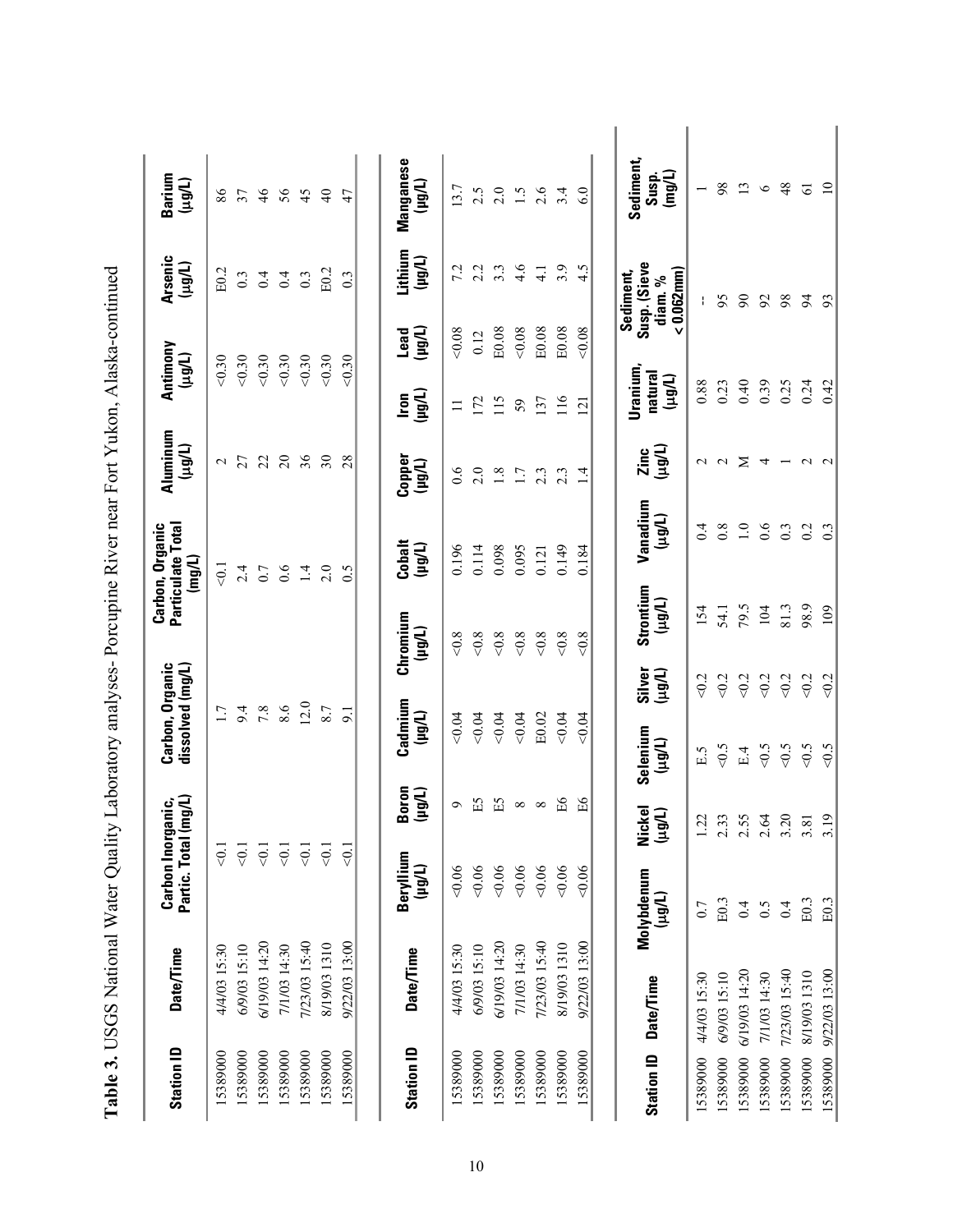| ١                                                                 |
|-------------------------------------------------------------------|
|                                                                   |
| .<br>.<br>.<br>.                                                  |
| $\ddot{\phantom{a}}$<br>$\overline{1}$                            |
|                                                                   |
|                                                                   |
|                                                                   |
| יש<br>נא<br>,,,,                                                  |
|                                                                   |
| てしし                                                               |
| $\frac{1}{2}$<br>$\ddot{\phantom{a}}$<br>$\overline{\phantom{a}}$ |

[Station ID, refer to table 1 for description and figure 1 for location; ft /s, cubic feet per second; mg/L, milligram per liter; NTU, Nephelometric turbidity unit; <; less than detection limit; --, missing value; mm, millimeter; lab, laboratory; fld, field; µS/cm, microsiemen per centimeter at 25 degrees Celsius; cm, centimeter;<br>C, Celsius; UV, Ultraviolet; nm, nanometer; Flt, filtered; C, Celsius; UV, Ultraviolet; nm, nanometer; Flt, filtered; NO<sub>3</sub>, nitrate; wat flt susp., water filtered suspended; µg/L, microgram per liter; Dis fet lab, less than detection limit; --, missing value; mm, millimeter; lab, laboratory; fld, field; µS/cm, microsiemen per centimeter at 25 degrees Celsius; cm, centimeter; percent; E, estimated; M, presence of material verified but not quantified; major ion, phosphorous, orthophosphorous, and trace element analyses are dissolved] percent; E, estimated; M, presence of material verified but not quantified; major ion, phosphorous, orthophosphorous, and trace element analyses are dissolved] ssolved incremental titration in the field;  $\%$ , dissolved fixed end-point titration in laboratory; Dis tot IT, dissolved total incremental titration; Dis IT field, di  $22$   $-22$   $-22$   $-22$ ઌ,

| (Standard Units)<br>pH, Lab                      | 7.6           |               | $74$<br>$74$<br>$78$ |                | $8.1\,$       | E7.7          | 7.9           | Magnesium<br>(mg/L)                                | 10.4          | 6.12          | 6.66          | 8.32          | 8.07          | 7.73          |
|--------------------------------------------------|---------------|---------------|----------------------|----------------|---------------|---------------|---------------|----------------------------------------------------|---------------|---------------|---------------|---------------|---------------|---------------|
|                                                  |               |               |                      |                |               |               |               | Calcium<br>(mg/L)                                  | 41.6          | 25.7          | 26.5          | 31.1          | 30.6          | 32.2          |
| (Standard Units)<br>pH, Field                    | 7.5           | 7.6           | 7.8                  | 8.0            | 8.0           | 8.2           |               | <b>UV Absorbance</b><br>280 nm, Flt<br>(units/cm)  | 0.028         | 0.376         | 0.172         | 0.110         | 0.114         | 0.095         |
| dissolved<br>Oxygen<br>(mg/L)                    | 8.4           | 10.3          | 9.3                  | 9.3            | 8.9           | 9.1           | 9.9           | <b>UV Absorbance</b><br>254 nm, Flt<br>(units/cm)  | 0.039         | 0.500         | 0.229         | 0.149         | 0.155         | 0.131         |
| <b>Barometric</b><br>(mm of Hg)<br>Pressure      | 770           | 761           | 761                  | 752            | 761           | 752           | 760           | Air Temp Water Temp<br>ၟႄ                          | 0.0           | 9.5           | 14.7          | 16.8          | 18.0          | 14.3          |
| Lab Hach<br>Turbidity<br>(NTU)                   | 8.0           | 48            | 110                  | 220            | 390           | 210           | 35            | ၟ                                                  | $-8.0$        | ł             | ł             | ł             | ł             |               |
| Solids, Residue at<br>180°C, Dissolved<br>(mg/L) | 187           | 134           | 113                  | $\frac{14}{4}$ | 143           | 143           | 149           | <b>Conductance Fld</b><br>Specific<br>$(\mu S/cm)$ | 286           | 156           | 179           | 221           | 230           | 226           |
| <b>Discharge</b><br>(H <sup>3</sup> /s)          | 26,500        | 192,000       | 310,000              | 204,000        | 227,000       | 195,000       | 218,000       | Conductance<br>Lab (uS/cm)<br><b>Specific</b>      | 296           | 175           | 186           | 215           | 216           | 216           |
| <b>Date/Time</b>                                 | 3/26/03 19:00 | 5/29/03 16:00 | 6/12/03 14:20        | 7/15/03 16:00  | 7/24/03 14:10 | 8/21/03 13:30 | 9/11/03 16:10 | <b>Date/Time</b>                                   | 3/26/03 19:00 | 5/29/03 16:00 | 6/12/03 14:20 | 7/15/03 16:00 | 7/24/03 14:10 | 8/21/03 13:30 |
| <b>Station ID</b>                                | 15453500      | 5453500       | 5453500              | 5453500        | 5453500       | 15453500      | 15453500      | <b>Station ID</b>                                  | 15453500      | 5453500       | 5453500       | 5453500       | 5453500       | 15453500      |

15453500 9/11/03 16:10 219 217 9.0 8.8 0.251 0.185 28.4 7.92

 $9.0$ 

217

219

9/11/03 16:10

<span id="page-17-0"></span>15453500

8.8

7.92

28.4

0.185

0.251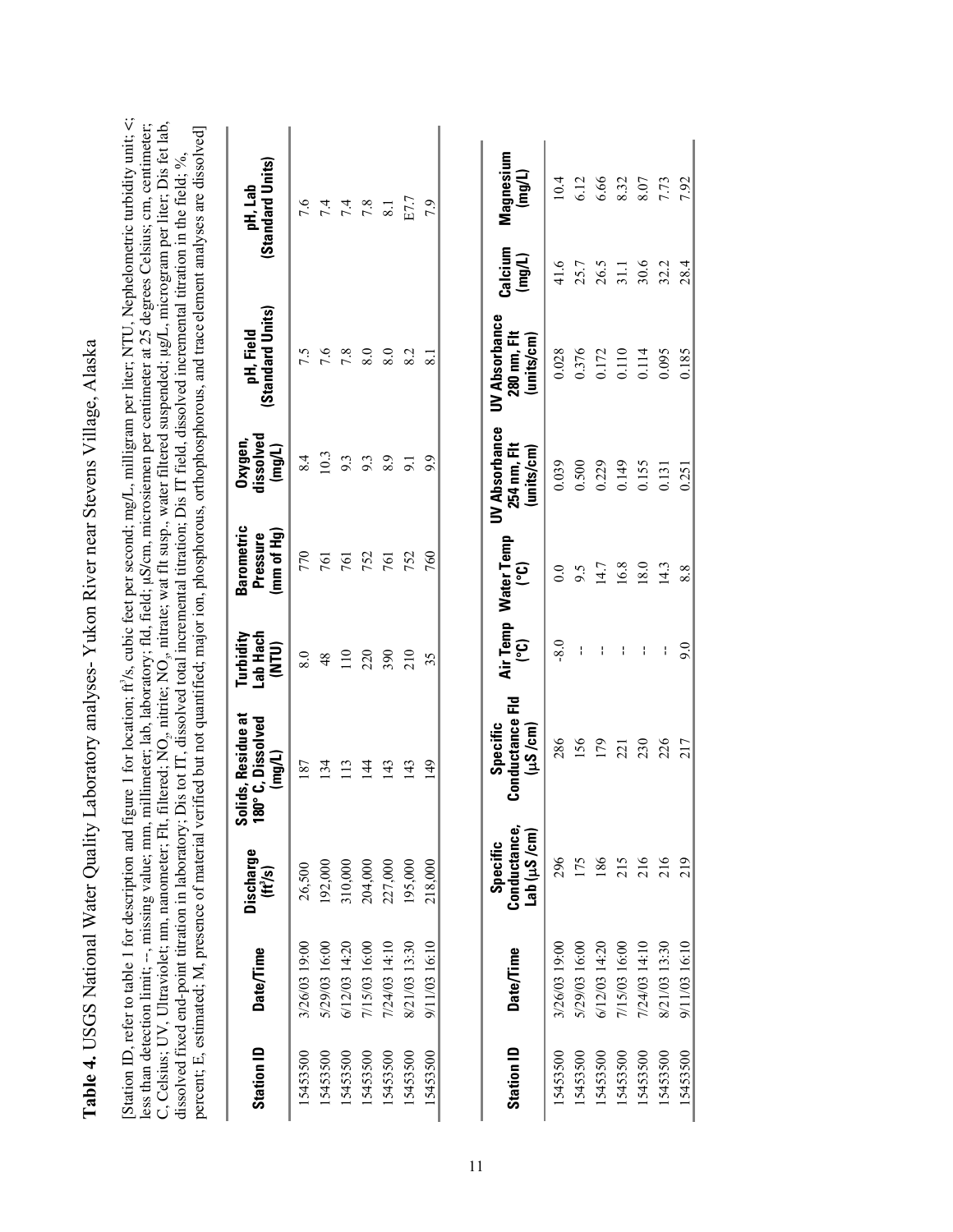| <b>Station ID</b> | <b>Date/Time</b> | Potassium<br>(mg/L) | Sodium<br>(mg/L)   | <b>Alkalinity Wat. Dis</b><br>fet lab CaCO3<br>(mg/L) | Alkalinity, Dis tot<br>T Field<br>(mg/L) | <b>Bicarbonate, Dis</b><br>IT Field<br>(mg/L)      | Carbonate, Dis IT<br>$($ mg/L)<br>Field           |
|-------------------|------------------|---------------------|--------------------|-------------------------------------------------------|------------------------------------------|----------------------------------------------------|---------------------------------------------------|
| 15453500          | 3/26/03 19:00    | 16.0                | 3.19               | 121                                                   | 119                                      | 145                                                |                                                   |
| 5453500           | 5/29/03 16:00    | 0.93                | 1.98               | 2                                                     | 63                                       | 77                                                 |                                                   |
| 15453500          | 6/12/03 14:20    | 0.82                | 2.59               | 67                                                    | 89                                       | $80\,$                                             |                                                   |
| 15453500          | 7/15/03 16:00    | $\overline{29}$     | 2.87               | 82                                                    | 78                                       | 95                                                 |                                                   |
| 15453500          | 7/24/03 14:10    | $\overline{3}$      | 2.88               | 77                                                    | $\overline{8}$                           | 98                                                 |                                                   |
| 15453500          | 8/21/03 13:30    | 112                 | 2.64               | 80                                                    | 83                                       | $\overline{5}$                                     |                                                   |
| 15453500          | 9/11/03 16:10    | 0.73                | 2.13               | 93                                                    | 69                                       | 84                                                 |                                                   |
| <b>Station ID</b> | <b>Date/Time</b> | Chloride<br>(mg/L)  | Fluoride<br>(mg/L) | Sulfate<br>(mg/L)<br>Silica<br>(mg/L)                 | Ammonia dissolved<br>Nitrogen,<br>(mg/L) | Nitrogen, Ammonia +<br>Organic Dissolved<br>(mg/L) | Organic Total<br>Ammonia +<br>Nitrogen,<br>(mg/L) |
| 15453500          | 3/26/03 19:00    | 0.65                | 0.13               | 34.2<br>7.06                                          | 51000                                    | E0.08                                              | E0.10                                             |
| 15453500          | 5/29/03 16:00    | 0.96                | $<0.2$             | 21.7<br>4.34                                          | 0.015                                    | 0.36                                               | 0.50                                              |
| 5453500           | 6/12/03 14:20    | 0.54                | <0.2               | 23.9<br>4.33                                          | 0.015                                    | 0.17                                               | 0.65                                              |
| 5453500           | 7/15/03 16:00    | 1.20                | $<0.2$             | 31.8<br>6.36                                          | 0.015                                    | 0.14                                               | 0.33                                              |
| 15453500          | 7/24/03 14:10    | $\overline{14}$     | $<0.2$             | 34.0<br>5.80                                          | 0.015                                    | 0.18                                               | 0.41                                              |
| 15453500          | 8/21/03 13:30    | 0.79                | $<0.2$             | 34.6<br>5.65                                          | 0.015                                    | 0.11                                               | 0.29                                              |
| 15453500          | 9/11/03 16:10    | 0.81                | < 0.2              | 31.6<br>5.48                                          | 50.015                                   | 0.18                                               | 0.29                                              |

|                | .<br>.<br>.<br>.                                |
|----------------|-------------------------------------------------|
|                |                                                 |
|                | l<br>$\mathbf{I}$                               |
|                |                                                 |
|                |                                                 |
|                |                                                 |
|                |                                                 |
|                | $\frac{1}{2}$                                   |
|                |                                                 |
|                |                                                 |
| -<br>;<br>;    |                                                 |
|                |                                                 |
|                |                                                 |
|                |                                                 |
|                |                                                 |
| Ì              |                                                 |
|                | in Virar naar Stariar                           |
|                |                                                 |
|                |                                                 |
|                |                                                 |
|                |                                                 |
| $\overline{1}$ |                                                 |
|                |                                                 |
|                |                                                 |
|                | $\ddot{\phantom{a}}$                            |
|                |                                                 |
| ו<br>ו         | ֧֖֚֚֞֝֝֝<br>֧֚֝<br>֖֖֖֖֚֚֚֚֚֚֚֚֝֝֝֝֝֝֝ <u>֚</u> |
|                |                                                 |
|                | $5.1$ and $1.25$<br>いりしょう りょう こうりょく             |
|                |                                                 |
|                |                                                 |
|                |                                                 |
|                |                                                 |
|                |                                                 |
|                |                                                 |
|                |                                                 |
|                |                                                 |
|                |                                                 |
|                |                                                 |
|                |                                                 |
|                |                                                 |
|                |                                                 |
|                |                                                 |
|                |                                                 |
|                |                                                 |
|                |                                                 |
|                | - 1011                                          |
|                |                                                 |
| $\frac{1}{2}$  | $\frac{1}{2}$                                   |
|                |                                                 |
|                | $\ddot{ }$<br>ra<br>R                           |
|                |                                                 |
|                |                                                 |
|                |                                                 |
| ļ              |                                                 |
| $\overline{a}$ | I                                               |
|                |                                                 |
|                |                                                 |
|                |                                                 |
|                |                                                 |
|                | I                                               |
| ľ              |                                                 |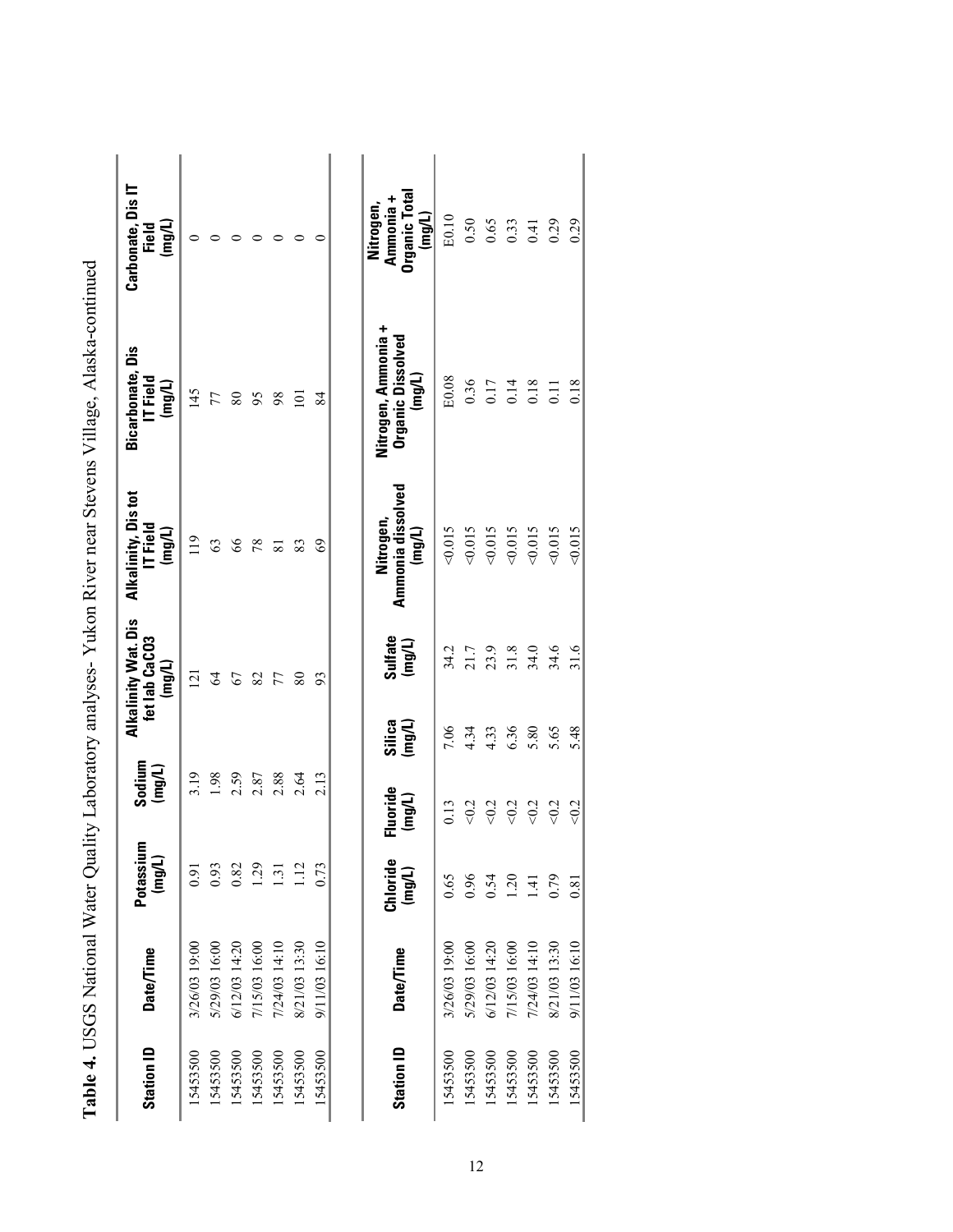| <b>Station ID</b> | Date/Time     | lved<br>Nitrogen, NO <sub>2</sub> +<br>$($ mg/L $)$<br>NO, dissol | Nitrite dissolved<br>Nitrogen,<br>$(\text{mgn})$ | particulate wat flt<br>susp (mg/L)<br>Nitrogen, | Phosphorus<br>(mg/L) |                    | phosphorus<br>Ortho-<br>(mg/L) | Phosphorus,<br>Total (mg/L) |                           | Carbon Inorg. +<br>Organic Partic.<br>Total (mg/L) |
|-------------------|---------------|-------------------------------------------------------------------|--------------------------------------------------|-------------------------------------------------|----------------------|--------------------|--------------------------------|-----------------------------|---------------------------|----------------------------------------------------|
| 15453500          | 3/26/03 19:00 | 0.109                                                             | 0.002                                            | 0.02                                            | E0.003               |                    | $<\!\!0.007$                   | 0.006                       |                           | 0.5                                                |
| 15453500          | 5/29/03 16:00 | 0.025                                                             | 0.003                                            | 0.16                                            | 0.008                |                    | 0.007                          | 0.175                       |                           | 2.9                                                |
| 15453500          | 6/12/03 14:20 | 0.040                                                             | 0.002                                            | 0.19                                            | 0.006                |                    | 0.007                          | 0.44                        |                           | $3.0\,$                                            |
| 15453500          | 7/15/03 16:00 | 0.028                                                             | 0.002                                            | 0.20                                            | E0.004               |                    | 0.007                          | 0.36                        |                           | 7.0                                                |
| 15453500          | 7/24/03 14:10 | 0.041                                                             | 0.002                                            | 0.23                                            | E0.004               |                    | 0.007                          | 64.0                        |                           | 10.5                                               |
| 15453500          | 8/21/03 13:30 | 0.035                                                             | 0.002                                            | $0.18\,$                                        | 0.004                |                    | $<\!\!0.007$                   | 0.29                        |                           | 6.5                                                |
| 15453500          | 9/11/03 16:10 | 0.080                                                             | 0.002                                            | 0.09                                            | < 0.004              |                    | 0.007                          | 0.106                       |                           | 1.9                                                |
|                   |               |                                                                   |                                                  |                                                 |                      |                    |                                |                             |                           |                                                    |
| <b>Station ID</b> | Date/Time     | Partic. Total (mg/L)<br>Carbon Inorganic,                         | Carbon, Organic<br>dissolved (mg/L)              | Carbon, Organic<br>Particulate Total (mg/L)     |                      | Aluminum<br>(Llgu) |                                | Antimony<br>(Llgul)         | <b>Arsenic</b><br>(Llgul) | Barium<br>(Llgul)                                  |
| 15453500          | 3/26/03 19:00 | $\overline{5}$                                                    | 1.8                                              | 0.5                                             |                      | $\mathbf{\sim}$    |                                | 50.30                       | 0.4                       | 74                                                 |
| 15453500          | 5/29/03 16:00 | 0.2                                                               | 12.9                                             | 2.7                                             |                      | 36                 |                                | 0.30                        | $\widetilde{S}$ :0        | $\overline{c}$                                     |
| 15453500          | 6/12/03 14:20 | $0.3\,$                                                           | 5.9                                              | 2.7                                             |                      | 25                 |                                | < 0.30                      | 0.5                       | $\overline{40}$                                    |
| 15453500          | 7/15/03 16:00 | 3.4                                                               | 4.8                                              | 3.6                                             |                      | $\overline{24}$    |                                | E0.17                       | 0.6                       | 43                                                 |
| 15453500          | 7/24/03 14:10 | 6.2                                                               | 5.0                                              | 4.3                                             |                      | 27                 |                                | E0.20                       | 0.6                       | $\overline{4}$                                     |
| 15453500          | 8/21/03 13:30 | 4.0                                                               | 4.0                                              | 2.4                                             |                      | 22                 |                                | E0.17                       | 0.5                       | $\overline{4}$                                     |
| 15453500          | 9/11/03 16:10 | $0.\overline{3}$                                                  | 7.3                                              | 1.7                                             |                      | $\overline{24}$    |                                | < 0.30                      | 0.5                       | $\overline{4}$                                     |
|                   |               |                                                                   |                                                  |                                                 |                      |                    |                                |                             |                           |                                                    |
| <b>Station ID</b> | Date/Time     | Beryllium<br>(Llgu)                                               | Cadmium<br>(Llgu)<br>Boron<br>(Tlêri)            | Chromium<br>(Llgu)                              | Cobalt<br>(Llert)    | Copper<br>(Ligul)  | (Tlêri)<br>lron                | (Inani)<br>Lead             | Lithium<br>(1001)         | Manganese<br>(T/Bri)                               |
| 15453500          | 3/26/03 19:00 | 0.06                                                              | $\leq 04$<br>$\overline{c}$                      | $<\!\!0.8$                                      | 0.093                | $\overline{1.0}$   | E                              | 0.08                        | $3.\overline{3}$          | 8.5                                                |
| 15453500          | 5/29/03 16:00 | 0.06                                                              | E0.02<br>$\infty$                                | $<\!\!0.8$                                      | 0.138                | 3.4                | 175                            | 0.09                        | 2.7                       | 7.2                                                |
| 15453500          | 6/12/03 14:20 | 0.06                                                              | 0.04<br>E7                                       | $<\!\!0.8$                                      | 0.105                | 2.5                | 72                             | E0.06                       | 2.6                       | 4.7                                                |
| 15453500          | 7/15/03 16:00 | 0.06                                                              | 0.04<br>$\bullet$                                | $<\!\!0.8$                                      | 0.079                | 2.2                | $\overline{10}$                | 0.08                        | 3.1                       | $\Xi$                                              |
| 15453500          | 7/24/03 14:10 | 0.06                                                              | 0.04<br>$\overline{10}$                          | $<\!\!0.8$                                      | 0.082                | 2.2                | $\overline{0}$                 | 0.08                        | 3.6                       | $\overline{1.0}$                                   |
| 15453500          | 8/21/03 13:30 | 0.06                                                              | 0.04<br>$\infty$                                 | $<\!\!0.8$                                      | 0.098                | 2.0                | $\overline{c}$                 | 0.08                        | 3.6                       | $\overline{1}$                                     |
| 15453500          | 9/11/03 16:10 | 0.06                                                              | 0.04<br>$\overline{15}$                          | $<0.8$                                          | 0.105                | $\overline{1.9}$   | 68                             | 0.08                        | 3.6                       | 3.4                                                |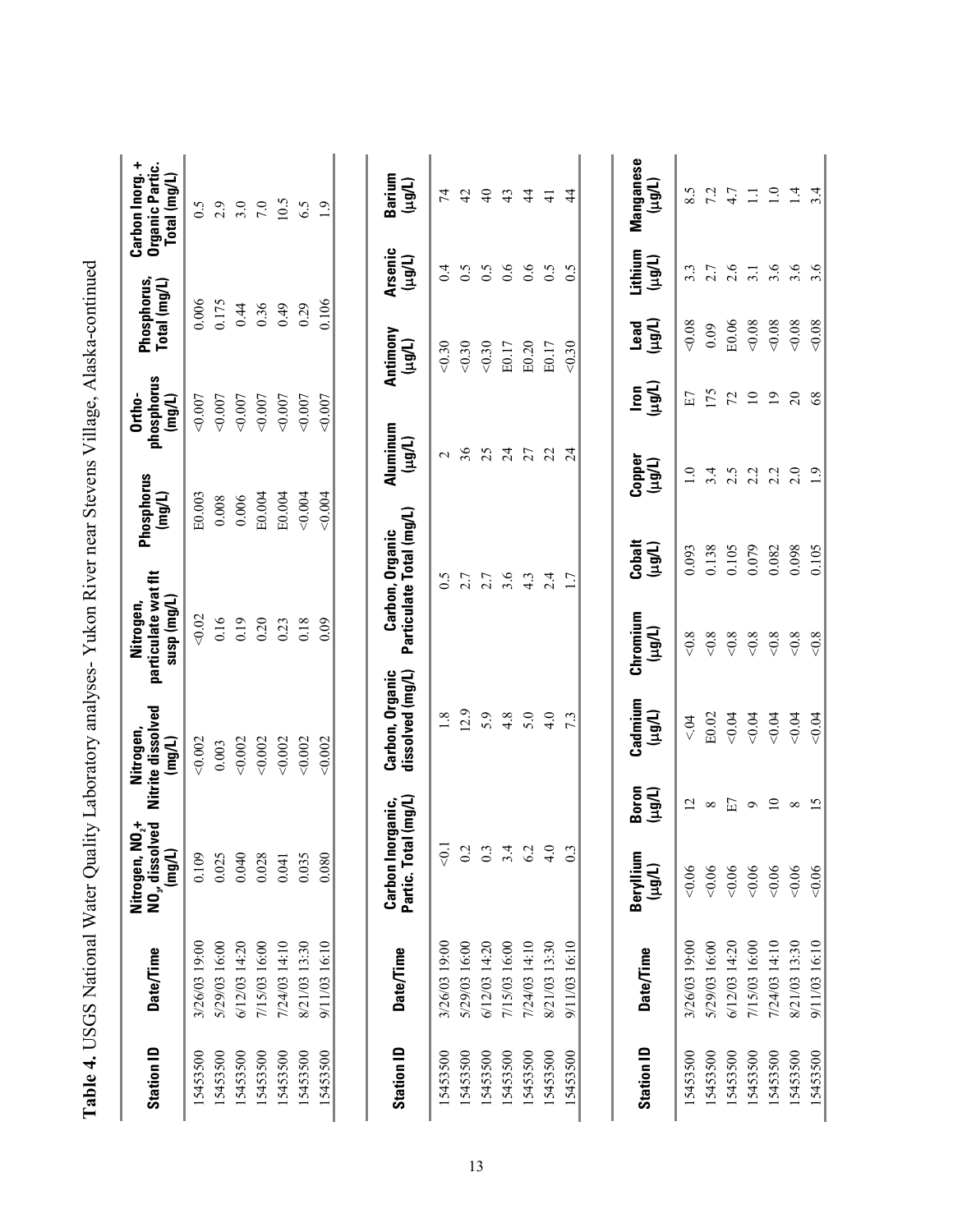|          | Station ID Date/Time | Molybdenum<br>(10p1) | <b>Nickel</b><br>(10p1) | Selenium<br>(10p1) | Silver<br>(Ligul) | Strontium<br>(µg/L) | Vanadium<br>(µg/L) | Zinc<br>(µg/L) | <b>Iranium,</b><br>natural<br>(µg/L) | Sediment, Susp.<br>(Sieve diam. %<br>$< 0.062$ mm $)$ | Sediment,<br>Susp. (mg/L) |
|----------|----------------------|----------------------|-------------------------|--------------------|-------------------|---------------------|--------------------|----------------|--------------------------------------|-------------------------------------------------------|---------------------------|
| 5453500  | 3/26/03 19:00        | $\overline{C}$       | 1.28                    | $\overline{6}$     |                   | 173                 | 0.7                |                | 1.2                                  | ł                                                     | ≎                         |
| 5453500  | 5/29/03 16:00        | $\epsilon$           | 2.72                    | E.4                |                   | 93.6                | 0.7                |                | 0.63                                 |                                                       |                           |
| 5453500  | 6/12/03 14:20        |                      | 1.62                    | E.3                |                   | 99.9                | 0.8                |                | 0.61                                 | 74                                                    |                           |
| 5453500  | 7/15/03 16:00        |                      | 98                      | E.3                |                   | 137                 | $_{0.9}$           |                | $0.82$<br>0.69                       | 83                                                    | 356<br>299                |
| 5453500  | 7/24/03 14:10        |                      | 2.00                    | $\sim 0$           |                   | 137                 | 0.6                |                |                                      | $\infty$                                              |                           |
| 5453500  | 8/21/03 13:30        | 2                    | 2.17                    | E0.3               |                   | 136                 | 0.5                |                | 0.67                                 | $80\,$                                                | 468<br>267                |
| 15453500 | 9/11/03 16:10        | $\frac{8}{1}$        | 1.93                    | E0.3               | 502               | 119                 | $\overline{5}$     |                | $0.67$                               | 57                                                    | $\overline{14}$           |

Table 4. USGS National Water Quality Laboratory analyses- Yukon River near Stevens Village, Alaska-continued **Table 4.** USGS National Water Quality Laboratory analyses- Yukon River near Stevens Village, Alaska-continued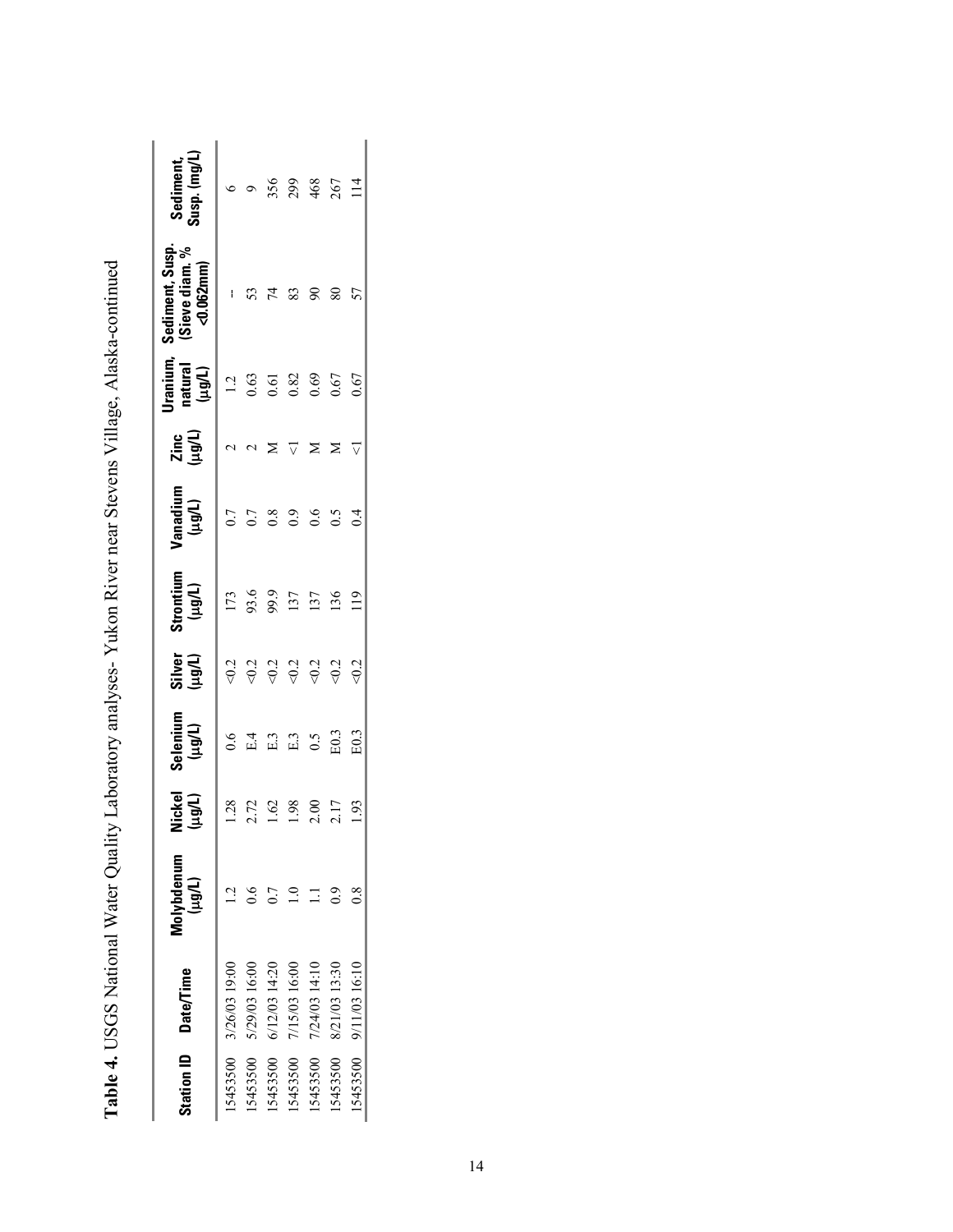<span id="page-21-0"></span>**Table 5.** USGS National Water Quality Laboratory analyses- Tanana River at Nenana, Alaska Table 5. USGS National Water Quality Laboratory analyses- Tanana River at Nenana, Alaska [Station ID, refer to table 1 for description and figure 1 for location; ft<sup>2</sup>/s, cubic feet per second; mg/L, milligram per liter; NTU, Nephelometric turbidity unit; <; [Station ID, refer to table 1 for description and figure 1 for location;  $\hat{\pi}^2$ /s, cubic feet per second; mg/L, milligram per liter; NTU, Nephelometric turbidity unit; <; C, Celsius; UV, Ultraviolet; nm, nanometer; Flt, filtered; NO<sub>2</sub>, nitrite; NO<sub>3</sub>, nitrate; wat filt susp., water filtered suspended; µg/L, microgram per liter; Dis fet lab, C, Celsius; UV, Ultraviolet; nm, nanometer; Flt, filtered; NO<sub>2</sub>, nitrite; NO<sub>3</sub>, nitrate; wat flt susp., water filtered suspended; µg/L, microgram per liter; Dis fet lab, less than detection limit; --, missing value; mm, millimeter; lab, laboratory; fld, field; µS/cm, microsiemen per centimeter at 25 degrees Celsius; cm, centimeter; less than detection limit; --, missing value; mm, millimeter; lab, laboratory; fld, field; µS/cm, microsiemen per centimeter at 25 degrees Celsius; cm, centimeter; percent; E, estimated; M, presence of material verified but not quantified; major ion, phosphorous, orthophosphorous, and trace element analyses are dissolved] percent; E, estimated; M, presence of material verified but not quantified; major ion, phosphorous, orthophosphorous, and trace element analyses are dissolved] dissolved fixed end-point titration in laboratory; Dis tot IT, dissolved total incremental titration; Dis IT field, dissolved incremental titration in the field; %, dissolved fixed end-point titration in laboratory; Dis tot IT, dissolved total incremental titration; Dis IT field, dissolved incremental titration in the field; %,

| <b>Station ID</b> | Date/Time        | <b>Discharge</b><br>(H <sup>3</sup> /s) | Solids, Residue at<br>180°C, Dissolved<br>(mg/L)   | Lab Hach<br>Turbidity<br>(NTU) | <b>Barometric</b><br>(mm of Hg)<br>Pressure | dissolved<br>Oxygen<br>(mg/L)                     | (Standard Units)<br>pH, Field                     |                            | (Standard Units)<br>pH, Lab |
|-------------------|------------------|-----------------------------------------|----------------------------------------------------|--------------------------------|---------------------------------------------|---------------------------------------------------|---------------------------------------------------|----------------------------|-----------------------------|
| 15515500          | 3/19/03 18:30    | 7,740                                   | 200                                                | 9.4                            | 750                                         | $7.8\,$                                           | 7.3                                               |                            | E7.4                        |
| 15515500          | 5/8/03 14:40     | 26,200                                  | 154                                                | 180                            | 765                                         | 12.0                                              | 8.0                                               |                            | 7.5                         |
| 15515500          | 5/28/03 15:30    | 19,600                                  | 164                                                | 32                             | $\mathbf i$                                 | 9.4                                               | 7.8                                               |                            | E7.3                        |
| 15515500          | 6/11/03 13:30    | 31,500                                  | 163                                                | 130                            | 757                                         | 9.0                                               | 7.8                                               |                            |                             |
| 15515500          | 7/22/03 13:30    | 76,200                                  | 138                                                | E930                           | 775                                         | 9.5                                               | 7.9                                               |                            | $7.8$<br>7.6                |
| 15515500          | 8/15/03 11:30    | 66,100                                  | 143                                                | 2,000                          | 731                                         | 9.3                                               | 7.9                                               |                            | 8.0                         |
| 15515500          | 9/12/03 13:40    | 38,800                                  | 155                                                | 60                             | 768                                         | 10.8                                              | 7.9                                               |                            | 7.6                         |
|                   |                  |                                         |                                                    |                                |                                             |                                                   |                                                   |                            |                             |
| <b>Station ID</b> | <b>Date/Time</b> | Conductance,<br>Lab (µS/cm)<br>Specific | <b>Conductance Fld</b><br>Specific<br>$(\mu S/cm)$ | $T$ emp.<br>$(^{\circ}C)$<br>₹ | Water Temp.<br>၉၁                           | <b>UV Absorbance</b><br>254 nm, Flt<br>(units/cm) | <b>UV Absorbance</b><br>280 nm, Flt<br>(units/cm) | Calcium<br>(mg/L)          | Magnesium<br>(mg/L)         |
| 15515500          | 3/19/03 18:30    | 312                                     | 320                                                | $-4.0$                         | $0.0\,$                                     | 0.032                                             | 0.023                                             | 42.3                       | 8.80                        |
| 15515500          | 5/8/03 14:40     | 250                                     | 248                                                | $\mathbf i$                    | 5.7                                         | 0.107                                             | 0.079                                             | 34.2                       | 7.64                        |
| 15515500          | 5/28/03 15:30    | 271                                     | 256                                                | ł                              | 12.4                                        | $0.108$                                           | 0.080                                             | 35.7                       | 8.24                        |
| 15515500          | 6/11/03 13:30    | 258                                     | 272                                                | ł                              | 16.8                                        | 0.096                                             | 0.071                                             |                            | $8.80\,$                    |
| 15515500          | 7/22/03 13:30    | 219                                     | $\overline{21}$                                    | ł                              | 16.7                                        | 0.056                                             | 0.043                                             | $35.5$<br>$31.6$<br>$34.1$ | 6.79                        |
| 15515500          | 8/15/03 11:30    | 227                                     | 236                                                | ł                              | 13.4                                        | 0.025                                             | 0.018                                             |                            | 7.19                        |
| 15515500          | 9/12/03 13:40    | 242                                     | 242                                                |                                | 7.3                                         | 0.104                                             | 0.076                                             | 33.7                       | 8.57                        |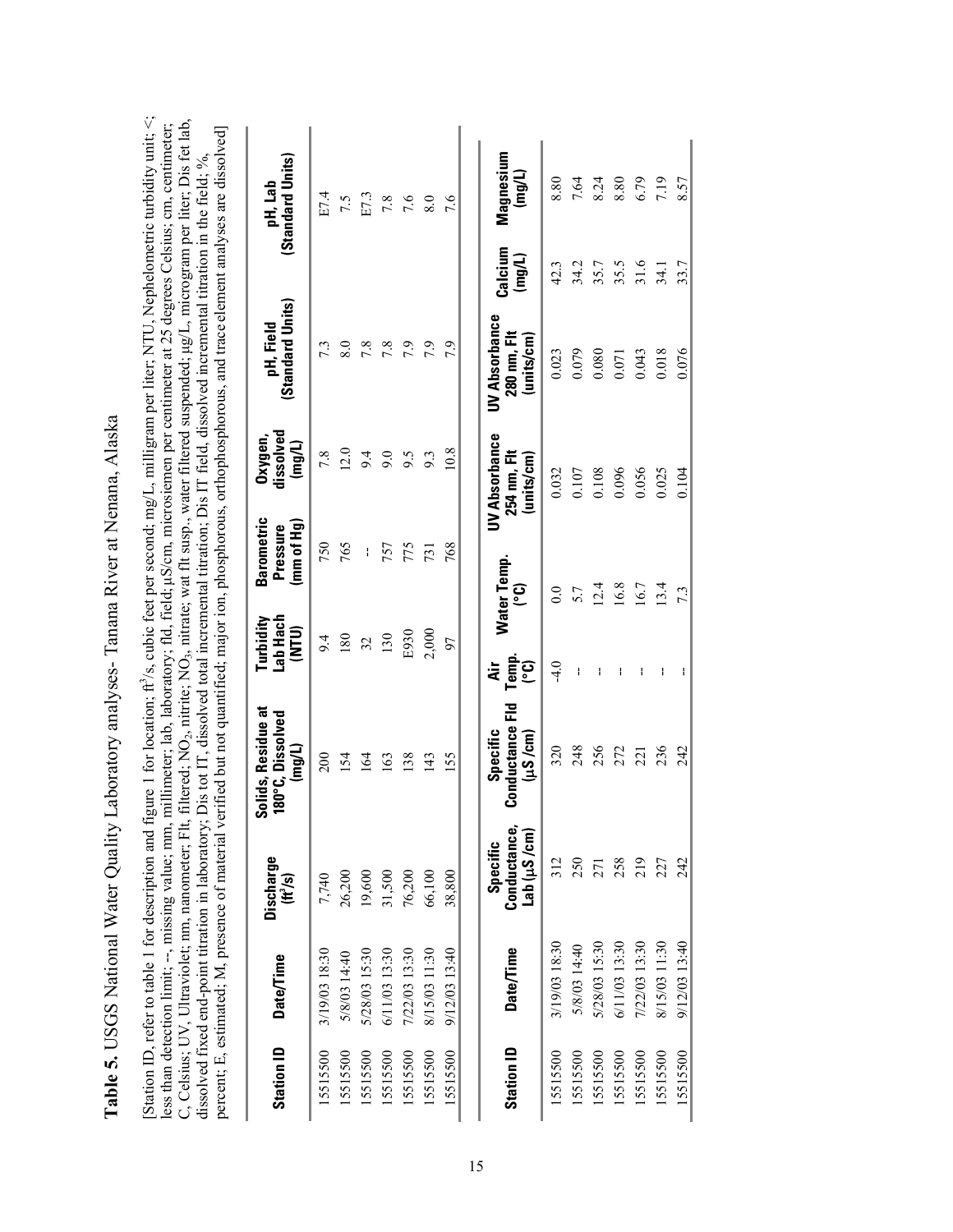| <b>Station ID</b> | <b>Date/Time</b> | Potassium<br>(mg/L) | Sodium<br>$($ mg/L) | Alkalinity, Dis fet<br>lab, as CaCO3<br>(mg/L) | Alkalinity, Distot<br>$T$ Field<br>(mg/L) | <b>Bicarbonate, Dis IT</b><br>(mg/L)<br><b>Tield</b>      | Carbonate, Dis IT<br>(mg/L)<br>Field              |
|-------------------|------------------|---------------------|---------------------|------------------------------------------------|-------------------------------------------|-----------------------------------------------------------|---------------------------------------------------|
| 15515500          | 3/19/03 18:30    | 2.01                | 3.95                | 133                                            | 128                                       | 156                                                       |                                                   |
| 15515500          | 5/8/03 14:40     | 1.79                | 3.58                | $\overline{5}$                                 | $\infty$                                  | 109                                                       | 0                                                 |
| 15515500          | 5/28/03 15:30    | 1.84                | 4.22                | 102                                            | 98                                        | 120                                                       | 0                                                 |
| 15515500          | 6/11/03 13:30    | 1.99                | 4.36                | 102                                            | 88                                        | 107                                                       |                                                   |
| 15515500          | 7/22/03 13:30    | 2.02                | 3.46                |                                                | 72                                        | 88                                                        |                                                   |
| 15515500          | 8/15/03 11:30    | 2.98                | 3.60                | 74                                             | 74                                        | $\infty$                                                  |                                                   |
| 15515500          | 9/12/03 13:40    | 1.67                | 3.64                | 85                                             | ವ                                         | 99                                                        |                                                   |
|                   |                  |                     |                     |                                                |                                           |                                                           |                                                   |
| <b>Station ID</b> | <b>Date/Time</b> | Chloride<br>(mg/L)  | Fluoride<br>(mg/L)  | Sulfate<br>(mg/L)<br>Silica<br>(mg/L)          | Ammonia dissolved<br>Nitrogen,<br>(mg/L)  | Nitrogen, Ammonia +<br><b>Organic Dissolved</b><br>(mg/L) | Organic Total<br>Ammonia +<br>Nitrogen,<br>(mg/L) |
| 15515500          | 3/19/03 18:30    | 0.74                | 0.13                | 34.2<br>14.5                                   | 0.047                                     | E0.08                                                     | E0.09                                             |
| 15515500          | 5/8/03 14:40     | 1.77                | 50.17               | 32.8<br>10.2                                   | 0.027                                     | 0.14                                                      | 0.43                                              |
| 15515500          | 5/28/03 15:30    | 2.20                | $<\!\!0.2$          | 35.4<br>$10.0$                                 | 0.015                                     | 0.11                                                      | 0.23                                              |
| 15515500          | 6/11/03 13:30    | 2.63                | $< 0.2$             | 40.6<br>9.13                                   | 0.015                                     | E0.07                                                     | 0.36                                              |
| 15515500          | 7/22/03 13:30    | 1.86                | $<0.2$              | 37.3<br>7.01                                   | 0.015                                     | 0.10                                                      | 0.87                                              |
| 15515500          | 8/15/03 11:30    | 43                  | $<0.2$              | 40.4<br>5.88                                   | 0.015                                     | 0.10                                                      | $\Box$                                            |
| 15515500          | 9/12/03 13:40    | 1.50                | <0.2                | 35.4<br>9.80                                   | E0.009                                    | $\overline{0}$ .                                          | 0.26                                              |

| $\frac{1}{2}$                              |
|--------------------------------------------|
| l                                          |
| $\ddot{\phantom{a}}$<br>$\frac{1}{3}$<br>ļ |
| I<br>I<br>$\frac{1}{2}$                    |
| $\frac{1}{2}$<br>$\overline{\phantom{a}}$  |
| I                                          |
| -<br>221<br>$\frac{1}{2}$                  |
|                                            |
| シートイ てててきせいしょう きょうせい                       |
| $\frac{1}{2}$<br>Í                         |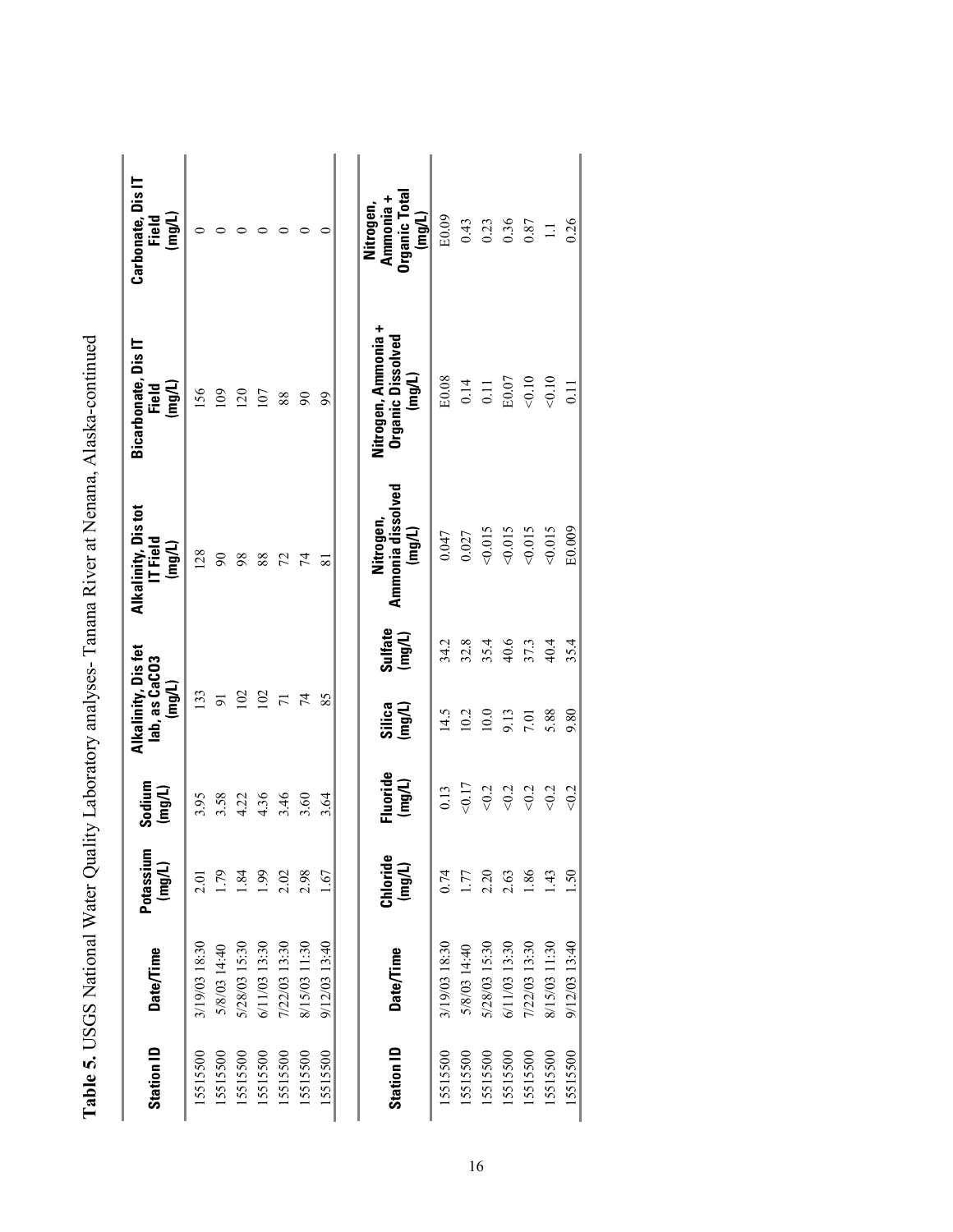| Nitrogen, NO <sub>2</sub> +<br>NO <sub>3</sub> , dissolved<br>(mg/L) | Nitrite dissolved<br>Nitrogen,<br>(mg/L) | particulate wat fit<br>(J/Guu) dsns<br>Nitrogen, | Phosphorus<br>(mg/L) | phosphorus<br>Ortho-<br>(mg/L) | Phosphorus,<br>$\lceil$ otal (mg/L) |                          | Carbon Inorg. +<br>Organic Partic.<br>$\sf Total$ (mg/L) |
|----------------------------------------------------------------------|------------------------------------------|--------------------------------------------------|----------------------|--------------------------------|-------------------------------------|--------------------------|----------------------------------------------------------|
| 0.186                                                                | 0.002                                    | 0.02                                             | 0.004                | 0.007                          | 0.032                               |                          | $0.\overline{3}$                                         |
| 0.135                                                                | 0.003                                    | 0.25                                             | $0.007$              | $<\!\!0.007$                   | 0.62                                |                          |                                                          |
| 0.054                                                                | 0.003                                    | 0.08                                             | 0.005                | 0.007                          | 0.25                                |                          | $4.5$<br>1.0<br>2.1                                      |
| 0.089                                                                | E0.002                                   | 0.15                                             | E0.004               | 0.007                          | 0.42                                |                          |                                                          |
| 0.091                                                                | E0.002                                   | 0.44                                             | E0.004               | 0.007                          | 1.55                                |                          | 9.4                                                      |
| 0.087                                                                | 0.002                                    | E0.64                                            | 0.004                | 0.007                          | 1.72                                |                          | E15.0                                                    |
| 0.145                                                                | 0.002                                    | 0.14                                             | 0.007                | 0.007                          | 0.50                                |                          | 2.5                                                      |
| (mg/L)<br>Carbon Inorganic,<br>Partic. Total                         | Carbon, Organic<br>dissolved (mg/L)      | Particulate Total (mg/L)<br>Carbon, Organic      |                      | Aluminum<br>(Llorl)            | Antimony<br>(Llgu)                  | <b>Arsenic</b><br>(Llgu) | Barium<br>(µg/L)                                         |
| $\overline{0}$ .                                                     | $\overline{6}$                           | $0.\overline{3}$                                 |                      | Щ                              | 0.30                                | 0.4                      | $\frac{4}{6}$                                            |
| 0.5                                                                  | 3.5                                      | 4.0                                              |                      | ${}^{\circ}$                   | E0.23                               | $\overline{0}$           | $\overline{c}$                                           |
| $\leq 0.1$                                                           | 3.0                                      | $\overline{1}$ .                                 |                      | $\overline{10}$                | E0.22                               | $\overline{c}$           | 38                                                       |
| 0.2                                                                  | 2.8                                      | 1.8                                              |                      | n                              | E0.25                               | $\Xi$                    | 39                                                       |
| 2.6                                                                  | 1.7                                      | 6.9                                              |                      | $\overline{z}$                 | 0.42                                | $\Xi$                    | 32                                                       |
| E12.0                                                                | $\overline{1}$                           | E3.0                                             |                      | $\frac{8}{18}$                 | 0.56                                | 0.9                      | 37                                                       |

| ļ              |  |
|----------------|--|
|                |  |
|                |  |
|                |  |
| I              |  |
|                |  |
|                |  |
|                |  |
|                |  |
|                |  |
|                |  |
|                |  |
|                |  |
|                |  |
|                |  |
|                |  |
|                |  |
|                |  |
|                |  |
|                |  |
|                |  |
|                |  |
|                |  |
| .<br>ו         |  |
|                |  |
|                |  |
| $\overline{a}$ |  |
|                |  |
|                |  |
|                |  |
|                |  |
|                |  |
|                |  |
|                |  |
| )<br>ג         |  |
|                |  |
|                |  |
|                |  |
|                |  |
|                |  |
| $\frac{1}{2}$  |  |
|                |  |

15515515500 9/12/03 13:40 14 14 I4 B0.17 90.2 2.1 2.1 2.1 2.1 14 B0.17 9.0 3.0

 $3.2$ 

 $0.4$ 

9/12/03 13:40

15515500

I

 $\overline{2.1}$ 

 $30\,$ 

 $_{0.9}$ 

E0.17

 $\overline{4}$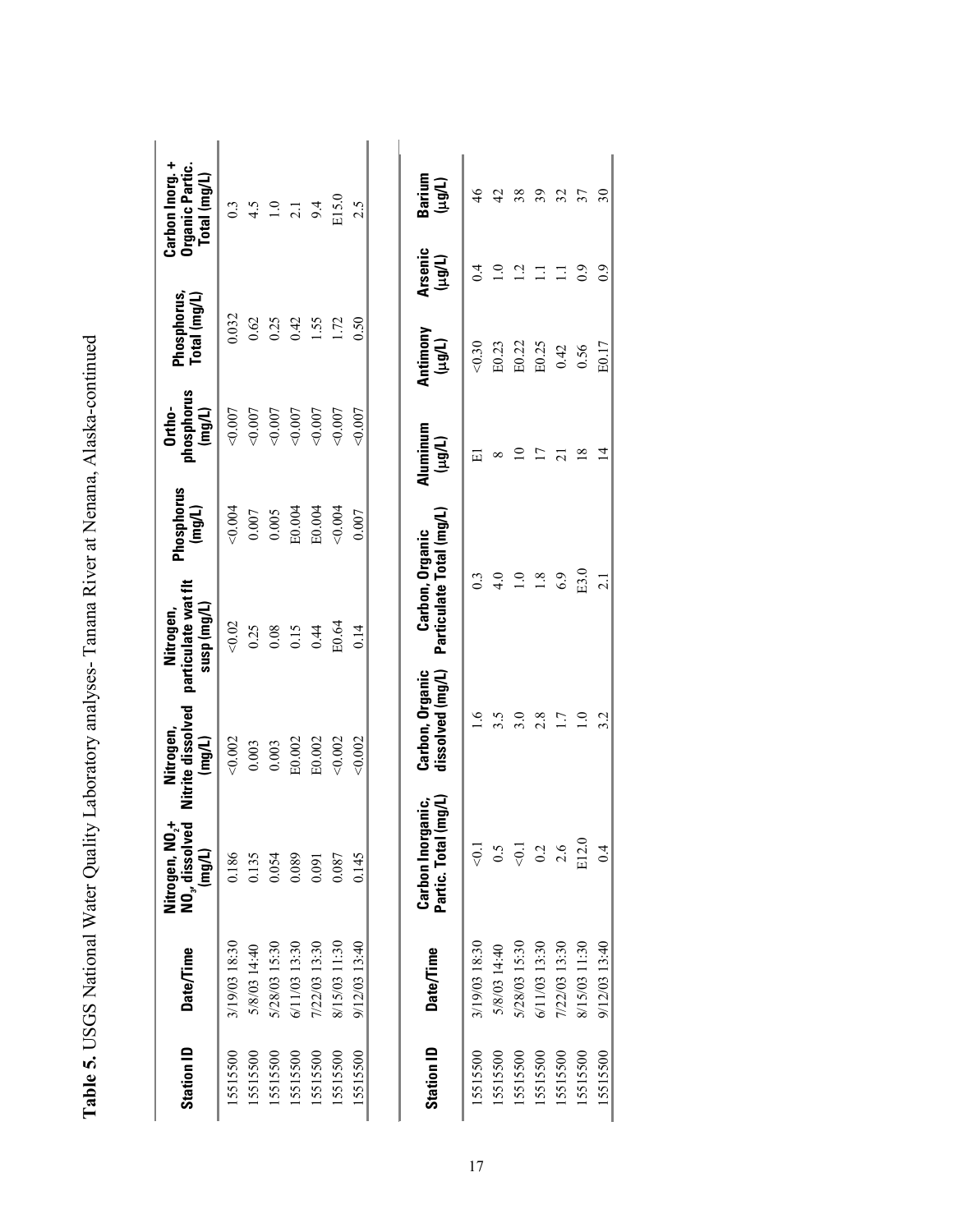| <b>Station ID</b> | <b>Date/Time</b> | Beryllium<br>(Llorl)     | Boron<br>(1001)          | Cadmium<br>(Lugut)                                                                                                                                                                                                                                                                                                                                | Chromium<br>(Llêrt) | Cobalt<br>(µg/L)     | (Tiêrt)<br>(Trân)                | lron)<br>(الوبا) | اسقى<br>1991)                  | Lithium<br>(µg/L)                                 | Manganese<br>(Lleu)                                     |
|-------------------|------------------|--------------------------|--------------------------|---------------------------------------------------------------------------------------------------------------------------------------------------------------------------------------------------------------------------------------------------------------------------------------------------------------------------------------------------|---------------------|----------------------|----------------------------------|------------------|--------------------------------|---------------------------------------------------|---------------------------------------------------------|
| 15515500          | 3/19/03 18:30    | 0.06                     |                          |                                                                                                                                                                                                                                                                                                                                                   | $<\!\!0.8$          | 0.228                |                                  |                  | 0.08                           |                                                   |                                                         |
| 15515500          | 5/8/03 14:40     | 0.06                     | $\overline{0}$           |                                                                                                                                                                                                                                                                                                                                                   | $<\!\!0.8$          |                      |                                  |                  | E0.04                          |                                                   |                                                         |
| 15515500          | 5/28/03 15:30    | 0.06                     | 32                       | $\begin{array}{c}\n 24 \\  0.04 \\  0.04 \\  0.04 \\  0.04 \\  0.04 \\  0.04 \\  0.04 \\  0.04 \\  0.04 \\  0.04 \\  0.04 \\  0.04 \\  0.04 \\  0.04 \\  0.04 \\  0.04 \\  0.04 \\  0.04 \\  0.04 \\  0.04 \\  0.04 \\  0.04 \\  0.04 \\  0.04 \\  0.04 \\  0.04 \\  0.04 \\  0.04 \\  0.04 \\  0.04 \\  0.04 \\  0.04 \\  0.04 \\  0.04 \\  0.0$ | $<\!\!0.8$          | 0.201<br>0.153       | $1.0$<br>$2.3$<br>$2.3$<br>$2.3$ | $27$ 57          | E0.04                          | 7. 6. 9. 9. 9. 9.<br>7. 7. 9. 9. 9. 9. 9.         | $83.0$<br>$41.0$<br>$33.7$<br>$54.3$<br>$13.7$<br>$1.3$ |
| 15515500          | 6/11/03 13:30    | 0.06                     | $\overline{\mathcal{E}}$ |                                                                                                                                                                                                                                                                                                                                                   | $<\!\!0.8$          | 0.164                |                                  | $28$ ES          | E0.04                          |                                                   |                                                         |
| 15515500          | 7/22/03 13:30    | 0.06                     | $\overline{17}$          |                                                                                                                                                                                                                                                                                                                                                   | $<\!\!0.8$          | 0.102                | $1.4$<br>0.8                     |                  | 0.08                           |                                                   |                                                         |
| 15515500          | 8/15/03 11:30    | 0.06                     | $\overline{c}$           | 0.04                                                                                                                                                                                                                                                                                                                                              | $<\!\!0.8$          | 0.089                |                                  | Я                | 0.08                           |                                                   |                                                         |
| 15515500          | 9/12/03 13:40    | 0.06                     | $\overline{17}$          | E0.02                                                                                                                                                                                                                                                                                                                                             | $<0.8$              | 0.168                | 1.7                              | 63               | E0.06                          | $3.\overline{4}$                                  |                                                         |
|                   |                  |                          |                          |                                                                                                                                                                                                                                                                                                                                                   |                     |                      |                                  |                  |                                |                                                   |                                                         |
| <b>Station ID</b> | <b>Date/Time</b> | ε<br>Molybdenu<br>(Llgu) | Nickel<br>(µg/L)         | Selenium<br>(1001)                                                                                                                                                                                                                                                                                                                                | Silver<br>(µg/L)    | Strontium<br>(Tlêri) | Vanadium<br>(Tlêrt)              | Zinc<br>(µg/L)   | Uranium,<br>natural<br>(Trênt) | Sediment, Susp.<br>(Sieve diam. %<br>$< 0.062$ mm | Sediment,<br>Susp. (mg/L)                               |
| 15515500          | 3/19/03 18:30    |                          | 1.55                     |                                                                                                                                                                                                                                                                                                                                                   | $<0.2$              | 190                  | 0.4                              |                  | 0.78                           | 54                                                | $30\,$                                                  |
| 15515500          | 5/8/03 14:40     |                          | 2.17                     | $\begin{array}{ccc} 0.5 & 0.6 \\ 0.6 & 0.5 \\ \hline \text{E0.5} & 0.6 \\ 0.8 & 0.8 \\ \end{array}$                                                                                                                                                                                                                                               | $\leqslant$         | 156                  |                                  | $\epsilon$       | 0.85<br>0.92<br>0.95           | 51                                                |                                                         |
| 15515500          | 5/28/03 15:30    |                          | 2.12                     |                                                                                                                                                                                                                                                                                                                                                   | $\leqslant$         | $\frac{176}{146}$    | $1.\overline{3}$<br>2.0          | $\sim$           |                                | $\overline{\mathbf{30}}$                          | 974<br>343<br>543<br>2940                               |
| 15515500          | 6/11/03 13:30    |                          | 1.53                     |                                                                                                                                                                                                                                                                                                                                                   | $\leq 0.2$          |                      | 0.8                              | $\epsilon$       |                                | 55                                                |                                                         |
| 15515500          | 7/22/03 13:30    |                          | 1.65                     |                                                                                                                                                                                                                                                                                                                                                   | $<0.2$              | 136                  | 0.6                              | $\triangledown$  | $0.88\,$                       | $\mathcal{O}$                                     |                                                         |
| 15515500          | 8/15/03 11:30    |                          | $\frac{54}{5}$           |                                                                                                                                                                                                                                                                                                                                                   | $\leqslant$         | $\overline{14}$      | $_{0.9}$                         | ⋝                | 1.08                           | $\mathcal{L}_{\mathcal{D}}$                       | 3960                                                    |
| 15515500          | 9/12/03 13:40    |                          | 1.15                     | E0.5                                                                                                                                                                                                                                                                                                                                              | 50.2                | 140                  | 0.6                              | $\triangledown$  | 0.73                           | $\overline{30}$                                   | 806                                                     |

| ļ                                                                                                            |
|--------------------------------------------------------------------------------------------------------------|
| I                                                                                                            |
|                                                                                                              |
| ֺ<br>;                                                                                                       |
| I<br>$\begin{array}{c}\n1 \\ 2 \\ 3\n\end{array}$                                                            |
| ֧֧֖֖֖֚֚֚֚֝֟֓֓֝֬<br>֧֧֧֖֖֧֧֖֧֖֖֧֖֧֧֧֧֧֧֧֧֧֧֧֧֧֧֧֧֚֚֚֚֚֚֚֚֚֚֝֝֓֝֬֝֓֝֬֝֓֝֓֝֬֝֬֝֬֝֬֩֩֓֝֬֓֝֬֝֬֝֬֝֬<br>֧֧֪֪֧֜<br>ī |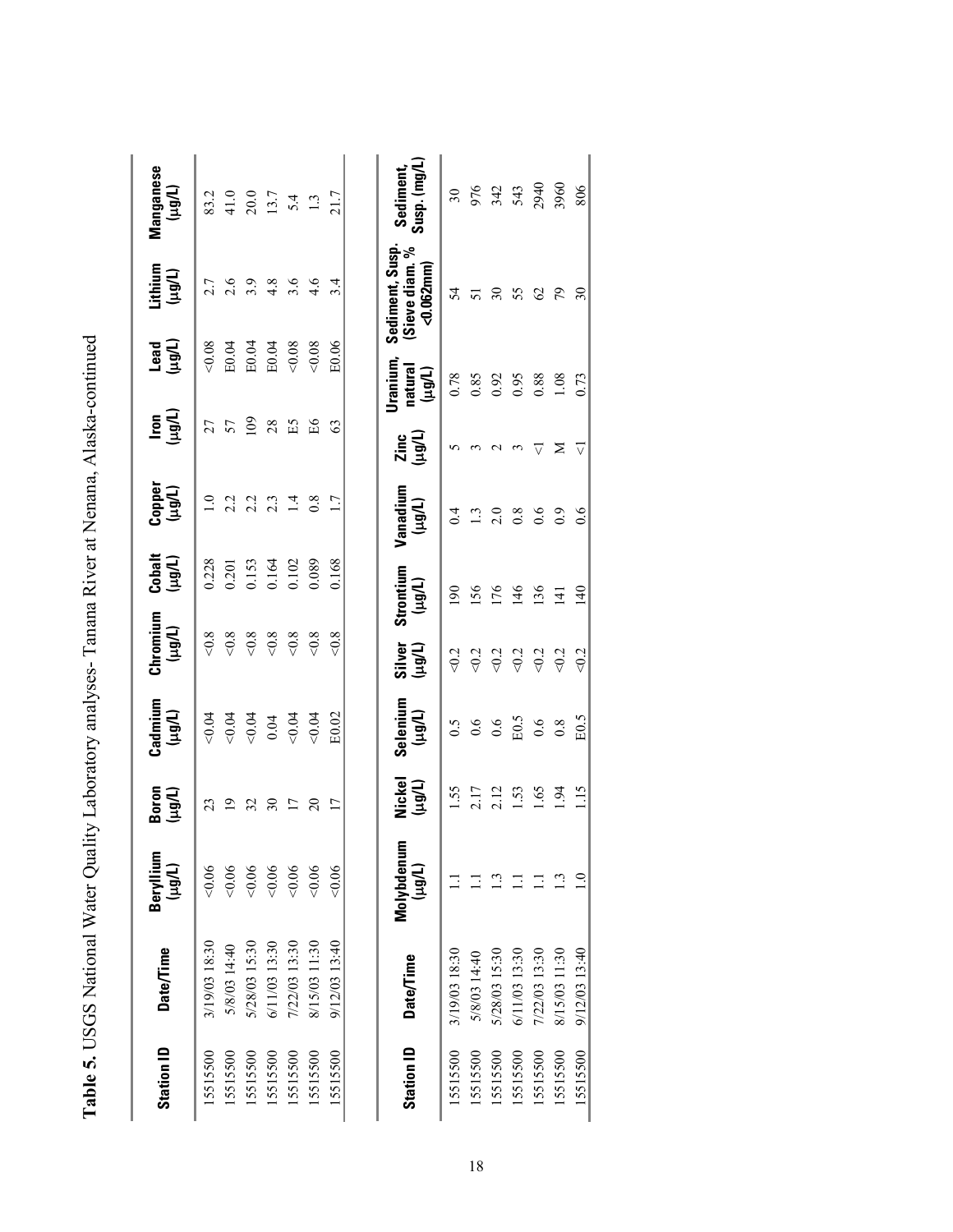<span id="page-25-0"></span>**Table 6.** USGS National Water Quality Laboratory analyses- Yukon River at Pilot Station, Alaska Table 6. USGS National Water Quality Laboratory analyses-Yukon River at Pilot Station, Alaska

[Station ID, refer to table 1 for description and figure 1 for location; ft<sup>2</sup>/s, cubic feet per second; mg/L, milligram per liter; NTU, Nephelometric turbidity unit; <; less than detection limit; --, missing value; mm, millimeter; lab, laboratory; fld, field; µS/cm, microsiemen per centimeter at 25 degrees Celsius; cm, centimeter;<br>C, Celsius; UV, Ultraviolet; mm, nanometer; Flt, filtered; C, Celsius; UV, Ultraviolet; nm, nanometer; Flt, filtered; NO<sub>2</sub>, nitrite; NO<sub>3</sub>, nitrate; wat flt susp., water filtered suspended; µg/L, microgram per liter; Dis fet lab, less than detection limit; --, missing value; mm, millimeter; lab, laboratory; fld, field; !S/cm, microsiemen per centimeter at 25 degrees Celsius; cm, centimeter; dissolved fixed end-point titration in laboratory; Dis tot IT, dissolved total incremental titration; Dis IT field, dissolved incremental titration in the field; %, percent; E, estimated; major ion, phosphorous, orthophosphorous, and trace element analyses are dissolved] percent; E, estimated; major ion, phosphorous, orthophosphorous, and trace element analyses are dissolved] 2, 1111111U, 17V3 نى

| <b>Station ID</b> | <b>Date/Time</b> | Discharge<br>(H/s)                            | Solids, Residue at<br>180°C, Dissolved<br>(mg/L)   | Lab Hach<br>Turbidity<br>(UIN) | Barometric<br>(mm of Hg)<br>Pressure | dissolved<br>Oxygen<br>(mg/L)              | (Standard Units)<br>pH, Field                     |                              | (Standard Units)<br>pH, Lab |
|-------------------|------------------|-----------------------------------------------|----------------------------------------------------|--------------------------------|--------------------------------------|--------------------------------------------|---------------------------------------------------|------------------------------|-----------------------------|
| 15565447          | 3/25/03 19:00    | 54,300                                        | 201                                                | $\overline{13}$                | 766                                  | 3.6                                        | 7.0                                               |                              | 7.5                         |
| 15565447          | 5/28/03 14:40    | 447,000                                       | 112                                                | $\mathcal{L}$                  | 762                                  | $10.0\,$                                   | $\sim$                                            |                              |                             |
| 15565447          | 6/17/03 17:20    | 539,000                                       | 112                                                | 150                            | 755                                  | $\rm 8.0$                                  | 7.8                                               |                              |                             |
| 15565447          | 7/10/03 18:20    | 350,000                                       | 130                                                | 150                            | 764                                  | $8.6$<br>$8.9$                             |                                                   |                              | $7.800$<br>0.887            |
| 15565447          | 7/24/03 19:50    | 404,000                                       | 140                                                | E270                           | 757                                  |                                            | 7.7<br>8.1                                        |                              |                             |
| 15565447          | 8/19/03 17:10    | 364,000                                       | $\frac{14}{1}$                                     | 200                            | 755                                  | $\overline{9}$ .                           | 7.7                                               |                              | 8.0                         |
| 15565447          | 9/23/03 18:00    | 429,000                                       | 155                                                | $\overline{6}$                 | 751                                  | $\frac{0}{11}$                             | 7.9                                               |                              | E7.4                        |
| <b>Station ID</b> | <b>Date/Time</b> | Conductance<br>Lab ( $\mu S$ /cm)<br>Specific | <b>Conductance Fld</b><br>Specific<br>$(\mu S/cm)$ | dir<br>Tempo<br>C              | Water Temp<br>ၟႄ                     | UV Absorbance<br>254 nm, Flt<br>(units/cm) | <b>UV Absorbance</b><br>280 nm, Flt<br>(units/cm) | Calcium<br>$($ mg/L)         | Magnesium<br>(mg/L)         |
| 15565447          | 3/25/03 19:00    | 315                                           | 323                                                | $-8.4$                         | 0.0                                  | 0.069                                      | 0.051                                             | 44.0                         | 10.5                        |
| 15565447          | 5/28/03 14:40    | $\Xi$                                         | 156                                                | 11.0                           |                                      | 0.458                                      | 0.345                                             |                              | 5.12                        |
| 15565447          | 6/17/03 17:20    | 166                                           | 165                                                | 18.0                           | $7.5$<br>15.0                        | 0.372                                      | 0.279                                             | 23.7<br>24.2<br>29.0<br>30.1 | 5.09                        |
| 15565447          | 7/10/03 18:20    | 207                                           | 206                                                | 14.0                           | 17.5                                 | 0.183                                      | 0.136                                             |                              |                             |
| 15565447          | 7/24/03 19:50    | 212                                           | 222                                                | 15.0                           | 16.5                                 | 0.149                                      | 0.109                                             |                              | 7.15<br>7.65                |
| 15565447          | 8/19/03 17:10    | 212                                           | 217                                                | 15.5                           | 14.5                                 | 0.183                                      | 0.135                                             | 28.9                         | 7.55                        |
| 15565447          | 9/23/03 18:00    | 204                                           | 213                                                | 5.0                            | 6.5                                  | 0.284                                      | 0.210                                             | 29.6                         | 7.88                        |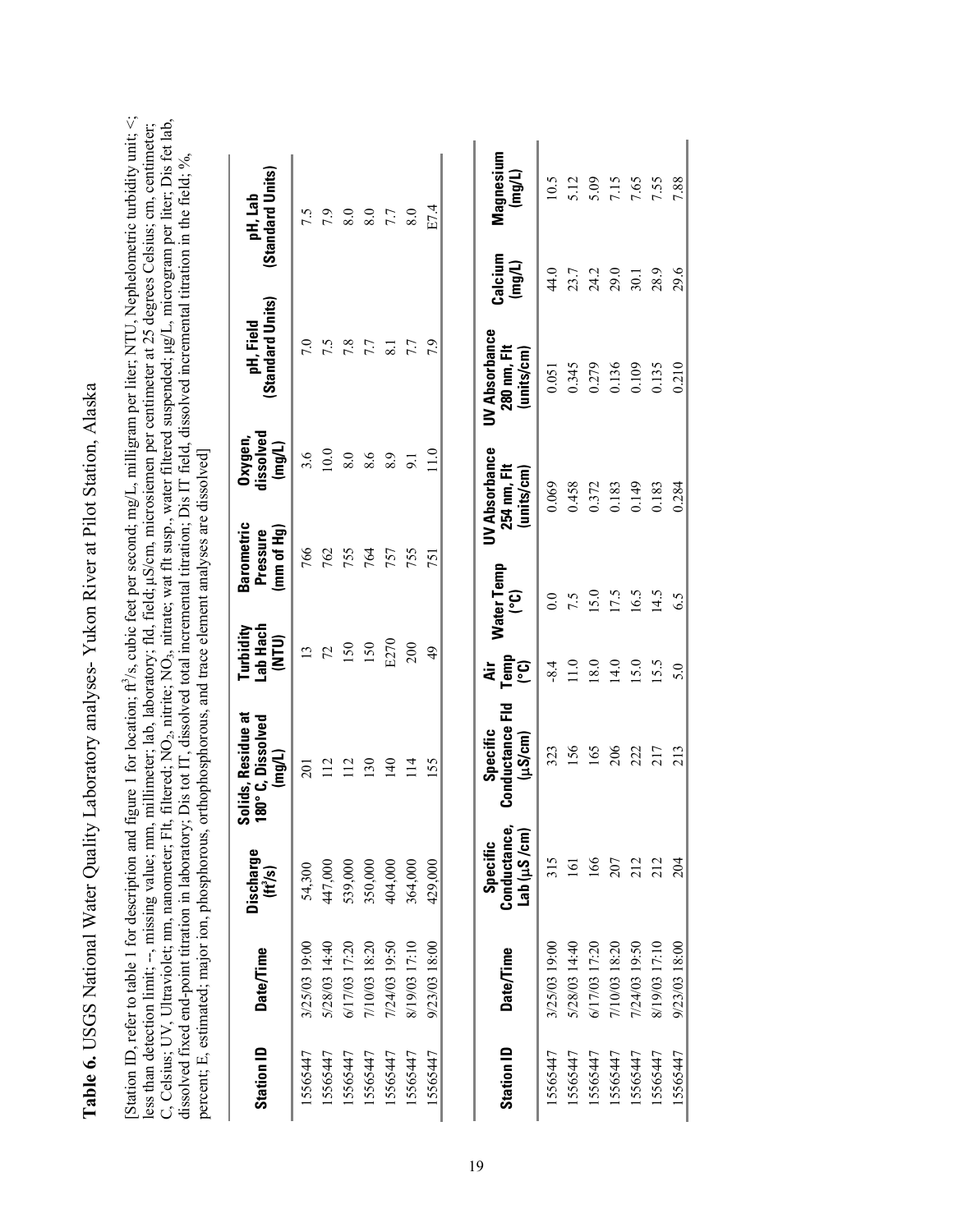|                   |                  |                                                                         |                             |                                               |                                                 | Table 6. USGS National Water Quality Laboratory analyses-Yukon River at Pilot Station, Alaska-continued |                                        |                             |                                                                           |
|-------------------|------------------|-------------------------------------------------------------------------|-----------------------------|-----------------------------------------------|-------------------------------------------------|---------------------------------------------------------------------------------------------------------|----------------------------------------|-----------------------------|---------------------------------------------------------------------------|
| <b>Station ID</b> | Date/Time        | Chloride<br>(mg/L)                                                      | Fluoride<br>$(\text{mg/L})$ | Silica<br>$($ mg/L)                           | Sulfate<br>(mg/L)                               | Nitrogen, Ammonia<br>dissolved<br>(mg/L)                                                                | <b>Organic Dissolved</b><br>(mg/L)     |                             | Nitrogen, Ammonia + Nitrogen, Ammonia +<br><b>Organic Total</b><br>(mg/L) |
| 15565447          | 3/25/03 19:00    | 0.90                                                                    | 0.12                        | 11.4                                          | 28.4                                            | ł                                                                                                       | 0.19                                   |                             | 0.19                                                                      |
| 15565447          | 5/28/03 14:40    | 1.05                                                                    | $<0.2$                      | 4.87                                          | 16.7                                            | 0.015                                                                                                   | 0.36                                   |                             | 0.67                                                                      |
| 15565447          | 6/17/03 17:20    | 0.60                                                                    | 50.2                        | 4.74                                          | 16.5                                            | 0.015                                                                                                   | 0.28                                   |                             | 0.81                                                                      |
| 15565447          | 7/10/03 18:20    | 1.31                                                                    | 50.2                        | 6.29                                          | 27.2                                            | 0.015                                                                                                   | 0.14                                   |                             | 0.55                                                                      |
| 15565447          | 7/24/03 19:50    | 0.99                                                                    | 50.2                        | $6.04$                                        | 31.2                                            |                                                                                                         | ł                                      |                             | ł.                                                                        |
| 15565447          | 8/19/03 17:10    | 1.09                                                                    | 502                         | 6.79                                          | 29.6                                            | 0.015                                                                                                   | 0.17                                   |                             | 0.40                                                                      |
| 15565447          | 9/23/03 18:00    | 0.83                                                                    | <0.2                        | 7.11                                          | 29.5                                            | 0.015                                                                                                   | 0.24                                   |                             | 0.42                                                                      |
|                   |                  |                                                                         |                             |                                               |                                                 |                                                                                                         |                                        |                             |                                                                           |
| <b>Station ID</b> | <b>Date/Time</b> | Potassium<br>(mg/L)                                                     | Sodium<br>(mg/L)            | Alkalinity, Disfet<br>lab, as CaCO3<br>(mg/L) |                                                 | Alkalinity, Dis tot<br>IT Field<br>(mg/L)                                                               | Bicarbonate, Dis<br>IT Field<br>(mg/L) |                             | Carbonate, Dis<br>IT Field<br>(mg/L)                                      |
| 15565447          | 3/25/03 19:00    | 1.20                                                                    | 3.50                        | 141                                           |                                                 | 131                                                                                                     | 160                                    |                             | 0                                                                         |
| 15565447          | 5/28/03 14:40    | 0.97                                                                    | 1.93                        | $\infty$                                      |                                                 | $\infty$                                                                                                | $\overline{7}$                         |                             | $\circ$                                                                   |
| 15565447          | 6/17/03 17:20    | 0.90                                                                    | 1.64                        | $\mathcal{L}$                                 |                                                 | $\delta$                                                                                                | $80\,$                                 |                             | $\circ$                                                                   |
| 15565447          | 7/10/03 18:20    | 1.15                                                                    | 2.60                        | 76                                            |                                                 | $\sqrt{2}$                                                                                              | 86                                     |                             | $\circ$                                                                   |
| 15565447          | 7/24/03 19:50    | 1.31                                                                    | 2.67                        | 77                                            |                                                 | $\overline{7}$                                                                                          | 87                                     |                             | $\circ$                                                                   |
| 15565447          | 8/19/03 17:10    | 1.47                                                                    | 2.98                        | 77                                            |                                                 | $\overline{7}$                                                                                          | 89                                     |                             | $\circ$                                                                   |
| 15565447          | 9/23/03 18:00    | 0.93                                                                    | 2.53                        | 76                                            |                                                 | 75                                                                                                      | 92                                     |                             | $\circ$                                                                   |
|                   |                  |                                                                         |                             |                                               |                                                 |                                                                                                         |                                        |                             |                                                                           |
| <b>Station ID</b> | Date/Time        | Nitrogen, NO <sub>z</sub> +<br>NO <sub>z</sub> , dissolved<br>$($ mg/L) |                             | Nitrite dissolved<br>Nitrogen,<br>(mg/L)      | particulate wat<br>fit susp (mg/L)<br>Nitrogen, | Phosphorus<br>(mg/L)                                                                                    | phosphorus<br>Ortho-<br>$($ mg/L $)$   | Phosphorus,<br>Total (mg/L) | Carbon Inorg. +<br>Organic Partic.<br>Total (mg/L)                        |
| 15565447          | 3/25/03 19:00    | ł                                                                       |                             |                                               | 0.04                                            | 0.006                                                                                                   |                                        | 0.022                       | 0.4                                                                       |
| 15565447          | 5/28/03 14:40    | 0.083                                                                   |                             | 0.005                                         | 0.20                                            | 0.013                                                                                                   | E0.004                                 | 0.28                        | 2.8                                                                       |
| 15565447          | 6/17/03 17:20    | 0.057                                                                   |                             | E0.002                                        | 0.17                                            | 0.010                                                                                                   | 0.007                                  | 0.37                        | 3.0                                                                       |
| 15565447          | 7/10/03 18:20    | 0.082                                                                   |                             | E0.002                                        | 0.14                                            | $0.011$                                                                                                 | 0.007                                  | 0.24                        | 2.8                                                                       |
| 15565447          | 7/24/03 19:50    | $\mathbf i$                                                             |                             | ł                                             | 0.34                                            | ł                                                                                                       | ł                                      | E0.34                       | 7.9                                                                       |
| 15565447          | 8/19/03 17:10    | Ó<br>0.07                                                               |                             | 0.002                                         | 0.18                                            | $0.007$                                                                                                 | 0.007                                  | 0.29                        | 4.5                                                                       |
| 15565447          | 9/23/03 18:00    | 0.094                                                                   |                             | 0.002                                         | 0.14                                            | 0.010                                                                                                   | E0.005                                 | 0.17                        | $2.\overline{3}$                                                          |

|                      | ֚֚֚֬                     |
|----------------------|--------------------------|
|                      |                          |
|                      |                          |
|                      |                          |
|                      |                          |
|                      |                          |
|                      |                          |
|                      |                          |
|                      |                          |
|                      |                          |
| く・・・・・・・・            |                          |
|                      |                          |
|                      |                          |
|                      |                          |
|                      |                          |
|                      |                          |
|                      |                          |
|                      |                          |
|                      |                          |
| $\overline{1}$       | ֚֚֚֡֬                    |
|                      |                          |
|                      |                          |
|                      |                          |
|                      |                          |
| ;                    |                          |
|                      |                          |
|                      |                          |
|                      |                          |
|                      |                          |
|                      |                          |
|                      | j                        |
|                      | Ì                        |
|                      |                          |
|                      |                          |
|                      |                          |
|                      |                          |
|                      |                          |
|                      | ・・・・・・ つまり ・・・・・・・・・・・・  |
|                      |                          |
|                      | $\overline{\phantom{a}}$ |
|                      |                          |
|                      |                          |
|                      |                          |
|                      |                          |
|                      |                          |
|                      |                          |
|                      |                          |
|                      | י<br>אי                  |
|                      |                          |
|                      |                          |
|                      |                          |
|                      |                          |
|                      |                          |
|                      |                          |
|                      |                          |
|                      |                          |
| $\ddot{\phantom{0}}$ | <b>NO-40-40</b>          |
|                      |                          |
|                      | )                        |
|                      |                          |
|                      |                          |
|                      |                          |
| くしくししゃ               |                          |
|                      |                          |
|                      | ì<br>į                   |
|                      |                          |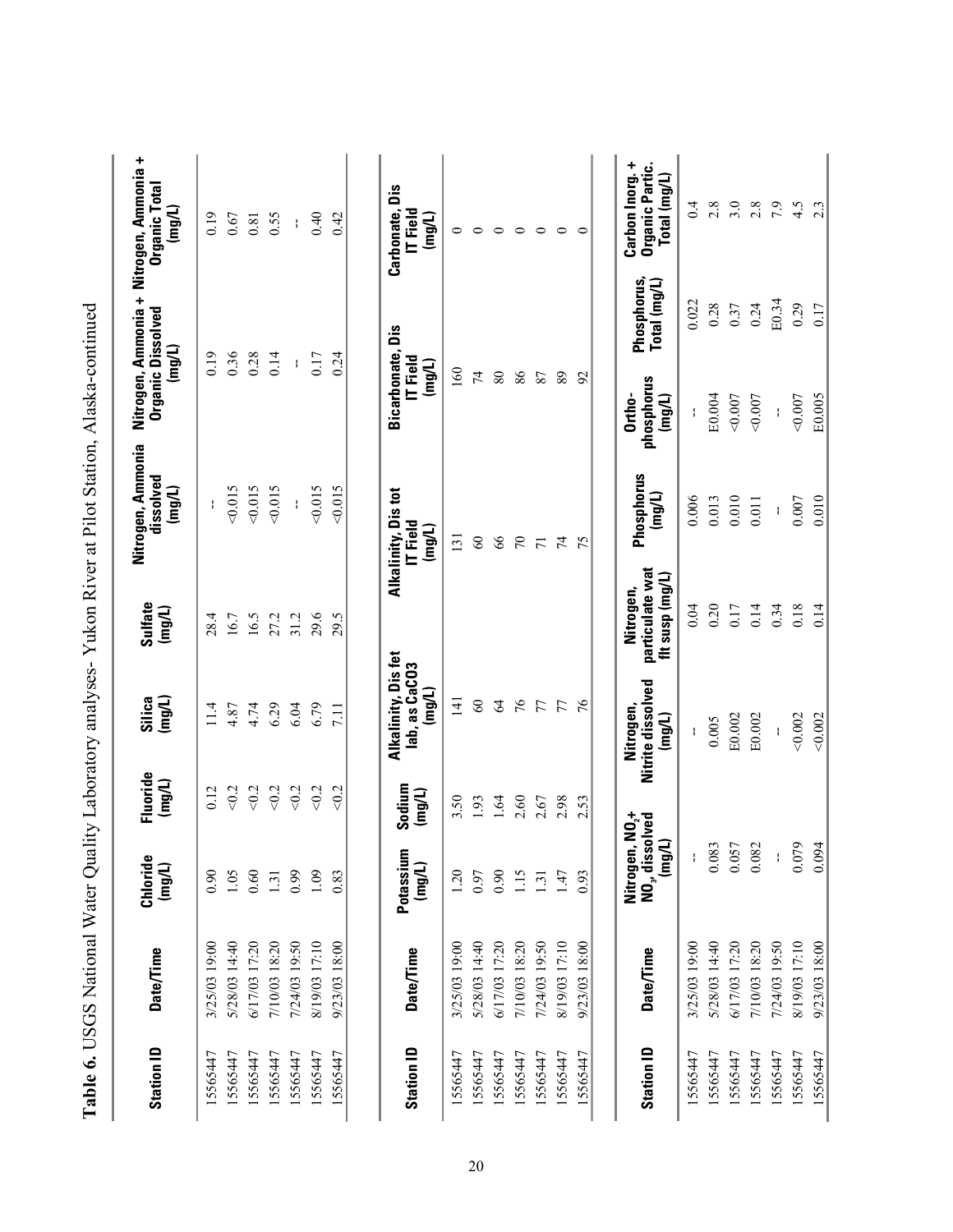| <b>Station ID</b> | <b>Date/Time</b> | Carbon Inor<br>Partic. Total | il (mg/L)<br>rganic, | dissolved (mg/L)<br>Carbon, Organic |                    | Particulate Total (mg/L)<br>Carbon, Organic | Aluminum<br>(Llgu)  |                          | Antimony<br>(Llgu)                   |                | <b>Arsenic</b><br>(Llgu)                          | Barium<br>(Light)        |
|-------------------|------------------|------------------------------|----------------------|-------------------------------------|--------------------|---------------------------------------------|---------------------|--------------------------|--------------------------------------|----------------|---------------------------------------------------|--------------------------|
| 15565447          | 3/25/03 19:00    | $\overline{0}$ .             |                      | 2.5                                 |                    | 0.4                                         | $\epsilon$          |                          | 0.30                                 |                | 6.5                                               | 86                       |
| 15565447          | 5/28/03 14:40    | $\overline{0}$ .             |                      | 1.6                                 |                    | 2.7                                         | $\overline{c}$      |                          | E0.18                                |                | 0.7                                               | 35                       |
| 15565447          | 6/17/03 17:20    | $0.2\,$                      |                      | 9.4                                 |                    | 2.8                                         | 18                  |                          | E0.17                                |                | $0.\overline{8}$                                  | 38                       |
| 15565447          | 7/10/03 18:20    | 0.3                          |                      | 5.6                                 |                    | 2.5                                         | ł                   |                          | ł                                    |                | $\overline{0}$ .                                  | ł.                       |
| 15565447          | 7/24/03 19:50    | 2.0                          |                      | 4.6                                 |                    | 6.0                                         | $\overline{c}$      |                          | E0.20                                |                | 6.0                                               | 4                        |
| 15565447          | 8/19/03 17:10    | 0.6                          |                      | 5.5                                 |                    | 3.9                                         | $\overline{13}$     |                          | E0.27                                |                | $\overline{0}$ .                                  | $\frac{1}{4}$            |
| 15565447          | 9/23/03 18:00    | $\overline{5}$               |                      | 8.7                                 |                    | 2.2                                         | $\frac{8}{1}$       |                          | E0.18                                |                | 0.9                                               | 37                       |
|                   |                  |                              |                      |                                     |                    |                                             |                     |                          |                                      |                |                                                   |                          |
| <b>Station ID</b> | Date/Time        | Beryllium<br>(Llgu)          | Boron<br>(Thârt)     | Cadmium<br>(Llêrt)                  | Chromium<br>(Llgu) | Cobalt<br>(Llorl)                           | Copper<br>(Llort)   |                          | (Lleu)<br>$\mathsf{I}\mathsf{con}$   | (Llgu)<br>Lead | Lithium<br>(Llgul)                                | Manganese<br>(Llgu)      |
| 15565447          | 3/25/03 19:00    | 0.06                         | $\overline{2}$       | E0.02                               | 0.8                | 0.214                                       | 0.9                 |                          | $\overline{101}$                     | 0.08           | $\overline{3}$ .                                  | 96.8                     |
| 15565447          | 5/28/03 14:40    | 0.06                         | $\infty$             | E0.02                               | $<\!\!0.8$         | 0.138                                       | 4.5                 |                          | 303                                  | 0.28           | 1.8                                               | 14.0                     |
| 15565447          | 6/17/03 17:20    | 0.06                         | $\sqrt{2}$           | E0.03                               | $<\!\!0.8$         | 0.126                                       | 4.5                 |                          | 173                                  | 0.17           | $1.9$                                             | 13.0                     |
| 15565447          | 7/10/03 18:20    | $\mathbf i$                  | $\infty$             | ł                                   | ÷                  | ł                                           | ł                   |                          | 126                                  | $\mathfrak l$  | 2.4                                               | ł                        |
| 15565447          | 7/24/03 19:50    | 0.06                         | Еб                   | 0.04                                | $<\!\!0.8$         | 0.100                                       | 2.5                 |                          | 43                                   | E0.07          | 2.5                                               | 2.0                      |
| 15565447          | 8/19/03 17:10    | 0.06                         | $\mathsf{\sigma}$    | 0.04                                | $<0.8$             | 0.089                                       | 3.1                 |                          | $\overline{9}$                       | 0.22           | 2.8                                               | 2.9                      |
| 15565447          | 9/23/03 18:00    | 0.06                         | $\overline{ }$       | <0.04                               | $<0.8$             | 0.105                                       | 2.8                 |                          | 244                                  | 0.10           | 2.4                                               | 6.9                      |
|                   |                  |                              |                      |                                     |                    |                                             |                     |                          |                                      |                |                                                   |                          |
| <b>Station ID</b> | Date/Time        | Molybdenum<br>(10p1)         | Nickel<br>(Llgu)     | Selenium<br>(Llgu)                  | Silver<br>(Llgul)  | Strontium<br>(Llgu)                         | Vanadium<br>(Llgul) | (Light)<br>Zinc          | <b>Uranium</b><br>natural<br>(Llort) |                | Sediment, Susp.<br>(Sieve diam. %<br>$< 0.062$ mm | Susp. (mg/L<br>Sediment, |
| 15565447          | 3/25/03 19:00    | $\overline{0.8}$             | 1.64                 | 0.6                                 | $\leq 0.2$         | 195                                         | 1.8                 | 4                        | 0.98                                 |                | $\delta$                                          | 4                        |
| 15565447          | 5/28/03 14:40    | 0.6                          | 2.54                 | $<0.5$                              | $< 0.2$            | 84.2                                        | 0.7                 | $\sim$                   | 0.50                                 |                | 78                                                | 276                      |
| 15565447          | 6/17/03 17:20    | 0.6                          | 1.78                 | E.4                                 | $\leqslant$        | 93.1                                        | 0.9                 | $\overline{\phantom{0}}$ | 0.51                                 |                | 73                                                | 402                      |
| 15565447          | 7/10/03 18:20    | Ŧ                            |                      | 50                                  | ł                  | 128                                         | 0.7                 |                          | ł                                    |                | $\overline{5}$                                    | 233                      |
| 5565447           | 7/24/03 19:50    | $\overline{1.0}$             | 26                   | E0.5                                | 50.2               | 130                                         | 0.6                 |                          | 0.75                                 |                | 93                                                | 374                      |
| 15565447          | 8/19/03 17:10    | $\overline{1.0}$             | $\overline{8}$       | E0.4                                | 50.2               | 129                                         | 0.8                 | $\mathcal{L}$            | 0.68                                 |                | 89                                                | 275                      |
| 15565447          | 9/23/03 18:00    | 0.5                          | 1.62                 | E0.3                                | $\lesssim$         | 120                                         | $\Xi$               | $\overline{\vee}$        | 0.59                                 |                | 77                                                | 152                      |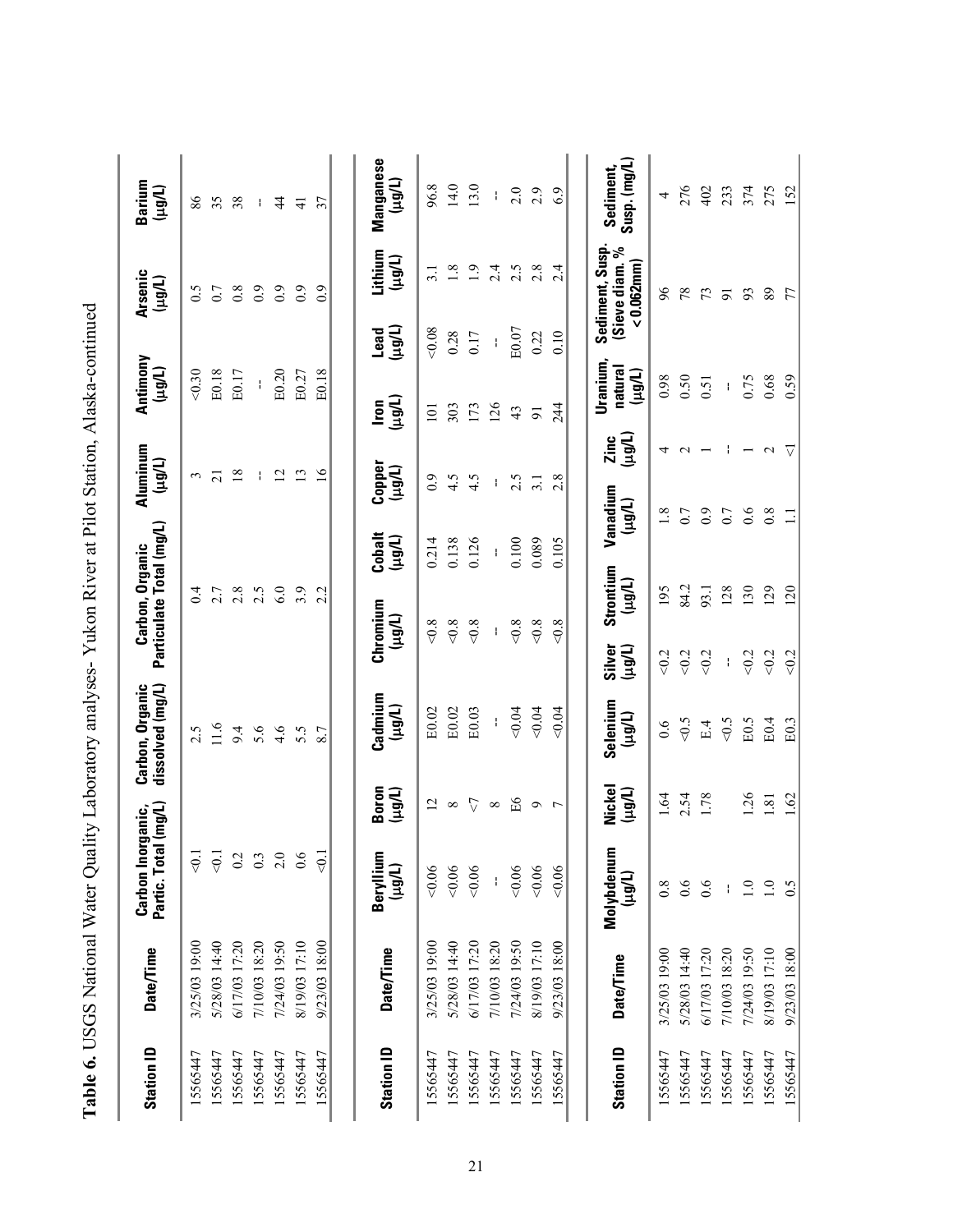### <span id="page-28-0"></span>**CHAPTER 3 - Dissolved Organic Carbon (DOC) Characterization**

### **by George R. Aiken**

A description of sample collection and processing of samples for DOC, ultraviolet (UV) absorbance spectroscopy, specific UV absorbance (SUVA), and DOC fractionation analyses is given in Schuster (2003). These analyses were performed at the USGS National Research Program Laboratories in Boulder, Colorado. Sample analysis results for WY 2003 are given in table 7.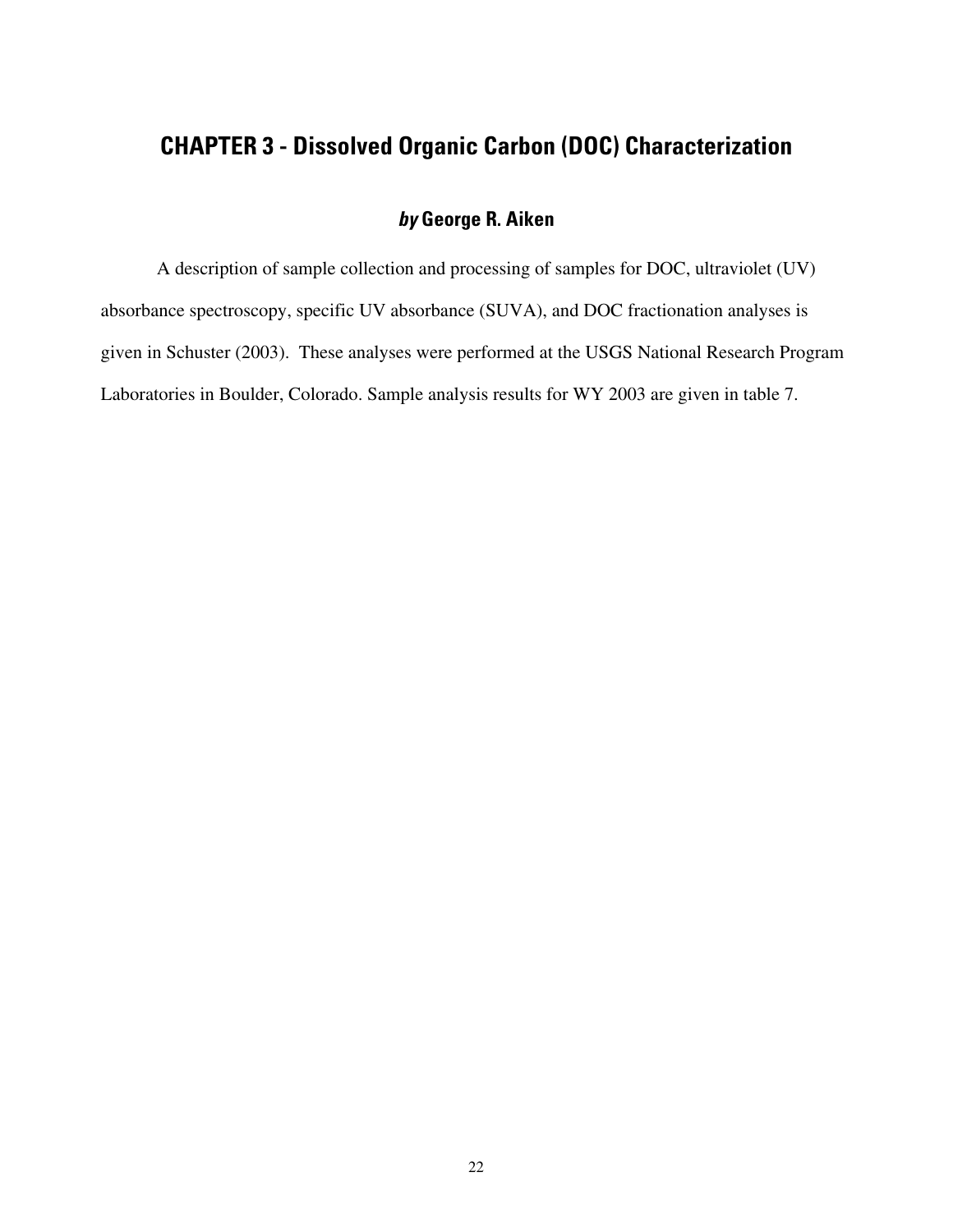#### **Table 7.** Dissolved organic carbon concentrations and fractionation analyses from fixed-station sampling sites in the Yukon River Basin

[Station ID, refer to table 1 for description and figure 1 for location; DOC, dissolved organic carbon; mg C/L, milligrams carbon per liter; UV (abs @ 254 nm), Ultraviolet absorbance at the 254 nanometer wavelength; SUVA, Specific UV absorbance; [L/mg C\*m)], liters per milligram carbon times a one meter path length; %, percent; --, missing value; all samples filtered with 0.45  $\mu$ m glass fiber filters prior to analyses]

| <b>Station</b><br>ID | <b>Date</b>           | <b>DOC</b><br>(mg/L) | <b>UV</b><br>(abs@<br>254nm) | <b>SUVA</b><br>$[L/(mg C*m)]$ | <b>Hydrophobic</b><br><b>Acid SUVA</b><br>$[L/(mg C*m)]$ | <b>Hydrophobic</b><br><b>Acid</b> (%) |
|----------------------|-----------------------|----------------------|------------------------------|-------------------------------|----------------------------------------------------------|---------------------------------------|
|                      |                       |                      |                              |                               |                                                          |                                       |
| 15356000             | 4/1/2003              | 1.7                  | 0.033                        | $2.0\,$                       | 3.3                                                      | 43                                    |
| 15356000             | 5/23/2003             | 9.5                  | 0.323                        | 3.4                           | 4.1                                                      | 52                                    |
| 15356000             | 6/17/2003             | 3.7                  | 0.103                        | 2.8                           | 3.6                                                      | 50                                    |
| 15356000             | 7/17/2003             | 3.0                  | 0.079                        | 2.7                           | 3.4                                                      | $48\,$                                |
| 15356000             | 8/13/2003             | 2.6                  | 0.062                        | 2.4                           | 3.2                                                      | 40                                    |
| 15356000             | 9/9/2003              | 3.1                  | 0.084                        | 2.7                           | 3.4                                                      | 44                                    |
| 15356000             | 9/24/2003             | 2.4                  | 0.055                        | 2.3                           | 3.1                                                      | 45                                    |
|                      |                       |                      |                              |                               |                                                          |                                       |
| 15389000             | 4/4/2003              | 2.1                  | 0.042                        | $2.0\,$                       | 2.8                                                      | 37                                    |
| 15389000             | 6/9/2003              | 10.0                 | 0.353                        | 3.5                           | 3.9                                                      | 56                                    |
| 15389000             | 6/19/2003             | 8.1                  | 0.290                        | 3.6                           | 3.8                                                      | 55                                    |
| 15389000             | 7/1/2003              | 8.1                  | 0.240                        | 3.0                           | 3.6                                                      | 51                                    |
| 15389000             | 7/23/2003             | 10.7                 | 0.394                        | 3.7                           | 3.8                                                      | 60                                    |
| 15389000             | 8/19/2003             | 9.0                  | 0.304                        | 3.4                           | 3.9                                                      | 54                                    |
| 15389000             | 9/22/2003             | 8.9                  | 0.278                        | 3.1                           | 3.6                                                      | 52                                    |
|                      |                       |                      |                              |                               |                                                          |                                       |
| 15453500             | 3/26/2003             | 1.9                  | 0.038                        | $2.0\,$                       | 2.7                                                      | 45                                    |
| 15453500             | 5/29/2003             | 14.9                 | 0.497                        | 3.3                           | 4.2                                                      | 50                                    |
| 15453500             | 6/12/2003             | 6.5                  | 0.227                        | 3.5                           | 4.2                                                      | 47                                    |
| 15453500             | 7/15/2003             | 4.6                  | 0.147                        | 3.2                           | 3.8                                                      | 53                                    |
| 15453500             | 7/24/2003             | 5.0                  | 0.156                        | 3.1                           | $- -$                                                    | --                                    |
| 15453500             | 8/21/2003             | 4.4                  | 0.135                        | 3.1                           | 3.8                                                      | 51                                    |
| 15453500             | 9/11/2003             | 7.4                  | 0.249                        | 3.4                           | 3.9                                                      | 53                                    |
| 15515500             |                       | 1.4                  | 0.039                        | 2.8                           | 3.1                                                      | 46                                    |
| 15515500             | 3/19/2003<br>5/8/2003 | 3.8                  | 0.108                        | 2.9                           | 4.3                                                      | 39                                    |
| 15515500             | 5/28/2003             | 3.9                  | 0.101                        | 2.6                           | 3.8                                                      | 41                                    |
| 15515500             | 6/11/2003             | 3.5                  | 0.089                        | 2.5                           | 3.6                                                      | 42                                    |
| 15515500             | 7/22/2003             | 1.9                  | 0.053                        | 2.8                           | 3.8                                                      | 38                                    |
| 15515500             | 8/15/2003             | 1.3                  | 0.019                        | 1.5                           | 2.8                                                      | 40                                    |
| 15515500             |                       | 3.5                  |                              | 2.9                           |                                                          | 49                                    |
|                      | 9/12/2003             |                      | 0.100                        |                               | 3.6                                                      |                                       |
| 15565447             | 3/25/2003             | 2.7                  | 0.060                        | 2.2                           | 2.9                                                      | 50                                    |
| 15565447             | 5/28/2003             | 14.0                 | 0.453                        | 3.2                           | 3.9                                                      | 56                                    |
| 15565447             | 6/17/2003             | 10.0                 | 0.371                        | 3.7                           | 4.2                                                      | 52                                    |
| 15565447             | 7/10/2003             | 5.6                  | 0.180                        | 3.2                           | $-$                                                      | $-\, -$                               |
| 15565447             | 7/24/2003             | 4.7                  | 0.150                        | 3.2                           | 3.8                                                      | 52                                    |
| 15565447             | 8/19/2003             | 5.7                  | 0.189                        | 3.3                           | 3.9                                                      | 52                                    |
| 15565447             | 9/23/2003             | 7.6                  | 0.269                        | 3.5                           | 3.9                                                      | 58                                    |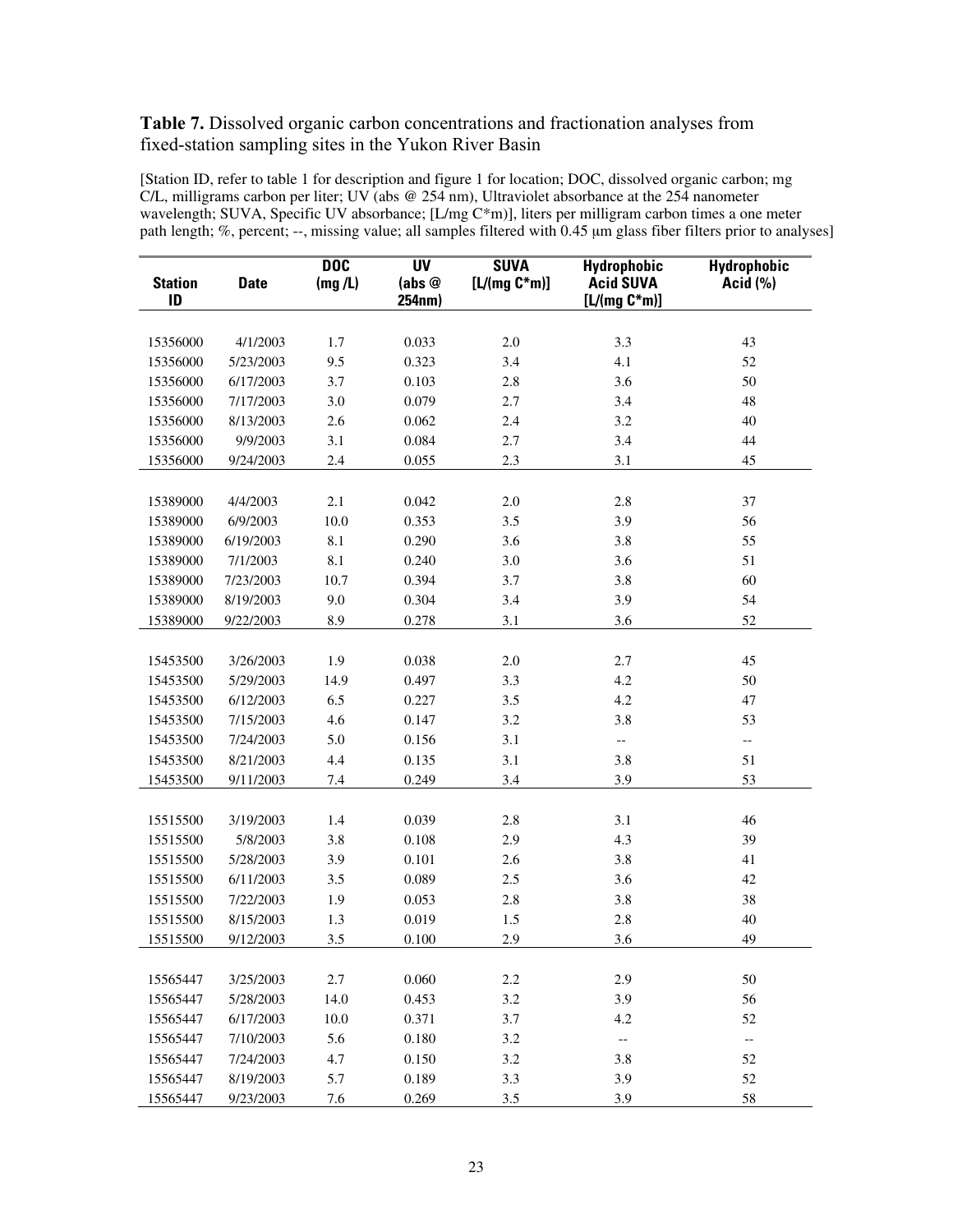| <b>Station ID</b> | <b>Date</b> | <b>Hydrophilic</b><br>organic<br>matterSUVA | <b>Hydrophilic</b><br>organic matter<br>(%) | <b>Transphylic</b><br><b>Acids SUVA</b><br>$[L/(mg C*m)]$ | <b>Transphylic</b><br>Acids (%) |
|-------------------|-------------|---------------------------------------------|---------------------------------------------|-----------------------------------------------------------|---------------------------------|
|                   |             | $[L/Img C*m)]$                              |                                             |                                                           |                                 |
|                   |             |                                             |                                             |                                                           |                                 |
| 15356000          | 4/1/2003    | 1.9                                         | 25                                          | 2.1                                                       | 20                              |
| 15356000          | 5/23/2003   | 1.6                                         | 18                                          | 3.0                                                       | 17                              |
| 15356000          | 6/17/2003   | 1.1                                         | 26                                          | 2.5                                                       | 20                              |
| 15356000          | 7/17/2003   | 1.3                                         | 24                                          | 2.5                                                       | $20\,$                          |
| 15356000          | 8/13/2003   | 1.6                                         | 21                                          | 2.3                                                       | 21                              |
| 15356000          | 9/9/2003    | 2.1                                         | 19                                          | 2.4                                                       | $20\,$                          |
| 15356000          | 9/24/2003   | 2.1                                         | 22                                          | 2.3                                                       | 22                              |
|                   |             |                                             |                                             |                                                           |                                 |
| 15389000          | 4/4/2003    | $\overline{\phantom{a}}$                    | 23                                          | 3.9                                                       | 17                              |
| 15389000          | 6/9/2003    | 1.7                                         | 18                                          | 2.9                                                       | 15                              |
| 15389000          | 6/19/2003   | 2.6                                         | 21                                          | 2.8                                                       | 18                              |
| 15389000          | 7/1/2003    | 1.9                                         | 19                                          | 2.8                                                       | 19                              |
| 15389000          | 7/23/2003   | 2.2                                         | 15                                          | 2.9                                                       | 19                              |
| 15389000          | 8/19/2003   | 2.6                                         | 15                                          | 2.6                                                       | 13                              |
| 15389000          | 9/22/2003   | 2.1                                         | 14                                          | 2.7                                                       | 18                              |
|                   |             |                                             |                                             |                                                           |                                 |
| 15453500          | 3/26/2003   | 1.4                                         | 28                                          | 1.9                                                       | 21                              |
| 15453500          | 5/29/2003   | 1.5                                         | 22                                          | 2.7                                                       | 15                              |
| 15453500          | 6/12/2003   | 1.4                                         | 22                                          | 2.9                                                       | 17                              |
| 15453500          | 7/15/2003   | 1.5                                         | 20                                          | 2.7                                                       | 19                              |
| 15453500          | 7/24/2003   | $\overline{\phantom{a}}$                    | --                                          | $\overline{\phantom{a}}$                                  | $\overline{\phantom{a}}$        |
| 15453500          | 8/21/2003   | 1.7                                         | 18                                          | 2.6                                                       | 26                              |
| 15453500          | 9/11/2003   | 1.8                                         | 17                                          | 2.7                                                       | 21                              |
|                   |             |                                             |                                             |                                                           |                                 |
| 15515500          | 3/19/2003   | 1.5                                         | 35                                          | 1.9                                                       | 19                              |
| 15515500          | 5/8/2003    | 1.7                                         | 24                                          | 2.3                                                       | 18                              |
| 15515500          | 5/28/2003   | 1.5                                         | 26                                          | $\overline{\phantom{a}}$                                  | $-$                             |
| 15515500          | 6/11/2003   | 1.5                                         | 24                                          | 2.6                                                       | 15                              |
| 15515500          | 7/22/2003   | 2.0                                         | 21                                          | 2.4                                                       | 20                              |
| 15515500          | 8/15/2003   | 1.7                                         | $-\, -$                                     | 1.9                                                       | 25                              |
| 15515500          | 9/12/2003   | 1.7                                         | 19                                          | 2.3                                                       | 21                              |
|                   |             |                                             |                                             |                                                           |                                 |
| 15565447          | 3/25/2003   | 1.6                                         | 27                                          | 2.1                                                       | 18                              |
| 15565447          | 5/28/2003   | $2.0\,$                                     | 22                                          | 3.0                                                       | 14                              |
| 15565447          | 6/17/2003   | 2.1                                         | 16                                          | 3.0                                                       | 19                              |
| 15565447          | 7/10/2003   | 2.0                                         | 19                                          | 2.7                                                       | 17                              |
| 15565447          | 7/24/2003   | 1.9                                         | 17                                          | 2.7                                                       | 19                              |
| 15565447          | 8/19/2003   | 2.8                                         | 17                                          | --                                                        | $\overline{\phantom{a}}$        |
| 15565447          | 9/23/2003   | 2.8                                         | 15                                          | 2.7                                                       | 12                              |

**Table 7.** Dissolved organic carbon concentrations and fractionation analyses from fixed-station sampling sites in the Yukon River Basin-continued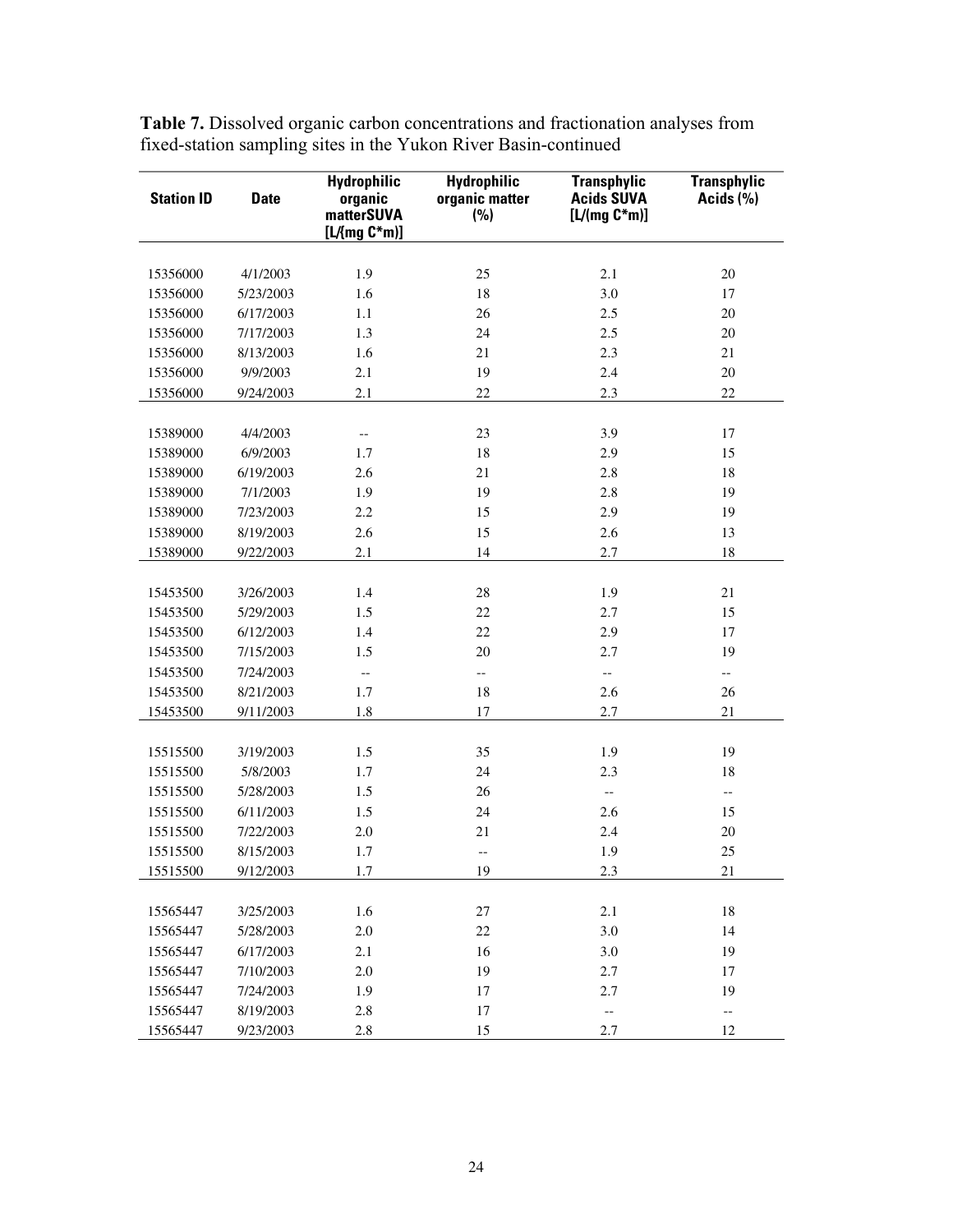## <span id="page-31-0"></span>**CHAPTER 4 - Dissolved Major Cations and Trace Elements**

#### **by Howard E. Taylor, David A. Roth, and Ronald C. Antweiler**

References for the description of sample collection and processing of samples for various water-quality constituents are given in Chapter 2 of Schuster (2003). A description of sample analysis for major cations and trace elements at the USGS National Research Program Laboratories in Boulder, Colorado, is given in Schuster (2003). Sample analysis results for WY 2003 are given below in table 8.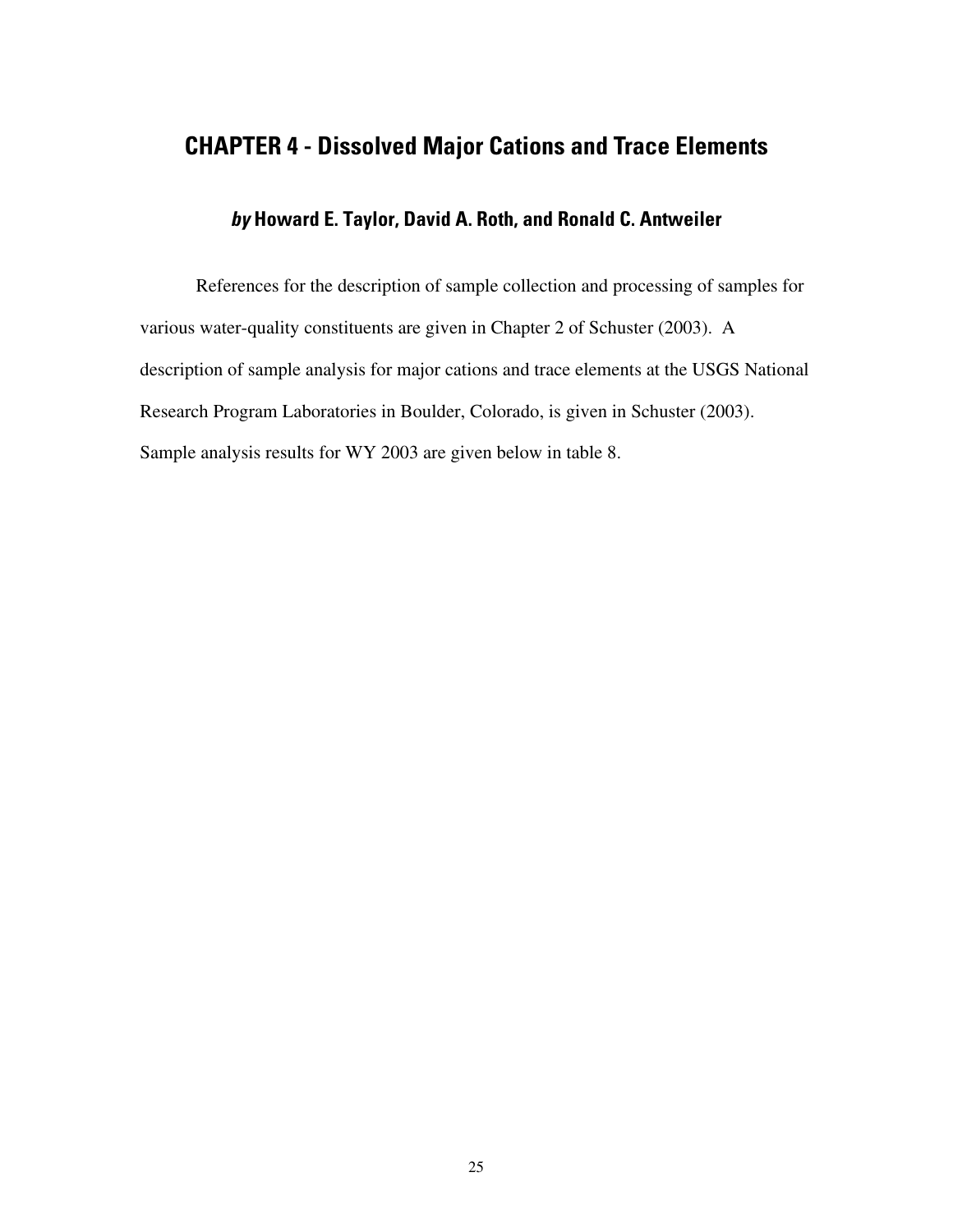[See Schuster (2003) for qualification of the accuracy of these data; Station ID, refer to table 1 for description and figure 1 for location; Rep, field replicate; µg/L, microgram per liter; mg/L, [See Schuster (2003) for qualification of the accuracy of these data; Station ID, refer to table 1 for description and figure 1 for location; Rep, field replicate; µg/L, microgram per liter; mg/L, Table 8. Selected dissolved major cations and trace elements from fixed-station sampling sites in the Yukon River Basin **Table 8.** Selected dissolved major cations and trace elements from fixed-station sampling sites in the Yukon River Basin

milligram per liter; A, average of triplicate analysis; SD, standard deviation of triplicate analysis; <, less than; ±, plus or minus] milligram per liter; A, average of triplicate analysis; SD, standard deviation of triplicate analysis; <, less than; ±, plus or minus]

| <b>Station ID</b>    | Date     | Rep                 |                                                                                             | <b>Arsenic</b> |     |                         |                 |                | Barium | Beryllium |       |                       |                      |       |                      | Calcium |
|----------------------|----------|---------------------|---------------------------------------------------------------------------------------------|----------------|-----|-------------------------|-----------------|----------------|--------|-----------|-------|-----------------------|----------------------|-------|----------------------|---------|
|                      |          |                     |                                                                                             | $\geq$         |     |                         | Boron<br>Hg/L   |                |        | $\geqq$   |       |                       | Bismuth<br>$\mu g/L$ |       |                      | mg/l    |
|                      |          |                     |                                                                                             |                | င္တ | ⋖                       | င္တ             | ⋖              | င္တ    | ⋖         | င္တ   | ⋖                     |                      | SD    | ⋖                    |         |
| 15356000             | 04/01/03 |                     |                                                                                             |                |     |                         |                 |                |        | 0.004     | 0.002 | 0.001                 |                      | 0.000 |                      |         |
| 1535600              | 05/23/03 |                     |                                                                                             |                |     | <u>ی</u>                |                 |                |        | 0.004     |       |                       |                      |       |                      |         |
| 15356000             | 06/17/03 | ৳                   |                                                                                             |                |     |                         | $\frac{5}{2}$ . |                |        |           |       | 0.001                 |                      |       | 278                  |         |
| 5356000              | 07/17/03 |                     | $\begin{vmatrix} 0 & 0 & 0 & 0 & 0 \\ 0 & 0 & 0 & 0 & 0 \\ 0 & 0 & 0 & 0 & 0 \end{vmatrix}$ |                |     | ၜ<br>ၜ <u>ၑ</u> ႜႜ      |                 |                |        | 0.004     |       | : 0.007               |                      |       |                      |         |
| 5356000              | 08/13/03 | ৳                   |                                                                                             |                |     |                         |                 | $\frac{1}{4}$  |        | 20.004    |       | 50.001                |                      |       | 32                   |         |
| 15356000             | 09/09/03 | Ⴆ                   |                                                                                             |                |     | 9.6                     |                 | $\frac{4}{4}$  |        | 0.004     |       | 0.002                 |                      |       | 33                   |         |
| 15356000             | 09/24/03 | $\sigma$            |                                                                                             |                |     | $8.\overline{3}$        | 0.5             | 45             |        |           |       |                       |                      |       | 33                   |         |
| 15389000             | 04/04/03 | $\frac{1}{\sigma}$  |                                                                                             |                |     |                         | $\frac{2}{2}$   |                |        | H         |       |                       |                      |       | 61                   |         |
| 15389000             | 06/09/03 | of 1                |                                                                                             |                |     |                         |                 | <b>8885588</b> |        |           |       |                       |                      |       | စ္                   |         |
| 15389000             | 06/19/03 | $\sigma$            |                                                                                             |                |     |                         |                 |                |        |           |       |                       |                      |       | <u>ನಿ ನಿ</u>         |         |
| 15389000             | 07/01/03 | $\sigma$            |                                                                                             |                |     |                         |                 |                |        |           |       |                       |                      |       |                      |         |
| 15389000             | 07/23/03 | Ġ                   |                                                                                             |                |     | 8.2                     |                 |                |        |           |       |                       |                      |       |                      |         |
| 5389000              | 08/19/03 | $\sigma$            |                                                                                             |                |     |                         |                 |                |        |           |       |                       |                      |       |                      |         |
| 5389000              | 09/22/03 | $\sigma$            |                                                                                             |                |     | 6.7<br>6.7              |                 |                |        |           |       |                       |                      |       | នយូងន្ន្រី ដូចទី និង |         |
| 15453500<br>15453500 | 03/26/03 | خ                   |                                                                                             |                |     |                         |                 |                |        | H         |       |                       |                      |       |                      |         |
|                      | 05/29/03 | Ġ                   |                                                                                             |                |     |                         |                 | 64             |        |           |       |                       |                      |       |                      |         |
| 15453500             | 06/12/03 | $\sigma$            |                                                                                             |                |     | 0, – 0,<br>∞ - 0, 0 0 0 | $\overline{a}$  | 7990           |        |           |       |                       |                      |       |                      |         |
| 5453500              | 07/15/03 | $\sigma$            |                                                                                             |                |     |                         |                 |                |        |           |       |                       |                      |       |                      |         |
| 15453500             | 07/24/03 | $\sigma$            |                                                                                             |                |     |                         |                 |                |        |           |       |                       |                      |       |                      |         |
| 15453500             | 08/21/03 | $\overline{\sigma}$ |                                                                                             |                |     |                         |                 | $\frac{3}{4}$  |        |           |       | $\frac{0.001}{0.001}$ |                      |       |                      |         |
| 15453500             | 09/11/03 | $\sigma$            | $\frac{4}{3}$                                                                               |                |     | 79                      |                 |                |        |           |       |                       |                      |       | ್ದ                   |         |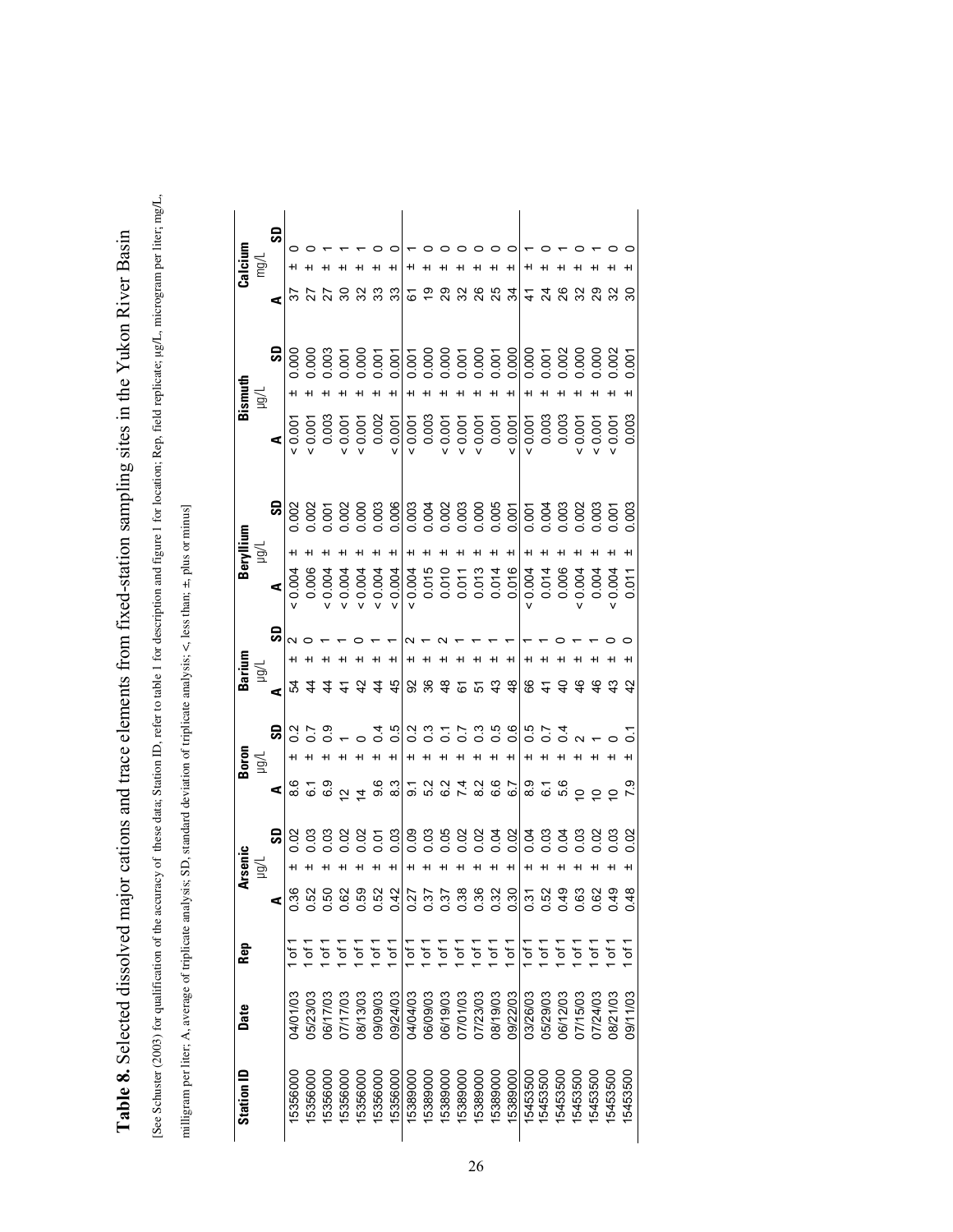|   | Truthpoon Randa                                                          |
|---|--------------------------------------------------------------------------|
|   |                                                                          |
|   |                                                                          |
|   |                                                                          |
|   |                                                                          |
|   |                                                                          |
|   | 14 14 14 14 14 14 14                                                     |
|   |                                                                          |
|   |                                                                          |
|   |                                                                          |
|   |                                                                          |
|   |                                                                          |
| ; |                                                                          |
|   |                                                                          |
|   |                                                                          |
|   |                                                                          |
|   |                                                                          |
|   |                                                                          |
|   |                                                                          |
|   |                                                                          |
|   |                                                                          |
|   |                                                                          |
|   |                                                                          |
|   |                                                                          |
|   | s ann an a                                                               |
|   | $-2 - 2 - 3 - 3 - 2 - 1$                                                 |
|   |                                                                          |
|   |                                                                          |
|   |                                                                          |
|   |                                                                          |
|   |                                                                          |
|   |                                                                          |
|   |                                                                          |
|   |                                                                          |
|   |                                                                          |
|   |                                                                          |
|   |                                                                          |
|   |                                                                          |
|   |                                                                          |
|   |                                                                          |
|   |                                                                          |
|   |                                                                          |
|   |                                                                          |
|   |                                                                          |
|   |                                                                          |
|   |                                                                          |
|   |                                                                          |
|   |                                                                          |
|   |                                                                          |
|   |                                                                          |
|   |                                                                          |
|   |                                                                          |
|   |                                                                          |
|   |                                                                          |
|   |                                                                          |
|   |                                                                          |
|   |                                                                          |
|   |                                                                          |
|   |                                                                          |
|   |                                                                          |
|   |                                                                          |
|   |                                                                          |
|   |                                                                          |
|   |                                                                          |
|   |                                                                          |
|   |                                                                          |
|   |                                                                          |
|   | יי ני שבש שש א                                                           |
|   |                                                                          |
|   |                                                                          |
|   |                                                                          |
|   |                                                                          |
|   |                                                                          |
|   | and trace alaments trom tived station sampling sites in the Vilkon River |
|   |                                                                          |
|   |                                                                          |
|   |                                                                          |
|   |                                                                          |
|   |                                                                          |
|   |                                                                          |
|   |                                                                          |
|   |                                                                          |
|   |                                                                          |
|   |                                                                          |
|   |                                                                          |
|   |                                                                          |
|   |                                                                          |
|   |                                                                          |
|   |                                                                          |
|   |                                                                          |
|   |                                                                          |
|   |                                                                          |
|   |                                                                          |
|   |                                                                          |
|   |                                                                          |
|   |                                                                          |
|   |                                                                          |
|   |                                                                          |
|   |                                                                          |
|   |                                                                          |
|   |                                                                          |
|   |                                                                          |
|   |                                                                          |

| <b>Station ID</b> | Date     | Rep      |      |                                                       |                                                                                                                               |               |      | Barium        | 3erylliun |    |       | Bismuth |                                                                                                                                                                                                                                                                                                                                                                                        |                                   | Calcium |
|-------------------|----------|----------|------|-------------------------------------------------------|-------------------------------------------------------------------------------------------------------------------------------|---------------|------|---------------|-----------|----|-------|---------|----------------------------------------------------------------------------------------------------------------------------------------------------------------------------------------------------------------------------------------------------------------------------------------------------------------------------------------------------------------------------------------|-----------------------------------|---------|
|                   |          |          |      | Arsenic<br>µg/L                                       |                                                                                                                               | Boron<br>Hg/L |      |               | l/gu      |    |       | ğ       |                                                                                                                                                                                                                                                                                                                                                                                        |                                   | mg/l    |
|                   |          |          |      | ဒ                                                     |                                                                                                                               |               | င္တ  | ⋖             | ⋖         | SD |       |         |                                                                                                                                                                                                                                                                                                                                                                                        | ⋖                                 |         |
| 5515500           | 03/19/03 |          | ) 43 |                                                       | $\mathbf{a}$ ន្ត្រ                                                                                                            |               |      | 69            |           |    |       |         | $\frac{5}{3}$<br>$\frac{1}{3}$<br>$\frac{1}{3}$<br>$\frac{1}{3}$<br>$\frac{1}{3}$<br>$\frac{1}{3}$<br>$\frac{1}{3}$<br>$\frac{1}{3}$<br>$\frac{1}{3}$<br>$\frac{1}{3}$<br>$\frac{1}{3}$<br>$\frac{1}{3}$<br>$\frac{1}{3}$<br>$\frac{1}{3}$<br>$\frac{1}{3}$<br>$\frac{1}{3}$<br>$\frac{1}{3}$<br>$\frac{1}{3}$<br>$\frac{1}{3}$<br>$\frac{1}{3}$<br>$\frac{1}{3}$<br>$\frac{1}{3}$<br> | $\frac{1}{4}$                     |         |
| 5515500           | 05/08/03 |          | 0.92 |                                                       |                                                                                                                               |               |      | 38            |           |    |       |         |                                                                                                                                                                                                                                                                                                                                                                                        | 35                                |         |
| 5515500           | 15/28/03 |          |      |                                                       | $\frac{27}{20}$                                                                                                               |               |      | 38            |           |    |       |         |                                                                                                                                                                                                                                                                                                                                                                                        | ននន                               |         |
| 5515500           | 17/22/03 |          |      |                                                       |                                                                                                                               |               |      | 33            |           |    |       |         |                                                                                                                                                                                                                                                                                                                                                                                        |                                   |         |
| 15515500          | 08/15/03 | 51<br>Ծ  | 0.89 |                                                       |                                                                                                                               |               |      |               |           |    |       |         |                                                                                                                                                                                                                                                                                                                                                                                        |                                   |         |
| 5515500           | 09/12/03 | ا of 1   | 0.93 |                                                       |                                                                                                                               |               |      | 33            |           |    |       |         |                                                                                                                                                                                                                                                                                                                                                                                        |                                   | +1      |
| 5565447           | 03/25/03 | $1$ of 1 | 0.41 | 8 3 9 9 9 9 9 8 8 9 9<br>8 3 9 9 9 9 9 8 8 9 9 9<br>ᅱ | $\frac{1}{2}$ $\frac{1}{2}$ $\frac{1}{2}$ $\frac{1}{2}$ $\frac{1}{2}$ $\frac{1}{2}$ $\frac{1}{2}$ $\frac{1}{2}$ $\frac{1}{2}$ |               |      | 76            |           |    |       |         |                                                                                                                                                                                                                                                                                                                                                                                        | ឌ <mark> </mark> ឌុ ឌុ ສຸ ສຸ ສຸ ສ | $\pm$   |
| 5565447           | 05/28/03 | of 1     | 77   | +1                                                    |                                                                                                                               |               | ္ပ   | 36            |           |    |       |         |                                                                                                                                                                                                                                                                                                                                                                                        |                                   |         |
| 5565447           | 06/17/03 | τ<br>σ   | 1878 |                                                       |                                                                                                                               |               |      | 57            |           |    |       |         |                                                                                                                                                                                                                                                                                                                                                                                        |                                   |         |
| 5565447           | 07/10/03 |          |      |                                                       |                                                                                                                               |               | 0.78 | 43            |           |    |       |         |                                                                                                                                                                                                                                                                                                                                                                                        |                                   |         |
| 5565447           | 17/24/03 | لہ<br>کا | 1.88 |                                                       |                                                                                                                               |               |      | $\frac{4}{2}$ |           |    |       |         |                                                                                                                                                                                                                                                                                                                                                                                        |                                   |         |
| 5565447           | 08/19/03 | .<br>ک   | 92   | 0.03                                                  |                                                                                                                               |               |      | 43            | 0.0011    |    |       |         |                                                                                                                                                                                                                                                                                                                                                                                        |                                   |         |
| 15565447          | 09/23/03 |          | 0.84 | 0.03                                                  | 8.0                                                                                                                           |               | 5.0  |               |           |    | 0.002 |         |                                                                                                                                                                                                                                                                                                                                                                                        | 29                                |         |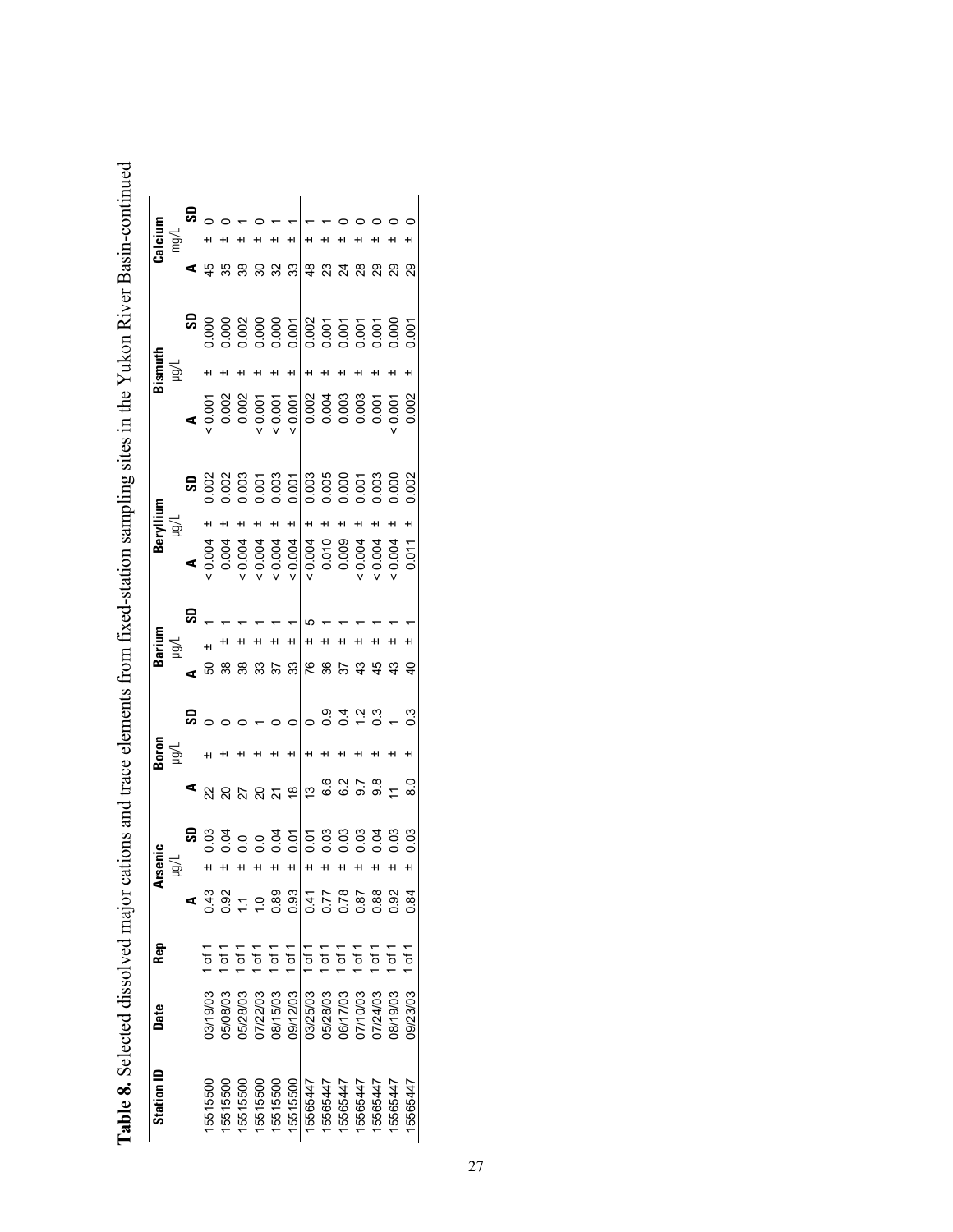Table 8. Selected dissolved major cations and trace elements from fixed-station sampling sites in the Yukon River Basin-continued **Table 8.** Selected dissolved major cations and trace elements from fixed-station sampling sites in the Yukon River Basin-continued

| Copper<br>Hg/L                                      |             | $\mathbf{g}$ |                                                                                                                                                                                                                                                                                                                                                      |          |                  |          |                |                                   |                |          |               |                    |               |          |                                  |               |               |                    |                     |          |                                  |                                                   |          |
|-----------------------------------------------------|-------------|--------------|------------------------------------------------------------------------------------------------------------------------------------------------------------------------------------------------------------------------------------------------------------------------------------------------------------------------------------------------------|----------|------------------|----------|----------------|-----------------------------------|----------------|----------|---------------|--------------------|---------------|----------|----------------------------------|---------------|---------------|--------------------|---------------------|----------|----------------------------------|---------------------------------------------------|----------|
|                                                     |             |              | $\frac{1}{6}$ $\frac{1}{6}$ $\frac{1}{6}$ $\frac{1}{6}$ $\frac{1}{6}$ $\frac{1}{6}$ $\frac{1}{6}$ $\frac{1}{6}$ $\frac{1}{6}$ $\frac{1}{6}$ $\frac{1}{6}$ $\frac{1}{6}$ $\frac{1}{6}$ $\frac{1}{6}$ $\frac{1}{6}$ $\frac{1}{6}$ $\frac{1}{6}$ $\frac{1}{6}$ $\frac{1}{6}$ $\frac{1}{6}$ $\frac{1}{6}$ $\frac{1}{6}$                                  |          |                  |          |                |                                   |                |          |               |                    |               |          |                                  |               |               |                    |                     |          |                                  | $\frac{1}{2}$ 5 5 $\frac{1}{2}$ 5 6 $\frac{1}{2}$ |          |
|                                                     |             |              |                                                                                                                                                                                                                                                                                                                                                      |          |                  |          |                |                                   |                |          |               |                    |               |          |                                  |               |               |                    |                     |          |                                  |                                                   |          |
| $\mathbf{Cesium}_{\textrm{H}\mathbb{U}/\mathbb{L}}$ |             |              |                                                                                                                                                                                                                                                                                                                                                      |          |                  |          |                |                                   |                |          |               |                    |               |          |                                  |               |               |                    |                     |          |                                  |                                                   |          |
|                                                     |             |              |                                                                                                                                                                                                                                                                                                                                                      |          |                  |          |                |                                   |                |          |               |                    |               |          |                                  |               |               |                    |                     |          |                                  |                                                   |          |
|                                                     |             | ဌ            | $\frac{2}{5}$                                                                                                                                                                                                                                                                                                                                        |          |                  |          | $\frac{8}{5}$  | $\overline{c}$                    | $\overline{c}$ |          |               |                    |               |          |                                  |               | $\frac{2}{5}$ |                    |                     |          | 5550                             |                                                   |          |
| Chromium                                            | $\bar{\Xi}$ |              |                                                                                                                                                                                                                                                                                                                                                      |          |                  |          |                |                                   |                |          |               |                    |               |          |                                  |               |               |                    |                     |          |                                  |                                                   |          |
|                                                     |             |              |                                                                                                                                                                                                                                                                                                                                                      |          |                  |          |                |                                   |                |          |               |                    |               |          |                                  |               |               |                    |                     |          |                                  |                                                   |          |
|                                                     |             | ౚి           | 0.004                                                                                                                                                                                                                                                                                                                                                |          |                  |          |                |                                   |                |          |               |                    |               |          |                                  |               |               |                    |                     |          |                                  |                                                   |          |
| $\frac{1}{100}$                                     |             |              |                                                                                                                                                                                                                                                                                                                                                      |          |                  |          |                |                                   |                |          |               |                    |               |          |                                  |               |               |                    |                     |          |                                  |                                                   |          |
|                                                     |             |              |                                                                                                                                                                                                                                                                                                                                                      |          |                  |          |                |                                   |                |          |               |                    |               |          |                                  |               |               |                    |                     |          |                                  |                                                   |          |
|                                                     |             |              | $\begin{array}{r} 925 \\ 1000 \\ 0000 \\ 00000 \\ 00000 \\ 00000 \\ 00000 \\ 00000 \\ 00000 \\ 00000 \\ 00000 \\ 00000 \\ 00000 \\ 00000 \\ 00000 \\ 00000 \\ 00000 \\ 00000 \\ 00000 \\ 00000 \\ 00000 \\ 00000 \\ 00000 \\ 00000 \\ 00000 \\ 00000 \\ 00000 \\ 00000 \\ 00000 \\ 00000 \\ 00000 \\$                                                |          |                  |          |                |                                   |                |          |               |                    |               |          |                                  |               |               |                    |                     |          |                                  |                                                   |          |
| <b>Cerium</b><br>197L                               |             |              |                                                                                                                                                                                                                                                                                                                                                      |          |                  |          |                |                                   |                |          |               |                    |               |          |                                  |               |               |                    |                     |          |                                  |                                                   |          |
|                                                     |             |              | $\begin{array}{r} \n 1004 \\  004 \\  42 \\  3000 \\  5000 \\  6000 \\  7000 \\  800 \\  7000 \\  7000 \\  800 \\  7000 \\  7000 \\  7000 \\  7000 \\  7000 \\  7000 \\  7000 \\  7000 \\  7000 \\  7000 \\  7000 \\  7000 \\  7000 \\  7000 \\  7000 \\  7000 \\  7000 \\  7000 \\  7000 \\  7000 \\  7000 \\  7000 \\  7000 \\  7000 \\  7000 \\ $ |          |                  |          |                |                                   |                |          |               |                    |               |          |                                  |               |               |                    |                     |          |                                  |                                                   | 0.082    |
|                                                     |             | ဒ္တ          | 0.007                                                                                                                                                                                                                                                                                                                                                |          | $rac{200}{1000}$ |          |                |                                   |                |          |               |                    |               |          |                                  |               |               |                    |                     |          |                                  |                                                   | 0.003    |
| mium                                                |             |              |                                                                                                                                                                                                                                                                                                                                                      |          |                  |          |                |                                   |                |          |               |                    |               |          |                                  |               |               |                    |                     |          |                                  |                                                   |          |
| ತ                                                   |             |              |                                                                                                                                                                                                                                                                                                                                                      | 0.034    |                  |          |                | 0.033<br>0.013<br>0.0021<br>0.015 |                | 0.011    |               |                    |               |          | 0.011<br>0.012<br>0.014<br>0.011 |               | 0.011         |                    |                     |          | 10011<br>00014<br>00011<br>00011 |                                                   | 0.009    |
| Rep                                                 |             |              |                                                                                                                                                                                                                                                                                                                                                      | Ⴆ        | đ                | đ        | $\overline{a}$ | $\overline{0}$                    | $\frac{1}{2}$  | Ⴆ<br>მ   | $\frac{1}{6}$ | $\frac{1}{\sigma}$ | $\frac{1}{2}$ | of 1     | $\sigma$                         | $\frac{1}{6}$ | đ             | $\frac{1}{\sigma}$ | $\overline{\sigma}$ | đ        | $\overline{\sigma}$              | Ⴆ<br>შ                                            | Ⴆ<br>მ   |
| Date                                                |             |              | <b>SO/LO/KC</b>                                                                                                                                                                                                                                                                                                                                      | 05/23/03 | 00/17/03         | 27/17/03 | 08/13/03       | 09/09/03                          | 09/24/03       | 04/04/03 | 06/09/03      | 06/19/03           | 07/01/03      | 07/23/03 | 08/19/03                         | 09/22/03      | 03/26/03      | 05/29/03           | 06/12/03            | 07/15/03 | 0/24/03                          | 00/12/80                                          | 09/11/03 |
| Station ID                                          |             |              | 15356000                                                                                                                                                                                                                                                                                                                                             | 5356000  | 5356000          | 5356000  | 5356000        | 5356000                           | 5356000        | 15389000 | 15389000      | 5389000            | 5389000       | 5389000  | 5389000                          | 5389000       | 15453500      | 5453500            | 15453500            | 15453500 | 15453500                         | 15453500                                          | 15453500 |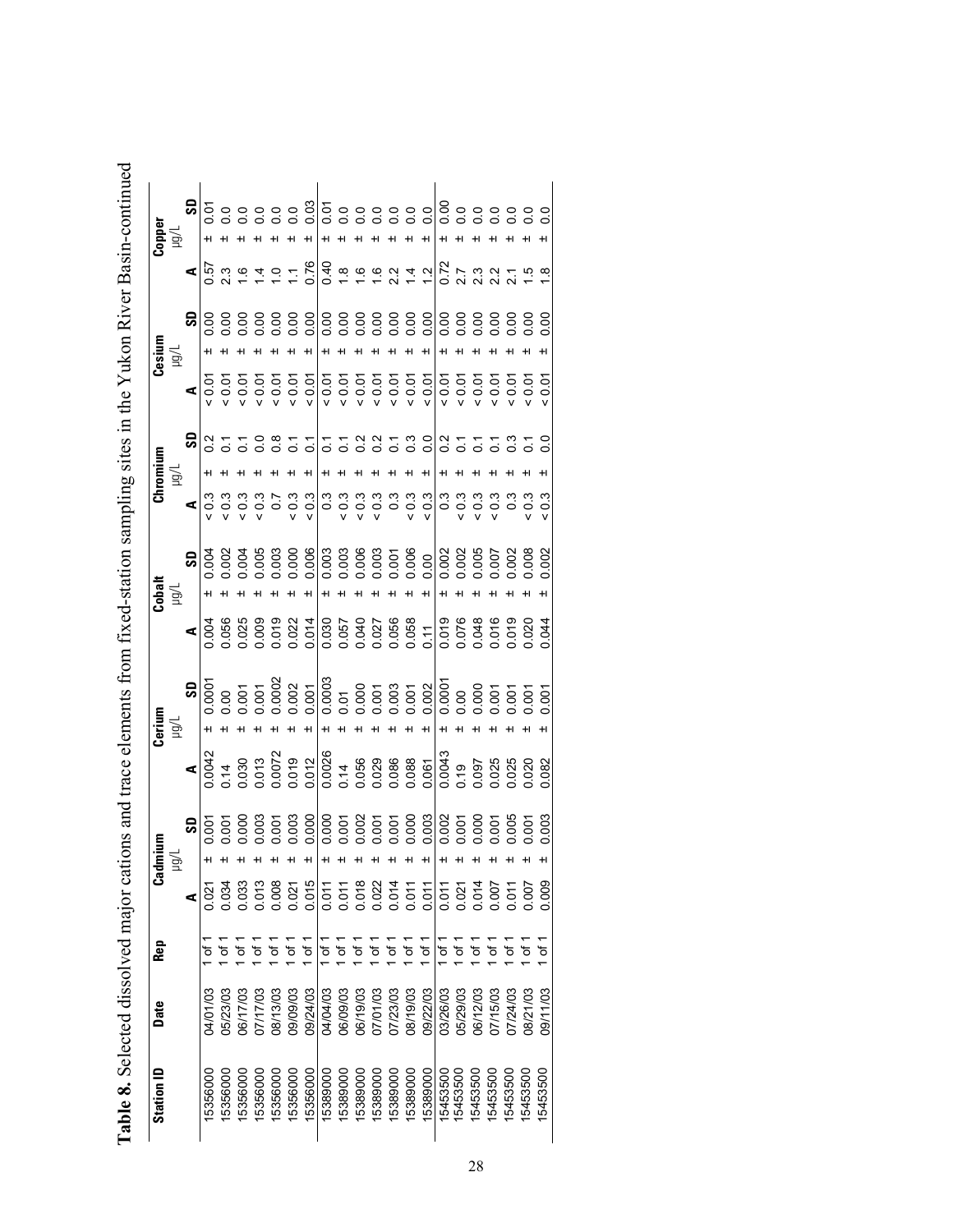|   | uven maailli eenima                                                                                                                                                                                                            |
|---|--------------------------------------------------------------------------------------------------------------------------------------------------------------------------------------------------------------------------------|
|   |                                                                                                                                                                                                                                |
|   |                                                                                                                                                                                                                                |
|   |                                                                                                                                                                                                                                |
|   |                                                                                                                                                                                                                                |
| I |                                                                                                                                                                                                                                |
|   |                                                                                                                                                                                                                                |
|   |                                                                                                                                                                                                                                |
|   |                                                                                                                                                                                                                                |
|   |                                                                                                                                                                                                                                |
|   |                                                                                                                                                                                                                                |
|   |                                                                                                                                                                                                                                |
|   |                                                                                                                                                                                                                                |
|   |                                                                                                                                                                                                                                |
|   |                                                                                                                                                                                                                                |
|   |                                                                                                                                                                                                                                |
|   |                                                                                                                                                                                                                                |
|   |                                                                                                                                                                                                                                |
|   | ite from fived-station sampling sites in the Vilkon River Rasin-continue<br>$\sim$ . The state of the state of $\sim$                                                                                                          |
|   |                                                                                                                                                                                                                                |
|   |                                                                                                                                                                                                                                |
|   |                                                                                                                                                                                                                                |
|   |                                                                                                                                                                                                                                |
|   |                                                                                                                                                                                                                                |
|   |                                                                                                                                                                                                                                |
|   |                                                                                                                                                                                                                                |
|   |                                                                                                                                                                                                                                |
|   |                                                                                                                                                                                                                                |
|   |                                                                                                                                                                                                                                |
|   |                                                                                                                                                                                                                                |
|   |                                                                                                                                                                                                                                |
|   |                                                                                                                                                                                                                                |
|   |                                                                                                                                                                                                                                |
|   |                                                                                                                                                                                                                                |
|   |                                                                                                                                                                                                                                |
|   |                                                                                                                                                                                                                                |
|   |                                                                                                                                                                                                                                |
|   |                                                                                                                                                                                                                                |
|   |                                                                                                                                                                                                                                |
|   |                                                                                                                                                                                                                                |
|   |                                                                                                                                                                                                                                |
|   |                                                                                                                                                                                                                                |
|   |                                                                                                                                                                                                                                |
|   |                                                                                                                                                                                                                                |
|   |                                                                                                                                                                                                                                |
|   |                                                                                                                                                                                                                                |
|   | sham mm crici                                                                                                                                                                                                                  |
|   |                                                                                                                                                                                                                                |
|   |                                                                                                                                                                                                                                |
|   |                                                                                                                                                                                                                                |
|   |                                                                                                                                                                                                                                |
|   |                                                                                                                                                                                                                                |
|   |                                                                                                                                                                                                                                |
|   |                                                                                                                                                                                                                                |
|   |                                                                                                                                                                                                                                |
|   |                                                                                                                                                                                                                                |
|   |                                                                                                                                                                                                                                |
|   | concertation and the concertation of the concertation of the concertation of the concertation of the concertation of the concertation of the concertation of the concertation of the concertation of the concertation of the c |
|   |                                                                                                                                                                                                                                |
|   |                                                                                                                                                                                                                                |
|   | i                                                                                                                                                                                                                              |
|   |                                                                                                                                                                                                                                |
|   |                                                                                                                                                                                                                                |
|   |                                                                                                                                                                                                                                |
|   |                                                                                                                                                                                                                                |
|   | ا<br>ا                                                                                                                                                                                                                         |
|   |                                                                                                                                                                                                                                |
|   |                                                                                                                                                                                                                                |
|   |                                                                                                                                                                                                                                |
|   |                                                                                                                                                                                                                                |
|   |                                                                                                                                                                                                                                |
|   |                                                                                                                                                                                                                                |
|   |                                                                                                                                                                                                                                |
|   |                                                                                                                                                                                                                                |
|   |                                                                                                                                                                                                                                |
|   |                                                                                                                                                                                                                                |
|   |                                                                                                                                                                                                                                |
|   |                                                                                                                                                                                                                                |
|   |                                                                                                                                                                                                                                |
|   |                                                                                                                                                                                                                                |

| Station ID | <b>Oate</b> | Rep           |       | င်<br>ဒီ    | Cerium                                                                                                                                                                                                                                                                                                                 |                                                                                                                                                                                                                                                                                                                                            | $\frac{1}{2}$ |                      | hromiun |              |                                                                                                                                                                                                                                                                                                      | nuize:                | Tribit<br>Tablo: |  |
|------------|-------------|---------------|-------|-------------|------------------------------------------------------------------------------------------------------------------------------------------------------------------------------------------------------------------------------------------------------------------------------------------------------------------------|--------------------------------------------------------------------------------------------------------------------------------------------------------------------------------------------------------------------------------------------------------------------------------------------------------------------------------------------|---------------|----------------------|---------|--------------|------------------------------------------------------------------------------------------------------------------------------------------------------------------------------------------------------------------------------------------------------------------------------------------------------|-----------------------|------------------|--|
|            |             |               |       | 힢           | ्वृत्                                                                                                                                                                                                                                                                                                                  |                                                                                                                                                                                                                                                                                                                                            |               |                      |         |              |                                                                                                                                                                                                                                                                                                      | $\sum_{i=1}^{\infty}$ |                  |  |
|            |             |               |       | <u>ချ</u>   |                                                                                                                                                                                                                                                                                                                        |                                                                                                                                                                                                                                                                                                                                            | ္ဘု           | $\blacktriangleleft$ |         | ္တု          |                                                                                                                                                                                                                                                                                                      | $\overline{\text{S}}$ |                  |  |
| 5515500    | 03/19/03    |               | 0.015 | ᅱ           | $\frac{5}{3}$<br>$\frac{1}{3}$ $\frac{1}{3}$ $\frac{1}{3}$ $\frac{1}{3}$ $\frac{1}{3}$ $\frac{1}{3}$ $\frac{1}{3}$ $\frac{1}{3}$ $\frac{1}{3}$ $\frac{1}{3}$ $\frac{1}{3}$ $\frac{1}{3}$ $\frac{1}{3}$ $\frac{1}{3}$ $\frac{1}{3}$ $\frac{1}{3}$ $\frac{1}{3}$ $\frac{1}{3}$ $\frac{1}{3}$ $\frac{1}{3}$ $\frac{1}{3}$ | $\begin{array}{c l} \textbf{4} & \textbf{9} & \textbf{1} & \textbf{1} & \textbf{1} \\ \hline 1 & 0 & 0 & 0 & 0 & 0 & 0 \\ 0 & 0 & 0 & 0 & 0 & 0 & 0 & 0 \\ 0 & 0 & 0 & 0 & 0 & 0 & 0 & 0 \\ 0 & 0 & 0 & 0 & 0 & 0 & 0 & 0 \\ 0 & 0 & 0 & 0 & 0 & 0 & 0 & 0 \\ 0 & 0 & 0 & 0 & 0 & 0 & 0 & 0 \\ 0 & 0 & 0 & 0 & 0 & 0 & 0 & 0 \\ 0 & 0 & 0$ |               |                      |         |              | $\begin{array}{c}\n 0.5550000 \\  0.55000000 \\  0.5500000 \\  0.5500000 \\  0.550000 \\  0.550000 \\  0.550000 \\  0.550000 \\  0.550000 \\  0.550000 \\  0.550000 \\  0.550000 \\  0.550000 \\  0.550000 \\  0.550000 \\  0.550000 \\  0.550000 \\  0.550000 \\  0.550000 \\  0.550000 \\  0.5500$ |                       |                  |  |
| 5515500    | 508003      |               | 0.013 | ᅱ           |                                                                                                                                                                                                                                                                                                                        |                                                                                                                                                                                                                                                                                                                                            |               |                      |         |              |                                                                                                                                                                                                                                                                                                      |                       |                  |  |
| 5515500    | 5/28/03     |               | 0.016 | ᅱ           |                                                                                                                                                                                                                                                                                                                        |                                                                                                                                                                                                                                                                                                                                            |               |                      |         |              |                                                                                                                                                                                                                                                                                                      |                       |                  |  |
| 15515500   | 17/22/03    |               |       | ᅱ           |                                                                                                                                                                                                                                                                                                                        |                                                                                                                                                                                                                                                                                                                                            |               |                      |         |              |                                                                                                                                                                                                                                                                                                      |                       |                  |  |
| 15515500   | 08/15/03    | ե1            | 0.012 | ᅱ           |                                                                                                                                                                                                                                                                                                                        |                                                                                                                                                                                                                                                                                                                                            |               |                      |         |              |                                                                                                                                                                                                                                                                                                      |                       |                  |  |
| 5515500    | 00/12/03    | $\frac{1}{2}$ | 0.015 |             |                                                                                                                                                                                                                                                                                                                        |                                                                                                                                                                                                                                                                                                                                            |               |                      |         |              |                                                                                                                                                                                                                                                                                                      |                       |                  |  |
| 15565447   | 03/25/03    | $1$ of 1      | 0.026 | $\pm$       |                                                                                                                                                                                                                                                                                                                        |                                                                                                                                                                                                                                                                                                                                            |               |                      |         | 885555558855 |                                                                                                                                                                                                                                                                                                      |                       |                  |  |
| 15565447   | 05/28/03    | ъr<br>Б       | 0.024 | +1          |                                                                                                                                                                                                                                                                                                                        |                                                                                                                                                                                                                                                                                                                                            |               |                      |         |              |                                                                                                                                                                                                                                                                                                      |                       |                  |  |
| 5565447    | 00/17/03    | 51<br>Ծ       | 0.34  | H           |                                                                                                                                                                                                                                                                                                                        |                                                                                                                                                                                                                                                                                                                                            |               |                      |         |              |                                                                                                                                                                                                                                                                                                      |                       |                  |  |
| 5565447    | 0/110/03    | 5۳            | 0.008 | ᅱ           |                                                                                                                                                                                                                                                                                                                        |                                                                                                                                                                                                                                                                                                                                            |               |                      |         |              |                                                                                                                                                                                                                                                                                                      |                       |                  |  |
| 5565447    | 17/24/03    | of 1          | 0.010 | +1          |                                                                                                                                                                                                                                                                                                                        |                                                                                                                                                                                                                                                                                                                                            |               |                      |         |              |                                                                                                                                                                                                                                                                                                      |                       |                  |  |
| 5565447    | 08/19/03    | 5<br>آه       | 0.009 | 0.002<br>+1 |                                                                                                                                                                                                                                                                                                                        |                                                                                                                                                                                                                                                                                                                                            |               |                      |         |              |                                                                                                                                                                                                                                                                                                      |                       |                  |  |
| 15565447   | 09/23/03    | ե<br>7        |       | 0.001       |                                                                                                                                                                                                                                                                                                                        |                                                                                                                                                                                                                                                                                                                                            | 0.006         |                      |         |              |                                                                                                                                                                                                                                                                                                      |                       |                  |  |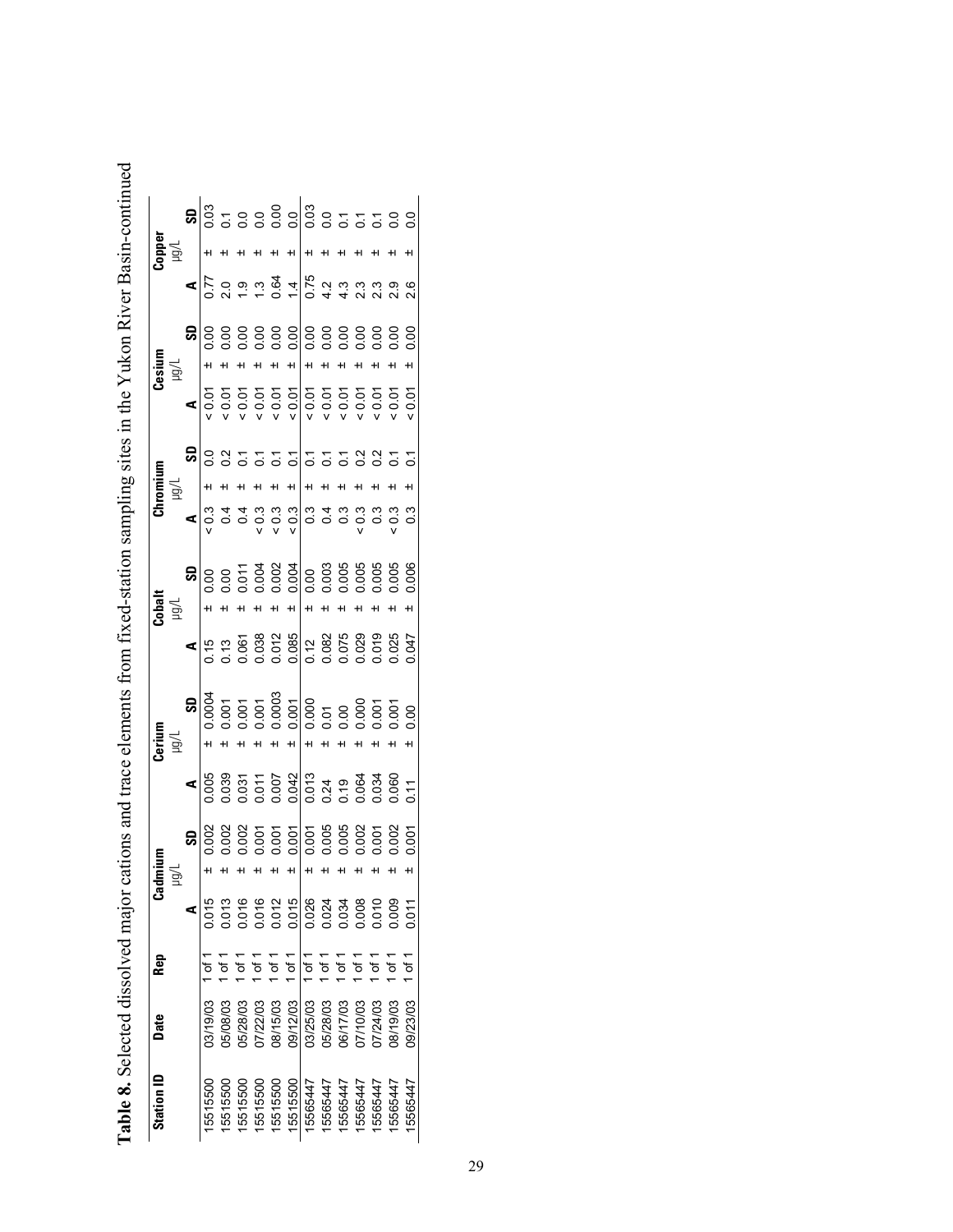| $\frac{1}{1}$ |                                                                                                                                                                                                                                |
|---------------|--------------------------------------------------------------------------------------------------------------------------------------------------------------------------------------------------------------------------------|
|               |                                                                                                                                                                                                                                |
|               |                                                                                                                                                                                                                                |
|               |                                                                                                                                                                                                                                |
|               | in the structure of the control distribution is a second that the control of the control of the control of the control of the control of the control of the control of the control of the control of the control of the contro |
|               |                                                                                                                                                                                                                                |
|               |                                                                                                                                                                                                                                |
|               |                                                                                                                                                                                                                                |
|               |                                                                                                                                                                                                                                |
|               |                                                                                                                                                                                                                                |
|               |                                                                                                                                                                                                                                |
|               |                                                                                                                                                                                                                                |
|               |                                                                                                                                                                                                                                |
|               |                                                                                                                                                                                                                                |
|               |                                                                                                                                                                                                                                |
|               |                                                                                                                                                                                                                                |
|               |                                                                                                                                                                                                                                |
|               |                                                                                                                                                                                                                                |
|               |                                                                                                                                                                                                                                |
|               |                                                                                                                                                                                                                                |
|               |                                                                                                                                                                                                                                |
|               |                                                                                                                                                                                                                                |
|               |                                                                                                                                                                                                                                |
|               |                                                                                                                                                                                                                                |
|               |                                                                                                                                                                                                                                |
|               |                                                                                                                                                                                                                                |
|               |                                                                                                                                                                                                                                |
|               |                                                                                                                                                                                                                                |
|               | Ì                                                                                                                                                                                                                              |
|               |                                                                                                                                                                                                                                |
|               |                                                                                                                                                                                                                                |
|               |                                                                                                                                                                                                                                |
|               |                                                                                                                                                                                                                                |
|               |                                                                                                                                                                                                                                |
|               |                                                                                                                                                                                                                                |
|               |                                                                                                                                                                                                                                |
|               |                                                                                                                                                                                                                                |
|               |                                                                                                                                                                                                                                |
|               |                                                                                                                                                                                                                                |
|               |                                                                                                                                                                                                                                |
|               |                                                                                                                                                                                                                                |
|               |                                                                                                                                                                                                                                |
|               |                                                                                                                                                                                                                                |
|               |                                                                                                                                                                                                                                |
|               |                                                                                                                                                                                                                                |
|               |                                                                                                                                                                                                                                |
|               |                                                                                                                                                                                                                                |
|               |                                                                                                                                                                                                                                |
|               |                                                                                                                                                                                                                                |
|               |                                                                                                                                                                                                                                |
|               |                                                                                                                                                                                                                                |
|               |                                                                                                                                                                                                                                |
|               |                                                                                                                                                                                                                                |
|               |                                                                                                                                                                                                                                |
|               |                                                                                                                                                                                                                                |
|               |                                                                                                                                                                                                                                |
|               |                                                                                                                                                                                                                                |
|               |                                                                                                                                                                                                                                |
|               |                                                                                                                                                                                                                                |
|               |                                                                                                                                                                                                                                |
|               |                                                                                                                                                                                                                                |
|               | he and trace elements trom tryed station sampling sites in the Virkon River Rasin-continued                                                                                                                                    |
|               |                                                                                                                                                                                                                                |
|               |                                                                                                                                                                                                                                |
|               |                                                                                                                                                                                                                                |
|               |                                                                                                                                                                                                                                |
|               |                                                                                                                                                                                                                                |
|               |                                                                                                                                                                                                                                |
|               |                                                                                                                                                                                                                                |
|               |                                                                                                                                                                                                                                |
|               |                                                                                                                                                                                                                                |
|               |                                                                                                                                                                                                                                |
|               |                                                                                                                                                                                                                                |
|               |                                                                                                                                                                                                                                |
|               |                                                                                                                                                                                                                                |
|               |                                                                                                                                                                                                                                |
|               |                                                                                                                                                                                                                                |
|               |                                                                                                                                                                                                                                |
|               |                                                                                                                                                                                                                                |
|               |                                                                                                                                                                                                                                |
|               |                                                                                                                                                                                                                                |
|               |                                                                                                                                                                                                                                |
|               |                                                                                                                                                                                                                                |
|               |                                                                                                                                                                                                                                |
|               |                                                                                                                                                                                                                                |
|               |                                                                                                                                                                                                                                |
|               |                                                                                                                                                                                                                                |
|               |                                                                                                                                                                                                                                |
|               |                                                                                                                                                                                                                                |
|               |                                                                                                                                                                                                                                |
|               |                                                                                                                                                                                                                                |
|               |                                                                                                                                                                                                                                |
|               |                                                                                                                                                                                                                                |
|               |                                                                                                                                                                                                                                |
|               |                                                                                                                                                                                                                                |
|               |                                                                                                                                                                                                                                |
|               |                                                                                                                                                                                                                                |
| י<br>         |                                                                                                                                                                                                                                |

| $\begin{array}{l} 1.0055 \\ 0.0024 \\ 0.0003 \\ 0.0003 \\ 0.0003 \\ 0.004 \end{array}$<br>$\begin{array}{r} 0.0016 \\ 0.0018 \\ 0.0087 \\ 0.0037 \\ 0.0037 \\ 0.0008 \\ 0.0008 \\ 0.0008 \\ 0.0008 \\ 0.0008 \\ 0.0007 \\ 0.0007 \\ 0.0007 \\ 0.0007 \\ 0.0007 \\ 0.0000 \\ 0.0000 \\ 0.0000 \\ 0.0000 \\ 0.0000 \\ 0.0000 \\ 0.0000 \\ 0.0000 \\ 0.0000 \\ 0.0000 \\ 0.0000 \\ 0.00$<br>$rac{1}{2}$<br>⋖<br>$\begin{array}{r} {\bf SD} \ {\bf SO(5)} \ \hline 0.0005 \ 0.00000 \ 0.00001 \ 0.00001 \ 0.0001 \end{array}$<br>$\begin{array}{r} 0.0003\\ 0.0003\\ 0.007\\ 0.0007\\ 0.0007\\ 0.0007\\ 0.0000\\ 0.0000\\ 0.00000\\ 0.00000\\ 0.00000\\ 0.00000\\ 0.00000\\ 0.0000\\ 0.0000\\ 0.0000\\ 0.0000\\ 0.0000\\ 0.0000\\ 0.0000\\ 0.0000\\ 0.0000\\ 0.0000\\ 0.0000\\ 0.0000\\ 0.0000\\ $<br>$\geq$ |                                                                                                                                                                                                                                                                                               |
|----------------------------------------------------------------------------------------------------------------------------------------------------------------------------------------------------------------------------------------------------------------------------------------------------------------------------------------------------------------------------------------------------------------------------------------------------------------------------------------------------------------------------------------------------------------------------------------------------------------------------------------------------------------------------------------------------------------------------------------------------------------------------------------------------------|-----------------------------------------------------------------------------------------------------------------------------------------------------------------------------------------------------------------------------------------------------------------------------------------------|
|                                                                                                                                                                                                                                                                                                                                                                                                                                                                                                                                                                                                                                                                                                                                                                                                          | $\begin{array}{r} 0.0015 \\ 0.016 \\ 0.0034 \\ 0.0024 \\ 0.0018 \\ 0.0018 \\ 0.0034 \\ 0.0034 \end{array}$                                                                                                                                                                                    |
|                                                                                                                                                                                                                                                                                                                                                                                                                                                                                                                                                                                                                                                                                                                                                                                                          |                                                                                                                                                                                                                                                                                               |
|                                                                                                                                                                                                                                                                                                                                                                                                                                                                                                                                                                                                                                                                                                                                                                                                          |                                                                                                                                                                                                                                                                                               |
|                                                                                                                                                                                                                                                                                                                                                                                                                                                                                                                                                                                                                                                                                                                                                                                                          |                                                                                                                                                                                                                                                                                               |
|                                                                                                                                                                                                                                                                                                                                                                                                                                                                                                                                                                                                                                                                                                                                                                                                          |                                                                                                                                                                                                                                                                                               |
|                                                                                                                                                                                                                                                                                                                                                                                                                                                                                                                                                                                                                                                                                                                                                                                                          | $\begin{array}{r} 100072 \\ 0.0079 \\ 0.019 \\ 0.017 \\ 0.0028 \\ 0.020 \\ 0.0100 \\ 0.0000 \\ 0.0000 \\ 0.0000 \\ 0.0004 \\ 0.0004 \\ 0.0004 \\ 0.0004 \\ 0.0004 \\ 0.0004 \\ 0.0004 \\ 0.0004 \\ 0.0004 \\ 0.0004 \\ 0.0004 \\ 0.0004 \\ 0.0004 \\ 0.0004 \\ 0.0004 \\ 0.0004 \\ 0.0004 \\$ |
|                                                                                                                                                                                                                                                                                                                                                                                                                                                                                                                                                                                                                                                                                                                                                                                                          |                                                                                                                                                                                                                                                                                               |
|                                                                                                                                                                                                                                                                                                                                                                                                                                                                                                                                                                                                                                                                                                                                                                                                          |                                                                                                                                                                                                                                                                                               |
|                                                                                                                                                                                                                                                                                                                                                                                                                                                                                                                                                                                                                                                                                                                                                                                                          |                                                                                                                                                                                                                                                                                               |
|                                                                                                                                                                                                                                                                                                                                                                                                                                                                                                                                                                                                                                                                                                                                                                                                          |                                                                                                                                                                                                                                                                                               |
|                                                                                                                                                                                                                                                                                                                                                                                                                                                                                                                                                                                                                                                                                                                                                                                                          |                                                                                                                                                                                                                                                                                               |
|                                                                                                                                                                                                                                                                                                                                                                                                                                                                                                                                                                                                                                                                                                                                                                                                          |                                                                                                                                                                                                                                                                                               |
|                                                                                                                                                                                                                                                                                                                                                                                                                                                                                                                                                                                                                                                                                                                                                                                                          |                                                                                                                                                                                                                                                                                               |
|                                                                                                                                                                                                                                                                                                                                                                                                                                                                                                                                                                                                                                                                                                                                                                                                          |                                                                                                                                                                                                                                                                                               |
|                                                                                                                                                                                                                                                                                                                                                                                                                                                                                                                                                                                                                                                                                                                                                                                                          |                                                                                                                                                                                                                                                                                               |
|                                                                                                                                                                                                                                                                                                                                                                                                                                                                                                                                                                                                                                                                                                                                                                                                          |                                                                                                                                                                                                                                                                                               |
|                                                                                                                                                                                                                                                                                                                                                                                                                                                                                                                                                                                                                                                                                                                                                                                                          |                                                                                                                                                                                                                                                                                               |
|                                                                                                                                                                                                                                                                                                                                                                                                                                                                                                                                                                                                                                                                                                                                                                                                          |                                                                                                                                                                                                                                                                                               |
|                                                                                                                                                                                                                                                                                                                                                                                                                                                                                                                                                                                                                                                                                                                                                                                                          |                                                                                                                                                                                                                                                                                               |
|                                                                                                                                                                                                                                                                                                                                                                                                                                                                                                                                                                                                                                                                                                                                                                                                          |                                                                                                                                                                                                                                                                                               |
|                                                                                                                                                                                                                                                                                                                                                                                                                                                                                                                                                                                                                                                                                                                                                                                                          | 0.0044                                                                                                                                                                                                                                                                                        |
| 0.0048<br>0.002                                                                                                                                                                                                                                                                                                                                                                                                                                                                                                                                                                                                                                                                                                                                                                                          | 0.014                                                                                                                                                                                                                                                                                         |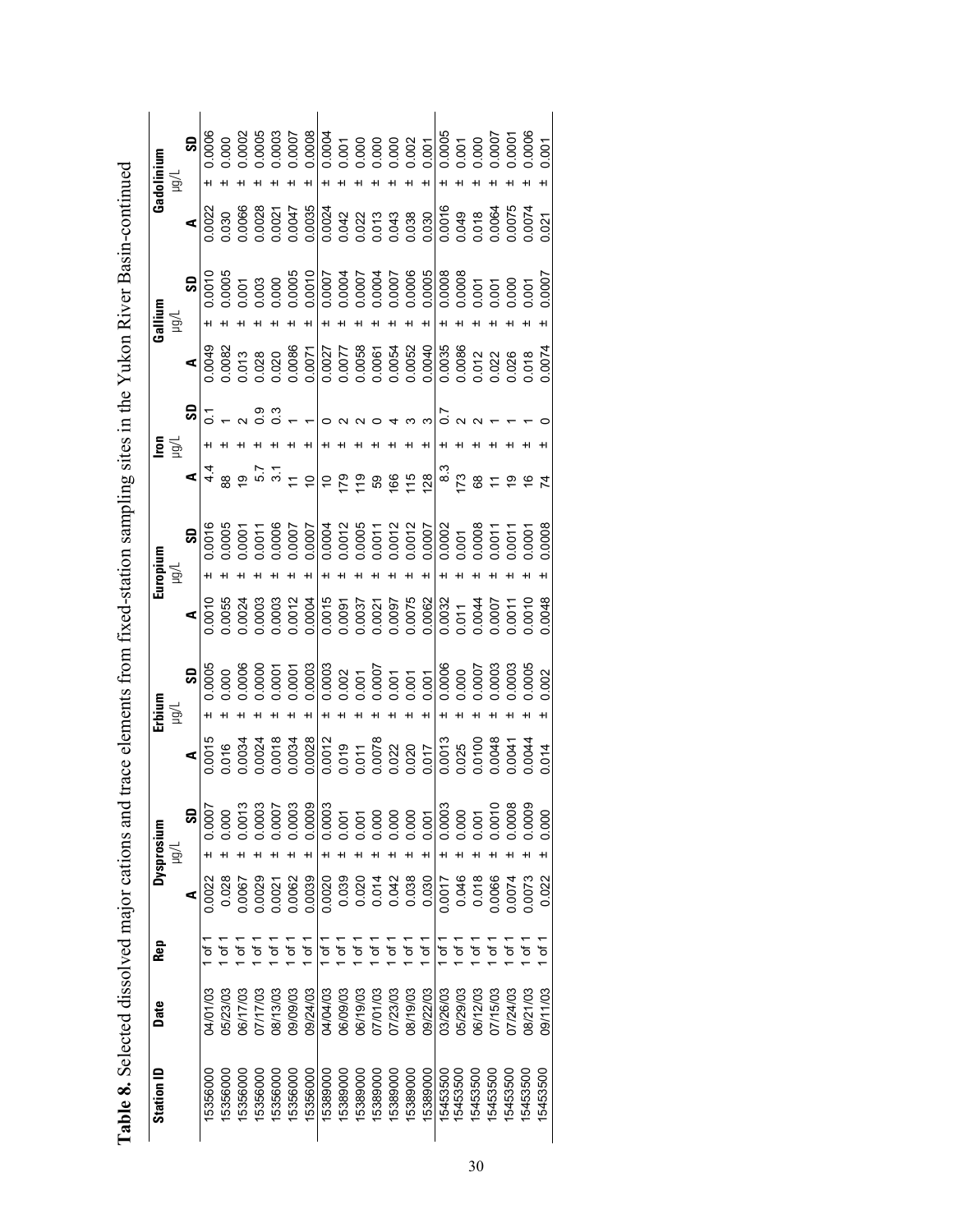| Station ID | Date     | Rep                |        | Dysprosium<br>Jlğı |        | Erbium<br>lg1 |        | Europium<br>$\geq$ |                  | lron<br>$\geq$ |                                  | Gallium<br>)<br>Lgu                      |                         | Gadolinium<br>)<br>Lgu |
|------------|----------|--------------------|--------|--------------------|--------|---------------|--------|--------------------|------------------|----------------|----------------------------------|------------------------------------------|-------------------------|------------------------|
|            |          |                    | ⋖      | SD                 | ⋖      | SD            | ⋖      | S                  | ⋖                |                | ⋖<br>S                           | SD                                       | ⋖                       | SD                     |
| 15515500   | 03/19/03 | 'of                | 0.0019 | 0.0003<br>$\pm$    | 0.0017 | 0.0004        | 0.0009 | 0.0004             | 29               |                | 0.0056                           | 0.0002                                   | 0.0018                  | 0.0004<br>+1           |
| 15515500   | 08/08/03 | 1 of 1             | 0.0068 | 0.0005             | 0.0050 | 0.0003        | 0.0017 | 0.0008             | 65               |                | 0.0082                           | 0.0006                                   | 0.0059                  | 0.0005                 |
| 15515500   | 05/28/03 | $1$ of 1           | 0.0061 | 0.0005<br>H        | 0.0052 | 0.0002<br>H   | 0.0007 | 0.0004<br>H        | ღ<br>7           |                | 0.015                            | 0.001                                    | 0.0053                  | 0.0011                 |
| 15515500   | 07/22/03 | 1 of 1             | 0.0023 | 0.0007             | 0.0020 | 0.0004        | 0.0005 | 0.0005             | $\frac{3}{4}$    |                |                                  |                                          | 0.0020                  | 0.0002                 |
| 15515500   | 08/15/03 | $1$ of $1$         | 0.0016 | 0.0005<br>H        | 0.0010 | 0.0005<br>H   | 0.0002 | 0.0005<br>H        | $4.\overline{8}$ |                | 0.033<br>0.034<br>$\frac{2}{10}$ | 0.003                                    | 0.0013                  | 0.0001                 |
| 15515500   | 09/12/03 | $1$ of 1           | 0.0087 | 0.0005<br>H        | 0.0054 | 0.0013<br>H   | 0.0020 | 0.0002<br>H        | 60               |                | 0.015                            | 0.001<br>H                               | 0.0078                  | 0.0002<br>H            |
| 15565447   | 03/25/03 | $1$ of 1           | 0.0038 | 0.0006<br>H        | 0.0028 | 0.0004<br>H   | 0.0010 | 0.0011<br>H        | 118              |                | 0.0030                           | 0.0004<br>H                              | 0.0030                  | 0.0002<br>H            |
| 15565447   | 05/28/03 | $1$ of $1$         | 0.046  | 0.002              | 0.026  | 0.001         | 0.0096 | 0.0016             | 306              |                |                                  |                                          | 0.046<br>0.035<br>0.012 |                        |
| 15565447   | 06/17/03 | $\frac{1}{1}$ of 1 | 0.032  | 0.001<br>H         | 0.020  | 0.001         | 0.0087 | 0.0003             | 189              |                |                                  |                                          |                         | 0.004<br>0.000         |
| 15565447   | 27/10/03 | $1$ of $1$         | 0.011  | 0.001<br>٠H        | 0.0065 | 0.0008        | 0.0027 | 0.0009             | $\overline{2}$   |                | 0.011<br>0.016<br>0.018          |                                          |                         |                        |
| 15565447   | 07/24/03 | 1 of 1             | 0.0078 | 0.0000             | 0.0038 | 0.0004        | 0.0020 | 0.0007             | $\overline{a}$   |                | 0.018                            | $0.000$<br>$0.000$<br>$0.000$<br>$0.000$ | 0.0064                  | 0.0006                 |
| 5565447    | 08/19/03 | 1 of 1             | 0.012  | 0.000              | 0.0071 | 0.0006        | 0.0027 | 0.0011             | $\overline{5}$   |                | 0.018                            |                                          | 0.010                   | 0.000                  |
| 15565447   | 09/23/03 | 1 of 1             | 0.022  | 0.001<br>H         | 0.013  | 0.000<br>+1   | 0.0053 | 0.0008<br>H        | 231              |                | 0.012                            | 0.001<br>H                               | 0.023                   | 0.002<br>H             |

| content continuing<br>$\frac{1}{2}$                                                |
|------------------------------------------------------------------------------------|
|                                                                                    |
|                                                                                    |
|                                                                                    |
| $\overline{\phantom{a}}$                                                           |
| ver R.                                                                             |
|                                                                                    |
|                                                                                    |
| ;                                                                                  |
| بر<br>مار                                                                          |
|                                                                                    |
|                                                                                    |
| ,,,                                                                                |
|                                                                                    |
|                                                                                    |
|                                                                                    |
|                                                                                    |
| in the results of                                                                  |
|                                                                                    |
|                                                                                    |
|                                                                                    |
|                                                                                    |
| $\frac{1}{2}$<br>)                                                                 |
|                                                                                    |
|                                                                                    |
|                                                                                    |
|                                                                                    |
|                                                                                    |
|                                                                                    |
|                                                                                    |
|                                                                                    |
|                                                                                    |
|                                                                                    |
|                                                                                    |
| $\sim$ trom tixed-station sampling sites in the Virton $\sim$                      |
|                                                                                    |
|                                                                                    |
|                                                                                    |
| ;<br>;<br>;                                                                        |
|                                                                                    |
|                                                                                    |
|                                                                                    |
|                                                                                    |
|                                                                                    |
|                                                                                    |
|                                                                                    |
|                                                                                    |
|                                                                                    |
|                                                                                    |
|                                                                                    |
|                                                                                    |
|                                                                                    |
|                                                                                    |
|                                                                                    |
| ֧֧֧֧ׅ֧֧֧֧֧֧֧֧֧֛֧֛֛֛֧֧֛֛֧֛֧֛֚֚֚֚֚֚֚֚֚֚֚֚֚֚֚֚֚֚֚֚֚֚֚֚֚֚֚֝֝֓֝֓֝֝֟֓֝֓֝֓֝֓֝֬֝֬֝֓֝֬֝֝֓֝֝ |
|                                                                                    |
|                                                                                    |
|                                                                                    |
| nome and trace alomen<br>さしょう                                                      |
|                                                                                    |
|                                                                                    |
|                                                                                    |
|                                                                                    |
|                                                                                    |
|                                                                                    |
|                                                                                    |
|                                                                                    |
|                                                                                    |
|                                                                                    |
|                                                                                    |
|                                                                                    |
|                                                                                    |
|                                                                                    |
|                                                                                    |
|                                                                                    |
|                                                                                    |
|                                                                                    |
|                                                                                    |
|                                                                                    |
|                                                                                    |
|                                                                                    |
|                                                                                    |
|                                                                                    |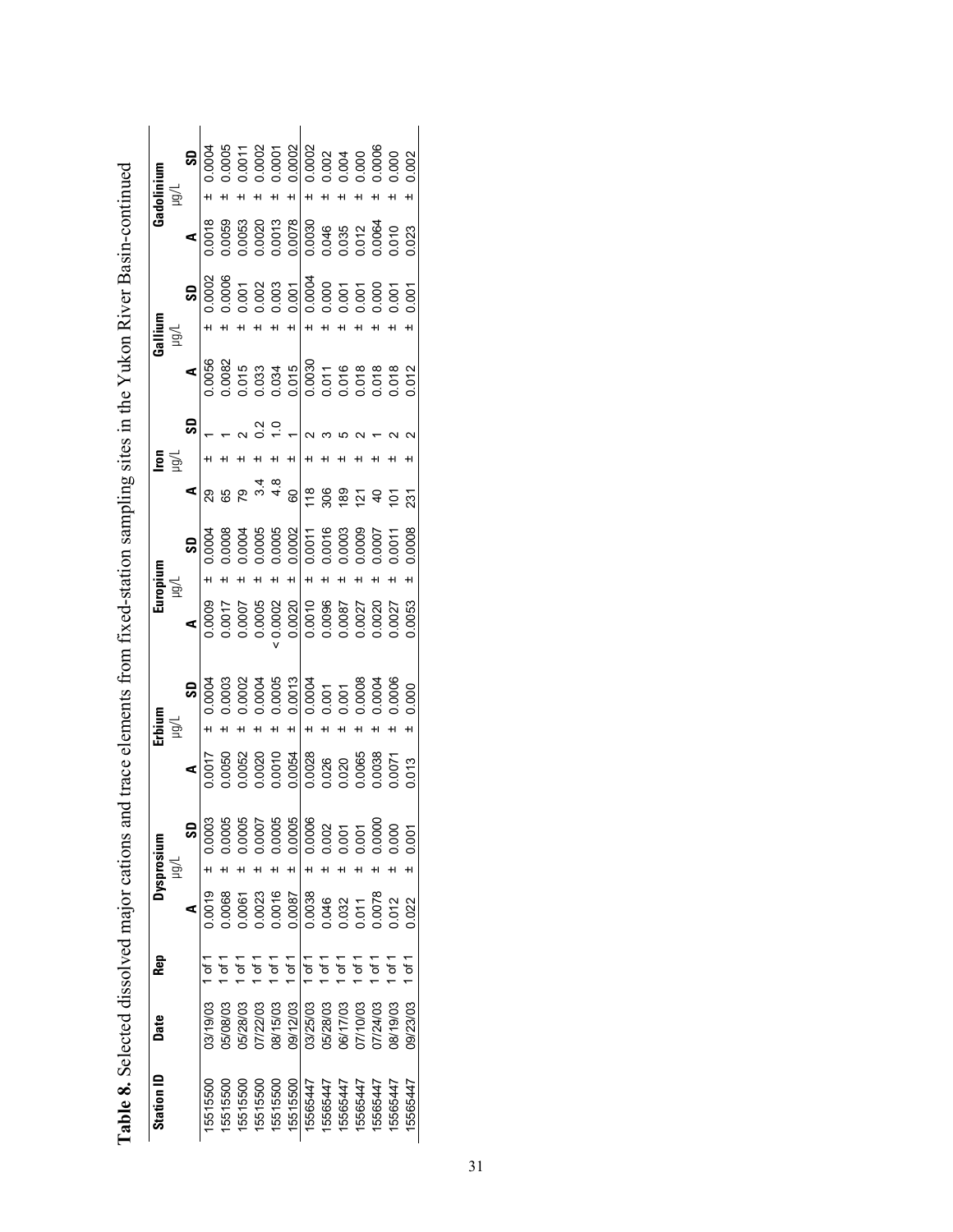| 0                    | 587                                                              | 9.6<br>ო                    |                                  |                            | 0.58558                                                                                                                     | $\begin{array}{c} 0 & 4 & 10 & 10 & 10 \\ 0 & 4 & 10 & 10 & 10 \\ 0 & 0 & 0 & 10 & 10 \end{array}$ |          | $\frac{1}{2}$<br>7.9<br>7.9<br>က<br>ထ                                                                                                                                                                                                                                                                                                                                                                                                                                                                                                                                                                                                                                                                                                                                                                                                                                                                                                                                                                                                           |
|----------------------|------------------------------------------------------------------|-----------------------------|----------------------------------|----------------------------|-----------------------------------------------------------------------------------------------------------------------------|----------------------------------------------------------------------------------------------------|----------|-------------------------------------------------------------------------------------------------------------------------------------------------------------------------------------------------------------------------------------------------------------------------------------------------------------------------------------------------------------------------------------------------------------------------------------------------------------------------------------------------------------------------------------------------------------------------------------------------------------------------------------------------------------------------------------------------------------------------------------------------------------------------------------------------------------------------------------------------------------------------------------------------------------------------------------------------------------------------------------------------------------------------------------------------|
| 0.0001               |                                                                  |                             |                                  |                            |                                                                                                                             |                                                                                                    |          |                                                                                                                                                                                                                                                                                                                                                                                                                                                                                                                                                                                                                                                                                                                                                                                                                                                                                                                                                                                                                                                 |
| 0003                 |                                                                  |                             |                                  |                            |                                                                                                                             |                                                                                                    |          |                                                                                                                                                                                                                                                                                                                                                                                                                                                                                                                                                                                                                                                                                                                                                                                                                                                                                                                                                                                                                                                 |
|                      | $\begin{array}{c} 0.0 \\ 0.0 \\ 0.0 \end{array}$                 | $\overline{c}$              | 2.3<br>3.5                       |                            | 5558555                                                                                                                     | $\overline{c}$                                                                                     |          | 7 8 7 8<br>0 0 0 0                                                                                                                                                                                                                                                                                                                                                                                                                                                                                                                                                                                                                                                                                                                                                                                                                                                                                                                                                                                                                              |
|                      |                                                                  |                             |                                  |                            |                                                                                                                             |                                                                                                    |          | $\begin{array}{r} \textbf{5} \\ \textbf{9} \\ \textbf{10} \\ \textbf{20} \\ \textbf{30} \\ \textbf{41} \\ \textbf{53} \\ \textbf{64} \\ \textbf{76} \\ \textbf{88} \\ \textbf{99} \\ \textbf{10} \\ \textbf{10} \\ \textbf{10} \\ \textbf{10} \\ \textbf{10} \\ \textbf{10} \\ \textbf{10} \\ \textbf{10} \\ \textbf{10} \\ \textbf{10} \\ \textbf{10} \\ \textbf{10} \\ \textbf{10} \\ \textbf{10} \\ \textbf{10} \\ \textbf{10}$<br>$\begin{array}{r} \bullet \ {\scriptstyle\bigcup} \raisebox{-1pt}{\scriptstyle\bigcup} \raisebox{-1pt}{\scriptstyle\bigcap} \raisebox{-1pt}{\scriptstyle\bigcap} \raisebox{-1pt}{\scriptstyle\bigcap} \raisebox{-1pt}{\scriptstyle\bigcap} \raisebox{-1pt}{\scriptstyle\bigcap} \raisebox{-1pt}{\scriptstyle\bigcap} \raisebox{-1pt}{\scriptstyle\bigcap} \raisebox{-1pt}{\scriptstyle\bigcap} \raisebox{-1pt}{\scriptstyle\bigcap} \raisebox{-1pt}{\scriptstyle\bigcap} \raisebox{-1pt}{\scriptstyle\bigcap} \raisebox{-1pt}{\scriptstyle\bigcap} \raisebox{-1pt}{\scriptstyle\bigcap} \raisebox{-1pt}{$ |
| $\supseteq$          | 93<br>$\frac{6}{1}$<br>$\overline{4}$<br>$\overline{\mathbb{Z}}$ | 0.98                        |                                  |                            | $\begin{array}{c} 6 & 0 & 0 & 0 & 0 \\ 0 & 0 & 0 & 0 & 0 & 0 \\ 0 & 0 & 0 & 0 & 0 & 0 \\ 0 & 0 & 0 & 0 & 0 & 0 \end{array}$ |                                                                                                    |          | $-880$<br>$-800$<br>$\overline{4}$                                                                                                                                                                                                                                                                                                                                                                                                                                                                                                                                                                                                                                                                                                                                                                                                                                                                                                                                                                                                              |
|                      | 0.0013<br>0.0008<br>10007<br>0.0011                              | 0.0009<br>0.0005            | 0.0073<br>1.0037                 | 0.0080<br>0.0027<br>0.0074 | 0.0059                                                                                                                      | 0.0005<br>0.0093                                                                                   | 0.0036   | 0.0015<br>0.0016                                                                                                                                                                                                                                                                                                                                                                                                                                                                                                                                                                                                                                                                                                                                                                                                                                                                                                                                                                                                                                |
| Ⴆ                    | 5r<br>5۳<br>Ⴆ                                                    | ե1<br>5۲<br>آ<br>đ          | 5<br>آ<br>7<br>of 1              | of 1<br>5<br>آ             | 5۲<br>آ                                                                                                                     | Ⴆ<br>đ                                                                                             | á        | Ⴆ                                                                                                                                                                                                                                                                                                                                                                                                                                                                                                                                                                                                                                                                                                                                                                                                                                                                                                                                                                                                                                               |
| 00/17/03<br>27/17/03 | 08/13/03<br>09/09/03                                             | 09/24/03<br><b>CO/PO/PO</b> | 06/09/03<br>06/19/03<br>07/01/03 | 07/23/03<br>08/19/03       | 09/22/03                                                                                                                    | 05/29/03<br>03/26/03                                                                               | 06/12/03 | 07/15/03<br>07/24/03                                                                                                                                                                                                                                                                                                                                                                                                                                                                                                                                                                                                                                                                                                                                                                                                                                                                                                                                                                                                                            |
| 15356000<br>5356000  |                                                                  |                             |                                  |                            |                                                                                                                             |                                                                                                    |          | 5389000<br>15356000<br>5389000<br>15389000<br>15453500<br>5356000<br>5356000<br>15389000<br>15389000<br>15389000<br>15389000<br>15453500<br>15453500<br>15453500<br>15453500                                                                                                                                                                                                                                                                                                                                                                                                                                                                                                                                                                                                                                                                                                                                                                                                                                                                    |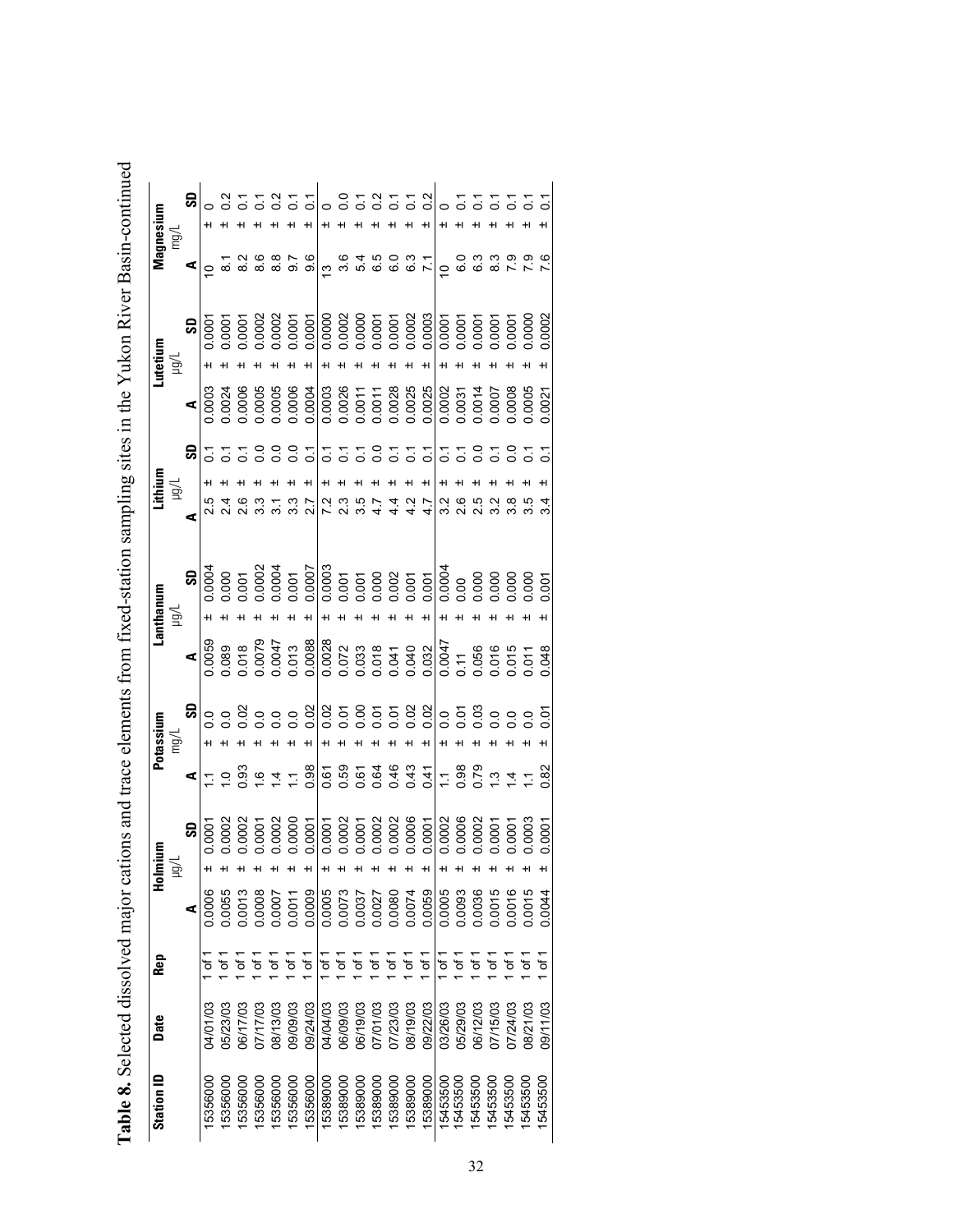|       | r Racin Anntinia                                                                                                   |
|-------|--------------------------------------------------------------------------------------------------------------------|
|       |                                                                                                                    |
|       |                                                                                                                    |
|       |                                                                                                                    |
|       |                                                                                                                    |
|       | $\sim$ $\sim$ $\sim$ $\sim$ $\sim$ $\sim$ $\sim$                                                                   |
|       |                                                                                                                    |
|       |                                                                                                                    |
|       |                                                                                                                    |
|       |                                                                                                                    |
|       |                                                                                                                    |
|       |                                                                                                                    |
|       |                                                                                                                    |
|       |                                                                                                                    |
|       |                                                                                                                    |
|       |                                                                                                                    |
|       |                                                                                                                    |
|       |                                                                                                                    |
|       |                                                                                                                    |
|       |                                                                                                                    |
|       |                                                                                                                    |
|       |                                                                                                                    |
|       |                                                                                                                    |
|       |                                                                                                                    |
|       |                                                                                                                    |
|       |                                                                                                                    |
|       | sono and trace alomants trom tived station sampling sites in the Villion Pitzer.<br>a bann am media a bann an an a |
|       |                                                                                                                    |
|       |                                                                                                                    |
|       |                                                                                                                    |
|       |                                                                                                                    |
|       |                                                                                                                    |
|       |                                                                                                                    |
|       |                                                                                                                    |
|       |                                                                                                                    |
|       |                                                                                                                    |
|       |                                                                                                                    |
|       |                                                                                                                    |
|       |                                                                                                                    |
|       |                                                                                                                    |
|       |                                                                                                                    |
|       |                                                                                                                    |
|       |                                                                                                                    |
|       | Ì                                                                                                                  |
|       |                                                                                                                    |
|       |                                                                                                                    |
|       |                                                                                                                    |
|       |                                                                                                                    |
|       |                                                                                                                    |
|       |                                                                                                                    |
|       |                                                                                                                    |
|       |                                                                                                                    |
|       |                                                                                                                    |
|       |                                                                                                                    |
|       |                                                                                                                    |
|       |                                                                                                                    |
|       |                                                                                                                    |
|       |                                                                                                                    |
|       |                                                                                                                    |
|       |                                                                                                                    |
|       |                                                                                                                    |
|       |                                                                                                                    |
|       |                                                                                                                    |
|       |                                                                                                                    |
|       |                                                                                                                    |
|       |                                                                                                                    |
|       |                                                                                                                    |
|       |                                                                                                                    |
|       |                                                                                                                    |
|       |                                                                                                                    |
|       |                                                                                                                    |
|       |                                                                                                                    |
|       |                                                                                                                    |
|       | בת האחרים במו                                                                                                      |
|       |                                                                                                                    |
|       |                                                                                                                    |
|       |                                                                                                                    |
|       | i                                                                                                                  |
|       |                                                                                                                    |
|       |                                                                                                                    |
|       | i                                                                                                                  |
|       |                                                                                                                    |
|       |                                                                                                                    |
|       |                                                                                                                    |
|       | くしてきく<br>ļ                                                                                                         |
|       |                                                                                                                    |
|       |                                                                                                                    |
|       |                                                                                                                    |
|       |                                                                                                                    |
|       |                                                                                                                    |
|       |                                                                                                                    |
|       |                                                                                                                    |
|       |                                                                                                                    |
|       |                                                                                                                    |
|       |                                                                                                                    |
|       |                                                                                                                    |
|       |                                                                                                                    |
| י<br> |                                                                                                                    |
|       |                                                                                                                    |
|       |                                                                                                                    |

| Station ID | Date     | Rep            | 훋                          |                 |                                                                                                                                |             |                                                                                                                                                                                                                                                                                                     | ithanun |                   |                  |                            |                                                             |                | lagnes!                                                                                                                                                                                                                                                                                                       |
|------------|----------|----------------|----------------------------|-----------------|--------------------------------------------------------------------------------------------------------------------------------|-------------|-----------------------------------------------------------------------------------------------------------------------------------------------------------------------------------------------------------------------------------------------------------------------------------------------------|---------|-------------------|------------------|----------------------------|-------------------------------------------------------------|----------------|---------------------------------------------------------------------------------------------------------------------------------------------------------------------------------------------------------------------------------------------------------------------------------------------------------------|
|            |          |                |                            |                 |                                                                                                                                |             |                                                                                                                                                                                                                                                                                                     |         | lğı               |                  |                            |                                                             |                | hği                                                                                                                                                                                                                                                                                                           |
|            |          |                |                            | ສ               | ⋖                                                                                                                              | ິ           | ⋖∣                                                                                                                                                                                                                                                                                                  | ဒ္တ     | ⋖                 | ន្ល              | ⋖∣                         | 5                                                           | ⋖              | 9                                                                                                                                                                                                                                                                                                             |
| 5515500    | 03/19/03 |                | 0.0005                     | 0.000           |                                                                                                                                | ္က          | 0.0034                                                                                                                                                                                                                                                                                              | 0.0004  |                   | c<br>C           | 1.0004                     | 0.0002                                                      | 9.6            | $\frac{2}{2}$                                                                                                                                                                                                                                                                                                 |
| 5515500    | 05/08/03 |                | 0.0016                     |                 |                                                                                                                                |             |                                                                                                                                                                                                                                                                                                     |         |                   |                  | 0.0009                     |                                                             | <u>ဇ</u>       |                                                                                                                                                                                                                                                                                                               |
| 5515500    | 05/28/03 |                |                            | 0002            |                                                                                                                                | $\tilde{C}$ |                                                                                                                                                                                                                                                                                                     |         | 3.9               |                  | 0.0009                     | 0.0002<br>0.0001<br>0.0000                                  | $\frac{8}{8}$  | 22222                                                                                                                                                                                                                                                                                                         |
| 5515500    | 07/22/03 | 5r             | 0.0013                     | 0000            |                                                                                                                                |             |                                                                                                                                                                                                                                                                                                     |         |                   |                  | 0.0003                     |                                                             |                |                                                                                                                                                                                                                                                                                                               |
| 5515500    | 08/15/03 |                | 0.0004                     | 0.0002          |                                                                                                                                |             |                                                                                                                                                                                                                                                                                                     |         | 5.0               | ိ                | 0.0003                     | 0.0002                                                      |                |                                                                                                                                                                                                                                                                                                               |
| 5515500    | 09/12/03 | $\frac{1}{6}$  | 0.0019                     | 1,0002          |                                                                                                                                |             |                                                                                                                                                                                                                                                                                                     |         | 3.5               | $\overline{0}$ . |                            |                                                             | 도 있는           |                                                                                                                                                                                                                                                                                                               |
| 5565447    | 03/25/03 | $1$ of $1$     |                            | 1.0001<br>1.000 | $\frac{8}{21}$ $\frac{6}{4}$ $\frac{1}{2}$ $\frac{1}{2}$ $\frac{1}{2}$ $\frac{1}{2}$ $\frac{1}{2}$ $\frac{1}{2}$ $\frac{1}{2}$ |             | $\begin{array}{l} 0.023 \\ 0.027 \\ 0.000 \\ 0.000 \\ 0.000 \\ 0.007 \\ 0.007 \\ 0.007 \\ 0.007 \\ 0.007 \\ 0.035 \\ 0.035 \\ 0.039 \\ 0.039 \\ 0.039 \\ 0.039 \\ 0.039 \\ 0.039 \\ 0.039 \\ 0.039 \\ 0.039 \\ 0.039 \\ 0.039 \\ 0.039 \\ 0.039 \\ 0.039 \\ 0.039 \\ 0.039 \\ 0.039 \\ 0.039 \\ 0.$ |         | 3.3               | $\frac{7}{0}$ 0  | 0.0010<br>0.0006<br>0.0041 | 0.0001<br>0.0001<br>0.0001<br>0.0001<br>0.0001<br>$\ddot{}$ |                |                                                                                                                                                                                                                                                                                                               |
| 15565447   | 05/28/03 | $\overline{0}$ | 0.0007                     |                 |                                                                                                                                |             |                                                                                                                                                                                                                                                                                                     |         | $\frac{0}{1}$     |                  |                            |                                                             | 51             |                                                                                                                                                                                                                                                                                                               |
| 5565447    | 06/17/03 | of 1           |                            |                 |                                                                                                                                |             |                                                                                                                                                                                                                                                                                                     |         | 2.0               | $\overline{0}$   |                            |                                                             | 5.0            |                                                                                                                                                                                                                                                                                                               |
| 5565447    | 07/10/03 | 51             | 0.0069<br>0.0024<br>0.0015 | 0006            |                                                                                                                                |             |                                                                                                                                                                                                                                                                                                     |         | 2.7               | 5                | 0.0030<br>0.0010<br>0.0007 |                                                             |                | $\begin{array}{c} 25 & 25 & 25 \\ 25 & 25 & 25 \\ 25 & 25 & 25 \\ 25 & 25 & 25 \\ 25 & 25 & 25 \\ 25 & 25 & 25 \\ 25 & 25 & 25 \\ 25 & 25 & 25 \\ 25 & 25 & 25 \\ 25 & 25 & 25 \\ 25 & 25 & 25 \\ 25 & 25 & 25 \\ 25 & 25 & 25 \\ 25 & 25 & 25 \\ 25 & 25 & 25 \\ 25 & 25 & 25 \\ 25 & 25 & 25 \\ 25 & 25 & $ |
| 5565447    | 07/24/03 | 5۳             |                            | 0.002           |                                                                                                                                |             |                                                                                                                                                                                                                                                                                                     |         | $\overline{3}$ .0 | 5                |                            |                                                             | $\overline{4}$ |                                                                                                                                                                                                                                                                                                               |
| 5565447    | 08/19/03 | 5۳             | 0.0022                     | 0.0000          |                                                                                                                                |             |                                                                                                                                                                                                                                                                                                     |         | $\frac{0}{3}$     | S                | 0.0012                     | 0.000                                                       |                |                                                                                                                                                                                                                                                                                                               |
| 15565447   | 09/23/03 | 1 of 1         | 0.0050                     |                 | 0.88                                                                                                                           | 0.02        | 0.068                                                                                                                                                                                                                                                                                               |         | 2.6               | $\sum$           | 0018                       | 0000.                                                       | 7.6            |                                                                                                                                                                                                                                                                                                               |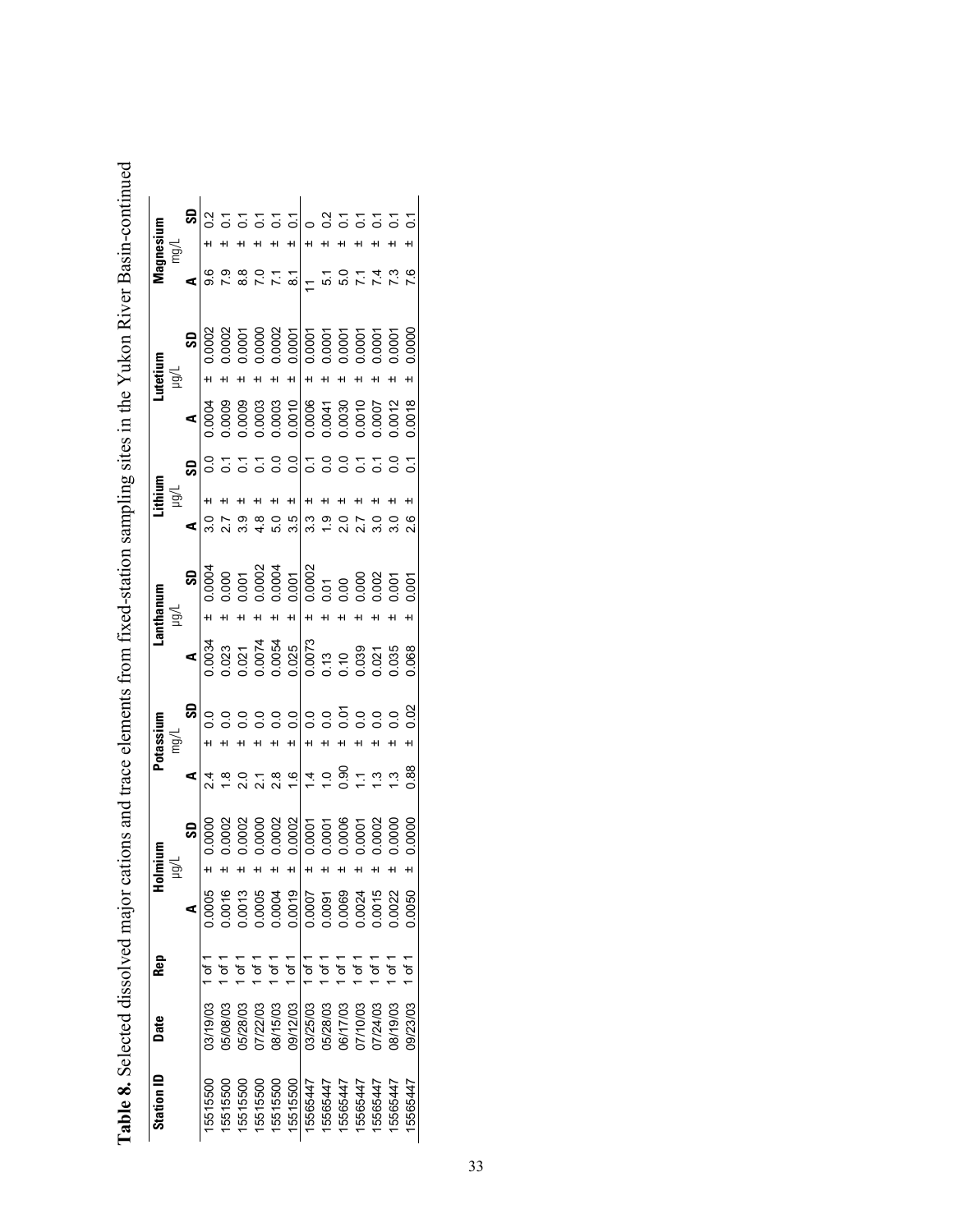| <b>Station ID</b> | Date            | Rep                 |                            | Manganese<br>ygu |                |                             | Molybdenum<br>$\sum_{i=1}^{n}$ |                               | Sodium<br>∏gm |                             |                                                                                            | Neodymium<br>$\vec{B}$ |       |                                                                                                                 | Nickel<br>$\geq$ |                |          | Phosphorus<br>mg/l |                                           | Lead<br>$\sum_{i=1}^{n}$ |                |
|-------------------|-----------------|---------------------|----------------------------|------------------|----------------|-----------------------------|--------------------------------|-------------------------------|---------------|-----------------------------|--------------------------------------------------------------------------------------------|------------------------|-------|-----------------------------------------------------------------------------------------------------------------|------------------|----------------|----------|--------------------|-------------------------------------------|--------------------------|----------------|
|                   |                 |                     | ⋖                          |                  | SD             | ⋖                           | S                              | ⋖                             |               | S                           | ⋖                                                                                          |                        | S     | ⋖                                                                                                               |                  | S              | ⋖        | င္တ                | ⋖                                         |                          | g              |
| 5356000           | <b>SO/LO/KC</b> | ъ                   |                            |                  |                | $\frac{1}{2}$               |                                |                               |               | 5                           | 0.0069                                                                                     |                        | 0.000 |                                                                                                                 |                  |                |          |                    |                                           |                          | 0.005          |
| 5356000           | 05/23/03        | Ⴆ                   | $\frac{4}{3}$              |                  |                | 0.83                        |                                |                               |               |                             | 0.10                                                                                       |                        |       | $0.74$<br>$2.2$                                                                                                 |                  |                |          |                    |                                           |                          |                |
| 15356000          | 06/17/03        | ৳                   | $\frac{24}{3}$             |                  |                | 0.93                        | e 88 e<br>o 88 e               |                               |               |                             | 0.22                                                                                       |                        | 88888 | $\frac{4}{4}$                                                                                                   |                  |                |          |                    | 00958822                                  |                          | 0.002<br>0.005 |
| 15356000          | 07/17/03        | ৳                   | 0.6                        |                  |                | $\ddot{3}$                  | H                              | 2.5                           |               | $\overline{a}$              |                                                                                            |                        |       |                                                                                                                 |                  |                |          |                    |                                           |                          |                |
| 5356000           | 08/13/03        | Ⴆ                   | $\overline{2.1}$           |                  |                |                             | $rac{0}{0}$ $rac{1}{0}$<br>ᅱ   | 2.6                           |               |                             | $\begin{array}{c} 0.010 \\ 0.0061 \\ 0.017 \\ 0.010 \end{array}$                           |                        |       | $0.63$<br>$-1.7$                                                                                                |                  |                |          |                    |                                           |                          |                |
| 5356000           | 09/09/03        | Ⴆ                   | $\frac{6}{1}$              |                  |                | $\frac{4}{7}$ $\frac{7}{7}$ |                                | $\frac{4}{2}$                 |               | 55                          |                                                                                            |                        |       |                                                                                                                 |                  |                |          |                    | 0.016                                     |                          |                |
| 15356000          | 09/24/03        | $\sigma$            | 3.9                        | +1               |                |                             | $\overline{0}$ .               | 2.2                           |               | $\overline{c}$              |                                                                                            |                        | 0.001 |                                                                                                                 |                  |                |          |                    |                                           |                          |                |
| 15389000          | 04/04/03        | Ⴆ                   | 4                          |                  |                | 0.65                        |                                | $\frac{9}{4}$                 |               |                             | $\frac{1}{0.0038}$                                                                         |                        |       | $\frac{2}{1}$ $\frac{1}{2}$ $\frac{1}{2}$ $\frac{1}{2}$ $\frac{1}{2}$ $\frac{1}{2}$ $\frac{1}{2}$ $\frac{1}{2}$ |                  |                |          |                    | 0.009                                     |                          |                |
| 5389000           | 06/09/03        | Ⴆ                   | 2.8                        |                  |                | 0.35                        |                                | $\Sigma$                      |               | $\frac{1}{5}$ $\frac{0}{5}$ |                                                                                            |                        |       |                                                                                                                 |                  |                | $\infty$ |                    |                                           |                          |                |
| 15389000          | 06/19/03        | đ                   |                            |                  |                | 0.45                        |                                |                               |               |                             | $\begin{array}{c} 0.12 \\ 0.056 \\ 0.033 \\ 0.099 \\ 0.088 \\ 0.065 \\ \hline \end{array}$ |                        |       |                                                                                                                 |                  |                |          |                    | 0.12<br>0.050<br>0.079<br>0.034           |                          |                |
| 15389000          | 07/01/03        | Ⴆ                   | $\frac{0}{1}$              |                  |                | 0.49                        |                                | $\frac{8}{10}$ 8              |               | 3377                        |                                                                                            |                        |       |                                                                                                                 |                  |                |          |                    |                                           |                          |                |
| 5389000           | 07/23/03        | $\overline{\sigma}$ | 3.3                        |                  | $\frac{2}{5}$  | 0.36<br>0.28                |                                | $\overline{2.1}$              |               |                             |                                                                                            |                        |       | $2.\overline{8}$                                                                                                |                  |                |          |                    |                                           |                          |                |
| 5389000           | 08/19/03        | Ⴆ                   | 3.6                        |                  | $\overline{0}$ |                             |                                | $\frac{8}{10}$ $\frac{8}{10}$ |               |                             |                                                                                            |                        |       |                                                                                                                 |                  |                |          |                    |                                           |                          |                |
| 15389000          | 09/22/03        | ò                   | 5.6                        |                  | ္ပိ            | 0.41                        |                                |                               |               |                             |                                                                                            |                        |       | $\frac{7}{2}$ $\frac{7}{2}$                                                                                     |                  | $\overline{c}$ |          |                    |                                           |                          |                |
| 15453500          | 03/26/03        | .<br>ځ              | $\overline{\phantom{0}}^3$ |                  | $\rm ^{\circ}$ |                             |                                |                               |               | $\overline{C}$              |                                                                                            |                        |       |                                                                                                                 |                  |                |          |                    |                                           |                          | 0.002          |
| 5453500           | 05/29/03        | Ġ                   | $\frac{2}{8}$              |                  | ₽              | $\frac{2}{1}$ 53            |                                | $\frac{8}{1}$ 7               |               | $\frac{0}{2}$               | 0.0057<br>0.15                                                                             |                        |       |                                                                                                                 |                  | 0.7            |          |                    |                                           |                          |                |
| 5453500           | 06/12/03        | Ⴆ                   | 5.0                        |                  |                |                             |                                | ro.                           |               | $\overline{5}$              |                                                                                            |                        |       | $\frac{1}{2}$ o 4 c                                                                                             |                  |                |          |                    |                                           |                          |                |
| 5453500           | 07/15/03        | Ⴆ                   | $\frac{1}{2}$              |                  |                | $rac{6}{1}$                 |                                |                               |               |                             | 0.064<br>0.020<br>0.020                                                                    |                        |       | $6 - 8$<br>$0 - 8$<br>$0 - 6$                                                                                   |                  | $0.8 - 2.0$    |          |                    | 0.018<br>0.060<br>0.007<br>0.007<br>0.000 |                          |                |
| 5453500           | 07/24/03        | đ                   |                            |                  |                |                             |                                | 5<br>2<br>2<br>2<br>2         |               |                             |                                                                                            |                        |       |                                                                                                                 |                  |                |          |                    |                                           |                          |                |
| 5453500           | 08/21/03        | $\overline{\sigma}$ |                            |                  |                | 0.35                        | $\frac{8}{3}$                  |                               |               |                             | 0.020                                                                                      |                        |       |                                                                                                                 |                  |                |          |                    |                                           |                          | 0.000          |
| 15453500          | 09/11/03        | ৳                   | 3.5                        |                  | ိ              |                             |                                |                               |               |                             |                                                                                            |                        | 0.002 |                                                                                                                 |                  |                |          |                    | 0.041                                     |                          | 0.008          |

| hons and trace elements from tixed-station sampling sites in the Virkon River Rasin-continueo<br>$\cdots$ |  |
|-----------------------------------------------------------------------------------------------------------|--|
|                                                                                                           |  |
|                                                                                                           |  |
|                                                                                                           |  |
| l                                                                                                         |  |
|                                                                                                           |  |
|                                                                                                           |  |
|                                                                                                           |  |
| ļ                                                                                                         |  |
|                                                                                                           |  |
|                                                                                                           |  |
|                                                                                                           |  |
| $\frac{1}{1}$                                                                                             |  |
|                                                                                                           |  |
|                                                                                                           |  |
|                                                                                                           |  |
|                                                                                                           |  |
|                                                                                                           |  |
|                                                                                                           |  |
|                                                                                                           |  |
|                                                                                                           |  |
|                                                                                                           |  |
|                                                                                                           |  |
|                                                                                                           |  |
|                                                                                                           |  |
|                                                                                                           |  |
| - 221-11                                                                                                  |  |
|                                                                                                           |  |
|                                                                                                           |  |
|                                                                                                           |  |
|                                                                                                           |  |
|                                                                                                           |  |
|                                                                                                           |  |
|                                                                                                           |  |
|                                                                                                           |  |
|                                                                                                           |  |
|                                                                                                           |  |
|                                                                                                           |  |
|                                                                                                           |  |
|                                                                                                           |  |
| .<br>יידע די                                                                                              |  |
|                                                                                                           |  |
|                                                                                                           |  |
|                                                                                                           |  |
|                                                                                                           |  |
| in a a a a martin composition                                                                             |  |
|                                                                                                           |  |
|                                                                                                           |  |
|                                                                                                           |  |
|                                                                                                           |  |
|                                                                                                           |  |
|                                                                                                           |  |
|                                                                                                           |  |
|                                                                                                           |  |
|                                                                                                           |  |
|                                                                                                           |  |
|                                                                                                           |  |
|                                                                                                           |  |
|                                                                                                           |  |
|                                                                                                           |  |
|                                                                                                           |  |
|                                                                                                           |  |
|                                                                                                           |  |
|                                                                                                           |  |
|                                                                                                           |  |
|                                                                                                           |  |
|                                                                                                           |  |
|                                                                                                           |  |
|                                                                                                           |  |
|                                                                                                           |  |
|                                                                                                           |  |
|                                                                                                           |  |
|                                                                                                           |  |
|                                                                                                           |  |
|                                                                                                           |  |
|                                                                                                           |  |
|                                                                                                           |  |
|                                                                                                           |  |
|                                                                                                           |  |
|                                                                                                           |  |
|                                                                                                           |  |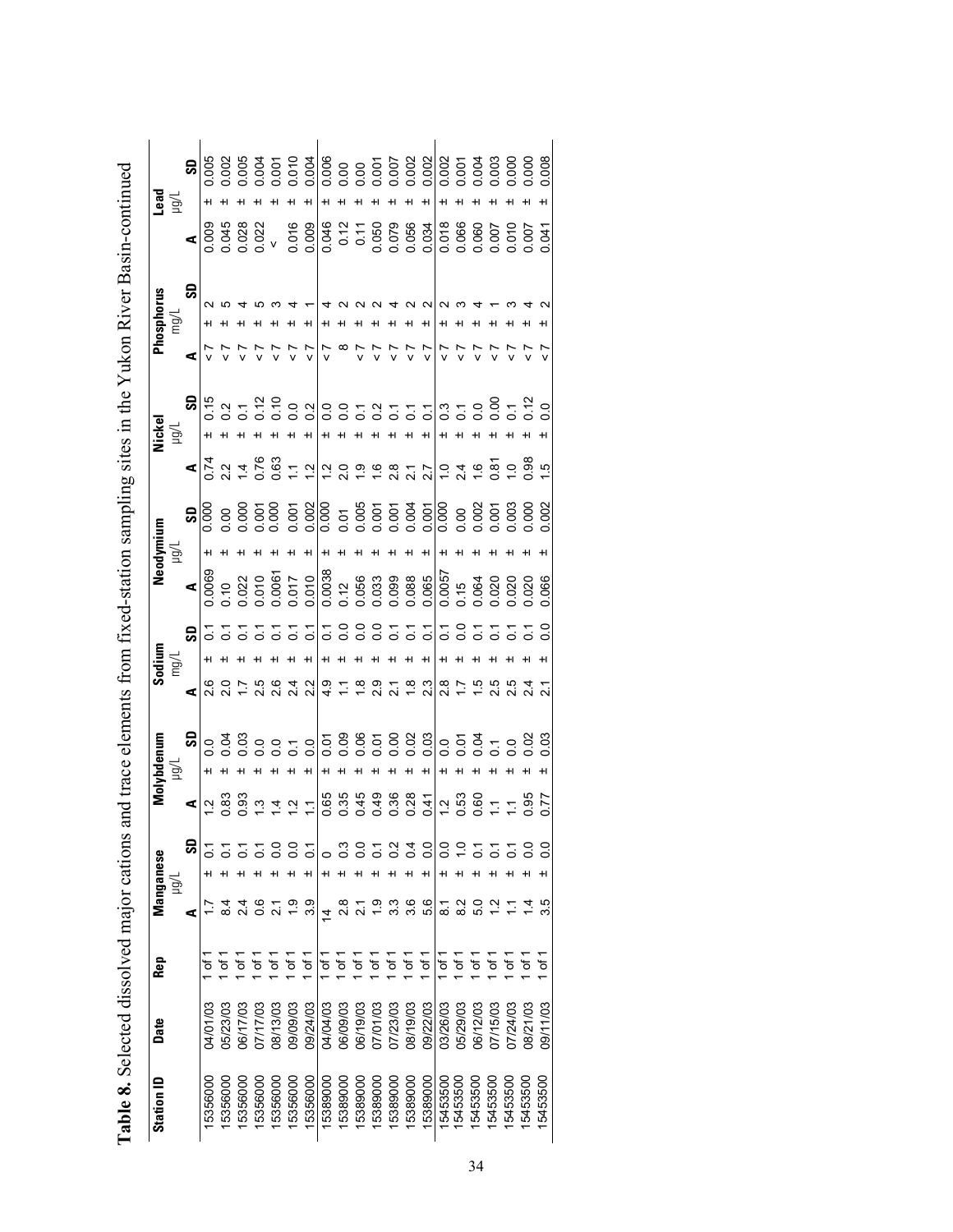| Station  | Date     | Rep      |               | Manganese<br>Tiêri |      | Molybdenum<br>Ligu | mg/l                   | Sodium       |                                                                                                                                                                                                                                                                                                     | Neodymium<br>Jíōn |    |                                                                                                                                                                                                                                                                                                                                                                                                                                             | Nickel<br>$\geq$ |                                                                                   | Phosphorus<br>mg/ |   | arg∐<br>Peq           |
|----------|----------|----------|---------------|--------------------|------|--------------------|------------------------|--------------|-----------------------------------------------------------------------------------------------------------------------------------------------------------------------------------------------------------------------------------------------------------------------------------------------------|-------------------|----|---------------------------------------------------------------------------------------------------------------------------------------------------------------------------------------------------------------------------------------------------------------------------------------------------------------------------------------------------------------------------------------------------------------------------------------------|------------------|-----------------------------------------------------------------------------------|-------------------|---|-----------------------|
|          |          |          | ⋖             | ဌ                  | ⋖    | S <sub>0</sub>     | ⋖                      | <b>GS</b>    | $\blacktriangleleft$                                                                                                                                                                                                                                                                                |                   | SD |                                                                                                                                                                                                                                                                                                                                                                                                                                             | <b>GS</b>        | ⋖                                                                                 | SD                | ⋖ | $\overline{\text{S}}$ |
| 15515500 | 03/19/03 |          |               |                    |      |                    |                        |              |                                                                                                                                                                                                                                                                                                     |                   |    | $\begin{array}{cccccccccccccc} \bullet & \mathbb{R} & \mathbb{R} & \mathbb{R} & \mathbb{R} & \mathbb{R} & \mathbb{R} & \mathbb{R} & \mathbb{R} & \mathbb{R} & \mathbb{R} & \mathbb{R} & \mathbb{R} & \mathbb{R} & \mathbb{R} & \mathbb{R} & \mathbb{R} & \mathbb{R} & \mathbb{R} & \mathbb{R} & \mathbb{R} & \mathbb{R} & \mathbb{R} & \mathbb{R} & \mathbb{R} & \mathbb{R} & \mathbb{R} & \mathbb{R} & \mathbb{R} & \mathbb{R} & \mathbb{$ |                  |                                                                                   |                   |   |                       |
| 5515500  | 05/08/03 |          | 39            |                    |      |                    |                        | 등 응          |                                                                                                                                                                                                                                                                                                     |                   |    |                                                                                                                                                                                                                                                                                                                                                                                                                                             |                  |                                                                                   |                   |   |                       |
| 15515500 | 05/28/03 | ە<br>5   |               |                    |      |                    |                        |              |                                                                                                                                                                                                                                                                                                     |                   |    |                                                                                                                                                                                                                                                                                                                                                                                                                                             |                  |                                                                                   |                   |   |                       |
| 5515500  | 07/22/03 | ္ပ်      | 5.6           |                    |      |                    |                        |              |                                                                                                                                                                                                                                                                                                     |                   |    |                                                                                                                                                                                                                                                                                                                                                                                                                                             |                  |                                                                                   |                   |   |                       |
| 5515500  | 08/15/03 | of 1     |               | H                  |      |                    |                        |              |                                                                                                                                                                                                                                                                                                     |                   |    |                                                                                                                                                                                                                                                                                                                                                                                                                                             |                  | $\begin{array}{c} \mathsf{r} \ \mathsf{r} \\ \mathsf{v} \ \mathsf{v} \end{array}$ |                   |   |                       |
| 5515500  | 09/12/03 | of 1     | 23            | H                  |      |                    | 7.07700                | $3555666666$ | $\begin{array}{l} 0.047 \\ 0.027 \\ 0.028 \\ 0.008 \\ 0.008 \\ 0.000 \\ 0.000 \\ 0.000 \\ 0.000 \\ 0.000 \\ 0.000 \\ 0.000 \\ 0.000 \\ 0.000 \\ 0.000 \\ 0.000 \\ 0.000 \\ 0.000 \\ 0.000 \\ 0.000 \\ 0.000 \\ 0.000 \\ 0.000 \\ 0.000 \\ 0.000 \\ 0.000 \\ 0.000 \\ 0.000 \\ 0.000 \\ 0.000 \\ 0.$ |                   |    |                                                                                                                                                                                                                                                                                                                                                                                                                                             |                  |                                                                                   | $\sim$            |   |                       |
| 15565447 | 03/25/03 | $1$ of 1 | $\frac{3}{2}$ |                    |      |                    |                        | $\pm$        |                                                                                                                                                                                                                                                                                                     |                   |    |                                                                                                                                                                                                                                                                                                                                                                                                                                             | $\pm$            |                                                                                   | Ю                 |   |                       |
| 5565447  | 05/28/03 | 5<br>آ   |               |                    |      |                    |                        |              |                                                                                                                                                                                                                                                                                                     |                   |    |                                                                                                                                                                                                                                                                                                                                                                                                                                             |                  | $\frac{1}{\sqrt{2}}$                                                              |                   |   |                       |
| 5565447  | 06/17/03 | of 1     |               |                    |      |                    | a a a a a<br>4 8 4 6 4 |              |                                                                                                                                                                                                                                                                                                     |                   |    |                                                                                                                                                                                                                                                                                                                                                                                                                                             |                  | 17                                                                                |                   |   |                       |
| 5565447  | 07/10/03 | 5۳       |               |                    |      |                    |                        |              |                                                                                                                                                                                                                                                                                                     |                   |    |                                                                                                                                                                                                                                                                                                                                                                                                                                             |                  | $\infty$                                                                          |                   |   |                       |
| 5565447  | 07/24/03 | ے<br>5   |               |                    |      |                    |                        |              |                                                                                                                                                                                                                                                                                                     |                   |    |                                                                                                                                                                                                                                                                                                                                                                                                                                             |                  |                                                                                   |                   |   |                       |
| 15565447 | 08/19/03 | 5۲       |               |                    | 0.93 |                    | 2.6                    |              |                                                                                                                                                                                                                                                                                                     |                   |    |                                                                                                                                                                                                                                                                                                                                                                                                                                             |                  | $\overline{ }$                                                                    |                   |   |                       |
| 15565447 | 09/23/03 | of 1     |               | H                  | 0.72 | 0.06               |                        | C.           | 0.087                                                                                                                                                                                                                                                                                               |                   |    |                                                                                                                                                                                                                                                                                                                                                                                                                                             | $\overline{c}$   | $\tilde{t}$                                                                       |                   |   | 0.001                 |

| <b>CHAMPO CATALL</b><br>anyan tenggar masa                   |
|--------------------------------------------------------------|
|                                                              |
|                                                              |
|                                                              |
|                                                              |
|                                                              |
|                                                              |
|                                                              |
| $\frac{1}{2}$                                                |
|                                                              |
|                                                              |
|                                                              |
|                                                              |
|                                                              |
|                                                              |
|                                                              |
| א דה הדה הדה ה                                               |
|                                                              |
|                                                              |
|                                                              |
|                                                              |
| .<br>.<br>.<br>.<br>.                                        |
|                                                              |
|                                                              |
|                                                              |
|                                                              |
|                                                              |
|                                                              |
|                                                              |
|                                                              |
|                                                              |
| ite trom tived-station sampling sites in the Vilkon River Re |
|                                                              |
|                                                              |
|                                                              |
|                                                              |
|                                                              |
|                                                              |
|                                                              |
|                                                              |
| - and and trace alaman-                                      |
|                                                              |
|                                                              |
|                                                              |
|                                                              |
|                                                              |
|                                                              |
|                                                              |
|                                                              |
|                                                              |
|                                                              |
| win and                                                      |
|                                                              |
|                                                              |
|                                                              |
|                                                              |
|                                                              |
|                                                              |
|                                                              |
|                                                              |
|                                                              |
|                                                              |
|                                                              |
|                                                              |
|                                                              |
|                                                              |
|                                                              |
|                                                              |
|                                                              |
|                                                              |
|                                                              |
|                                                              |
|                                                              |
|                                                              |
|                                                              |
|                                                              |
|                                                              |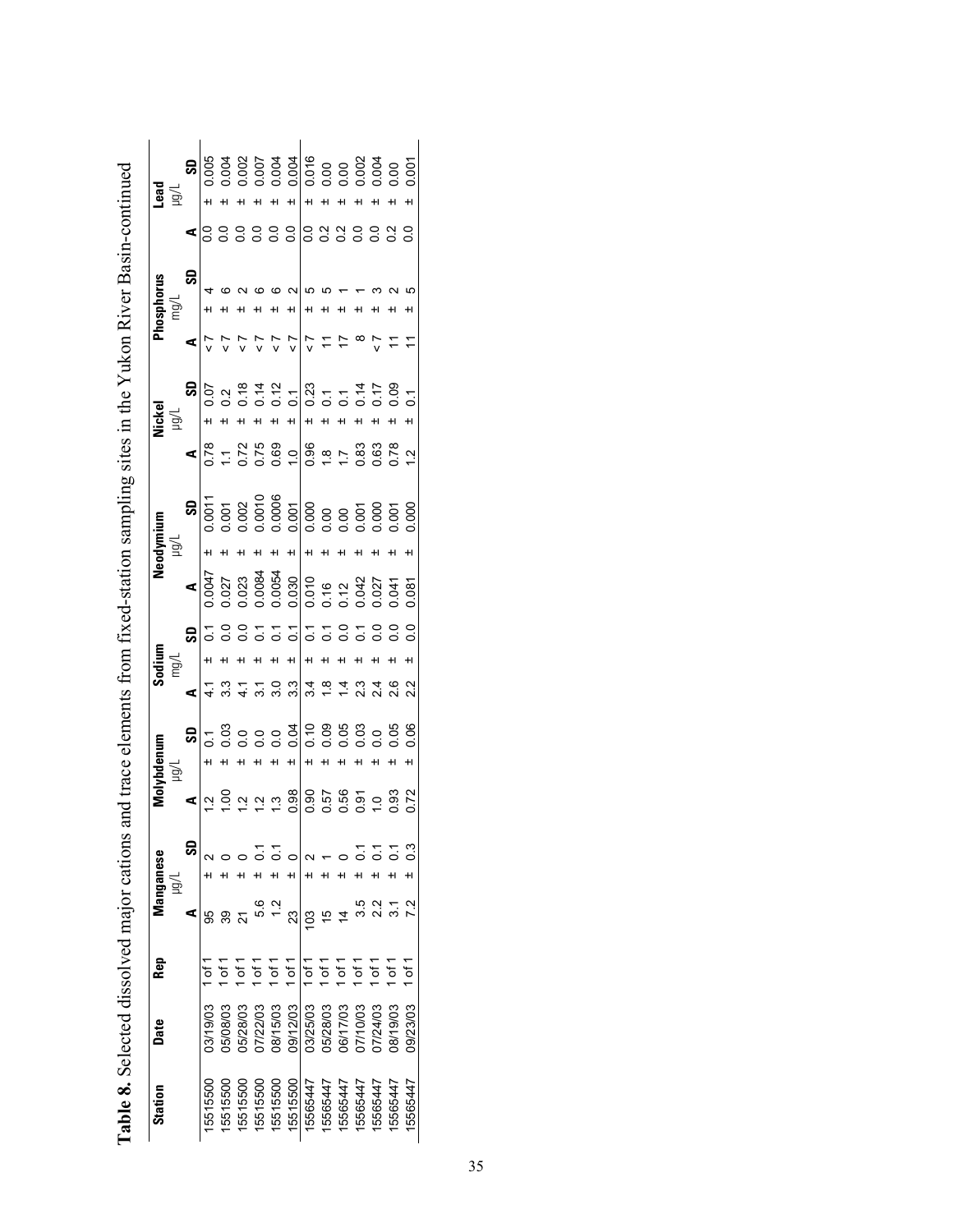| Silica<br>mg/L   |   | ဌ                    |                |                         |                                                                                                                                                                        |          |                |                                                                |          |                                    |          |          |          |          |                                                                                                                                                                                                                                                                                                                                                                                                                                    |                | 8558555          |               |          |          |          |                  |          |
|------------------|---|----------------------|----------------|-------------------------|------------------------------------------------------------------------------------------------------------------------------------------------------------------------|----------|----------------|----------------------------------------------------------------|----------|------------------------------------|----------|----------|----------|----------|------------------------------------------------------------------------------------------------------------------------------------------------------------------------------------------------------------------------------------------------------------------------------------------------------------------------------------------------------------------------------------------------------------------------------------|----------------|------------------|---------------|----------|----------|----------|------------------|----------|
|                  |   | ⋖                    |                |                         |                                                                                                                                                                        |          |                | $\begin{smallmatrix} 1 & 0 & 0 \\ 0 & 0 & 0 \end{smallmatrix}$ |          |                                    |          |          |          |          | $5.59874$<br>$0.59874$                                                                                                                                                                                                                                                                                                                                                                                                             |                |                  |               |          | 6.4      | 5<br>5   |                  |          |
| Selenium         | 둴 | <b>G</b>             |                |                         |                                                                                                                                                                        |          |                |                                                                |          |                                    |          |          |          |          | $87777899777888997778825$                                                                                                                                                                                                                                                                                                                                                                                                          |                |                  |               |          |          |          |                  |          |
|                  |   | ⋖                    | 0.40           |                         |                                                                                                                                                                        |          |                |                                                                |          |                                    |          |          |          |          |                                                                                                                                                                                                                                                                                                                                                                                                                                    |                |                  |               |          |          |          |                  |          |
| Antimony<br>µg/L |   | 6                    |                |                         |                                                                                                                                                                        |          |                |                                                                |          |                                    |          |          |          |          |                                                                                                                                                                                                                                                                                                                                                                                                                                    |                |                  |               |          |          |          |                  |          |
|                  |   |                      |                |                         |                                                                                                                                                                        |          |                |                                                                |          |                                    |          |          |          |          | $\begin{array}{c cccccc} \hline \textbf{1} & \textbf{2} & \textbf{3} & \textbf{4} & \textbf{5} & \textbf{6} & \textbf{6} & \textbf{7} & \textbf{8} & \textbf{8} & \textbf{8} & \textbf{1} & \textbf{1} & \textbf{1} & \textbf{1} & \textbf{1} & \textbf{1} & \textbf{1} & \textbf{1} & \textbf{1} & \textbf{1} & \textbf{1} & \textbf{1} & \textbf{1} & \textbf{1} & \textbf{1} & \textbf{1} & \textbf{1} & \textbf{1} & \textbf{$ |                |                  |               |          |          |          |                  |          |
|                  |   | ခ္တု                 |                |                         |                                                                                                                                                                        |          |                |                                                                |          | $\sim$ $\sim$ $\sim$ $\sim$ $\sim$ |          |          |          |          |                                                                                                                                                                                                                                                                                                                                                                                                                                    | $\circ$ $\sim$ |                  | $\frac{1}{2}$ |          |          |          |                  |          |
| ng/L<br>mg/L     |   |                      |                |                         |                                                                                                                                                                        |          |                |                                                                |          |                                    |          |          |          |          |                                                                                                                                                                                                                                                                                                                                                                                                                                    |                |                  |               |          |          |          |                  |          |
|                  |   | ⋖                    | $\overline{4}$ | $\overline{\mathbf{z}}$ | $\overline{4}$                                                                                                                                                         |          | $\overline{4}$ | $\overline{\phantom{0}}$                                       |          |                                    |          |          |          |          | $\frac{1}{6}$ $\frac{1}{6}$ $\frac{1}{6}$ $\frac{1}{6}$ $\frac{1}{6}$ $\frac{1}{6}$ $\frac{1}{6}$ $\frac{1}{6}$ $\frac{1}{6}$ $\frac{1}{6}$ $\frac{1}{6}$ $\frac{1}{6}$ $\frac{1}{6}$ $\frac{1}{6}$ $\frac{1}{6}$ $\frac{1}{6}$ $\frac{1}{6}$ $\frac{1}{6}$ $\frac{1}{6}$ $\frac{1}{6}$ $\frac{1}{6}$ $\frac{1}{6}$ $\$                                                                                                            |                |                  |               |          |          |          | $\frac{1}{4}$ is |          |
|                  |   | 의                    | 0.0002         |                         |                                                                                                                                                                        |          |                |                                                                |          |                                    |          |          |          |          |                                                                                                                                                                                                                                                                                                                                                                                                                                    |                |                  |               |          |          |          |                  |          |
| Rhenium<br>µg/L  |   |                      |                |                         |                                                                                                                                                                        |          |                |                                                                |          |                                    |          |          |          |          |                                                                                                                                                                                                                                                                                                                                                                                                                                    |                |                  |               |          |          |          |                  |          |
|                  |   | $\blacktriangleleft$ |                |                         | 0.0028<br>0.0024<br>0.0024                                                                                                                                             |          | 0.0028         | 0.0028                                                         | 0.0029   |                                    |          |          |          |          | $\begin{array}{r} 0.0029 \\ 0.0013 \\ 0.0013 \\ 0.0023 \\ 0.0012 \\ 0.0010 \\ 0.0010 \\ 0.0018 \end{array}$                                                                                                                                                                                                                                                                                                                        |                | 0.0027<br>0.0018 |               |          | 0.0024   |          | 0.0026<br>0.0025 | 0.0026   |
|                  |   | ္တု                  |                |                         |                                                                                                                                                                        |          |                |                                                                |          |                                    |          |          |          |          |                                                                                                                                                                                                                                                                                                                                                                                                                                    |                |                  |               |          |          |          |                  |          |
| Rubidium         | 둴 |                      |                |                         |                                                                                                                                                                        |          |                |                                                                |          |                                    |          |          |          |          |                                                                                                                                                                                                                                                                                                                                                                                                                                    |                |                  |               |          |          |          |                  |          |
|                  |   |                      |                |                         | $\frac{1}{3}$<br>$\frac{1}{3}$<br>$\frac{1}{3}$<br>$\frac{1}{3}$<br>$\frac{1}{3}$<br>$\frac{1}{3}$<br>$\frac{1}{3}$<br>$\frac{1}{3}$<br>$\frac{1}{3}$<br>$\frac{1}{3}$ |          |                |                                                                |          |                                    |          |          |          |          |                                                                                                                                                                                                                                                                                                                                                                                                                                    |                |                  |               |          |          |          |                  | 0.77     |
| Praseodymium     | 들 | င္တ                  | 0.000          |                         | 0.0002                                                                                                                                                                 | 0.0002   | 0.0001         | 0.0002                                                         | 0.0002   | 0.0007                             | 0.001    | 0.000    | 0.000    | 0.000    | 0.000                                                                                                                                                                                                                                                                                                                                                                                                                              | 0.000          | 0.000            | 0.000         | 0.001    | 0.0003   | 0.0002   | 0.0002           | 0.000    |
|                  |   |                      |                |                         |                                                                                                                                                                        |          |                |                                                                |          |                                    |          |          |          |          |                                                                                                                                                                                                                                                                                                                                                                                                                                    |                |                  |               |          |          |          |                  |          |
|                  |   | ⋖                    | 0.0014         | 0.024                   | 0.0049                                                                                                                                                                 | 0.0019   | 0.0013         | 0.0035                                                         | 0.0024   | 0.0006                             | 0.025    | 0.011    | 0.0065   | 0.019    | 0.016                                                                                                                                                                                                                                                                                                                                                                                                                              | 0.012          | 0.0011           | 0.034         | 0.015    | 0.0044   | 00040    | 0.0034           | 0.015    |
| Rep              |   |                      |                |                         |                                                                                                                                                                        |          | of 1           | $\frac{1}{6}$                                                  | of 1     | 5۲<br>آ                            | of 1     | 5<br>p   | 5۲       | 5۲<br>آ  | of 1                                                                                                                                                                                                                                                                                                                                                                                                                               | ە<br>5         | Ⴆ                | 5<br>5        | of 1     | 5<br>آ   | ے<br>ج   | Ⴆ                | Ⴆ        |
| Date             |   |                      | 04/01/03       | 05/23/03                | 06/17/03                                                                                                                                                               | 07/17/03 | 08/13/03       | 09/09/03                                                       | 09/24/03 | 04/04/03                           | 06/09/03 | 06/19/03 | 07/01/03 | 07/23/03 | 08/19/03                                                                                                                                                                                                                                                                                                                                                                                                                           | 09/22/03       | 03/26/03         | 05/29/03      | 06/12/03 | 07/15/03 | 07/24/03 | 08/21/03         | 09/11/03 |
| Station ID       |   |                      | 5356000        | 5356000                 | 5356000                                                                                                                                                                | 5356000  | 5356000        | 5356000                                                        | 5356000  | 5389000                            | 15389000 | 5389000  | 5389000  | 5389000  | 15389000                                                                                                                                                                                                                                                                                                                                                                                                                           | 5389000        | 5453500          | 5453500       | 5453500  | 5453500  | 5453500  | 15453500         | 15453500 |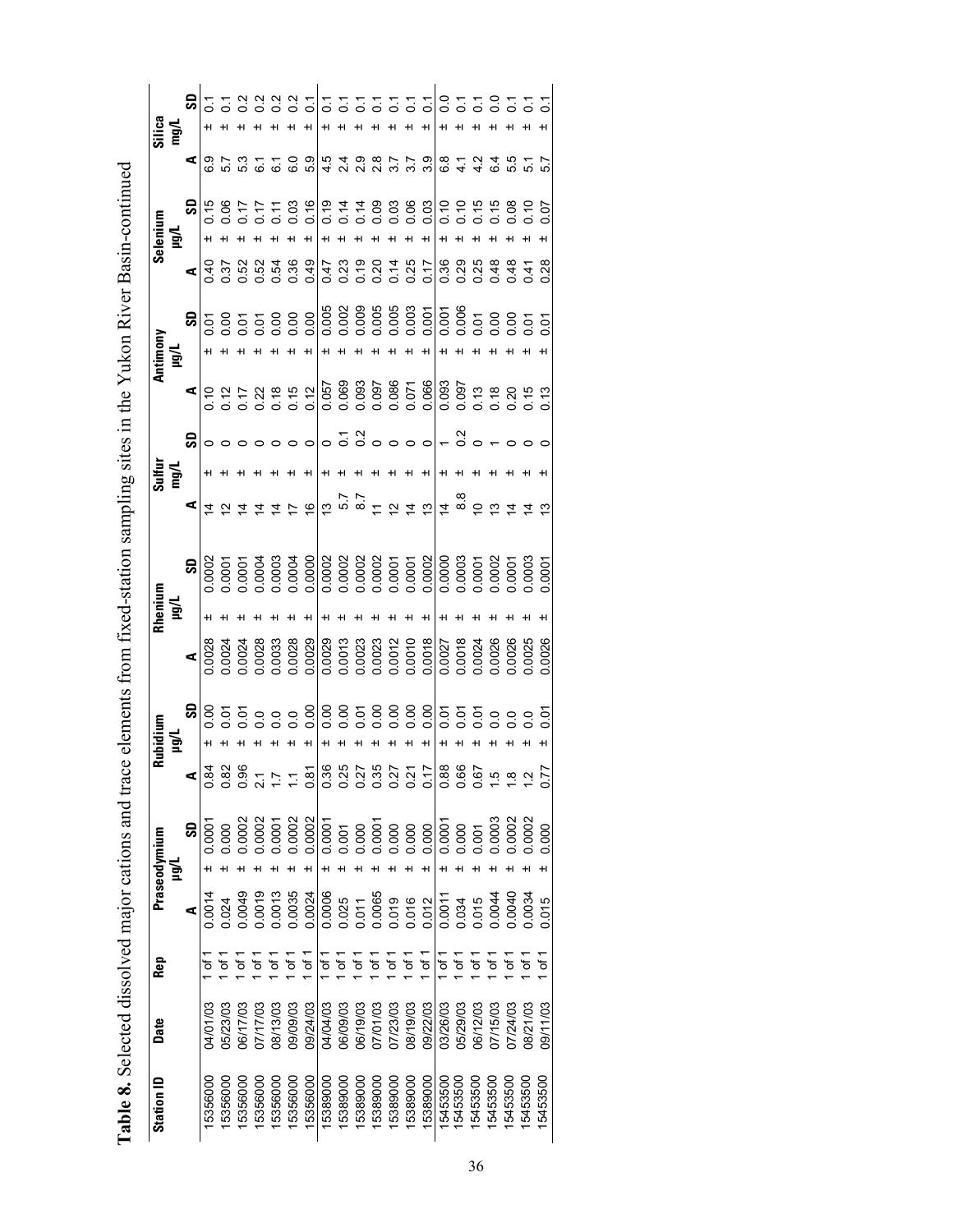| Silic                                                                                                                                |
|--------------------------------------------------------------------------------------------------------------------------------------|
| Selenium                                                                                                                             |
| Antimony                                                                                                                             |
| Sulfur<br>Ī                                                                                                                          |
| Rhenium                                                                                                                              |
| Rubidium                                                                                                                             |
| ε<br>unuboeserc                                                                                                                      |
| <b>Rep</b>                                                                                                                           |
| Date                                                                                                                                 |
| <b>Tration ID</b>                                                                                                                    |
| s and trace elements from fixed-station sampling sites in the Yukon River Basin-continue<br>Table 8. Selected dissolved major cation |

| Station ID | Date     | Rep           |        | Praseodymium |                                                                                                                                                                                                                                                                                                                     | Rubidium                             |                                                                                                                                                                         | Rhenium                                      |                      | Sulfur |                                             |   | Antimony   |     |                         | Selenium |                 |                                      |    |
|------------|----------|---------------|--------|--------------|---------------------------------------------------------------------------------------------------------------------------------------------------------------------------------------------------------------------------------------------------------------------------------------------------------------------|--------------------------------------|-------------------------------------------------------------------------------------------------------------------------------------------------------------------------|----------------------------------------------|----------------------|--------|---------------------------------------------|---|------------|-----|-------------------------|----------|-----------------|--------------------------------------|----|
|            |          |               |        | Tôn          |                                                                                                                                                                                                                                                                                                                     | $\geq$                               |                                                                                                                                                                         | ligu                                         |                      | mg/L   |                                             |   | <u>lgi</u> |     |                         | ∫igµ     |                 | $\frac{\text{Silica}}{\text{map}/L}$ |    |
|            |          |               | ⋖      | ဌ            | ⋖                                                                                                                                                                                                                                                                                                                   | S                                    | ⋖                                                                                                                                                                       | S                                            | ⋖                    |        | င္တ                                         | ⋖ |            | င္တ | ⋖                       | SD       | ⋖               |                                      | SD |
| 15515500   | 03/19/03 | $\frac{1}{6}$ | 0.0009 | 0.0001       |                                                                                                                                                                                                                                                                                                                     |                                      |                                                                                                                                                                         | 0.0002<br>$+1$                               | $\tilde{4}$          |        |                                             |   |            |     |                         |          |                 |                                      |    |
| 5515500    | 05/08/03 | 5<br>آ        | 0.0055 | 0.0002       |                                                                                                                                                                                                                                                                                                                     |                                      |                                                                                                                                                                         |                                              |                      |        |                                             |   |            |     | 83<br>846<br>856<br>856 |          | to a            |                                      |    |
| 5515500    | 05/28/03 | of 1          | 0.0052 | 0.0003       |                                                                                                                                                                                                                                                                                                                     |                                      |                                                                                                                                                                         | $0.0003$<br>$0.0001$<br>$0.0004$<br>$0.0007$ | $\overline{6}$       |        |                                             |   |            |     |                         |          | $\overline{z}$  |                                      |    |
| 5515500    | 07/22/03 | of 1          | 0.0017 | 0.0004       |                                                                                                                                                                                                                                                                                                                     |                                      |                                                                                                                                                                         | $+$                                          | $\overline{6}$       |        |                                             |   |            |     |                         |          | 6.5             |                                      |    |
| 5515500    | 08/15/03 | 5۳            | 0.0011 | 0.0001       |                                                                                                                                                                                                                                                                                                                     |                                      |                                                                                                                                                                         | $+1$                                         | $\frac{6}{5}$        |        |                                             |   |            |     |                         |          |                 |                                      |    |
| 15515500   | 09/12/03 | 5۳            | 0.0067 | 0.0001       |                                                                                                                                                                                                                                                                                                                     | H                                    |                                                                                                                                                                         | 0.0002<br>$\ddot{}$                          | $\overline{4}$       |        |                                             |   |            |     |                         |          | 6.2<br>9.5      |                                      |    |
| 15565447   | 03/25/03 | 1 of 1        | 0.0020 | 0.0004       | $\frac{1}{2}$ $\frac{1}{2}$ $\frac{1}{2}$ $\frac{1}{2}$ $\frac{1}{2}$ $\frac{1}{2}$ $\frac{1}{2}$ $\frac{1}{2}$ $\frac{1}{2}$ $\frac{1}{2}$ $\frac{1}{2}$ $\frac{1}{2}$ $\frac{1}{2}$ $\frac{1}{2}$ $\frac{1}{2}$ $\frac{1}{2}$ $\frac{1}{2}$ $\frac{1}{2}$ $\frac{1}{2}$ $\frac{1}{2}$ $\frac{1}{2}$ $\frac{1}{2}$ | 0000000000000<br>0000000000000<br>+1 | $\begin{array}{r} 0.0031 \\ 0.0028 \\ 0.0032 \\ 0.0033 \\ 0.0033 \\ 0.0030 \\ 0.0030 \\ 0.0030 \\ 0.0004 \\ 0.0004 \\ 0.0024 \\ 0.0025 \\ 0.0025 \\ 0.0025 \end{array}$ | $\ddot{}$                                    |                      |        | $\circ \circ \circ \circ \circ \circ \circ$ |   |            |     |                         | H        | $\frac{1}{2}$   |                                      |    |
| 5565447    | 05/28/03 | 5۲<br>5       | 0.036  | 0.001        |                                                                                                                                                                                                                                                                                                                     |                                      |                                                                                                                                                                         | $+1$                                         | $27.9$<br>$7.9$      |        |                                             |   |            |     |                         |          | $440$<br>$46$   |                                      |    |
| 5565447    | 06/17/03 | of 1          | 0.027  | 0.000        |                                                                                                                                                                                                                                                                                                                     |                                      |                                                                                                                                                                         | $+1$                                         |                      |        |                                             |   |            |     |                         |          |                 |                                      |    |
| 5565447    | 20/01/20 | of 1          | 0.0099 | 0.0007       |                                                                                                                                                                                                                                                                                                                     |                                      |                                                                                                                                                                         |                                              |                      |        |                                             |   |            |     |                         |          |                 |                                      |    |
| 5565447    | 07/24/03 | ۵f 1          | 0.0053 | 0.0003       |                                                                                                                                                                                                                                                                                                                     |                                      |                                                                                                                                                                         |                                              | $\tilde{\mathbf{c}}$ |        |                                             |   |            |     |                         |          | 6.2             |                                      |    |
| 5565447    | 08/19/03 | .<br>ځ        | 0.0093 | 0.0003       |                                                                                                                                                                                                                                                                                                                     |                                      | 0.0023                                                                                                                                                                  | 0.0007                                       | $\frac{N}{2}$        |        |                                             |   |            |     |                         |          | $\frac{8}{6}$   |                                      |    |
| 15565447   | 09/23/03 | 5<br>5        | 0.018  | 0.000        | 86                                                                                                                                                                                                                                                                                                                  |                                      | 0.0021                                                                                                                                                                  | 0.0001                                       |                      |        |                                             |   |            |     |                         |          | $\overline{70}$ |                                      |    |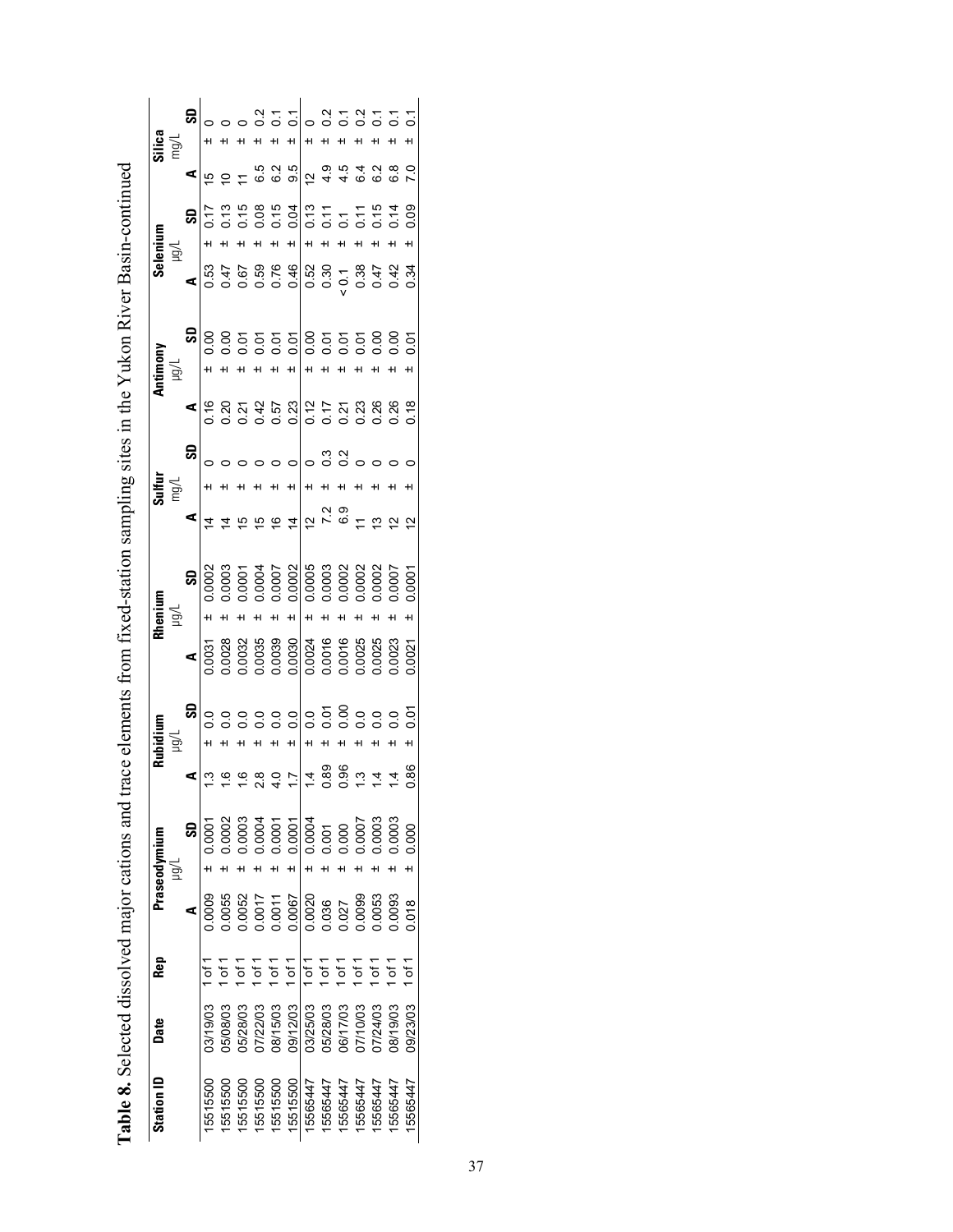| Station ID | Date     | Rep                | Samarium |        |                                                                                                                                                                                                                                                                                                                              |                                | Strontium |    | Terbium |               |                                                                                                                                                                                                                                                                                                                                                                                                                                                                | Tellurium |                                                                                                                                                                                                                                                                                                                                                                                                                                    | Thorium $\mu$ |                                                                                                                                                                                                                                                                                                                                                                                                                                    | Thallium $\mu$ |  |
|------------|----------|--------------------|----------|--------|------------------------------------------------------------------------------------------------------------------------------------------------------------------------------------------------------------------------------------------------------------------------------------------------------------------------------|--------------------------------|-----------|----|---------|---------------|----------------------------------------------------------------------------------------------------------------------------------------------------------------------------------------------------------------------------------------------------------------------------------------------------------------------------------------------------------------------------------------------------------------------------------------------------------------|-----------|------------------------------------------------------------------------------------------------------------------------------------------------------------------------------------------------------------------------------------------------------------------------------------------------------------------------------------------------------------------------------------------------------------------------------------|---------------|------------------------------------------------------------------------------------------------------------------------------------------------------------------------------------------------------------------------------------------------------------------------------------------------------------------------------------------------------------------------------------------------------------------------------------|----------------|--|
|            |          |                    |          | $\geq$ |                                                                                                                                                                                                                                                                                                                              |                                | $\geq$    |    | हैं।    |               |                                                                                                                                                                                                                                                                                                                                                                                                                                                                | 즐         |                                                                                                                                                                                                                                                                                                                                                                                                                                    |               |                                                                                                                                                                                                                                                                                                                                                                                                                                    |                |  |
|            |          |                    | ⋖        |        | SD                                                                                                                                                                                                                                                                                                                           | ⋖                              |           | ္တ |         |               |                                                                                                                                                                                                                                                                                                                                                                                                                                                                |           |                                                                                                                                                                                                                                                                                                                                                                                                                                    |               |                                                                                                                                                                                                                                                                                                                                                                                                                                    |                |  |
| 15356000   | 04/01/03 |                    | 80.02    |        |                                                                                                                                                                                                                                                                                                                              |                                |           |    |         | $\frac{1}{2}$ | $\begin{array}{r} \textbf{4} \\ \textbf{9} \\ \textbf{9} \\ \textbf{9} \\ \textbf{9} \\ \textbf{9} \\ \textbf{9} \\ \textbf{9} \\ \textbf{9} \\ \textbf{9} \\ \textbf{9} \\ \textbf{9} \\ \textbf{9} \\ \textbf{9} \\ \textbf{9} \\ \textbf{9} \\ \textbf{9} \\ \textbf{9} \\ \textbf{9} \\ \textbf{9} \\ \textbf{9} \\ \textbf{9} \\ \textbf{9} \\ \textbf{9} \\ \textbf{9} \\ \textbf{9} \\ \textbf{9} \\ \textbf{9} \\ \textbf{9} \\ \textbf{9} \\ \textbf$ |           | $\begin{array}{r} \textbf{4} \\ \textbf{9} \\ \textbf{10} \\ \textbf{01} \\ \textbf{12} \\ \textbf{13} \\ \textbf{14} \\ \textbf{15} \\ \textbf{16} \\ \textbf{18} \\ \textbf{19} \\ \textbf{19} \\ \textbf{19} \\ \textbf{19} \\ \textbf{19} \\ \textbf{19} \\ \textbf{19} \\ \textbf{19} \\ \textbf{19} \\ \textbf{19} \\ \textbf{19} \\ \textbf{19} \\ \textbf{19} \\ \textbf{19} \\ \textbf{19} \\ \textbf{19} \\ \textbf{19}$ |               | $\begin{array}{r} \textbf{50} \\ \textbf{90} \\ \textbf{10} \\ \textbf{10} \\ \textbf{10} \\ \textbf{10} \\ \textbf{10} \\ \textbf{10} \\ \textbf{10} \\ \textbf{10} \\ \textbf{10} \\ \textbf{10} \\ \textbf{10} \\ \textbf{10} \\ \textbf{10} \\ \textbf{10} \\ \textbf{10} \\ \textbf{10} \\ \textbf{11} \\ \textbf{11} \\ \textbf{11} \\ \textbf{11} \\ \textbf{12} \\ \textbf{12} \\ \textbf{13} \\ \textbf{14} \\ \textbf{1$ |                |  |
| 15356000   | 05/23/03 |                    | 0.025    |        |                                                                                                                                                                                                                                                                                                                              |                                |           |    |         |               |                                                                                                                                                                                                                                                                                                                                                                                                                                                                |           |                                                                                                                                                                                                                                                                                                                                                                                                                                    |               |                                                                                                                                                                                                                                                                                                                                                                                                                                    |                |  |
| 15356000   | 06/17/03 | Ⴆ                  | 0.006    |        |                                                                                                                                                                                                                                                                                                                              |                                |           |    |         |               |                                                                                                                                                                                                                                                                                                                                                                                                                                                                |           |                                                                                                                                                                                                                                                                                                                                                                                                                                    |               |                                                                                                                                                                                                                                                                                                                                                                                                                                    |                |  |
| 15356000   | 07/17/03 | Ⴆ                  | 0.003    |        |                                                                                                                                                                                                                                                                                                                              | 145                            |           |    |         |               |                                                                                                                                                                                                                                                                                                                                                                                                                                                                |           |                                                                                                                                                                                                                                                                                                                                                                                                                                    |               |                                                                                                                                                                                                                                                                                                                                                                                                                                    |                |  |
| 15356000   | 08/13/03 | Ġ                  | 0.002    |        |                                                                                                                                                                                                                                                                                                                              |                                |           |    |         |               |                                                                                                                                                                                                                                                                                                                                                                                                                                                                |           |                                                                                                                                                                                                                                                                                                                                                                                                                                    |               |                                                                                                                                                                                                                                                                                                                                                                                                                                    |                |  |
| 15356000   | 09/09/03 | Ġ                  | 0.006    |        |                                                                                                                                                                                                                                                                                                                              | $\frac{15}{29}$ $\frac{6}{21}$ |           |    |         |               |                                                                                                                                                                                                                                                                                                                                                                                                                                                                |           |                                                                                                                                                                                                                                                                                                                                                                                                                                    |               |                                                                                                                                                                                                                                                                                                                                                                                                                                    |                |  |
| 15356000   | 09/24/03 | of 1               | 0.003    |        |                                                                                                                                                                                                                                                                                                                              |                                |           |    |         |               |                                                                                                                                                                                                                                                                                                                                                                                                                                                                |           |                                                                                                                                                                                                                                                                                                                                                                                                                                    |               |                                                                                                                                                                                                                                                                                                                                                                                                                                    |                |  |
| 15389000   | 04/04/03 | Ġ                  | 0.002    |        |                                                                                                                                                                                                                                                                                                                              |                                |           |    |         |               |                                                                                                                                                                                                                                                                                                                                                                                                                                                                |           |                                                                                                                                                                                                                                                                                                                                                                                                                                    |               |                                                                                                                                                                                                                                                                                                                                                                                                                                    |                |  |
| 15389000   | 06/09/03 | ò                  | 0.032    |        |                                                                                                                                                                                                                                                                                                                              |                                |           |    |         |               |                                                                                                                                                                                                                                                                                                                                                                                                                                                                |           |                                                                                                                                                                                                                                                                                                                                                                                                                                    |               |                                                                                                                                                                                                                                                                                                                                                                                                                                    |                |  |
| 15389000   | 06/19/03 | á                  | 0.018    |        |                                                                                                                                                                                                                                                                                                                              |                                |           |    |         |               |                                                                                                                                                                                                                                                                                                                                                                                                                                                                |           |                                                                                                                                                                                                                                                                                                                                                                                                                                    |               |                                                                                                                                                                                                                                                                                                                                                                                                                                    |                |  |
| 15389000   | 07/01/03 | ò                  | 0.009    |        |                                                                                                                                                                                                                                                                                                                              |                                |           |    |         |               |                                                                                                                                                                                                                                                                                                                                                                                                                                                                |           |                                                                                                                                                                                                                                                                                                                                                                                                                                    |               |                                                                                                                                                                                                                                                                                                                                                                                                                                    |                |  |
| 15389000   | 07/23/03 | á                  | 0.033    |        | $\begin{array}{l} 0 & 0 & 0 & 0 & 0 \\ 0 & 0 & 0 & 0 & 0 \\ 0 & 0 & 0 & 0 & 0 \\ 0 & 0 & 0 & 0 & 0 \\ 0 & 0 & 0 & 0 & 0 \\ 0 & 0 & 0 & 0 & 0 \\ 0 & 0 & 0 & 0 & 0 \\ 0 & 0 & 0 & 0 & 0 \\ 0 & 0 & 0 & 0 & 0 \\ 0 & 0 & 0 & 0 & 0 \\ 0 & 0 & 0 & 0 & 0 \\ 0 & 0 & 0 & 0 & 0 \\ 0 & 0 & 0 & 0 & 0 \\ 0 & 0 & 0 & 0 & 0 \\ 0 &$ | 6885285                        |           |    |         |               |                                                                                                                                                                                                                                                                                                                                                                                                                                                                |           |                                                                                                                                                                                                                                                                                                                                                                                                                                    |               |                                                                                                                                                                                                                                                                                                                                                                                                                                    |                |  |
| 15389000   | 08/19/03 | .<br>6             | 0.027    |        |                                                                                                                                                                                                                                                                                                                              |                                |           |    |         |               |                                                                                                                                                                                                                                                                                                                                                                                                                                                                |           |                                                                                                                                                                                                                                                                                                                                                                                                                                    |               |                                                                                                                                                                                                                                                                                                                                                                                                                                    |                |  |
| 15389000   | 09/22/03 | $\frac{1}{10}$     | 0.022    |        |                                                                                                                                                                                                                                                                                                                              |                                |           |    |         |               |                                                                                                                                                                                                                                                                                                                                                                                                                                                                |           |                                                                                                                                                                                                                                                                                                                                                                                                                                    |               |                                                                                                                                                                                                                                                                                                                                                                                                                                    |                |  |
| 15453500   | 03/26/03 | .<br>6             | 0.001    |        |                                                                                                                                                                                                                                                                                                                              |                                |           |    |         |               |                                                                                                                                                                                                                                                                                                                                                                                                                                                                |           |                                                                                                                                                                                                                                                                                                                                                                                                                                    |               |                                                                                                                                                                                                                                                                                                                                                                                                                                    |                |  |
| 5453500    | 05/29/03 | of 1               | 0.043    |        |                                                                                                                                                                                                                                                                                                                              |                                |           |    |         |               |                                                                                                                                                                                                                                                                                                                                                                                                                                                                |           |                                                                                                                                                                                                                                                                                                                                                                                                                                    |               |                                                                                                                                                                                                                                                                                                                                                                                                                                    |                |  |
| 15453500   | 06/12/03 | ò                  | 0.014    |        |                                                                                                                                                                                                                                                                                                                              |                                |           |    |         |               |                                                                                                                                                                                                                                                                                                                                                                                                                                                                |           |                                                                                                                                                                                                                                                                                                                                                                                                                                    |               |                                                                                                                                                                                                                                                                                                                                                                                                                                    |                |  |
| 15453500   | 07/15/03 | $\sigma$           | 0.006    |        |                                                                                                                                                                                                                                                                                                                              | 2 ខេត្ត និន្ទ                  |           |    |         |               |                                                                                                                                                                                                                                                                                                                                                                                                                                                                |           |                                                                                                                                                                                                                                                                                                                                                                                                                                    |               |                                                                                                                                                                                                                                                                                                                                                                                                                                    |                |  |
| 15453500   | 0/24/03  | $\sigma$           | 0.006    |        |                                                                                                                                                                                                                                                                                                                              |                                |           |    |         |               |                                                                                                                                                                                                                                                                                                                                                                                                                                                                |           |                                                                                                                                                                                                                                                                                                                                                                                                                                    |               |                                                                                                                                                                                                                                                                                                                                                                                                                                    |                |  |
| 15453500   | 08/21/03 | $\frac{1}{\sigma}$ | 0.006    |        |                                                                                                                                                                                                                                                                                                                              |                                |           |    |         |               |                                                                                                                                                                                                                                                                                                                                                                                                                                                                |           |                                                                                                                                                                                                                                                                                                                                                                                                                                    |               |                                                                                                                                                                                                                                                                                                                                                                                                                                    |                |  |
| 15453500   | 09/11/03 | $\frac{1}{\sigma}$ | 0.018    |        |                                                                                                                                                                                                                                                                                                                              | 127                            |           |    |         |               |                                                                                                                                                                                                                                                                                                                                                                                                                                                                |           |                                                                                                                                                                                                                                                                                                                                                                                                                                    |               |                                                                                                                                                                                                                                                                                                                                                                                                                                    |                |  |

| Verbert Der Doctor over 2000                                      |
|-------------------------------------------------------------------|
| $\frac{1}{2}$                                                     |
|                                                                   |
|                                                                   |
| ļ                                                                 |
|                                                                   |
|                                                                   |
| ļ                                                                 |
|                                                                   |
|                                                                   |
|                                                                   |
| )<br>                                                             |
|                                                                   |
|                                                                   |
|                                                                   |
|                                                                   |
|                                                                   |
|                                                                   |
|                                                                   |
|                                                                   |
|                                                                   |
|                                                                   |
|                                                                   |
|                                                                   |
|                                                                   |
|                                                                   |
|                                                                   |
|                                                                   |
|                                                                   |
|                                                                   |
|                                                                   |
|                                                                   |
|                                                                   |
|                                                                   |
|                                                                   |
|                                                                   |
|                                                                   |
|                                                                   |
|                                                                   |
| ons and trace elements from fixed-station sampling sites in the Y |
|                                                                   |
|                                                                   |
|                                                                   |
|                                                                   |
|                                                                   |
|                                                                   |
|                                                                   |
|                                                                   |
|                                                                   |
|                                                                   |
|                                                                   |
|                                                                   |
|                                                                   |
|                                                                   |
|                                                                   |
|                                                                   |
|                                                                   |
|                                                                   |
|                                                                   |
|                                                                   |
|                                                                   |
|                                                                   |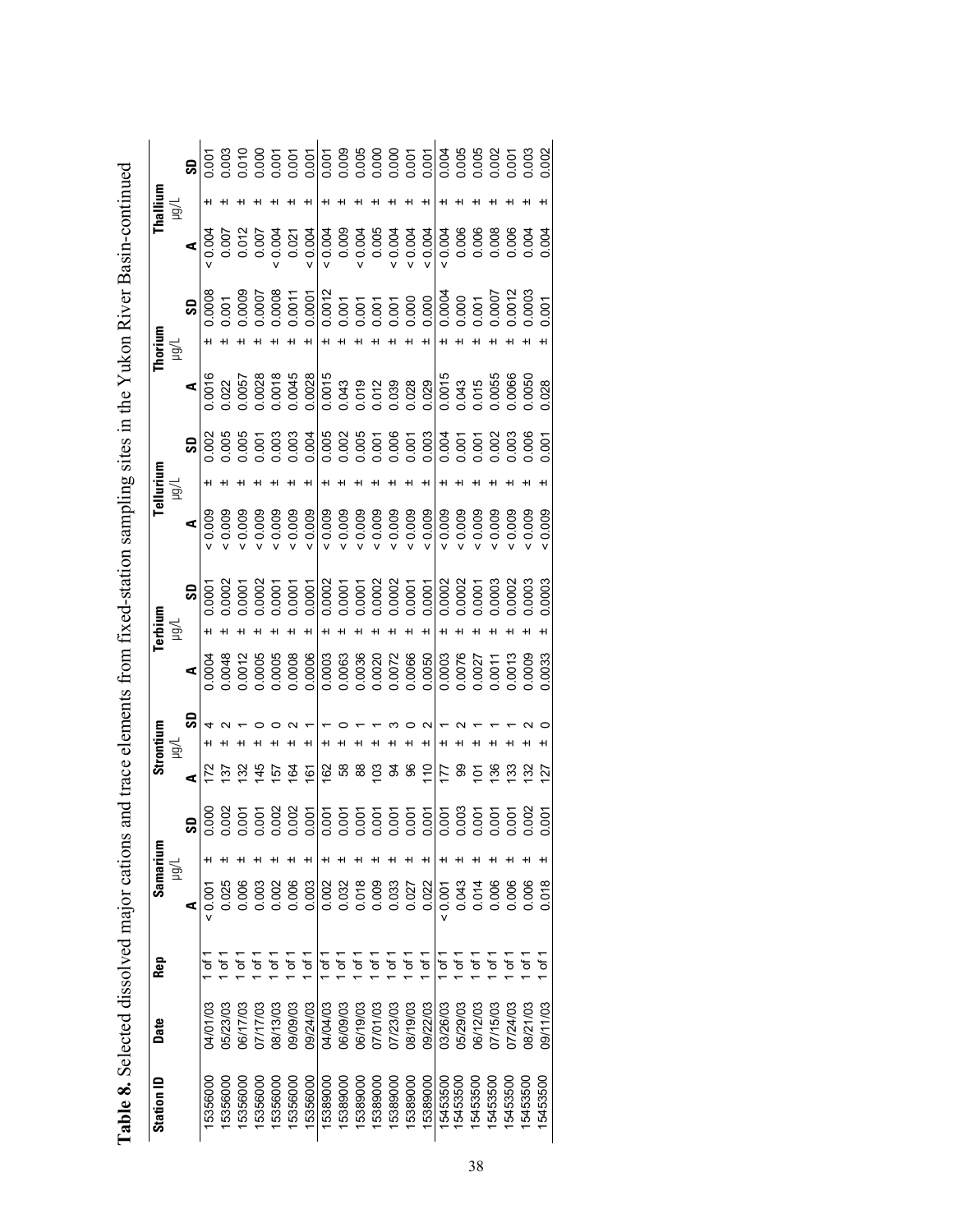| Station ID | Date     | Rep                 |       | Samarium<br>) lgu | $\geqq$         | Strontium |        | Terbium<br>lgu |       | Tellurium<br>$\geq$ |                         |                  | Thorium<br>ligu  |                | Thallium<br>Ligu |                                 |
|------------|----------|---------------------|-------|-------------------|-----------------|-----------|--------|----------------|-------|---------------------|-------------------------|------------------|------------------|----------------|------------------|---------------------------------|
|            |          |                     | ⋖     | ဌ                 | ⋖               | SD        | ⋖      | SD             | ⋖     |                     | SD                      | ⋖                | SD               | ⋖              |                  | SD                              |
| 15515500   | 03/19/03 | đ                   | 0.007 | 0.001             | 207             |           | 0.0002 | 0.0001         | 0.009 |                     | 0.001                   | 0.0022           | 0.0008           | 0.006          |                  | 0.004                           |
| 15515500   | 05/08/03 | ᡃᡃᡠ                 | 0.005 | 0.002             | 156             |           | 0.0012 | 0.0002         | 0.009 |                     | 0.002                   | 0.0068           | 0.0005           | 0.004          |                  |                                 |
| 15515500   | 05/28/03 | đ                   | 0.006 |                   | 173             |           | 0.0009 | 0.0002         | 0.009 |                     | 0.004<br>0.003<br>0.006 | 1.0057           | 0.0006           |                |                  |                                 |
| 15515500   | 07/22/03 | Ġ                   | 0.003 |                   | 134             |           | 0.0004 | 0.0002         | 0.009 |                     |                         |                  |                  | 0.005<br>0.007 |                  |                                 |
| 15515500   | 08/15/03 | $\overline{\sigma}$ | 10000 |                   | 142             |           | 0.0003 | 0.0001         | 0.009 |                     |                         | 0.0024<br>0.0017 | 0.0005<br>0.0010 | 0.006          |                  |                                 |
| 15515500   | 09/12/03 | $\overline{0}$      | 0.008 | 0.002             | 153             |           | 0.0014 | 0.0001         | 0.009 |                     |                         | 0.010            | 0.001            | 0.006          |                  | 0.001                           |
| 15565447   | 03/25/03 | $\frac{1}{\sigma}$  | 0.003 | 0.000             | 202             |           | 0.0006 | 0.0001         | 0.009 |                     |                         | 0.0035           | 0.0004           | 0.005          |                  | 0.004                           |
| 15565447   | 05/28/03 | ۵f 1                | 0.043 | 0.000             | 92              |           | 0.0074 | 0.0001         | 0.009 |                     | 3888<br>3888<br>0000    | 0.035            |                  | 0.004          |                  |                                 |
| 15565447   | 06/17/03 | of 1                | 0.032 | 0.001             | 95              |           | 0.0054 | 0.0001         | 0.009 |                     |                         | 0.028            | 0.002            | 0.004          |                  |                                 |
| 15565447   | 07/10/03 | $\sigma$ f 1        | 0.012 | 0.001             | $\overline{20}$ |           | 0.0021 | 0.0001         | 0.009 |                     |                         | 0.0094           | 0.0000           | 0.010          |                  |                                 |
| 5565447    | 07/24/03 | $\sigma$ f 1        |       | 0.002             | 128             |           | 0.0010 | 0.0000         | 0.009 |                     | 0.004                   | 0.0065           | 0.0009           | 0.007          |                  | 001<br>0008<br>000000<br>000000 |
| 5565447    | 08/19/03 | 5۳                  | 0.010 | 0.000             | $\overline{27}$ |           | 0.0021 | 0.0002         | 0.009 |                     | 0.002                   | 0.0094           | 0.0013           | 0.004          |                  |                                 |
| 15565447   | 09/23/03 | ۵f 1                | 0.023 | 0.001             | $\overline{23}$ |           | 0.0037 | 0.0001         | 0.009 |                     | 0.006                   | 0.025            | 0.001            | 0.004          |                  | 0.000                           |

| continuous more                                                                            |
|--------------------------------------------------------------------------------------------|
|                                                                                            |
|                                                                                            |
|                                                                                            |
|                                                                                            |
|                                                                                            |
| $\frac{1}{2}$                                                                              |
| where the communication<br>ife from fived-effacion earnoling eitee in the Viilzon River Re |
|                                                                                            |
|                                                                                            |
|                                                                                            |
|                                                                                            |
|                                                                                            |
|                                                                                            |
|                                                                                            |
|                                                                                            |
|                                                                                            |
| $\sim$ range direction.                                                                    |
|                                                                                            |
|                                                                                            |
|                                                                                            |
|                                                                                            |
|                                                                                            |
|                                                                                            |
|                                                                                            |
|                                                                                            |
|                                                                                            |
|                                                                                            |
|                                                                                            |
|                                                                                            |
|                                                                                            |
|                                                                                            |
|                                                                                            |
| ֧֧֧֧֧֧֧֧֧֧֦֧֦֧֧֦֧֧֦֧֧֧֧֧֧֧֧֧֧֧֧֧֧֧֧֧֧֧֧֧֧֧֧֧֚֚֡֓֓֓֓֓֓֓֓֓֓֓֓֓֓֓֝֬֓֓֝֬֓֓֓֓֓֓֓֓֬֓֬֓֬֬֓֓֓֬     |
|                                                                                            |
|                                                                                            |
|                                                                                            |
|                                                                                            |
|                                                                                            |
|                                                                                            |
|                                                                                            |
|                                                                                            |
|                                                                                            |
|                                                                                            |
| remele event pue suoi<br>when min min                                                      |
|                                                                                            |
|                                                                                            |
|                                                                                            |
|                                                                                            |
|                                                                                            |
|                                                                                            |
|                                                                                            |
|                                                                                            |
|                                                                                            |
|                                                                                            |
|                                                                                            |
|                                                                                            |
|                                                                                            |
|                                                                                            |
|                                                                                            |
|                                                                                            |
|                                                                                            |
|                                                                                            |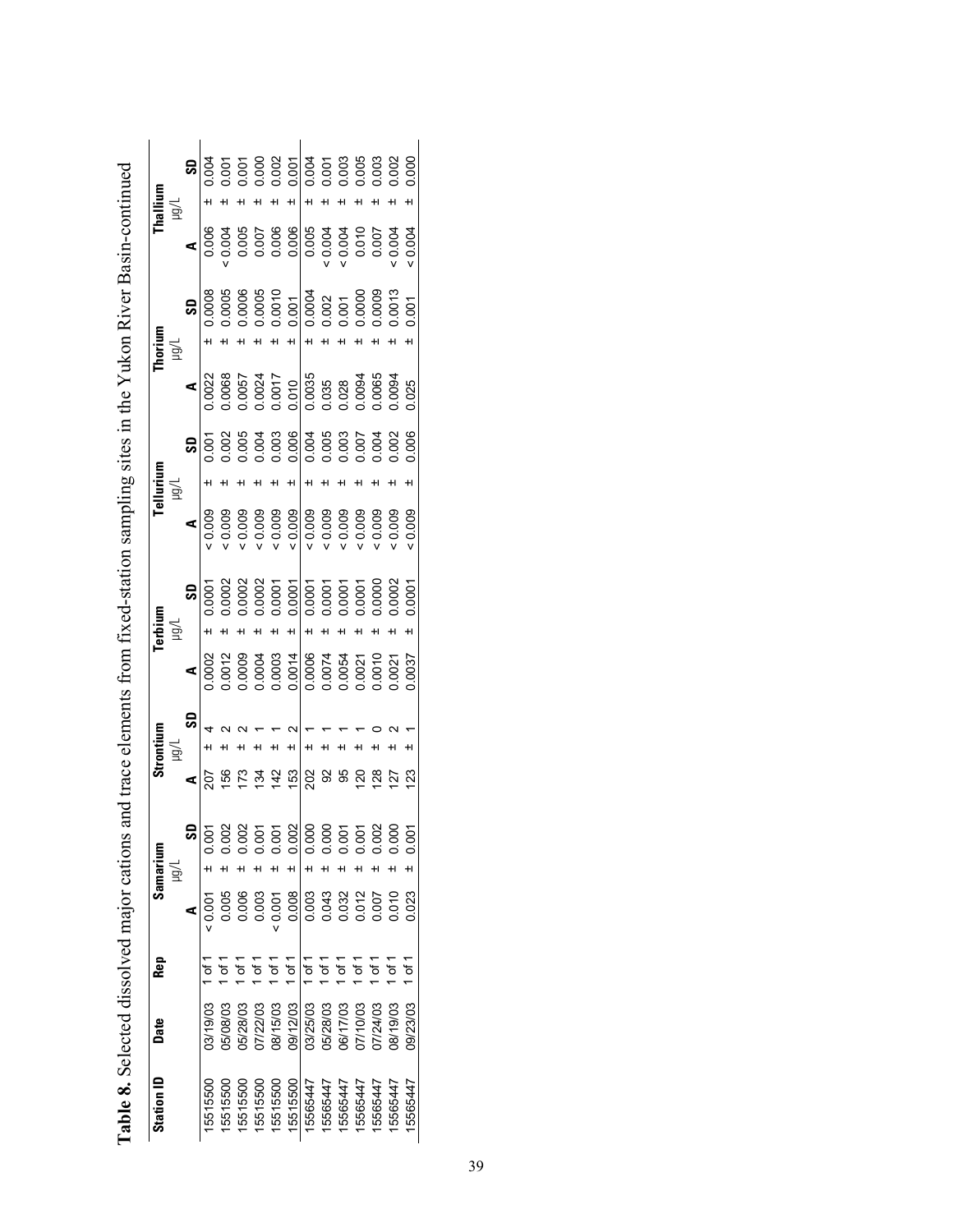|            |                 |      | $\frac{1}{3}$<br>$\frac{1}{3}$<br>$\frac{1}{3}$<br>$\frac{1}{3}$<br>$\frac{1}{3}$<br>$\frac{1}{3}$<br>$\frac{1}{3}$<br>$\frac{1}{3}$<br>$\frac{1}{3}$<br>$\frac{1}{3}$<br>$\frac{1}{3}$<br>$\frac{1}{3}$<br>$\frac{1}{3}$<br>$\frac{1}{3}$<br>$\frac{1}{3}$<br>$\frac{1}{3}$<br>$\frac{1}{3}$<br>$\frac{1}{3}$<br>$\frac{1}{3}$<br>$\frac{1}{3}$<br>                               |          |                |          |               |               |          |                |          |          |                |          |               |               |                    |          |                             |          |               |          |          |
|------------|-----------------|------|------------------------------------------------------------------------------------------------------------------------------------------------------------------------------------------------------------------------------------------------------------------------------------------------------------------------------------------------------------------------------------|----------|----------------|----------|---------------|---------------|----------|----------------|----------|----------|----------------|----------|---------------|---------------|--------------------|----------|-----------------------------|----------|---------------|----------|----------|
| Zirconium  | ्रहा            |      |                                                                                                                                                                                                                                                                                                                                                                                    |          |                |          |               |               |          |                |          |          |                |          |               |               |                    |          |                             |          |               |          |          |
|            |                 |      |                                                                                                                                                                                                                                                                                                                                                                                    |          |                |          |               |               |          |                |          |          |                |          |               |               |                    |          |                             |          |               |          |          |
| Ytterbium  | Vāri            | ္တု  |                                                                                                                                                                                                                                                                                                                                                                                    |          |                |          |               |               |          |                |          |          |                |          |               |               |                    |          |                             |          |               |          |          |
|            |                 |      | $\begin{array}{r} \begin{array}{r} \text{17.5}\ \text{18.5}\ \text{19.5}\ \text{19.5}\ \text{19.5}\ \text{19.5}\ \text{19.5}\ \text{19.5}\ \text{19.5}\ \text{19.5}\ \text{19.5}\ \text{19.5}\ \text{19.5}\ \text{19.5}\ \text{19.5}\ \text{19.5}\ \text{19.5}\ \text{19.5}\ \text{19.5}\ \text{19.5}\ \text{19.5}\ \text{19.5}\ \text{19.5}\ \text{19.5}\ \text{19.5}\ \text{19.$ |          |                |          |               |               |          |                |          |          |                |          |               |               |                    |          |                             |          |               |          |          |
| Yttrium    | $\geq$          |      |                                                                                                                                                                                                                                                                                                                                                                                    |          |                |          |               |               |          |                |          |          |                |          |               |               |                    |          |                             |          |               |          |          |
|            |                 |      |                                                                                                                                                                                                                                                                                                                                                                                    |          |                |          |               |               |          |                |          |          |                |          |               |               |                    |          |                             |          |               |          |          |
|            |                 |      |                                                                                                                                                                                                                                                                                                                                                                                    |          |                |          |               |               |          |                |          |          |                |          |               |               |                    |          |                             |          |               |          |          |
| lungsten   | ਭ੍ਰੋ            |      |                                                                                                                                                                                                                                                                                                                                                                                    |          |                |          |               |               |          |                |          |          |                |          |               |               |                    |          |                             |          |               |          |          |
|            |                 |      |                                                                                                                                                                                                                                                                                                                                                                                    |          |                |          |               |               |          |                |          |          |                |          |               |               |                    |          |                             |          |               |          |          |
| Vanadium   |                 | ခ္တု |                                                                                                                                                                                                                                                                                                                                                                                    |          |                |          |               |               |          |                |          |          |                |          |               |               |                    |          |                             |          |               |          |          |
|            | $\bar{\vec{B}}$ |      |                                                                                                                                                                                                                                                                                                                                                                                    |          |                |          |               |               |          |                |          |          |                |          |               |               |                    |          |                             |          |               |          |          |
| ranium     | ਕੁੱ             |      | $\mathbf{B}$ $\mathbf{S}$ $\mathbf{S}$ $\mathbf{S}$ $\mathbf{S}$ $\mathbf{S}$ $\mathbf{S}$ $\mathbf{S}$ $\mathbf{S}$ $\mathbf{S}$ $\mathbf{S}$ $\mathbf{S}$ $\mathbf{S}$ $\mathbf{S}$ $\mathbf{S}$ $\mathbf{S}$ $\mathbf{S}$ $\mathbf{S}$ $\mathbf{S}$ $\mathbf{S}$ $\mathbf{S}$ $\mathbf{S}$ $\mathbf{S}$ $\mathbf{S}$ $\mathbf{$                                                 |          |                |          |               |               |          |                |          |          |                |          |               |               |                    |          |                             |          |               |          |          |
|            |                 | ⋖    |                                                                                                                                                                                                                                                                                                                                                                                    | 0.92     | $\overline{5}$ | .88      | 0.93          | 0.93          | 0.95     | $\frac{83}{5}$ | 0.23     | 0.41     | 0.40           | 0.27     | 0.25          | 0.44          |                    | 0.59     | 0.59                        | 0.80     | Σí            | 0.70     | 0.67     |
| Thulium    | $\geq$          | SD   | 0.000                                                                                                                                                                                                                                                                                                                                                                              | 0.000    | 0.000          | 0.000    | 0.0000        | 0.0000        | 0.0001   | 0.0001         | 0.0001   | 0.0000   | 0.0001         | 0.0000   | 0.0002        | 0.0002        | 0.0001             | 0.0000   | 0.0000                      | 0.0000   | 0.0000        | 0.0000   | 0.0001   |
|            |                 | ⋖    | 0.0002                                                                                                                                                                                                                                                                                                                                                                             | 0.0022   | 0.0005         | 0.0002   | 0.0003        | 0.0006        | 0.0004   | 0.0002         | 0.0026   | 0.0016   | 0.0010         | 0.0032   | 0.0025        | 0.0024        | 0.0002             | 0.0036   | 0.0011                      | 0.0006   | 10007         | 0.0006   | 0.0019   |
| Rep        |                 |      |                                                                                                                                                                                                                                                                                                                                                                                    |          | 7<br>of 1      | 5۲<br>آ  | $\frac{1}{6}$ | $\frac{1}{6}$ | 1011     | ե1             | of 1     | of 1     | $\overline{0}$ | 5 م      | $\frac{1}{2}$ | $\frac{1}{6}$ | $\frac{1}{\sigma}$ | of 1     | of 1                        | of 1     | $\frac{1}{6}$ | τ        | of 1     |
| Date       |                 |      | <b>24/01/03</b>                                                                                                                                                                                                                                                                                                                                                                    | 05/23/03 | 06/17/03       | 27/17/03 | 08/13/03      | 09/09/03      | 09/24/03 | 04/04/03       | 06/09/03 | 06/19/03 | 07/01/03       | 07/23/03 | 08/19/03      | 09/22/03      | 03/26/03           | 05/29/03 | 06/12/03                    | 07/15/03 | 0/24/03       | 08/21/03 | 09/11/03 |
| Station ID |                 |      | 15356000                                                                                                                                                                                                                                                                                                                                                                           | 5356000  | 5356000        | 5356000  | 5356000       | 5356000       | 15356000 | 15389000       | 5389000  | 5389000  | 5389000        | 5389000  | 5389000       | 5389000       | 15453500           | 15453500 | 15453500<br>$\overline{10}$ | 5453500  | 5453500       | 5453500  | 15453500 |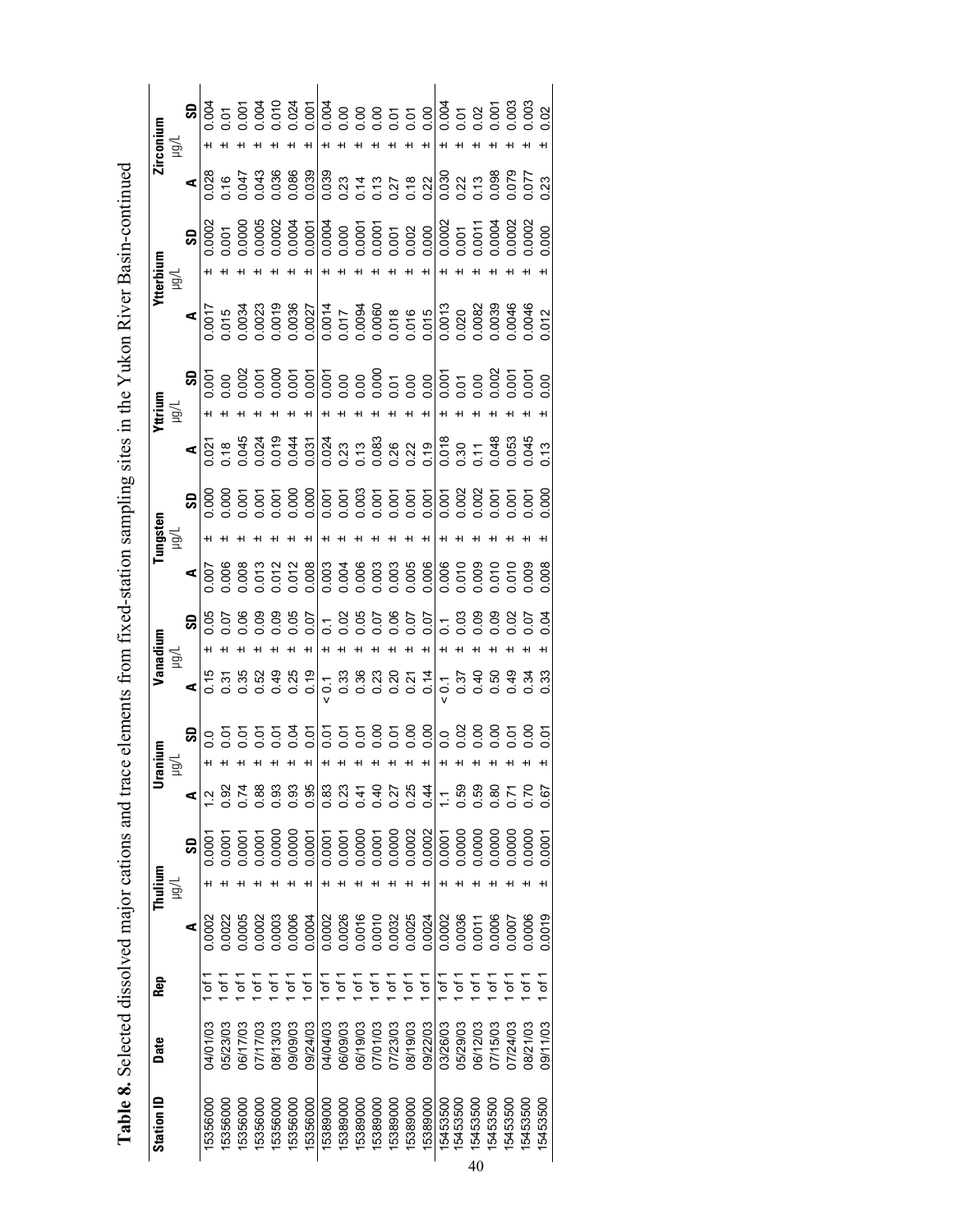| H<br>$\begin{array}{r} 1.0005 \\ 1.0002 \\ 0.0001 \\ 0.0000 \\ 0.0000 \\ 0.0001 \\ 0.0001 \\ 0.0001 \\ 0.0001 \\ 0.0001 \\ 0.0000 \\ 0.0002 \\ 0.0002 \\ 0.0002 \\ 0.0002 \\ 0.0002 \\ 0.0002 \\ 0.0003 \\ 0.0004 \\ 0.0002 \\ 0.0003 \\ 0.0004 \\ 0.0004 \\ 0.0004 \\ 0.0004 \\ 0.0004 \\ 0.00$<br>$\frac{1}{2}$<br>0.001<br>$\pm$<br>$\begin{array}{r} \textbf{4} \\ \hline 0.0023 \\ 0.0052 \\ 0.0044 \\ 0.0003 \\ 0.0001 \\ 0.0000 \\ 0.0000 \\ 0.0000 \\ 0.0000 \\ 0.0000 \\ 0.0000 \\ 0.0000 \\ 0.0000 \\ 0.0000 \\ 0.0000 \\ 0.0000 \\ 0.0000 \\ 0.0000 \\ 0.0000 \\ 0.0000 \\ 0.0000 \\ 0.0000 \\ 0.0000 \\ 0.0000 \\ 0.0000 \\ 0.$<br>0.013<br>$\bar{\mathbb{P}}$<br>$\frac{5}{5}$<br>ချ<br>$8.587888 - 5889997$<br>$\blacktriangleleft$<br>$553500000000000000$<br>ဌ<br>0.07<br>ਕੁੱਧ<br>0.92<br>0.48<br>0.66<br>3 <sup>8</sup><br>0.45<br>0.68<br>076<br>0.77<br>1.67<br>38<br>2<br>ر<br>19<br>0.0002<br>0.000<br>0.0001<br>0003<br>0002<br>0001<br>0.0002<br>0.0002<br>0001<br>1.0001<br>1,0001<br>S<br>$\geq$<br>0.0005<br>0.0010<br>0.0028<br>0.0003<br>0.0002<br>0.0033<br>0.0010<br>0.008<br>1000<br>0.0010<br>0.0002<br>1,0007<br>0.0021<br>1 of $1$<br>$1$ of $1$<br>ե1<br>Ծ<br>ե<br>7<br>ե<br>5<br>ò<br>.<br>6<br>$\overline{5}$<br><u>៦</u><br>03/19/03<br>08/15/03<br>09/12/03<br>03/25/03<br>05/28/03<br>00/61/80<br>0/23/03<br>05/08/03<br>05/28/03<br>17/22/03<br>06/17/03<br>07/10/03<br>17/24/03 | Station ID | Date | Rep | Thuiium | Ē<br>Urani | anadium | ungster |  | /ttrium | tterbium | irconiun                                 |
|---------------------------------------------------------------------------------------------------------------------------------------------------------------------------------------------------------------------------------------------------------------------------------------------------------------------------------------------------------------------------------------------------------------------------------------------------------------------------------------------------------------------------------------------------------------------------------------------------------------------------------------------------------------------------------------------------------------------------------------------------------------------------------------------------------------------------------------------------------------------------------------------------------------------------------------------------------------------------------------------------------------------------------------------------------------------------------------------------------------------------------------------------------------------------------------------------------------------------------------------------------------------------------------------------------------------------------------------------------------------------------------------------------------------------|------------|------|-----|---------|------------|---------|---------|--|---------|----------|------------------------------------------|
|                                                                                                                                                                                                                                                                                                                                                                                                                                                                                                                                                                                                                                                                                                                                                                                                                                                                                                                                                                                                                                                                                                                                                                                                                                                                                                                                                                                                                           |            |      |     |         |            |         |         |  |         |          | $\leqq$                                  |
|                                                                                                                                                                                                                                                                                                                                                                                                                                                                                                                                                                                                                                                                                                                                                                                                                                                                                                                                                                                                                                                                                                                                                                                                                                                                                                                                                                                                                           |            |      |     |         |            |         |         |  |         |          | SD                                       |
|                                                                                                                                                                                                                                                                                                                                                                                                                                                                                                                                                                                                                                                                                                                                                                                                                                                                                                                                                                                                                                                                                                                                                                                                                                                                                                                                                                                                                           | 5515500    |      |     |         |            |         |         |  |         |          | 0.006                                    |
| 5515500<br>5565447<br>5565447<br>5565447<br>5565447<br>5565447                                                                                                                                                                                                                                                                                                                                                                                                                                                                                                                                                                                                                                                                                                                                                                                                                                                                                                                                                                                                                                                                                                                                                                                                                                                                                                                                                            | 5515500    |      |     |         |            |         |         |  |         |          | $0.002$<br>$0.010$<br>$0.003$<br>$0.004$ |
| 5515500<br>5515500                                                                                                                                                                                                                                                                                                                                                                                                                                                                                                                                                                                                                                                                                                                                                                                                                                                                                                                                                                                                                                                                                                                                                                                                                                                                                                                                                                                                        | 5515500    |      |     |         |            |         |         |  |         |          |                                          |
| 15565447<br>15565447                                                                                                                                                                                                                                                                                                                                                                                                                                                                                                                                                                                                                                                                                                                                                                                                                                                                                                                                                                                                                                                                                                                                                                                                                                                                                                                                                                                                      |            |      |     |         |            |         |         |  |         |          |                                          |
|                                                                                                                                                                                                                                                                                                                                                                                                                                                                                                                                                                                                                                                                                                                                                                                                                                                                                                                                                                                                                                                                                                                                                                                                                                                                                                                                                                                                                           |            |      |     |         |            |         |         |  |         |          |                                          |
|                                                                                                                                                                                                                                                                                                                                                                                                                                                                                                                                                                                                                                                                                                                                                                                                                                                                                                                                                                                                                                                                                                                                                                                                                                                                                                                                                                                                                           |            |      |     |         |            |         |         |  |         |          |                                          |
|                                                                                                                                                                                                                                                                                                                                                                                                                                                                                                                                                                                                                                                                                                                                                                                                                                                                                                                                                                                                                                                                                                                                                                                                                                                                                                                                                                                                                           |            |      |     |         |            |         |         |  |         |          |                                          |
|                                                                                                                                                                                                                                                                                                                                                                                                                                                                                                                                                                                                                                                                                                                                                                                                                                                                                                                                                                                                                                                                                                                                                                                                                                                                                                                                                                                                                           |            |      |     |         |            |         |         |  |         |          |                                          |
|                                                                                                                                                                                                                                                                                                                                                                                                                                                                                                                                                                                                                                                                                                                                                                                                                                                                                                                                                                                                                                                                                                                                                                                                                                                                                                                                                                                                                           |            |      |     |         |            |         |         |  |         |          |                                          |
|                                                                                                                                                                                                                                                                                                                                                                                                                                                                                                                                                                                                                                                                                                                                                                                                                                                                                                                                                                                                                                                                                                                                                                                                                                                                                                                                                                                                                           |            |      |     |         |            |         |         |  |         |          |                                          |
|                                                                                                                                                                                                                                                                                                                                                                                                                                                                                                                                                                                                                                                                                                                                                                                                                                                                                                                                                                                                                                                                                                                                                                                                                                                                                                                                                                                                                           |            |      |     |         |            |         |         |  |         |          |                                          |
|                                                                                                                                                                                                                                                                                                                                                                                                                                                                                                                                                                                                                                                                                                                                                                                                                                                                                                                                                                                                                                                                                                                                                                                                                                                                                                                                                                                                                           |            |      |     |         |            |         |         |  |         |          |                                          |
|                                                                                                                                                                                                                                                                                                                                                                                                                                                                                                                                                                                                                                                                                                                                                                                                                                                                                                                                                                                                                                                                                                                                                                                                                                                                                                                                                                                                                           |            |      |     |         |            |         |         |  |         |          |                                          |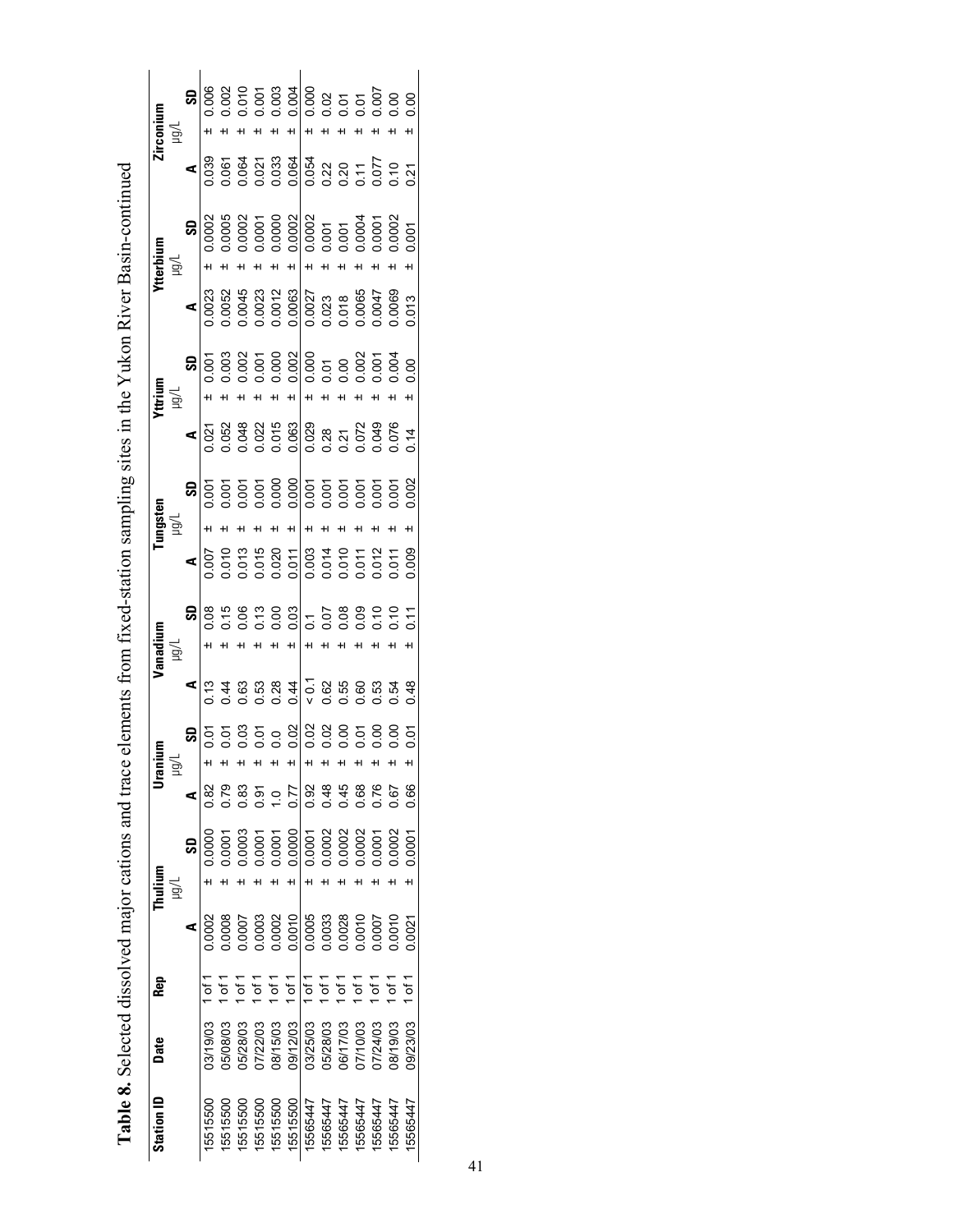# **CHAPTER 5 - Dissolved and Colloidal Trace Elements**

#### **by Alan M. Shiller**

A description of sample collection and processing of samples for colloidal and dissolved trace elements filtered through 0.45-µm and 0.02-µm pore size respectively, 25-mm-diameter filters is given in Schuster (2003). For operational definitions in this report, the 0.45-µm filtered samples include dissolved and colloidal material whereas the 0.02-µm filtered samples include dissolved material only. The colloidal fraction of the sample can be determined by subtracting the 0.02-µm fraction from the 0.45-µm fraction. Sample analysis results for WY 2003 are given in tables 9 and 10.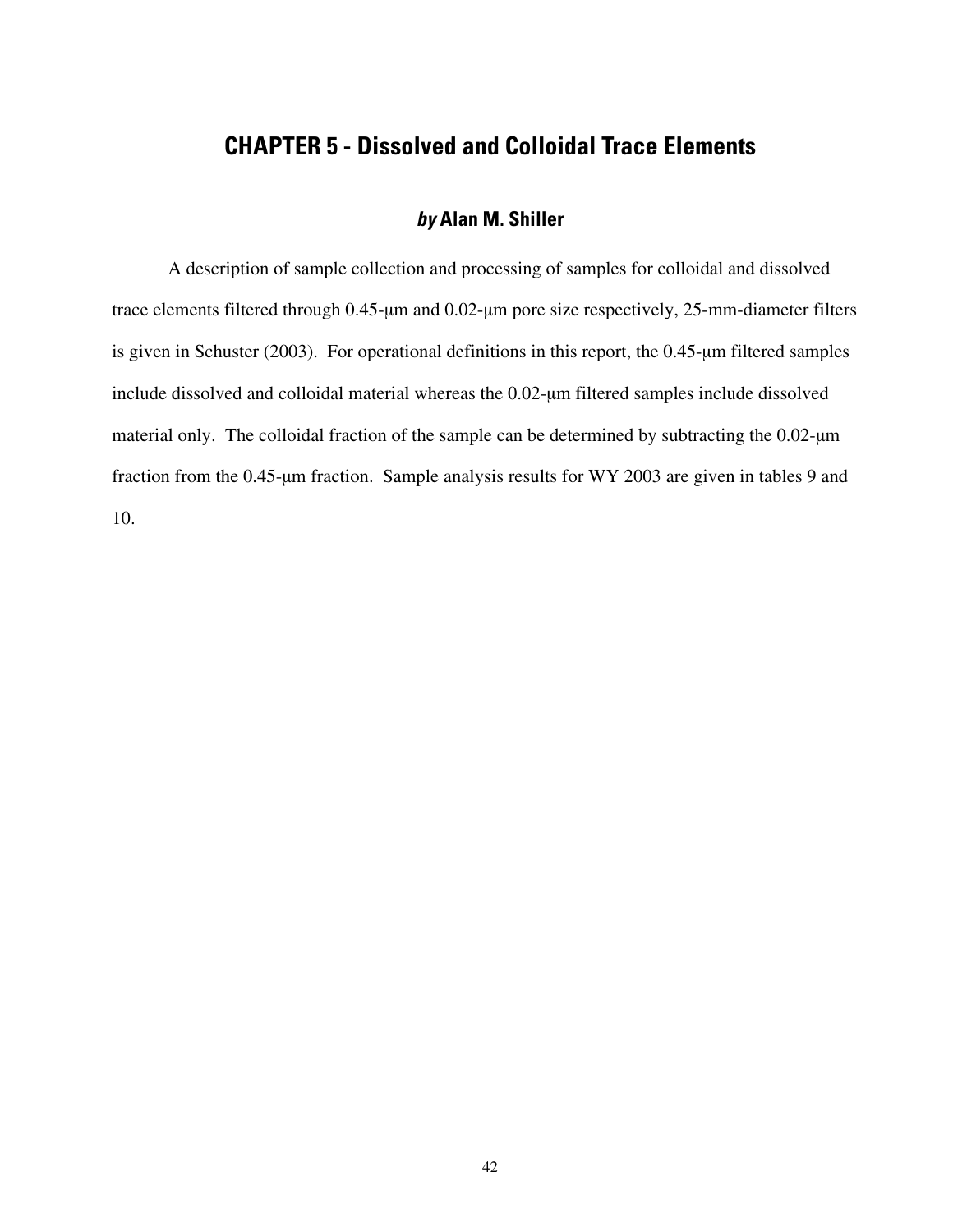Table 9. Dissolved trace elements in 0.02-um filtered samples from five fixed-station sampling sites in the Yukon River Basin

[Station ID, refer to table 1 for description and figure 1 for location; data are in micrograms per liter; Ba, barium; Cd, cadmium; Ce, cerium; Co, cobalt; Cr, chromium; Cs, cesium; Cu, copper; Fe, iron; Li, lithium; Mn, manganese; Mo, molybdenum; Ni, nickel; Pb, lead; Rb, rubidium; Re, rhenium; Sr, strontium; Tl, thallium, U, uranium; V, vanadium; Zn, zinc; --, no data;  $\lt$ , less than]

| <b>Station ID</b> | <b>Date</b> | Ba                                 | Cd                       | Ce                       | Co                                                  | Cr                                                  | $\mathbf{c}$ s                                      | Cu                       | Fe                       | Li                                 | Mn                       |
|-------------------|-------------|------------------------------------|--------------------------|--------------------------|-----------------------------------------------------|-----------------------------------------------------|-----------------------------------------------------|--------------------------|--------------------------|------------------------------------|--------------------------|
| 15356000          | 4/1/03      | 55                                 | 0.009                    | 0.001                    | 0.007                                               | 0.08                                                | 0.003                                               | 0.38                     | 0.4                      | 2.64                               | 1.7                      |
| 15356000          | 5/23/03     | 42                                 | 0.013                    | 0.067                    | 0.050                                               | 0.10                                                | 0.004                                               | 1.86                     | 30.2                     | 2.54                               | $7.2\,$                  |
| 15356000          | 6/17/03     | $\overline{\phantom{a}}$           | 0.011                    | 0.008                    | 0.020                                               | 0.06                                                | $-\!$                                               | 1.12                     | 1.3                      | 2.74                               | 1.6                      |
| 15356000          | 7/17/03     | $\overline{\phantom{a}}$           | 0.001                    | 0.004                    | 0.017                                               | 0.09                                                | $-\!$                                               | 1.13                     | 0.8                      | 3.45                               | 0.5                      |
| 15356000          | 8/13/03     | --                                 | 0.002                    | 0.002                    | 0.021                                               | 0.09                                                | $-\!$                                               | 0.87                     | 0.5                      | 3.27                               | 1.4                      |
| 15356000          | 9/9/03      | 44                                 | 0.002                    | 0.007                    | 0.019                                               | 0.08                                                | 0.005                                               | 0.82                     | 2.0                      | 3.22                               | 1.6                      |
| 15356000          | 9/24/03     | 44                                 | 0.009                    | 0.003                    | 0.020                                               | 0.07                                                | 0.003                                               | 0.57                     | 0.7                      | 2.83                               | 3.8                      |
| 15565447          | 3/25/03     | 76                                 | 0.011                    | 0.004                    | 0.110                                               | 0.04                                                | 0.003                                               | 0.55                     | 2.9                      | 3.30                               | 96.3                     |
| 15565447          | 5/28/03     | $\overline{\phantom{a}}$           | 0.009                    | 0.073                    | 0.057                                               | $\overline{\phantom{a}}$                            |                                                     | 3.32                     | 44.9                     | 1.95                               | 7.5                      |
| 15565447          | 6/17/03     | 37                                 | 0.006                    | 0.067                    | 0.054                                               | 0.12                                                | 0.003                                               | 3.26                     | 37.9                     | 2.15                               | 11.4                     |
| 15565447          | 7/10/03     | 42                                 | 0.003                    | 0.008                    | 0.020                                               | 0.10                                                | 0.004                                               | 1.74                     | 3.9                      | 2.61                               | 2.8                      |
| 15565447          | 7/24/03     | $\overline{\phantom{a}}$           | $\overline{\phantom{a}}$ | $\overline{\phantom{a}}$ | $\hspace{0.05cm} -\hspace{0.05cm} -\hspace{0.05cm}$ | $\hspace{0.05cm} -\hspace{0.05cm} -\hspace{0.05cm}$ | $\hspace{0.05cm} -\hspace{0.05cm} -\hspace{0.05cm}$ | $\overline{\phantom{a}}$ | $\overline{\phantom{a}}$ | $\hspace{0.05cm} -\hspace{0.05cm}$ | $\overline{\phantom{a}}$ |
| 15565447          | 8/19/03     | 41                                 | 0.003                    | 0.011                    | 0.025                                               | 0.12                                                | 0.005                                               | 1.96                     | 5.1                      | 3.23                               | 2.7                      |
| 15565447          | 9/23/03     | 38                                 | 0.004                    | 0.032                    | 0.039                                               | 0.16                                                | 0.002                                               | 2.20                     | 25.0                     | 2.83                               | 6.2                      |
| 15389000          | 4/4/03      | 95                                 | 0.005                    | 0.001                    | 0.023                                               | 0.03                                                | 0.008                                               | 0.25                     | 1.2                      | 7.87                               | 14.6                     |
| 15389000          | 6/9/03      | 34                                 | 0.003                    | 0.047                    | 0.046                                               | 0.11                                                | 0.001                                               | 1.47                     | 42.6                     | 2.47                               | 1.7                      |
| 15389000          | 6/19/03     | $\overline{\phantom{a}}$           | 0.003                    | 0.012                    | 0.032                                               | 0.09                                                | $\overline{\phantom{a}}$                            | 1.26                     | 10.6                     | 3.54                               | $1.2$                    |
| 15389000          | 7/1/03      | $\overline{\phantom{a}}$           | 0.002                    | 0.006                    | 0.026                                               | 0.09                                                | $\overline{\phantom{a}}$                            | 1.28                     | 5.6                      | 5.01                               | 0.7                      |
| 15389000          | 7/23/03     | --                                 | 0.002                    | 0.028                    | 0.047                                               | 0.17                                                | --                                                  | 1.74                     | 24.1                     | 4.63                               | 1.8                      |
| 15389000          | 8/19/03     | --                                 | 0.006                    | 0.034                    | 0.053                                               | 0.14                                                | $\hspace{0.05cm} -\hspace{0.05cm} -\hspace{0.05cm}$ | 1.20                     | 20.8                     | 4.20                               | 2.5                      |
| 15389000          | 9/22/03     | 48                                 | 0.006                    | 0.023                    | 0.088                                               | 0.13                                                | 0.001                                               | 0.99                     | 19.8                     | 4.70                               | 5.2                      |
| 15453500          | 3/26/03     | 68                                 | 0.005                    | 0.002                    | 0.009                                               | 0.06                                                | 0.002                                               | 0.45                     | 1.0                      | 3.47                               | 5.7                      |
| 15453500          | 5/29/03     | 39                                 | 0.008                    | 0.092                    | 0.058                                               | 0.11                                                | 0.002                                               | 2.25                     | 66.8                     | 2.80                               | 5.9                      |
| 15453500          | 6/12/03     | 39                                 | 0.005                    | 0.028                    | 0.036                                               | 0.08                                                | 0.003                                               | 1.79                     | 12.1                     | 2.66                               | 3.3                      |
| 15453500          | 7/15/03     | $\overline{\phantom{a}}$           | 0.004                    | 0.009                    | 0.019                                               | 0.09                                                | $\overline{\phantom{a}}$                            | 1.73                     | 2.5                      | 3.40                               | $0.8\,$                  |
| 15453500          | 7/24/03     | --                                 | 0.002                    | 0.008                    | 0.022                                               | 0.11                                                | $\overline{\phantom{a}}$                            | 1.80                     | 3.0                      | 4.13                               | 0.8                      |
| 15453500          | 8/21/03     | --                                 | < 0.001                  | 0.007                    | 0.022                                               | 0.10                                                | $\overline{\phantom{a}}$                            | 1.25                     | 3.1                      | 3.80                               | $1.0$                    |
| 15453500          | 9/11/03     | 40                                 | 0.004                    | 0.031                    | 0.034                                               | 0.13                                                | 0.003                                               | 1.43                     | 16.5                     | 3.55                               | 2.7                      |
| 15515500          | 3/19/03     | 52                                 | 0.009                    | 0.003                    | 0.140                                               | 0.03                                                | 0.008                                               | 0.41                     | 12.3                     | 3.24                               | 98.2                     |
| 15515500          | 5/8/03      | 38                                 | 0.006                    | 0.008                    | 0.106                                               | 0.15                                                | 0.011                                               | 1.54                     | 3.3                      | 2.79                               | 39.6                     |
| 15515500          | 5/28/03     | 38                                 | 0.004                    | 0.005                    | 0.051                                               | 0.21                                                | 0.011                                               | 1.50                     | 1.8                      | 4.07                               | 18.8                     |
| 15515500          | 6/11/03     | 38                                 | 0.001                    | 0.005                    | 0.052                                               | 0.19                                                | 0.015                                               | 1.52                     | 1.7                      | 5.52                               | 12.8                     |
| 15515500          | 7/22/03     | $\hspace{0.05cm} -\hspace{0.05cm}$ | 0.008                    | 0.004                    | 0.050                                               | 0.10                                                | $\overline{\phantom{a}}$                            | 0.97                     | 0.8                      | 5.03                               | 7.1                      |
| 15515500          | 8/15/03     | 37                                 | 0.003                    | 0.001                    | 0.020                                               | 0.10                                                | 0.028                                               | 0.46                     | < 0.4                    | 5.36                               | $1.2$                    |
| 15515500          | 9/12/03     | 33                                 | 0.010                    | 0.014                    | 0.085                                               | 0.17                                                | 0.008                                               | 1.14                     | 5.3                      | 3.73                               | 23.9                     |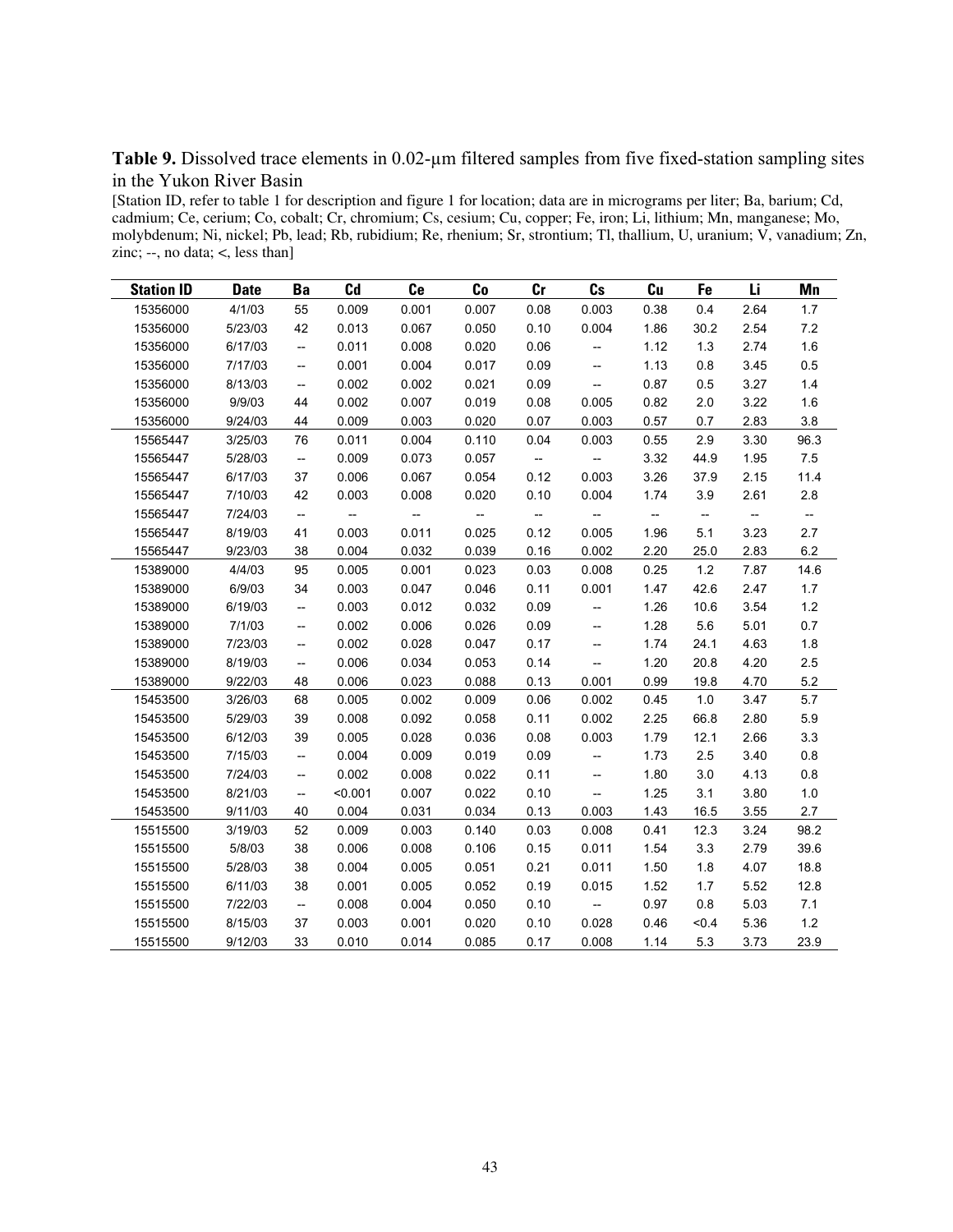| <b>Station ID</b> | <b>Date</b> | Mo                       | Ni                       | Pb                       | <b>Rb</b>                                           | <b>Re</b>                | <b>Sr</b>                | TI                       | U                 | $\mathbf V$              | Zn                                                  |
|-------------------|-------------|--------------------------|--------------------------|--------------------------|-----------------------------------------------------|--------------------------|--------------------------|--------------------------|-------------------|--------------------------|-----------------------------------------------------|
| 15356000          | 4/1/03      | 1.30                     | 0.70                     | 0.002                    | 0.79                                                | 0.003                    | 140                      | 0.002                    | 1.11              | 0.28                     | 0.07                                                |
| 15356000          | 5/23/03     | 0.89                     | 2.04                     | 0.006                    | 0.79                                                | 0.003                    | 124                      | 0.004                    | 0.89              | 0.27                     | 0.21                                                |
| 15356000          | 6/17/03     | 0.97                     | 1.34                     | 0.001                    | $\overline{\phantom{a}}$                            | 0.003                    | 119                      | $\overline{\phantom{a}}$ | 0.68              | 0.28                     | $\qquad \qquad -$                                   |
| 15356000          | 7/17/03     | 1.46                     | 0.82                     | 0.001                    | $\overline{\phantom{a}}$                            | 0.003                    | 131                      | $\overline{\phantom{a}}$ | 0.85              | 0.44                     | $\overline{\phantom{a}}$                            |
| 15356000          | 8/13/03     | 1.51                     | 0.69                     | < 0.001                  | $\hspace{0.05cm} -\hspace{0.05cm} -\hspace{0.05cm}$ | 0.003                    | 143                      | $\overline{\phantom{a}}$ | 0.81              | 0.44                     | $\hspace{0.05cm} -\hspace{0.05cm}$                  |
| 15356000          | 9/9/03      | 1.17                     | 1.08                     | 0.001                    | 1.02                                                | 0.003                    | 149                      | 0.004                    | 0.91              | 0.27                     | 0.16                                                |
| 15356000          | 9/24/03     | 1.20                     | 1.20                     | 0.002                    | 0.79                                                | 0.003                    | 146                      | 0.002                    | 0.90              | 0.23                     | 0.15                                                |
| 15565447          | 3/25/03     | 0.83                     | 0.93                     | 0.002                    | 1.30                                                | 0.002                    | 165                      | 0.003                    | 0.90              | 0.05                     | 0.21                                                |
| 15565447          | 5/28/03     | 0.48                     | 1.60                     | 0.066                    | $\overline{\phantom{a}}$                            | 0.002                    | 79                       | $\overline{\phantom{a}}$ | 0.28              | 0.39                     | $\overline{\phantom{a}}$                            |
| 15565447          | 6/17/03     | 0.56                     | 1.50                     | 0.022                    | 0.95                                                | 0.002                    | 86                       | 0.004                    | 0.40              | 0.45                     | 0.13                                                |
| 15565447          | 7/10/03     | 0.88                     | 0.78                     | 0.004                    | 1.17                                                | 0.003                    | 107                      | 0.004                    | 0.67              | 0.45                     | 0.06                                                |
| 15565447          | 7/24/03     | $\overline{\phantom{a}}$ | $\overline{\phantom{a}}$ | $\overline{\phantom{a}}$ | --                                                  | $\overline{\phantom{a}}$ | $\overline{\phantom{a}}$ | $\overline{\phantom{a}}$ | $\qquad \qquad -$ | $\overline{\phantom{a}}$ | $\overline{\phantom{a}}$                            |
| 15565447          | 8/19/03     | 0.90                     | 0.76                     | 0.004                    | 1.43                                                | 0.003                    | 117                      | 0.004                    | 0.58              | 0.46                     | 0.51                                                |
| 15565447          | 9/23/03     | 0.64                     | 1.17                     | 0.009                    | 0.83                                                | 0.002                    | 112                      | 0.002                    | 0.59              | 0.33                     | 0.25                                                |
| 15389000          | 4/4/03      | 0.69                     | 0.77                     | 0.001                    | 0.35                                                | 0.003                    | 138                      | 0.003                    | 0.88              | 0.20                     | 0.18                                                |
| 15389000          | 6/9/03      | 0.26                     | 1.95                     | 0.018                    | 0.25                                                | 0.001                    | 53                       | 0.003                    | 0.15              | 0.22                     | 0.10                                                |
| 15389000          | 6/19/03     | 0.43                     | 1.62                     | 0.004                    | $\hspace{0.05cm} -\hspace{0.05cm}$                  | 0.002                    | 77                       | $\overline{\phantom{a}}$ | 0.39              | 0.17                     | --                                                  |
| 15389000          | 7/1/03      | 0.48                     | 1.58                     | 0.003                    | --                                                  | 0.002                    | 95                       | $\overline{\phantom{a}}$ | 0.36              | 0.19                     | --                                                  |
| 15389000          | 7/23/03     | 0.33                     | 2.50                     | 0.003                    | --                                                  | 0.002                    | 83                       | --                       | 0.23              | 0.18                     | $\hspace{0.05cm} -\hspace{0.05cm} -\hspace{0.05cm}$ |
| 15389000          | 8/19/03     | 0.30                     | 1.96                     | 0.006                    | --                                                  | 0.002                    | 86                       | $\overline{\phantom{a}}$ | 0.26              | 0.14                     | $\qquad \qquad -$                                   |
| 15389000          | 9/22/03     | 0.42                     | 2.43                     | 0.004                    | 0.16                                                | 0.002                    | 100                      | 0.002                    | 0.45              | 0.15                     | 0.20                                                |
| 15453500          | 3/26/03     | 1.21                     | 0.70                     | 0.002                    | 0.86                                                | 0.003                    | 155                      | 0.003                    | 1.18              | 0.24                     | 0.04                                                |
| 15453500          | 5/29/03     | 0.54                     | 2.32                     | 0.013                    | 0.65                                                | 0.002                    | 91                       | 0.004                    | 0.51              | 0.27                     | 0.13                                                |
| 15453500          | 6/12/03     | 0.58                     | 1.38                     | 0.005                    | 0.66                                                | 0.002                    | 92                       | 0.004                    | 0.54              | 0.34                     | 0.10                                                |
| 15453500          | 7/15/03     | 1.13                     | 0.98                     | 0.004                    | $\overline{\phantom{a}}$                            | 0.003                    | 119                      | $\overline{\phantom{a}}$ | 0.84              | 0.48                     | $\hspace{0.05cm} -\hspace{0.05cm} -\hspace{0.05cm}$ |
| 15453500          | 7/24/03     | 1.17                     | 1.08                     | 0.001                    | $\overline{\phantom{a}}$                            | 0.003                    | 119                      | $\overline{\phantom{a}}$ | 0.73              | 0.42                     | $\hspace{0.05cm} \dashrightarrow$                   |
| 15453500          | 8/21/03     | 1.05                     | 0.92                     | 0.005                    | $\overline{\phantom{a}}$                            | 0.003                    | 116                      | $\overline{\phantom{a}}$ | 0.70              | 0.34                     | $\hspace{0.05cm} \dashrightarrow$                   |
| 15453500          | 9/11/03     | 0.84                     | 1.45                     | 0.004                    | 0.75                                                | 0.002                    | 118                      | 0.003                    | 0.63              | 0.34                     | 0.12                                                |
| 15515500          | 3/19/03     | 1.27                     | 0.68                     | 0.001                    | 1.26                                                | 0.003                    | 181                      | 0.003                    | 0.76              | 0.16                     | 0.09                                                |
| 15515500          | 5/8/03      | 0.88                     | 1.06                     | 0.002                    | 1.57                                                | 0.003                    | 140                      | 0.005                    | 0.74              | 0.45                     | 0.05                                                |
| 15515500          | 5/28/03     | 1.09                     | 0.78                     | 0.001                    | 1.56                                                | 0.003                    | 161                      | 0.005                    | 0.76              | 0.49                     | 0.50                                                |
| 15515500          | 6/11/03     | 1.18                     | 0.82                     | 0.002                    | 2.04                                                | 0.004                    | 149                      | 0.007                    | 0.96              | 0.55                     | < 0.04                                              |
| 15515500          | 7/22/03     | 1.28                     | 0.75                     | 0.002                    | $\overline{\phantom{a}}$                            | 0.004                    | 122                      | $\overline{\phantom{a}}$ | 0.88              | 0.52                     | $\hspace{0.05cm} -\hspace{0.05cm} -\hspace{0.05cm}$ |
| 15515500          | 8/15/03     | 1.35                     | 0.77                     | < 0.001                  | 3.97                                                | 0.004                    | 130                      | 0.012                    | 1.06              | 0.32                     | < 0.04                                              |
| 15515500          | 9/12/03     | 0.95                     | 1.07                     | 0.002                    | 1.58                                                | 0.003                    | 141                      | 0.005                    | 0.71              | 0.48                     | 0.09                                                |

**Table 9.** Dissolved trace elements in 0.02-µm filtered samples from five fixed-station sampling sites in the Yukon River Basin-continued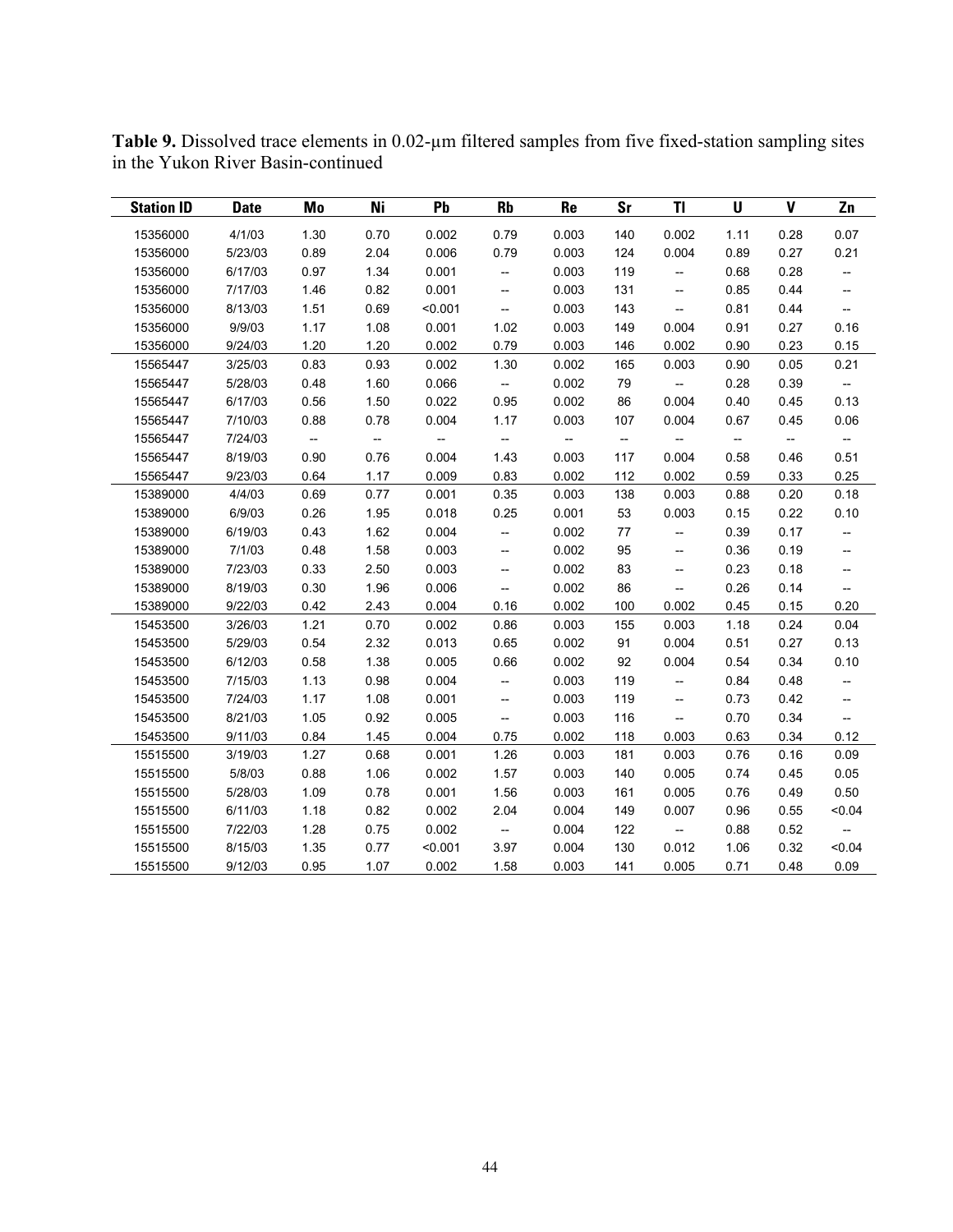Table 10. Dissolved and colloidal trace elements in 0.45-um filtered samples from five fixed-station sampling sites in the Yukon River Basin

[Station ID, refer to table 1 for description and figure 1 for location; data are in micrograms per liter; Ba, barium; Cd, cadmium; Ce, cerium; Co, cobalt; Cr, chromium; Cs, cesium; Cu, copper; Fe, iron; Li, lithium; Mn, manganese; Mo, molybdenum; Ni, nickel; Pb, lead; Rb, rubidium; Re, rhenium; Sr, strontium; Tl, thallium, U, uranium; V, vanadium; Zn, zinc;  $\lt$ , less than]

| <b>Station ID</b> | <b>Date</b> | Ba | C <sub>d</sub> | Ce    | Co    | cr   | c <sub>s</sub> | Cu   | Fe    | Li   | Mn    |
|-------------------|-------------|----|----------------|-------|-------|------|----------------|------|-------|------|-------|
| 15356000          | 4/1/03      | 56 | 0.013          | 0.004 | 0.007 | 0.08 | 0.003          | 0.45 | 1.9   | 2.65 | 1.8   |
| 15356000          | 5/23/03     | 45 | 0.034          | 0.150 | 0.062 | 0.13 | 0.005          | 2.13 | 92.2  | 2.53 | 8.7   |
| 15356000          | 6/17/03     | 47 | 0.027          | 0.111 | 0.068 | 0.16 | 0.010          | 1.34 | 97.3  | 2.78 | 4.9   |
| 15356000          | 7/17/03     | 44 | 0.008          | 0.273 | 0.168 | 0.47 | 0.029          | 1.62 | 285.6 | 3.61 | 5.8   |
| 15356000          | 8/13/03     | 45 | 0.009          | 0.222 | 0.147 | 0.28 | 0.022          | 1.29 | 229.2 | 3.42 | 6.0   |
| 15356000          | 9/9/03      | 45 | 0.013          | 0.026 | 0.028 | 0.10 | 0.006          | 0.90 | 14.6  | 3.37 | 2.1   |
| 15356000          | 9/24/03     | 46 | 0.018          | 0.014 | 0.021 | 0.08 | 0.003          | 0.62 | 7.8   | 2.74 | 3.9   |
| 15565447          | 3/25/03     | 78 | 0.015          | 0.015 | 0.115 | 0.07 | 0.004          | 0.61 | 150.9 | 3.46 | 101.7 |
| 15565447          | 5/28/03     | 36 | 0.045          | 0.283 | 0.088 | 0.17 | 0.004          | 3.78 | 325.5 | 1.92 | 14.5  |
| 15565447          | 6/17/03     | 40 | 0.014          | 0.248 | 0.090 | 0.18 | 0.005          | 3.85 | 229.3 | 2.21 | 16.3  |
| 15565447          | 7/10/03     | 46 | 0.011          | 0.137 | 0.058 | 0.20 | 0.007          | 2.20 | 181.5 | 2.82 | 5.6   |
| 15565447          | 7/24/03     | 49 | 0.008          | 0.245 | 0.134 | 0.40 | 0.017          | 2.38 | 265.8 | 3.32 | 7.7   |
| 15565447          | 8/19/03     | 46 | 0.008          | 0.190 | 0.084 | 0.27 | 0.010          | 2.42 | 203.0 | 3.29 | 6.7   |
| 15565447          | 9/23/03     | 41 | 0.010          | 0.168 | 0.067 | 0.24 | 0.005          | 2.47 | 280.1 | 2.76 | 9.3   |
| 15389000          | 4/4/03      | 91 | 0.005          | 0.002 | 0.023 | 0.03 | 0.008          | 0.25 | 4.1   | 7.60 | 14.1  |
| 15389000          | 6/9/03      | 37 | 0.010          | 0.145 | 0.061 | 0.16 | 0.003          | 1.67 | 201.3 | 2.59 | 3.0   |
| 15389000          | 6/19/03     | 49 | 0.007          | 0.054 | 0.039 | 0.12 | 0.002          | 1.42 | 124.3 | 3.61 | 1.7   |
| 15389000          | 7/1/03      | 61 | 0.004          | 0.023 | 0.028 | 0.10 | 0.003          | 1.30 | 48.4  | 4.98 | 0.9   |
| 15389000          | 7/23/03     | 51 | 0.013          | 0.117 | 0.066 | 0.24 | 0.003          | 1.89 | 228.1 | 4.29 | 3.2   |
| 15389000          | 8/19/03     | 46 | 0.013          | 0.107 | 0.072 | 0.18 | 0.002          | 1.36 | 156.3 | 4.33 | 3.8   |
| 15389000          | 9/22/03     | 54 | 0.015          | 0.069 | 0.109 | 0.18 | 0.001          | 1.19 | 141.0 | 4.72 | 6.3   |
| 15453500          | 3/26/03     | 67 | 0.007          | 0.005 | 0.010 | 0.06 | 0.002          | 0.46 | 8.8   | 3.41 | 5.7   |
| 15453500          | 5/29/03     | 42 | 0.017          | 0.204 | 0.076 | 0.16 | 0.004          | 2.44 | 173.3 | 2.72 | 7.2   |
| 15453500          | 6/12/03     | 39 | 0.011          | 0.101 | 0.051 | 0.11 | 0.004          | 1.85 | 90.0  | 2.53 | 4.9   |
| 15453500          | 7/15/03     | 47 | 0.015          | 0.214 | 0.100 | 0.29 | 0.014          | 1.93 | 176.0 | 3.11 | 4.5   |
| 15453500          | 7/24/03     | 50 | 0.010          | 0.229 | 0.141 | 0.39 | 0.024          | 2.26 | 251.2 | 4.21 | 4.9   |
| 15453500          | 8/21/03     | 45 | 0.008          | 0.180 | 0.104 | 0.29 | 0.016          | 1.51 | 188.9 | 3.91 | 4.2   |
| 15453500          | 9/11/03     | 42 | 0.011          | 0.090 | 0.047 | 0.18 | 0.004          | 1.53 | 82.9  | 3.52 | 4.0   |
| 15515500          | 3/19/03     | 51 | 0.010          | 0.006 | 0.137 | 0.04 | 0.008          | 0.45 | 28.5  | 3.19 | 94.0  |
| 15515500          | 5/8/03      | 40 | 0.015          | 0.098 | 0.135 | 0.21 | 0.012          | 1.89 | 128.3 | 2.83 | 41.0  |
| 15515500          | 5/28/03     | 39 | 0.010          | 0.039 | 0.064 | 0.23 | 0.011          | 1.71 | 86.1  | 4.14 | 19.3  |
| 15515500          | 6/11/03     | 40 | 0.011          | 0.062 | 0.083 | 0.25 | 0.017          | 1.76 | 72.0  | 5.59 | 15.5  |
| 15515500          | 7/22/03     | 35 | 0.009          | 0.045 | 0.064 | 0.15 | 0.021          | 1.10 | 44.1  | 4.97 | 7.2   |
| 15515500          | 8/15/03     | 37 | 0.009          | 0.053 | 0.068 | 0.25 | 0.034          | 0.69 | 108.8 | 5.45 | 2.8   |
| 15515500          | 9/12/03     | 36 | 0.017          | 0.129 | 0.136 | 0.27 | 0.012          | 1.47 | 178.4 | 3.75 | 26.5  |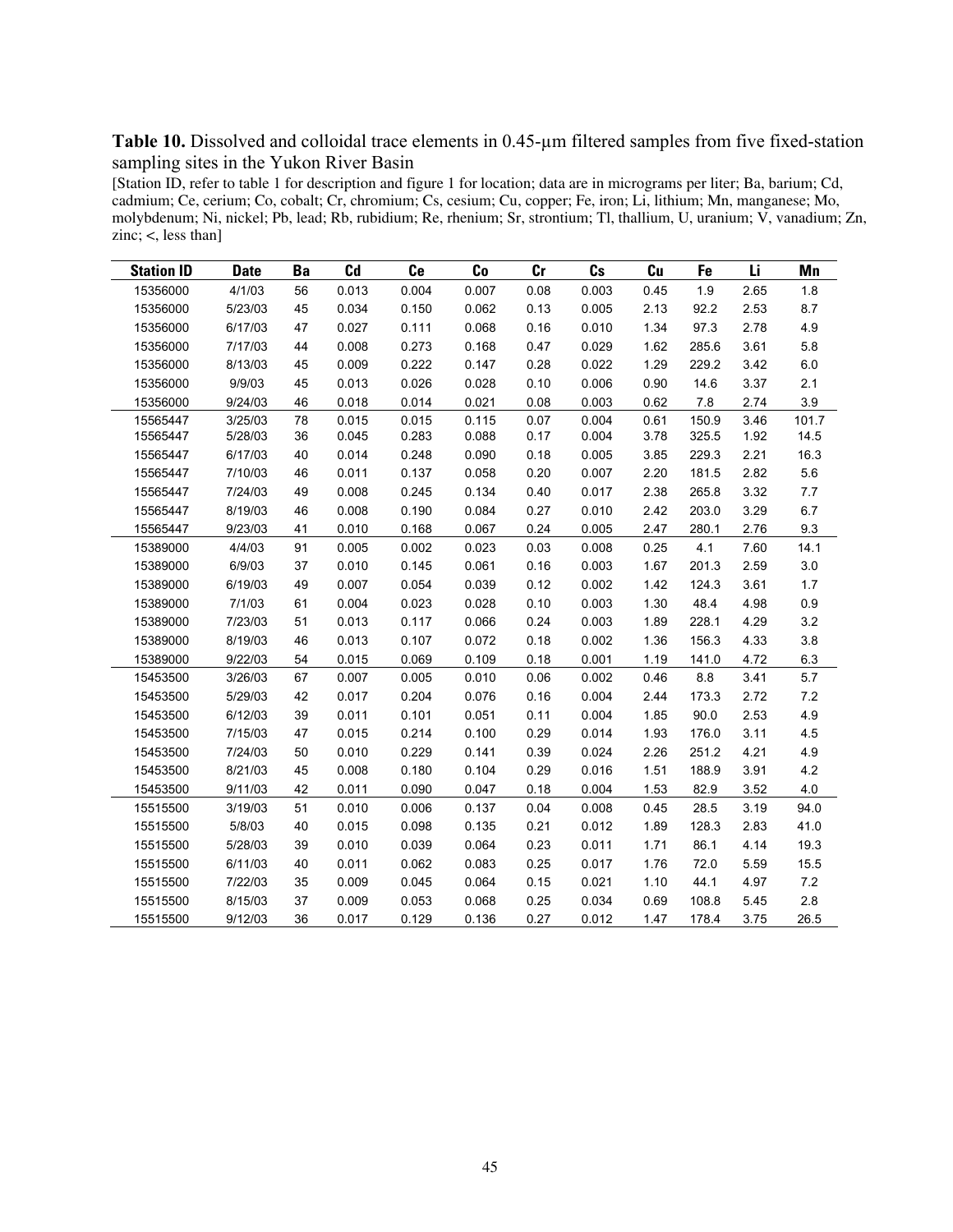| <b>Station ID</b> | <b>Date</b> | Mo   | Ni   | Pb      | <b>Rb</b> | <b>Re</b> | <b>Sr</b> | <b>TI</b> | $\mathbf U$ | $\mathbf v$ | Zn   |
|-------------------|-------------|------|------|---------|-----------|-----------|-----------|-----------|-------------|-------------|------|
| 15356000          | 4/1/03      | 1.27 | 0.68 | 0.007   | 0.81      | 0.003     | 140       | 0.002     | 1.16        | 0.23        | 1.26 |
| 15356000          | 5/23/03     | 0.81 | 2.16 | 0.060   | 0.80      | 0.003     | 123       | 0.004     | 0.87        | 0.34        | 1.11 |
| 15356000          | 6/17/03     | 0.85 | 1.52 | 0.081   | 0.98      | 0.003     | 119       | 0.006     | 0.72        | 0.45        | 1.34 |
| 15356000          | 7/17/03     | 1.25 | 1.25 | 0.103   | 2.23      | 0.003     | 129       | 0.009     | 0.89        | 1.00        | 1.00 |
| 15356000          | 8/13/03     | 1.36 | 1.08 | 0.080   | 1.82      | 0.003     | 146       | 0.008     | 0.90        | 0.86        | 0.96 |
| 15356000          | 9/9/03      | 1.18 | 1.09 | 0.008   | 1.01      | 0.003     | 148       | 0.004     | 0.89        | 0.31        | 0.36 |
| 15356000          | 9/24/03     | 1.21 | 1.26 | 0.005   | 0.77      | 0.003     | 141       | 0.003     | 1.00        | 0.19        | 0.58 |
| 15565447          | 3/25/03     | 0.88 | 0.91 | 0.010   | 1.37      | 0.002     | 171       | 0.003     | 0.89        | 0.09        | 0.27 |
| 15565447          | 5/28/03     | 0.42 | 1.84 | 0.270   | 0.83      | 0.002     | 80        | 0.003     | 0.43        | 0.67        | 0.76 |
| 15565447          | 6/17/03     | 0.52 | 1.78 | 0.277   | 0.98      | 0.002     | 91        | 0.004     | 0.43        | 0.77        | 0.66 |
| 15565447          | 7/10/03     | 0.89 | 0.88 | 0.126   | 1.28      | 0.003     | 113       | 0.004     | 0.65        | 0.71        | 0.33 |
| 15565447          | 7/24/03     | 0.87 | 1.02 | 0.187   | 1.49      | 0.003     | 117       | 0.005     | 0.74        | 0.97        | 0.85 |
| 15565447          | 8/19/03     | 0.93 | 1.02 | 0.148   | 1.47      | 0.003     | 118       | 0.005     | 0.65        | 0.78        | 0.56 |
| 15565447          | 9/23/03     | 0.67 | 1.28 | 0.159   | 0.86      | 0.002     | 115       | 0.003     | 0.63        | 0.58        | 0.34 |
| 15389000          | 4/4/03      | 0.66 | 0.74 | < 0.001 | 0.34      | 0.003     | 135       | 0.003     | 0.82        | 0.15        | 0.71 |
| 15389000          | 6/9/03      | 0.21 | 2.20 | 0.139   | 0.26      | 0.001     | 52        | 0.003     | 0.19        | 0.36        | 0.71 |
| 15389000          | 6/19/03     | 0.42 | 1.88 | 0.080   | 0.25      | 0.002     | 77        | 0.003     | 0.34        | 0.28        | 0.52 |
| 15389000          | 7/1/03      | 0.48 | 1.62 | 0.028   | 0.34      | 0.002     | 92        | 0.004     | 0.38        | 0.24        | 0.23 |
| 15389000          | 7/23/03     | 0.28 | 2.78 | 0.108   | 0.26      | 0.002     | 82        | 0.004     | 0.26        | 0.32        | 1.32 |
| 15389000          | 8/19/03     | 0.27 | 2.34 | 0.100   | 0.22      | 0.002     | 90        | 0.003     | 0.27        | 0.24        | 0.90 |
| 15389000          | 9/22/03     | 0.44 | 2.81 | 0.041   | 0.17      | 0.002     | 108       | 0.002     | 0.49        | 0.21        | 1.50 |
| 15453500          | 3/26/03     | 1.17 | 0.68 | 0.003   | 0.84      | 0.003     | 148       | 0.003     | 1.10        | 0.20        | 0.32 |
| 15453500          | 5/29/03     | 0.48 | 2.48 | 0.090   | 0.65      | 0.002     | 88        | 0.004     | 0.55        | 0.39        | 0.67 |
| 15453500          | 6/12/03     | 0.49 | 1.38 | 0.098   | 0.62      | 0.002     | 85        | 0.004     | 0.55        | 0.42        | 0.50 |
| 15453500          | 7/15/03     | 0.88 | 1.19 | 0.087   | 1.46      | 0.003     | 115       | 0.006     | 0.81        | 0.75        | 0.90 |
| 15453500          | 7/24/03     | 0.98 | 1.44 | 0.095   | 1.89      | 0.003     | 117       | 0.008     | 0.73        | 0.89        | 0.99 |
| 15453500          | 8/21/03     | 0.89 | 1.14 | 0.082   | 1.30      | 0.003     | 120       | 0.006     | 0.72        | 0.67        | 0.52 |
| 15453500          | 9/11/03     | 0.69 | 1.57 | 0.038   | 0.74      | 0.002     | 113       | 0.003     | 0.62        | 0.39        | 0.42 |
| 15515500          | 3/19/03     | 1.18 | 0.65 | 0.003   | 1.21      | 0.003     | 173       | 0.003     | 0.78        | 0.17        | 0.27 |
| 15515500          | 5/8/03      | 1.04 | 1.20 | 0.120   | 1.58      | 0.003     | 142       | 0.005     | 0.79        | 0.66        | 0.29 |
| 15515500          | 5/28/03     | 1.11 | 0.82 | 0.049   | 1.53      | 0.004     | 153       | 0.005     | 0.81        | 0.57        | 0.60 |
| 15515500          | 6/11/03     | 1.11 | 0.92 | 0.078   | 2.00      | 0.004     | 144       | 0.007     | 0.89        | 0.70        | 0.39 |
| 15515500          | 7/22/03     | 1.24 | 0.89 | 0.028   | 2.74      | 0.004     | 120       | 0.009     | 0.93        | 0.60        | 0.20 |
| 15515500          | 8/15/03     | 1.26 | 0.98 | 0.063   | 3.81      | 0.004     | 122       | 0.012     | 0.99        | 0.53        | 0.46 |
| 15515500          | 9/12/03     | 0.89 | 1.29 | 0.099   | 1.58      | 0.003     | 141       | 0.006     | 0.70        | 0.75        | 0.53 |

**Table 10.** Dissolved and colloidal trace elements in 0.45-µm filtered samples from five fixed-station sampling sites in the Yukon River Basin-continued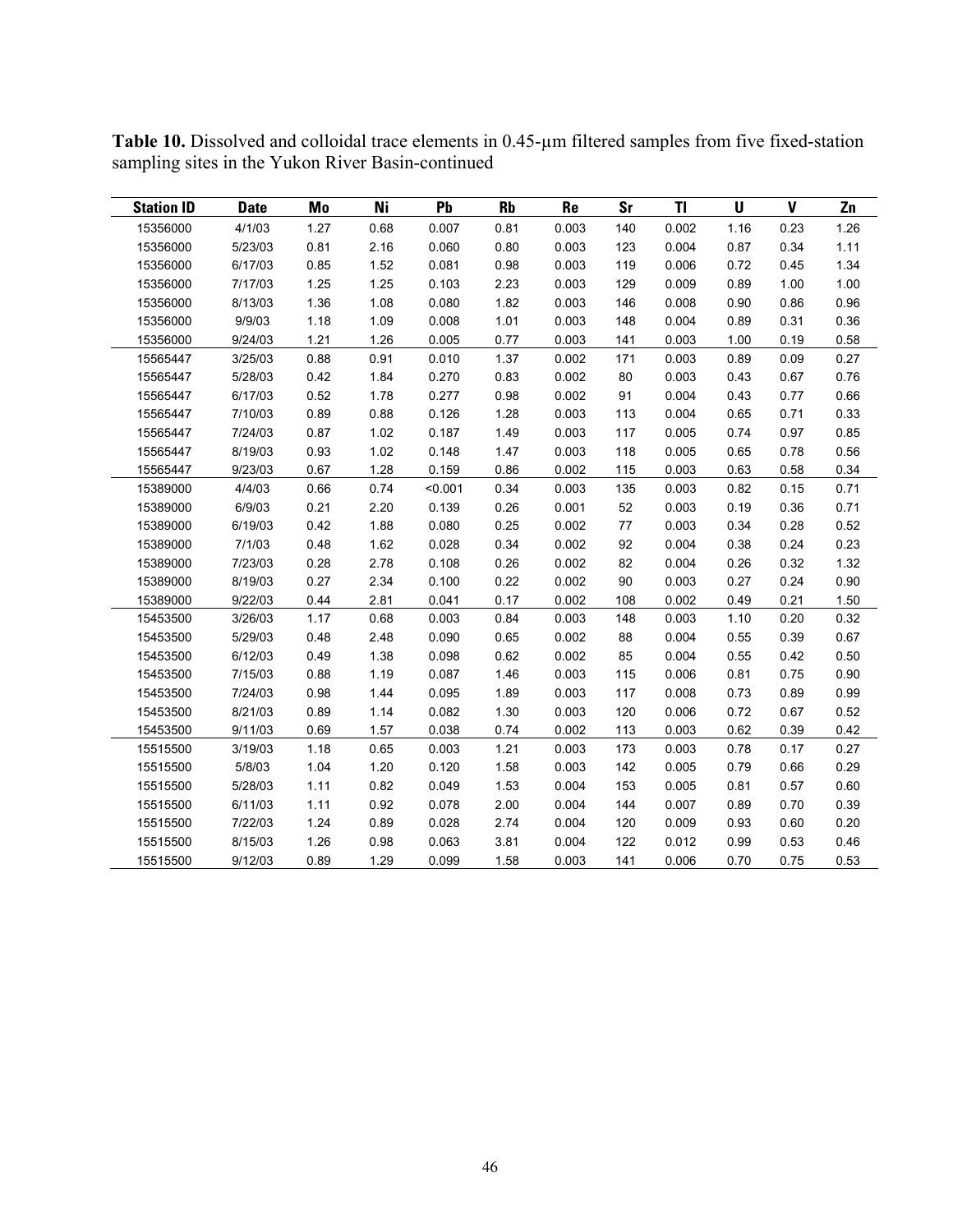# **CHAPTER 6 - Mercury Analyses**

# **by John F. DeWild and Mark L. Olson**

A description of sample collection and processing of samples for filtered (dissolved), methyl, particulate, and total mercury (Hg) is given in Schuster (2003). Sample analysis results for WY 2003 are given in table 11.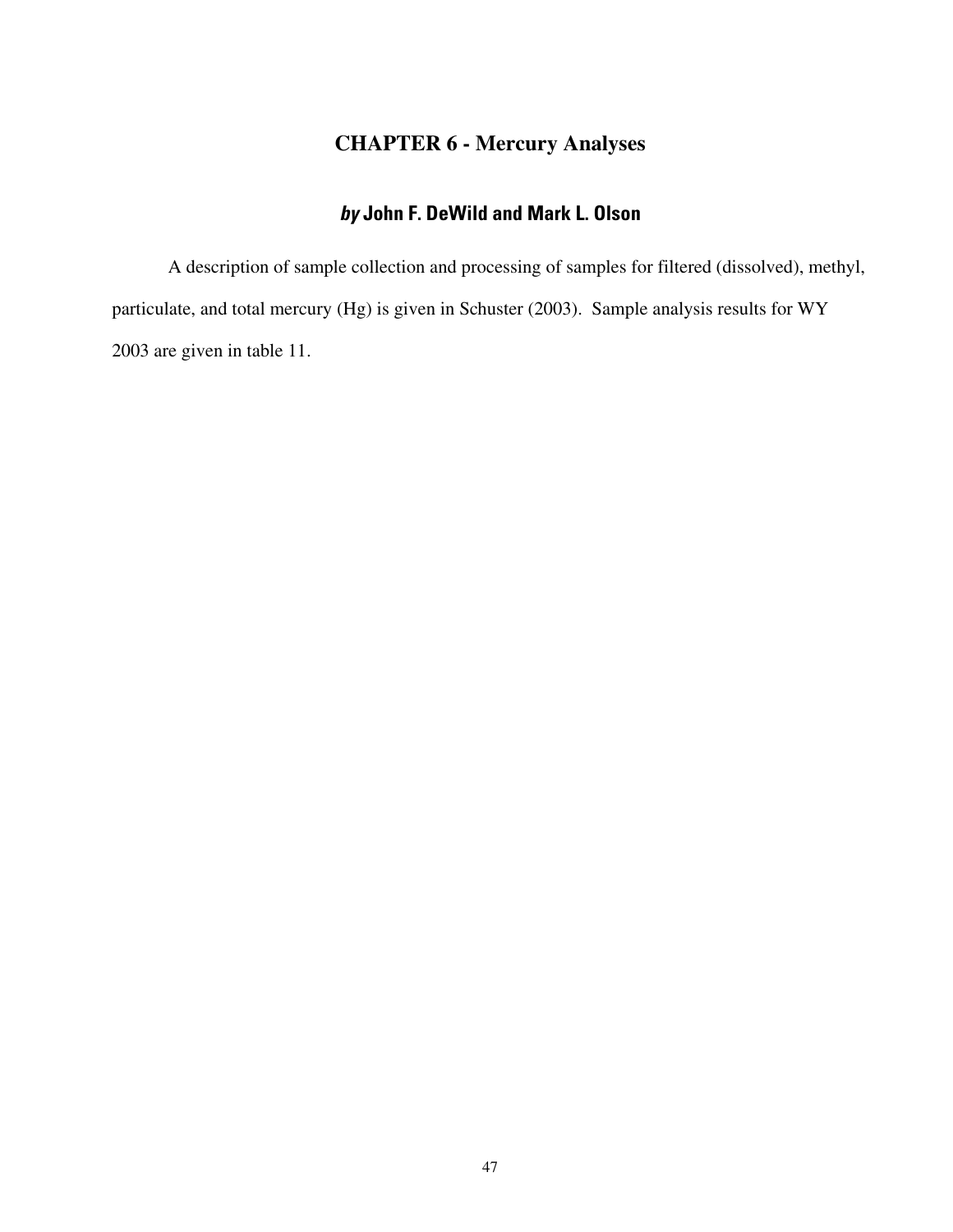#### **Table 11.** Mercury and methylmercury concentrations from fixed-station sampling sites in the Yukon River Basin

[Station ID, refer to table 1 for description and figure 1 for location; Hg, mercury; ng/L, nanogram per liter; QA flag, Quality Assurance flag; FMHg, Filtered Methylmercury; FTHg, Filtered Total mercury; PMHg, Particulate Methylmercury; PTHg, Particulate Total mercury; UMHg, Unfiltered Methylmercury; UTHg, Unfiltered Total mercury; S2, Percent recovery of either the matrix spike or matrix spike duplicate exceed the data quality objectives (value is less than 75% or greater than 125%) but the difference between the pair is less than 25%; E, Estimated; Q, Quality Control failed; S1, Percent recovery for matrix spike and matrix spike duplicate pair meet data quality objectives (both values fall between 75% and 125%) but the values of the pair differ by more than  $25\%$ ; --, no data collected; <, less than]

| <b>Station ID</b> | <b>Date/Time</b>       | <b>Methyl Hg</b><br><b>QA flag</b> | QA flag | <b>Filtered</b><br><b>Total Hg Methyl-Hg</b><br>(FMHq)<br>(ng/L) | <b>Filtered</b><br><b>Total-Hg</b><br>(FTHg)<br>(ng/L) | <b>Particulate</b><br><b>Methyl-Hg</b><br>(PMHg)<br>(ng/L) | <b>Particulate</b><br><b>Total-Hg</b><br>(PTHg)<br>(ng/L) | <b>Unfiltered</b><br><b>Methyl-Hg</b><br>(UMHg)<br>(ng/L) | <b>Unfiltered</b><br><b>Total-Hg</b><br>(UTHg)<br>(ng/L) |
|-------------------|------------------------|------------------------------------|---------|------------------------------------------------------------------|--------------------------------------------------------|------------------------------------------------------------|-----------------------------------------------------------|-----------------------------------------------------------|----------------------------------------------------------|
| 15389000          | 4/4/03 15:30           |                                    |         | < 0.04                                                           | 0.72                                                   | < 0.010                                                    | < 0.06                                                    | $\hspace{0.05cm} \dashrightarrow$                         | --                                                       |
| 15389000          | 6/9/03 15:10           |                                    |         | < 0.04                                                           | 2.39                                                   | 0.032                                                      | 6.90                                                      | $-\, -$                                                   | --                                                       |
| 15389000          | 6/19/03 14:20          | S <sub>2</sub>                     |         | < 0.04                                                           | 1.47                                                   | < 0.037                                                    | 1.20                                                      | $-\, -$                                                   |                                                          |
| 15389000          | 7/1/03 14:30           | S <sub>2</sub>                     |         | < 0.04                                                           | 1.38                                                   | < 0.019                                                    | 0.61                                                      | $-$                                                       | $\overline{\phantom{m}}$                                 |
| 15389000          | 7/23/03 15:40          |                                    |         |                                                                  | $\overline{\phantom{a}}$                               | $\overline{\phantom{a}}$                                   | $\overline{\phantom{a}}$                                  | $\qquad \qquad -$                                         | 6.36                                                     |
| 15389000          | 8/19/03 1310           |                                    |         | 0.04E                                                            | 45.1                                                   | < 0.041                                                    | 3.61                                                      | $-\, -$                                                   | --                                                       |
|                   | 15389000 9/22/03 13:00 |                                    |         | < 0.04                                                           | 1.53                                                   | < 0.015                                                    | 0.63                                                      | $-\, -$                                                   | $-\!$                                                    |
|                   | 15515500 3/19/03 18:30 |                                    |         | --                                                               | 1.01                                                   | < 0.012                                                    | 2.18                                                      | $\overline{\phantom{a}}$                                  | $\qquad \qquad -$                                        |
| 15515500          | 5/8/03 14:40           |                                    |         | $-\!$                                                            | 1.43                                                   | 0.047                                                      | 21.64                                                     | $-\, -$                                                   | $-\, -$                                                  |
| 15515500          | 5/28/03 15:30          |                                    |         |                                                                  | 0.91                                                   | < 0.023                                                    | 4.75                                                      |                                                           |                                                          |
|                   | 15515500 6/11/03 13:30 |                                    | Q       |                                                                  | 0.96                                                   | < 0.047                                                    | 14.96                                                     | $-$                                                       | $\overline{\phantom{m}}$                                 |
|                   | 15515500 7/22/03 13:30 |                                    |         |                                                                  | --                                                     | --                                                         | --                                                        |                                                           | 43.8                                                     |
|                   | 15515500 8/15/03 11:30 |                                    |         | < 0.04                                                           | 0.56                                                   | 0.102                                                      | 63.31                                                     | $-\, -$                                                   | $\overline{\phantom{a}}$                                 |
|                   | 15515500 9/12/03 13:40 |                                    |         | < 0.04                                                           | 1.15                                                   | < 0.032                                                    | 9.22                                                      | $-\, -$                                                   | $-\, -$                                                  |
| 15356000          | 4/1/03 10:50           |                                    |         | < 0.04                                                           | 0.32                                                   | < 0.010                                                    | 0.19                                                      | $\overline{\phantom{m}}$                                  | $\qquad \qquad -$                                        |
| 15356000          | 5/23/03 17:40          |                                    |         | 0.04                                                             | 3.06                                                   | < 0.022                                                    | 5.04                                                      | $-$                                                       | $\qquad \qquad -$                                        |
| 15356000          | 6/17/03 12:20          |                                    |         | 0.05                                                             | 1.91                                                   | < 0.076                                                    | 17.47                                                     | $-$                                                       | $-$                                                      |
|                   | 15356000 7/17/03 13:00 |                                    |         | < 0.04                                                           | 1.05                                                   | < 0.046                                                    | 30.02                                                     |                                                           |                                                          |
| 15356000          | 8/13/03 13:00          |                                    |         | < 0.04                                                           | 0.53                                                   | < 0.041                                                    | 14.61                                                     | $-$                                                       | $-$                                                      |
| 15356000          | 9/9/03 14:30           | S <sub>2</sub>                     |         | < 0.04                                                           | 0.61                                                   | < 0.018                                                    | 4.42                                                      | $-$                                                       | $-$                                                      |
|                   | 15356000 9/24/03 12:30 |                                    |         | < 0.04                                                           | 1.03                                                   | < 0.010                                                    | 1.35                                                      | $-$                                                       | $\overline{\phantom{m}}$                                 |
|                   | 15565447 3/25/03 19:00 |                                    |         | < 0.04                                                           | 0.28                                                   | < 0.011                                                    | 0.37                                                      | $\hspace{0.05cm} \dashrightarrow$                         | $-$                                                      |
|                   | 15565447 5/28/03 14:40 |                                    |         | 0.05                                                             | 2.73                                                   | < 0.060                                                    | 20.75                                                     | $\overline{\phantom{m}}$                                  | $-\, -$                                                  |
|                   | 15565447 6/17/03 17:20 |                                    | Q       | 0.04                                                             | 1.86                                                   | 0.049                                                      | 16.67                                                     | $-\, -$                                                   | $-\,-$                                                   |
|                   | 15565447 7/10/03 18:20 |                                    |         | --                                                               | --                                                     | $\qquad \qquad -$                                          | $\qquad \qquad -$                                         | $-$                                                       | 15.6                                                     |
|                   | 15565447 7/24/03 19:50 | S1                                 |         | $-\!$ –                                                          | $\overline{\phantom{m}}$                               | $-$                                                        | $\overline{\phantom{a}}$                                  | 0.06                                                      | 25.7                                                     |
|                   | 15565447 8/19/03 17:10 |                                    |         | < 0.04                                                           | 1.36                                                   | < 0.057                                                    | 21.07                                                     | $-\!$                                                     | $\qquad \qquad -$                                        |
|                   | 15565447 9/23/03 18:00 |                                    |         | < 0.04                                                           | 1.99                                                   | < 0.040                                                    | 6.67                                                      | $-\,-$                                                    | $-\, -$                                                  |
|                   | 15453500 3/26/03 19:00 |                                    |         | 0.06                                                             | 0.36                                                   | .0128                                                      | 0.77                                                      | $\overline{\phantom{a}}$                                  | $-\!$                                                    |
|                   | 15453500 5/29/03 16:00 | S <sub>2</sub>                     |         | 0.04                                                             | 3.87                                                   | .0263                                                      | 4.72                                                      |                                                           | $-\, -$                                                  |
|                   | 15453500 6/12/03 14:20 |                                    |         | 0.06                                                             | 2.40                                                   | --                                                         | 13.66                                                     |                                                           |                                                          |
|                   | 15453500 7/15/03 16:00 |                                    |         | $\overline{\phantom{a}}$                                         | --                                                     | --                                                         | $\overline{\phantom{a}}$                                  |                                                           |                                                          |
|                   | 15453500 7/24/03 14:10 | S1                                 |         | 0.04                                                             | 1.54                                                   | .0601                                                      | 20.79                                                     |                                                           | --                                                       |
|                   | 15453500 8/21/03 13:30 |                                    |         | 0.04                                                             | 1.46                                                   | .0915                                                      | 11.64                                                     |                                                           | $-\, -$                                                  |
|                   | 15453500 9/11/03 16:10 |                                    |         | 0.04                                                             | 1.78                                                   | .0243                                                      | 3.22                                                      |                                                           | $\hspace{0.05cm}$ $\hspace{0.05cm}$                      |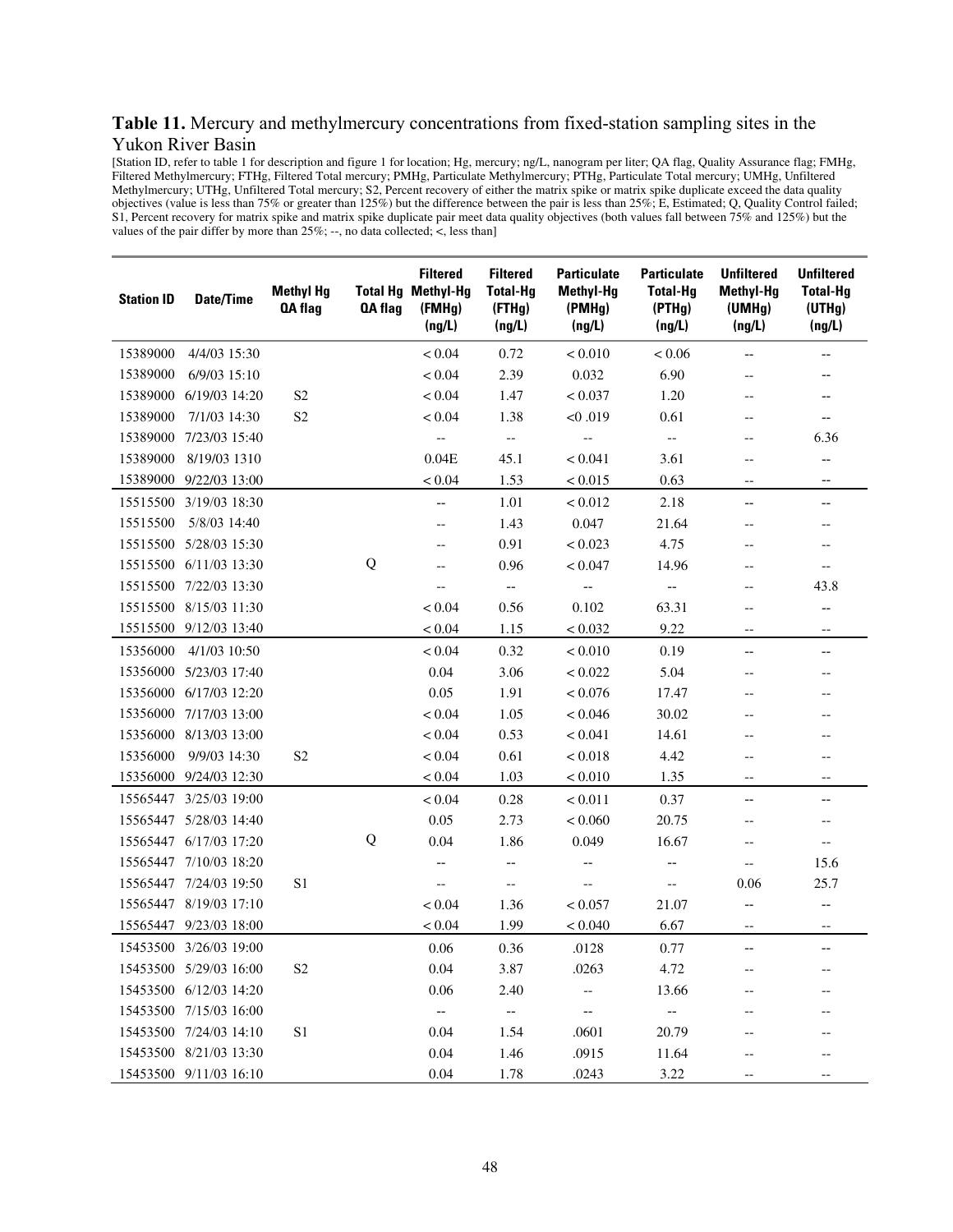# **CHAPTER 7 - Dissolved Gasses and Dissolved Inorganic Carbon**

### **by Robert G. Striegl and Mark M. Dornblaser**

A description of sample collection and processing of samples for the partial pressures of carbon dioxide ( $P_{\text{CO2}}$ ) and methane ( $P_{\text{CH4}}$ ) is given in Schuster (2003). Sample analysis results for WY 2003 are given in table 12.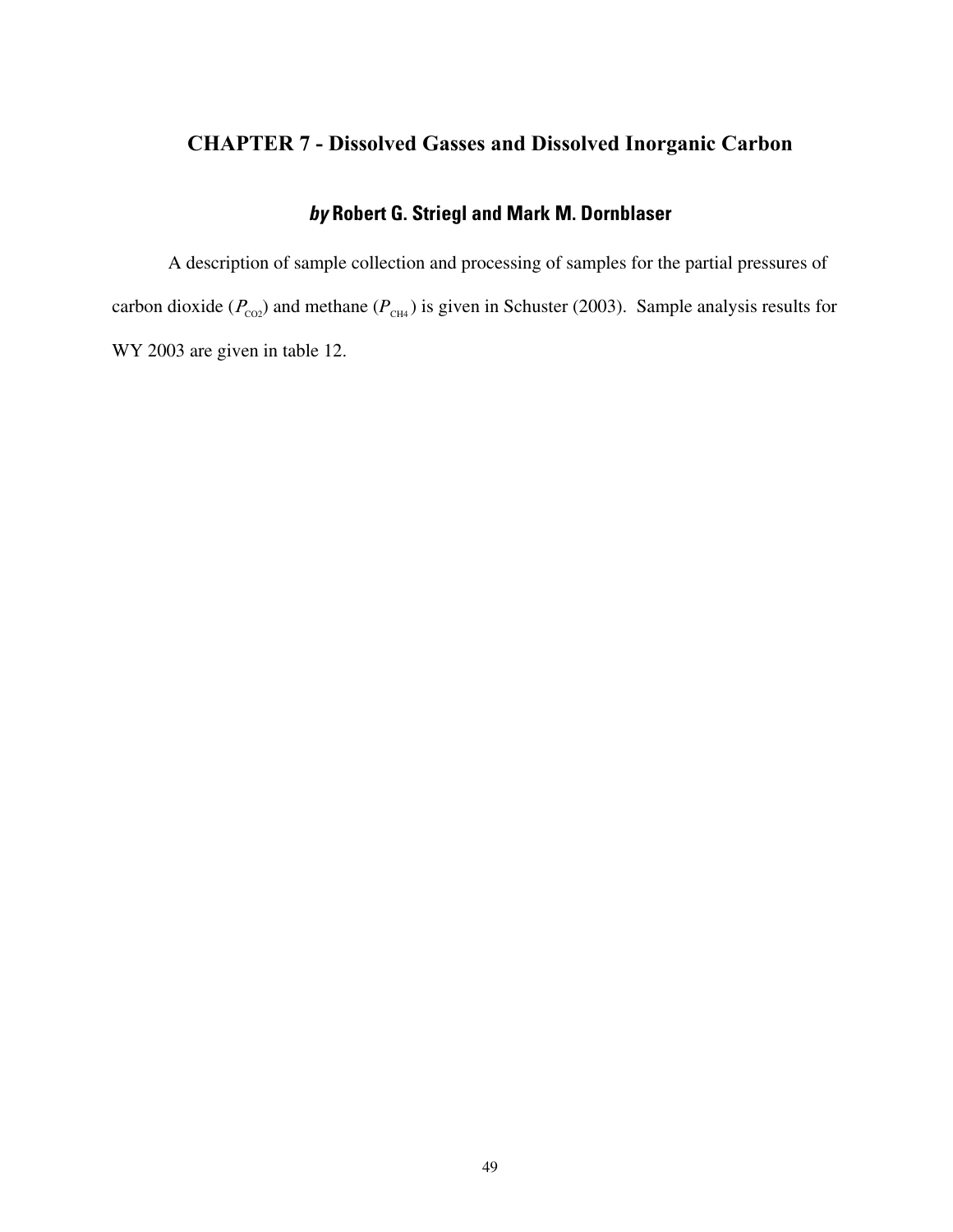Table 12. Carbon dioxide, methane, and dissolved inorganic carbon concentrations from fixedstation sampling sites in the Yukon River Basin

[Station ID, refer to table 1 for description and figure 1 for location;  $CO_2$ , carbon dioxide;  $\mu$ mol/L, micromole per liter;  $P_{\text{CO2}}$ , partial pressure of CO<sub>2</sub>; µatmos, microatmospheres; CH<sub>4</sub>, methane;  $P_{\text{CH4}}$ , partial pressure of CH<sub>4</sub>; DIC, dissolved inorganic carbon]

| <b>Station ID</b> | <b>Date</b> | $\overline{\mathbf{C}\mathbf{0}}$<br>$(\mu \text{mol/L})$ | Corrected $P_{\text{co2}}$<br>(µatmos) | CH <sub>a</sub><br>$(\mu \text{mol/L})$ | Corrected $P_{CH4}$<br>(µatmos) | $\overline{DIC}$<br>$(\mu \text{mol/L})$ |
|-------------------|-------------|-----------------------------------------------------------|----------------------------------------|-----------------------------------------|---------------------------------|------------------------------------------|
| 15356000          | 3/31/2003   | 154.0                                                     | 1,916                                  | 0.17                                    | 3.6                             | 2,584                                    |
| 15356000          | 5/23/2003   | 60.9                                                      | 1,054                                  | 0.15                                    | 3.4                             | 1,657                                    |
| 15356000          | 6/17/2003   | 51.9                                                      | 1,058                                  | 0.16                                    | 3.6                             | 1,600                                    |
| 15356000          | 7/17/2003   | 72.3                                                      | 1,615                                  | 0.15                                    | 3.3                             | 1,723                                    |
| 15356000          | 8/13/2003   | 52.9                                                      | 1,139                                  | 0.15                                    | 3.5                             | 1,803                                    |
| 15356000          | 9/9/2003    | 70.1                                                      | 1,281                                  | 0.18                                    | 4.1                             | 1,938                                    |
| 15356000          | 9/24/2003   | 58.3                                                      | 813                                    | 0.16                                    | 3.3                             | 2,030                                    |
| 15389000          | 4/4/2003    | 290.3                                                     | 3,657                                  | 0.10                                    | 2.1                             | 4,220                                    |
| 15389000          | 6/9/2003    | 76.6                                                      | 1,505                                  | 0.21                                    | 4.7                             | 1,113                                    |
| 15389000          | 6/19/2003   | 60.1                                                      | 1,334                                  | 0.18                                    | 4.1                             | 1,584                                    |
| 15389000          | 7/1/2003    | 87.2                                                      | 2,158                                  | 0.14                                    | 3.3                             | 1,749                                    |
| 15389000          | 7/23/2003   | 79.0                                                      | 1,760                                  | 0.18                                    | 4.2                             | 1,288                                    |
| 15389000          | 8/19/2003   | 64.7                                                      | 1,246                                  | 0.24                                    | 5.3                             | 1,246                                    |
| 15389000          | 9/22/2003   | 84.4                                                      | 1,123                                  | 0.19                                    | 4.0                             | 1,999                                    |
| 15453500          | 3/26/2003   | 185.2                                                     | 2,356                                  | 0.29                                    | 6.2                             | 2,865                                    |
| 15453500          | 5/29/2003   | 87.5                                                      | 1,585                                  | 0.27                                    | 6.0                             | 1,518                                    |
| 15453500          | 6/4/2003    | 50.0                                                      | 974                                    | 0.13                                    | 2.9                             | 1,427                                    |
| 15453500          | 6/12/2003   | 69.3                                                      | 1,491                                  | 0.31                                    | 7.1                             | 1,536                                    |
| 15453500          | 7/15/2003   | 51.7                                                      | 1,188                                  | 0.24                                    | 5.6                             | 1,811                                    |
| 15453500          | 7/24/2003   | 73.1                                                      | 1,743                                  | 0.16                                    | 3.8                             | 1,652                                    |
| 15453500          | 8/8/2003    | 37.9                                                      | 796                                    | 0.18                                    | 4.0                             | 1,646                                    |
| 15453500          | 8/21/2003   | 56.3                                                      | 1,195                                  | 0.25                                    | 5.6                             | 1,772                                    |
| 15453500          | 8/24/2003   | 45.4                                                      | 917                                    | 0.16                                    | 3.7                             | 1,802                                    |
| 15453500          | 9/11/2003   | 72.3                                                      | 1,278                                  | 0.23                                    | 5.1                             | 1,709                                    |
| 15515500          | 3/19/2003   | 300.4                                                     | 3,809                                  | 3.54                                    | 74.9                            | 3,433                                    |
| 15515500          | 5/8/2003    | 97.4                                                      | 1,543                                  | 2.06                                    | 45.1                            | 2,163                                    |
| 15515500          | 5/28/2003   | 87.2                                                      | 1,736                                  | 1.30                                    | 29.3                            | 2,426                                    |
| 15515500          | 6/11/2003   | 81.6                                                      | 1,869                                  | 0.71                                    | 16.2                            | 2,156                                    |
| 15515500          | 7/22/2003   | 79.8                                                      | 1,822                                  | 0.34                                    | 7.8                             | 1,538                                    |
| 15515500          | 8/15/2003   | 69.8                                                      | 1,436                                  | 0.53                                    | 12.0                            | 1,641                                    |
| 15515500          | 9/12/2003   | 79.7                                                      | 1,328                                  | 1.63                                    | 35.7                            | 1,932                                    |
| 15565447          | 3/25/2003   | 603.4                                                     | 7,740                                  | 0.49                                    | 10.3                            | 3,972                                    |
| 15565447          | 5/28/2003   | 119.6                                                     | 2,036                                  | 0.20                                    | 4.4                             | 1,407                                    |
| 15565447          | 6/13/2003   | 65.4                                                      | 1,378                                  | 0.26                                    | 5.8                             | 1,475                                    |
| 15565447          | 6/17/2003   | 48.5                                                      | 1,062                                  | 0.26                                    | 5.9                             | 1,504                                    |
| 15565447          | 7/10/2003   | 82.6                                                      | 1,955                                  | 0.27                                    | 6.1                             | 1,787                                    |
| 15565447          | 7/24/2003   | 89.3                                                      | 2,019                                  | 0.21                                    | 4.7                             | 1,703                                    |
| 15565447          | 8/19/2003   | 49.4                                                      | 1,065                                  | 0.28                                    | 6.4                             | 1,744                                    |
| 15565447          | 9/23/2003   | 85.9                                                      | 1,412                                  | 0.33                                    | 7.3                             | 1,786                                    |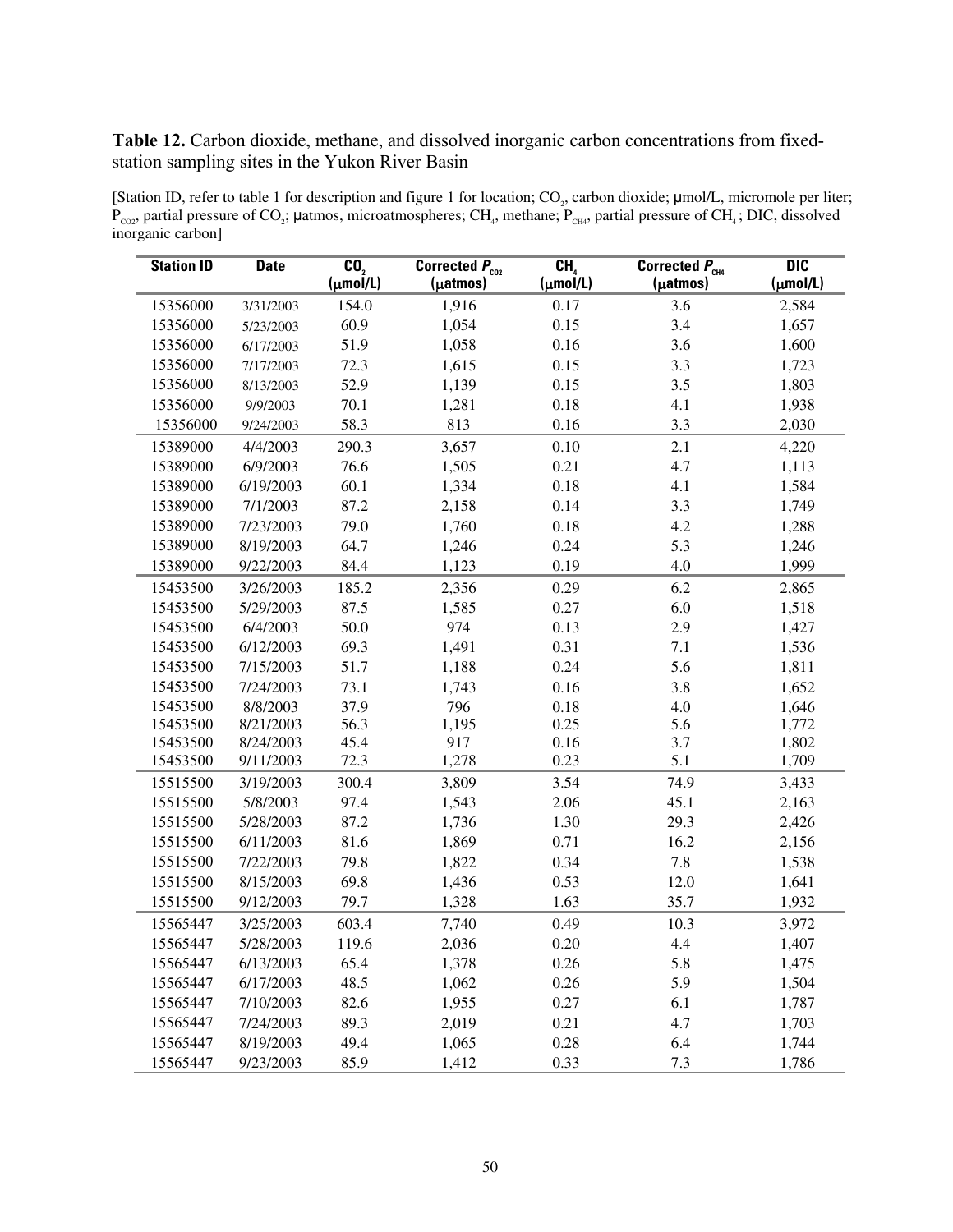# **CHAPTER 8 - Sediment Chemistry**

# **by Arthur J. Horowitz**

A description of sample collection and processing of samples for suspended sediment

chemistry is given in Schuster (2003). Sample analysis results for WY 2003 are given in table 13.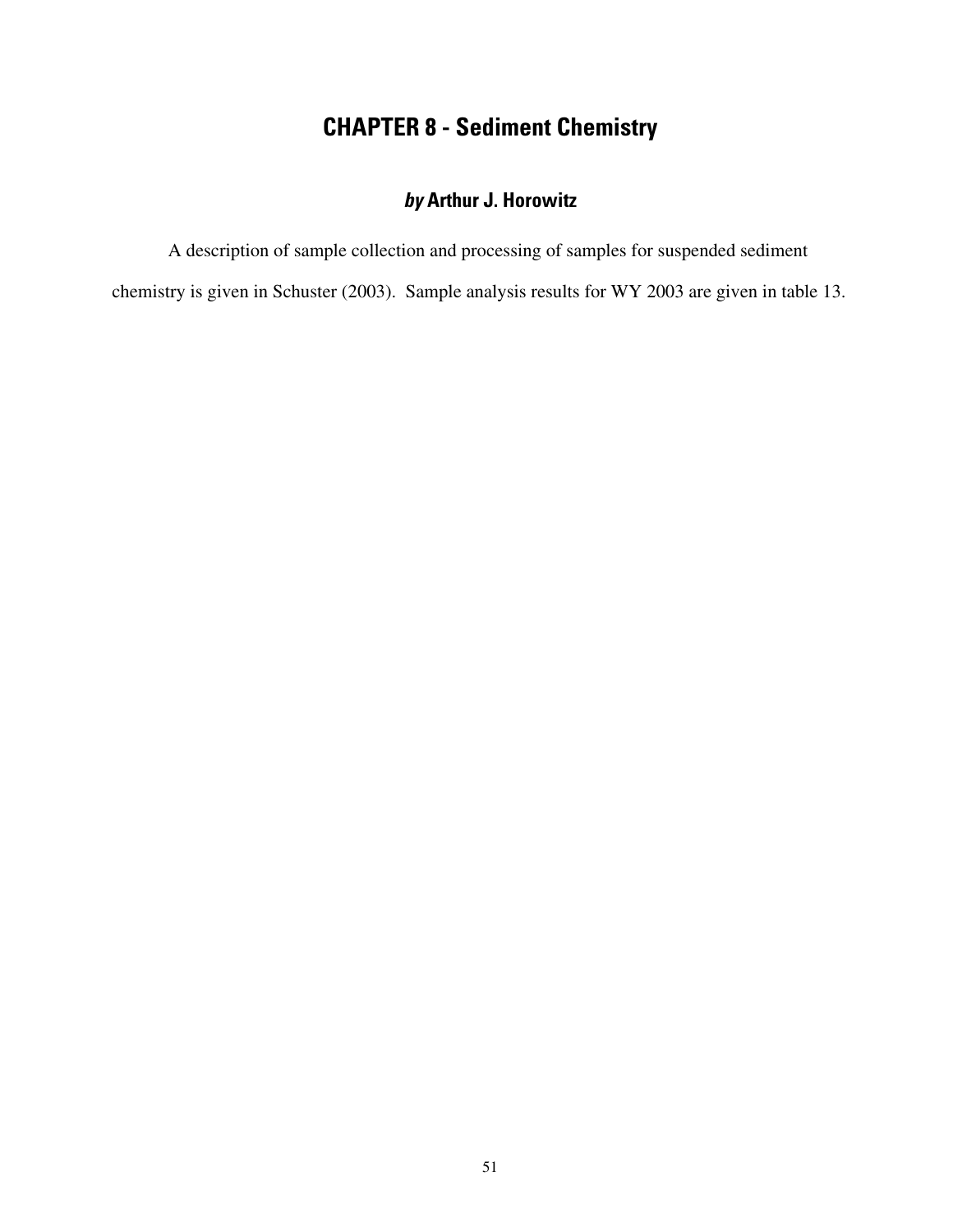**Table 13**. Sediment chemistry data from fixed-station sampling sites in the Yukon River Basin<br>[Station ID, refer to table 1 for description and figure 1 for location; mg/L, milligram per liter;  $\mu$ g/g, microgram per gra [Station ID, refer to table 1 for description and figure 1 for location; mg/L, milligram per liter; µg/g, microgram per gram; %, percent; Sets A & B indicate **Table 13**. Sediment chemistry data from fixed-station sampling sites in the Yukon River Basin

| <b>Station ID</b> | <b>Date/Time</b>     | $\frac{1}{25} \frac{1}{25} \frac{1}{25} \frac{1}{25} \frac{1}{25} \frac{1}{25} \frac{1}{25} \frac{1}{25} \frac{1}{25} \frac{1}{25} \frac{1}{25} \frac{1}{25} \frac{1}{25} \frac{1}{25} \frac{1}{25} \frac{1}{25} \frac{1}{25} \frac{1}{25} \frac{1}{25} \frac{1}{25} \frac{1}{25} \frac{1}{25} \frac{1}{25} \frac{1}{25} \frac{1}{25} \frac{1}{25} \frac{1}{25} \frac{1$ | $\frac{a}{2} = \frac{a}{2}$ |  |
|-------------------|----------------------|--------------------------------------------------------------------------------------------------------------------------------------------------------------------------------------------------------------------------------------------------------------------------------------------------------------------------------------------------------------------------|-----------------------------|--|
|                   |                      |                                                                                                                                                                                                                                                                                                                                                                          |                             |  |
| 5356000           | 7:40<br>5/23/2003    |                                                                                                                                                                                                                                                                                                                                                                          |                             |  |
| 15356000          | 12:20<br>6/17/2003   |                                                                                                                                                                                                                                                                                                                                                                          |                             |  |
| 15356000          | 13:00<br>7/17/2003   |                                                                                                                                                                                                                                                                                                                                                                          |                             |  |
| 5356000 (Set A)   | 13:10<br>7/17/2003   |                                                                                                                                                                                                                                                                                                                                                                          |                             |  |
| [5356000 (Set B)  | 13:00<br>8/13/2003   |                                                                                                                                                                                                                                                                                                                                                                          |                             |  |
| 15356000          | 9/9/2003 14:30       |                                                                                                                                                                                                                                                                                                                                                                          |                             |  |
| 5356000           | 9/24/2003 12:30      |                                                                                                                                                                                                                                                                                                                                                                          |                             |  |
| 5389000           | 6/9/2003 15:10       |                                                                                                                                                                                                                                                                                                                                                                          |                             |  |
| 5389000           | 14:25<br>6/19/2003   |                                                                                                                                                                                                                                                                                                                                                                          |                             |  |
| 5389000           | 7/1/2003 14:30       |                                                                                                                                                                                                                                                                                                                                                                          |                             |  |
| 5389000           | 7/23/2003 15:40      |                                                                                                                                                                                                                                                                                                                                                                          |                             |  |
| 5389000           | 13:10<br>8/19/2003   |                                                                                                                                                                                                                                                                                                                                                                          |                             |  |
| 5389000           | 13:00<br>9/22/2003   |                                                                                                                                                                                                                                                                                                                                                                          |                             |  |
| 15453500          | 00:61<br>3/26/2003   |                                                                                                                                                                                                                                                                                                                                                                          |                             |  |
| 5453500 (Set A    | 16:00<br>5/29/2003   |                                                                                                                                                                                                                                                                                                                                                                          |                             |  |
| 5453500 (Set B)   | 6:10<br>5/29/2003    |                                                                                                                                                                                                                                                                                                                                                                          |                             |  |
| 5453500           | 4:20<br>6/12/2003    |                                                                                                                                                                                                                                                                                                                                                                          |                             |  |
| 5453500           | 16:10<br>7/15/2003   |                                                                                                                                                                                                                                                                                                                                                                          |                             |  |
| 5453500           | 14:10<br>7/24/2003   |                                                                                                                                                                                                                                                                                                                                                                          |                             |  |
| 5453500           | 3:30<br>8/21/2003    |                                                                                                                                                                                                                                                                                                                                                                          |                             |  |
| 5453500           | 16:10<br>9/11/2003   |                                                                                                                                                                                                                                                                                                                                                                          |                             |  |
| 5515500           | 3/19/2003 18:30      |                                                                                                                                                                                                                                                                                                                                                                          |                             |  |
| 5515500           | 5/8/2003 14:40       |                                                                                                                                                                                                                                                                                                                                                                          |                             |  |
| 5515500           | 15:30<br>5/28/2003   |                                                                                                                                                                                                                                                                                                                                                                          |                             |  |
| 5515500           | 13:30<br>6/11/2003   |                                                                                                                                                                                                                                                                                                                                                                          |                             |  |
| 15515500          | 13:30<br>7/22/2003   |                                                                                                                                                                                                                                                                                                                                                                          |                             |  |
| 15515500 (Set A)  | 1:30<br>8/15/2003    |                                                                                                                                                                                                                                                                                                                                                                          |                             |  |
| 15515500 (Set B)  | $-1:40$<br>8/15/2003 |                                                                                                                                                                                                                                                                                                                                                                          |                             |  |
| 15515500          | 3:40<br>9/12/2003    |                                                                                                                                                                                                                                                                                                                                                                          |                             |  |
|                   |                      |                                                                                                                                                                                                                                                                                                                                                                          |                             |  |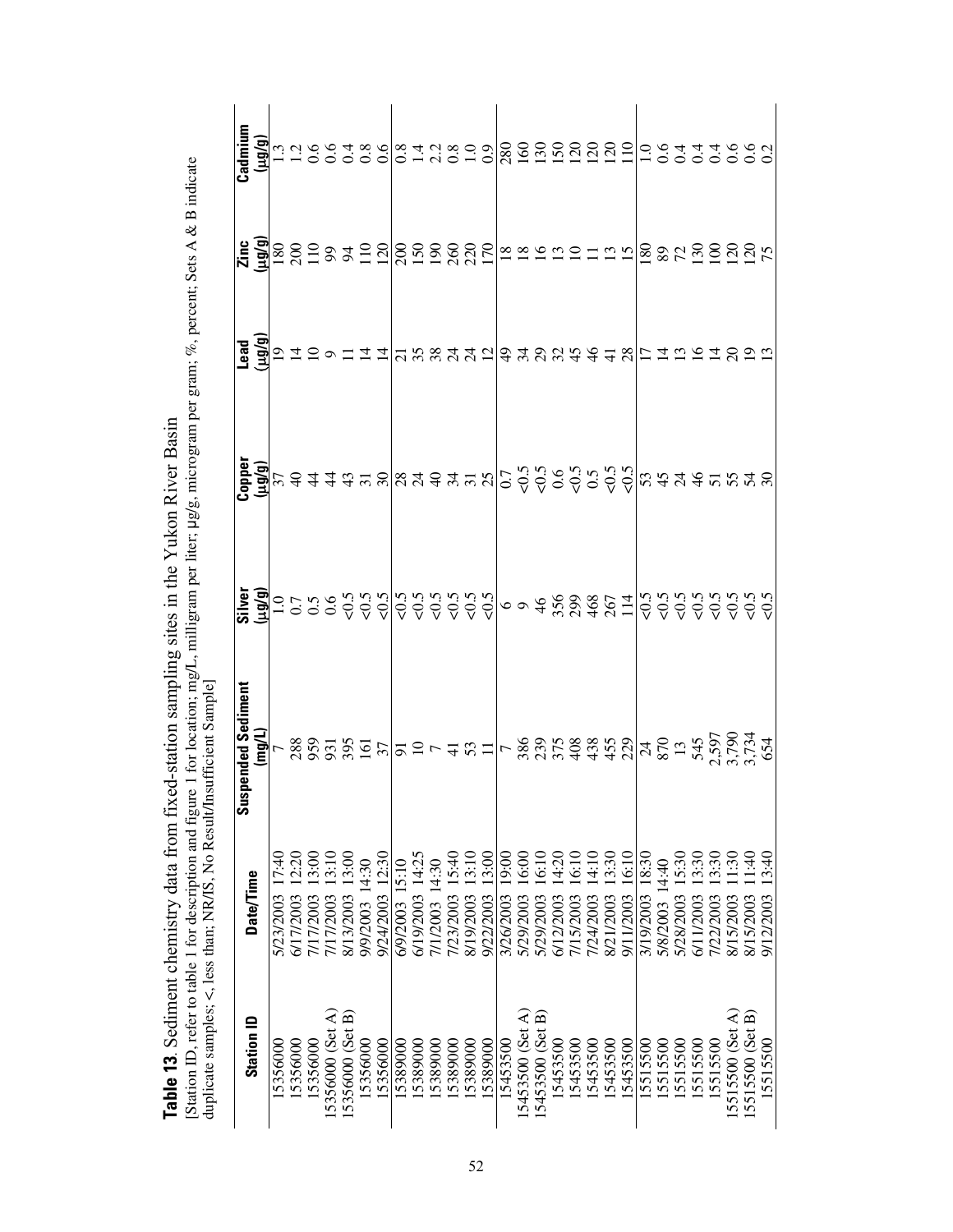| <b>Station ID</b> | <b>Date/Time</b>  | ended Sedimer<br>Susp | $\frac{\sin \theta}{\sin \theta}$ $\frac{\sin \theta}{\cos \theta}$ $\cos \theta$ $\cos \theta$ $\cos \theta$ $\cos \theta$ | apper<br>الولايا<br>35 | p/Brt<br>ead | <b>្រុម</b><br><b>មន្ទ្រី</b> ១ ១<br>មន្ទ្រី | <b>Edmium</b><br><b>Lug(g)</b><br>COCOCOCOCO<br>COCOCOCOCO |
|-------------------|-------------------|-----------------------|-----------------------------------------------------------------------------------------------------------------------------|------------------------|--------------|----------------------------------------------|------------------------------------------------------------|
| 15565447          | 128/2003 14:40    | $\mathcal{Z}$         |                                                                                                                             |                        |              |                                              |                                                            |
| 5565447           | /17/2003 17:20    |                       |                                                                                                                             |                        |              |                                              |                                                            |
| 15565447          | /10/2003 18:20    | 522882                |                                                                                                                             |                        |              | $\Xi$                                        |                                                            |
| 15565447          | 19:50<br>/24/2003 |                       |                                                                                                                             |                        |              |                                              |                                                            |
| 5565447 (Set A)   | 19/2003 17:10     |                       |                                                                                                                             | $\frac{6}{4}$          |              | $\frac{150}{130}$                            |                                                            |
| 5565447 (Set B)   | 19/2006 17:20     |                       |                                                                                                                             |                        |              |                                              |                                                            |
| 15565447          | 0.81 2003/2009    | 153                   |                                                                                                                             |                        |              |                                              |                                                            |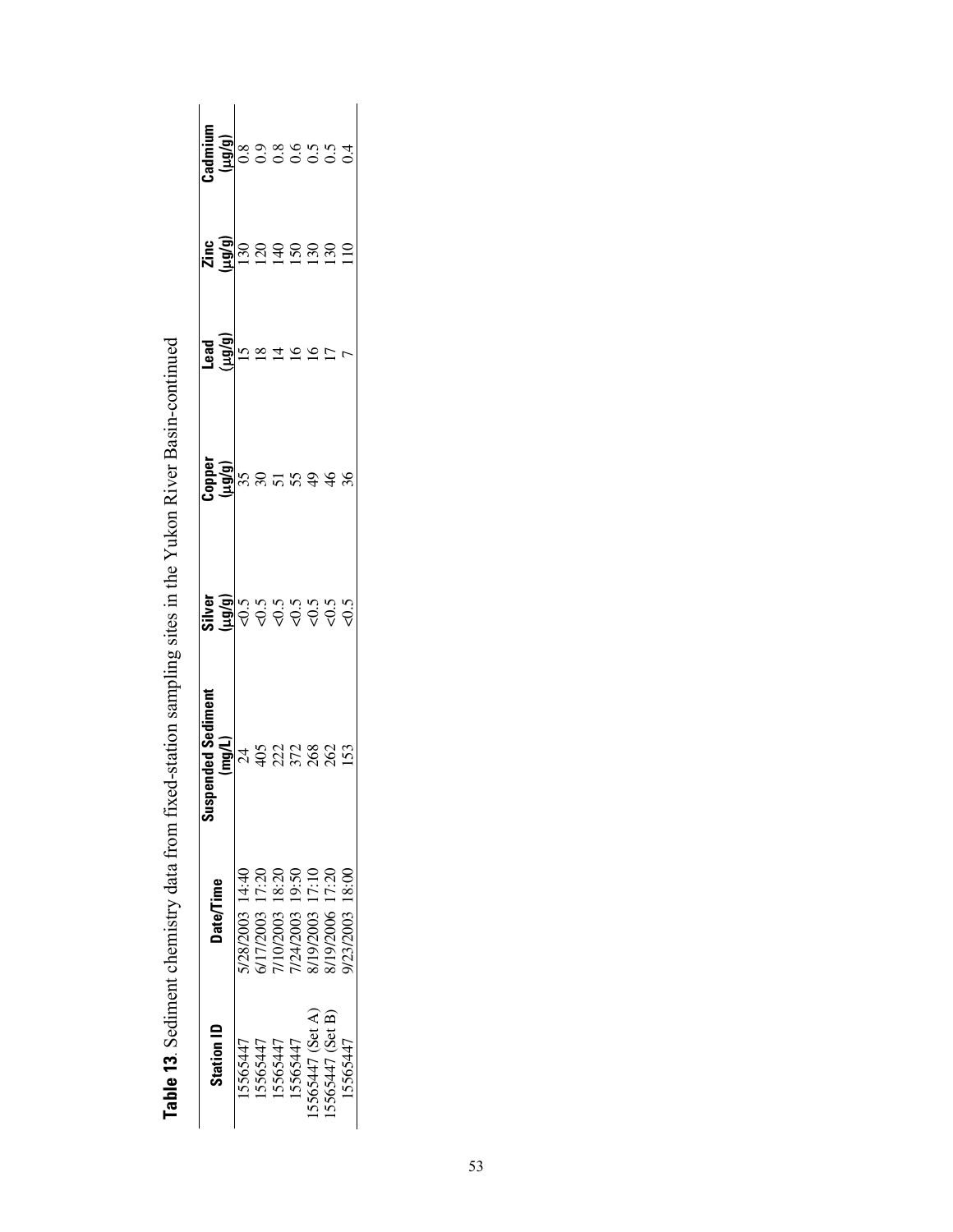| <b>Station ID</b> | Date/Time                     | 틔<br>Chromi<br>Йñт) | Cobalt<br>1հեզ                         | Nickel<br>(روروبا              |  | (P/Bri | Beryllium                                                              | Molybdenum<br>(و/وبيا             |
|-------------------|-------------------------------|---------------------|----------------------------------------|--------------------------------|--|--------|------------------------------------------------------------------------|-----------------------------------|
| 15356000          | 17:40<br>5/23/2003            | $\overline{0}$      |                                        |                                |  |        |                                                                        |                                   |
| 5356000           | 6/17/2003                     | $\overline{6}$      |                                        |                                |  |        |                                                                        |                                   |
| 15356000 (Set A)  | 7/17/2003                     | $\mathcal{S}$       |                                        |                                |  |        |                                                                        |                                   |
| 15356000 (Set B)  | 13:10<br>7/17/2003            | $\infty$            |                                        |                                |  |        |                                                                        |                                   |
| 5356000           | 13:00<br>8/13/2003            | 99                  |                                        |                                |  |        |                                                                        |                                   |
| 15356000          | 14:30<br>9/9/2003             | $\Xi$               |                                        |                                |  |        |                                                                        |                                   |
| 15356000          | 12:30<br>9/24/2003            | 79                  |                                        | $8888888886688482288848348884$ |  |        | $\begin{bmatrix} \mathbf{G} \\ \mathbf{G} \\ \mathbf{G} \end{bmatrix}$ | $4499940$ $\frac{1255228}{12552}$ |
| 5389000           | 6/9/2003 15:10                | $\mathcal{L}$       |                                        |                                |  |        |                                                                        |                                   |
| 5389000           | 6/19/2003 14:25               | $\Xi$               |                                        |                                |  |        |                                                                        |                                   |
| 5389000           | 7/1/2003 14:30                | $\overline{70}$     |                                        |                                |  |        |                                                                        |                                   |
| 5389000           | 15:40<br>7/23/2003            | $\mathcal{S}$       |                                        |                                |  |        |                                                                        |                                   |
| 5389000           | 13:10<br>8/19/2003            | $\overline{30}$     |                                        |                                |  |        |                                                                        |                                   |
| 5389000           | <u>ونۍ</u><br>9/22/2003       | g                   |                                        |                                |  |        |                                                                        |                                   |
| 15453500          | 00:6<br>3/26/2003             | $\overline{20}$     |                                        |                                |  |        |                                                                        |                                   |
| [5453500 (Set A)  | 6.00<br>5/29/2003             | $\Xi$               |                                        |                                |  |        |                                                                        |                                   |
| [5453500 (Set B)  | 6.10<br>5/29/2003             | 96                  |                                        |                                |  |        |                                                                        |                                   |
| 15453500          | 4:20<br>6/12/2003             | 10                  |                                        |                                |  |        |                                                                        |                                   |
| 5453500           | 6:10<br>7/15/2003             | 93                  |                                        |                                |  |        |                                                                        |                                   |
| 5453500           | $rac{1}{4}$<br>7/24/2003      | 95                  |                                        |                                |  |        |                                                                        |                                   |
| 5453500           | 3:30<br>8/21/2003             | $\Xi$               |                                        |                                |  |        |                                                                        |                                   |
| 5453500           | $\frac{1}{6}$<br>9/11/2003    | $\approx$           | 11 21 21 21 21 22 21 22 22 24 25 26 27 |                                |  |        |                                                                        |                                   |
| 5515500           | 8.30<br>3/14/2003             | $\overline{8}$      |                                        |                                |  |        |                                                                        |                                   |
| 15515500          | 5/8/2003 14:40                | 83                  |                                        |                                |  |        |                                                                        |                                   |
| 5515500           | 15:30<br>5/28/2003            | $\overline{2}$      |                                        |                                |  |        |                                                                        |                                   |
| 15515500          | 3.30<br>6/11/2003             | $\overline{10}$     |                                        |                                |  |        |                                                                        |                                   |
| 15515500          | 3:30<br>7/22/2003             | 92                  |                                        |                                |  |        |                                                                        |                                   |
| 15515500 (Set A)  | $\widetilde{30}$<br>8/15/2003 | 130                 |                                        |                                |  |        |                                                                        |                                   |
| 15515500 (Set B)  | $\frac{40}{5}$<br>8/15/2003   | 130                 |                                        |                                |  |        |                                                                        |                                   |
| 15515500          | 3:40<br>9/12/2003             | 84                  |                                        |                                |  |        |                                                                        |                                   |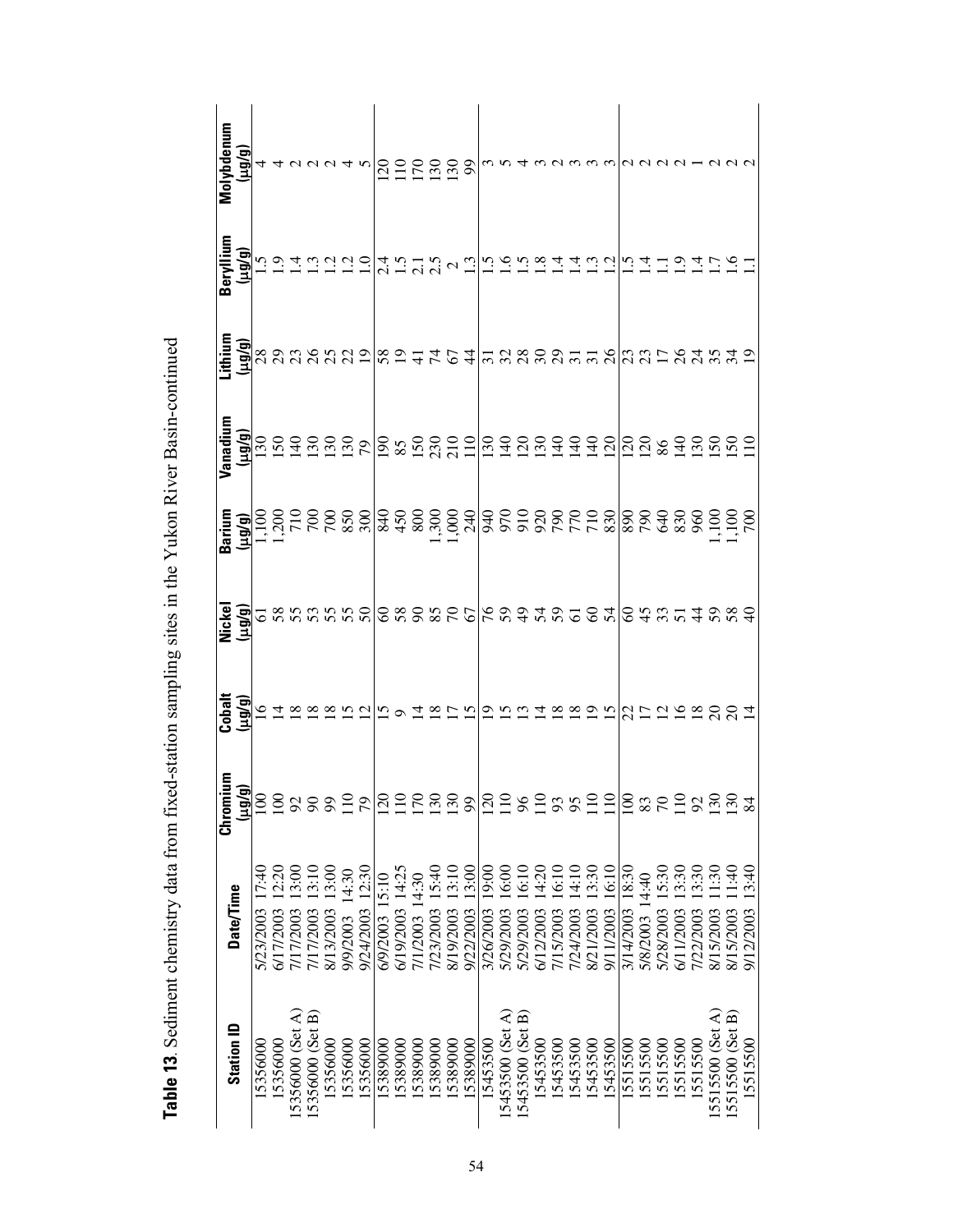| <b>Station ID</b> | <b>Date/Time</b> | ≣<br>Chromiu<br>(brith) | Cobalt<br>(µg/g) | Nickel<br>(6/6n) | Barium<br>(hā/ār                    | Vanadium<br>(hih)                        | .ithium<br>(P/Brl) | Beryllium<br>(hin) | Molybdenum<br>(hin) |
|-------------------|------------------|-------------------------|------------------|------------------|-------------------------------------|------------------------------------------|--------------------|--------------------|---------------------|
| 15565447          | 5/28/2003 14:40  | $\frac{1}{2}$           |                  |                  |                                     |                                          |                    | $\overline{6}$     |                     |
| 5565447           | 6/17/2003 17:20  |                         | $15 \Omega$      | <b>SSTPSS</b>    | 920<br>7100<br>1100<br>1100<br>1388 | $\begin{array}{c} 30 \\ 110 \end{array}$ | តនិក្ខុងនាន្ល      |                    |                     |
| 15565447          | 7/10/2003 18:20  | 2920                    |                  |                  |                                     |                                          |                    | $\dot{\infty}$     |                     |
| 15565447          | 1/24/2003 19:50  |                         | $\frac{8}{20}$   |                  |                                     |                                          |                    | ڣ                  |                     |
| 15565447 (Set A)  | 8/19/2003 17:10  |                         |                  |                  |                                     |                                          |                    | 4.                 |                     |
| 15565447 (Set B)  | 8/19/2003 17:20  | 110                     | $\frac{9}{19}$   |                  | 890<br>190                          | SSH48                                    |                    | 4.                 |                     |
| 15565447          | 9/23/2003 18:00  | 93                      | $\overline{16}$  | $\overline{9}$   |                                     |                                          |                    |                    |                     |

| $-1 - 1$                                 |   |
|------------------------------------------|---|
| $\mathbf{r}$                             |   |
|                                          |   |
| ׇׇ֧֖֖֖֖֧֚֚֚֚֚֚֚֚֚֚֚֡֝֓ <u>֚</u><br>֧֪֪֪֧ | ĺ |
|                                          |   |
| いっこくし                                    |   |
|                                          |   |
|                                          |   |
|                                          |   |
|                                          |   |
|                                          |   |
|                                          |   |
| $\frac{1}{2}$                            |   |
|                                          |   |
|                                          |   |
|                                          |   |
|                                          |   |
|                                          |   |
|                                          |   |
|                                          |   |
|                                          |   |
|                                          |   |
| -<br>-                                   |   |
| í<br>F                                   |   |
|                                          |   |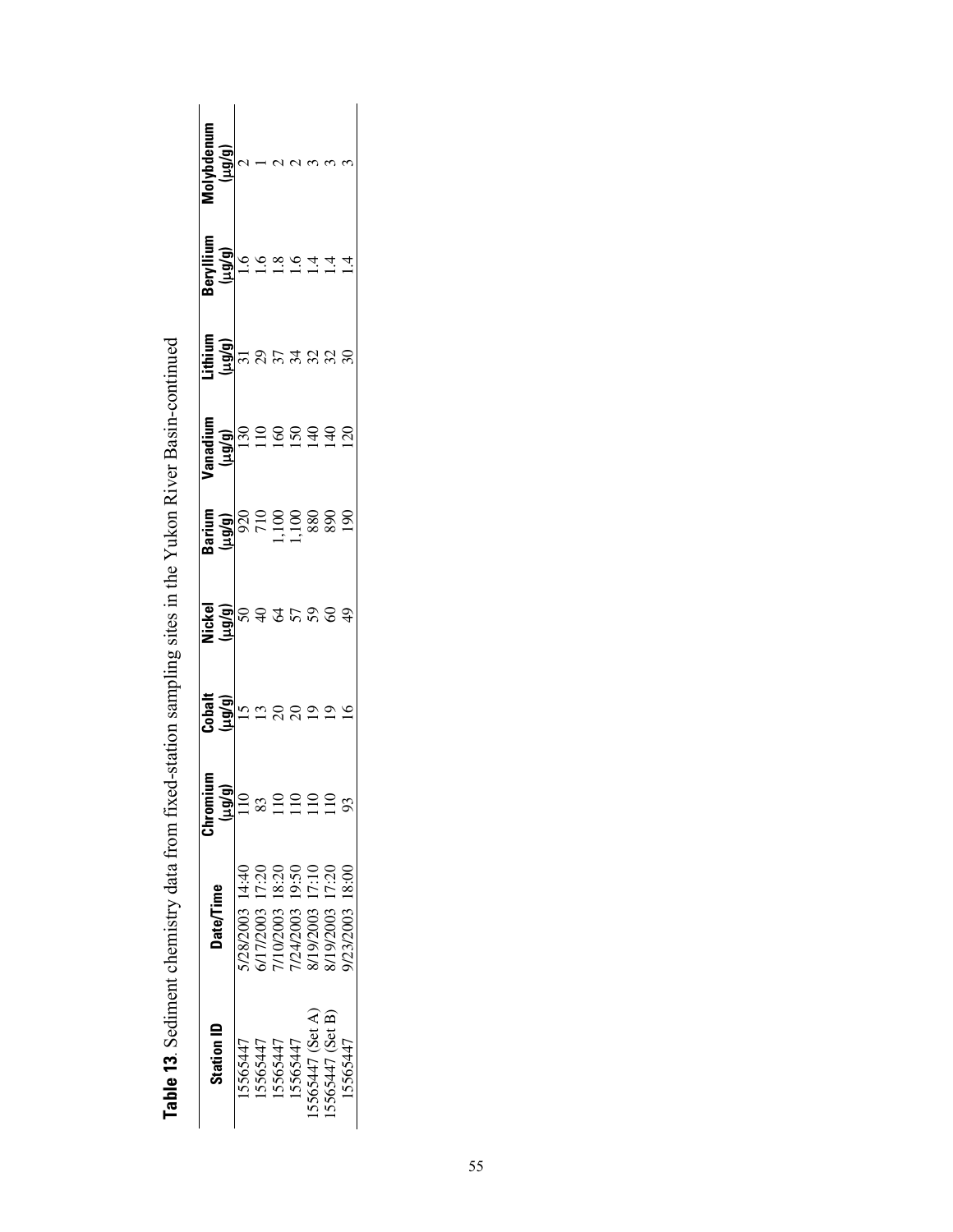| <b>Station ID</b> | Date/Time                              | Alphorus<br>( <u>pug/g)</u><br>(pug/g)<br>(1,000<br>1,100<br>Phosph | Strontium | <b>E SALA PERIODE PROFESSIONALE PROPERTIAL PROPERTY AND PERIODE PROPERTY AND PROPER SUPPLY AND PROPER SUPPLY AND P</b><br><b>E SALA PERIODE PROPERTY AND PROPER SUPPLY AND PROPER SUPPLY AND PROPERTY AND PROPERTY AND PROPERTY AND PROP</b> | Seleniun | <b></b> | ।<br>ਛੁੱਡ੍ਰੇ ଟ ଟ ଟ ଟ ଟ ଟ ମ୍ବାଟ ଟ ଟ ଟ ଟ ଟ ଟ ଟ ଟ ଟ ଟ ଟ ଟ ଟ ମ୍ବାଟ ଟ ଟ ଟ ଟ ଟ ଟ ଟ |
|-------------------|----------------------------------------|---------------------------------------------------------------------|-----------|----------------------------------------------------------------------------------------------------------------------------------------------------------------------------------------------------------------------------------------------|----------|---------|------------------------------------------------------------------------------|
| 5356000           | 5/23/2003                              |                                                                     |           |                                                                                                                                                                                                                                              |          |         |                                                                              |
| 15356000          | 6/17/2003                              |                                                                     |           |                                                                                                                                                                                                                                              |          |         |                                                                              |
| 15356000 (Set A)  | 3.00<br>7/17/2003                      |                                                                     |           |                                                                                                                                                                                                                                              |          |         |                                                                              |
| 15356000 (Set B)  | 7/17/2003 13:10                        | 980                                                                 |           |                                                                                                                                                                                                                                              |          |         |                                                                              |
| 5356000           | 13:00<br>8/13/2003                     | 960                                                                 |           |                                                                                                                                                                                                                                              |          |         |                                                                              |
| 15356000          | 9/9/2003 14:30                         | 860                                                                 |           |                                                                                                                                                                                                                                              |          |         |                                                                              |
| 5356000           | 9/24/2003 12:30                        | 610                                                                 |           |                                                                                                                                                                                                                                              |          |         |                                                                              |
| 5389000           | 6/9/2003 15:10                         | 1,000                                                               |           |                                                                                                                                                                                                                                              |          |         |                                                                              |
| 5389000           | 6/19/2003 14:25                        | 580                                                                 |           |                                                                                                                                                                                                                                              |          |         |                                                                              |
| 5389000           | 7/1/2003 14:30                         |                                                                     |           |                                                                                                                                                                                                                                              |          |         |                                                                              |
| 5389000           | 15:40<br>1/23/2003                     |                                                                     |           |                                                                                                                                                                                                                                              |          |         |                                                                              |
| 5389000           | 13:10<br>8/19/2003                     |                                                                     |           |                                                                                                                                                                                                                                              |          |         |                                                                              |
| 5389000           | 13:00<br>9/22/2003                     | 690                                                                 |           |                                                                                                                                                                                                                                              |          |         |                                                                              |
| 15453500          | 9:00<br>3/26/2003                      | 1,000                                                               |           |                                                                                                                                                                                                                                              |          |         |                                                                              |
| 15453500 (Set A)  | 6.00<br>5/29/2003                      | 960                                                                 |           |                                                                                                                                                                                                                                              |          |         |                                                                              |
| [5453500 (Set B)  | 610<br>5/29/2003                       | 900                                                                 |           |                                                                                                                                                                                                                                              |          |         |                                                                              |
| 15453500          | 4:20<br>6/12/2003                      | 980                                                                 |           |                                                                                                                                                                                                                                              |          |         |                                                                              |
| 5453500           | $\frac{6}{10}$<br>7/15/2003            | 1,000                                                               |           |                                                                                                                                                                                                                                              |          |         |                                                                              |
| 5453500           | $\frac{1}{4}$ :10<br>1/24/2003         | 930                                                                 |           |                                                                                                                                                                                                                                              |          |         |                                                                              |
| 5453500           | 3:30<br>8/21/2003                      | 920                                                                 |           |                                                                                                                                                                                                                                              |          |         |                                                                              |
| 5453500           | 6:10<br>9/11/2003                      | 850                                                                 |           |                                                                                                                                                                                                                                              |          |         |                                                                              |
| 5515500           | 18:30<br>3/14/2003                     | 990                                                                 |           |                                                                                                                                                                                                                                              |          |         |                                                                              |
| 15515500          | 5/8/2003 14:40                         | 790                                                                 |           |                                                                                                                                                                                                                                              |          |         |                                                                              |
| 5515500           | 15:30<br>5/28/2003                     | 580                                                                 |           |                                                                                                                                                                                                                                              |          |         |                                                                              |
| 15515500          | 3:30<br>5/11/2003                      | 780                                                                 |           |                                                                                                                                                                                                                                              |          |         |                                                                              |
| 15515500          | 3:30<br>1/22/2003                      | 770                                                                 |           |                                                                                                                                                                                                                                              |          |         |                                                                              |
| [5515500 (Set A)  | $\widetilde{\mathbb{S}}0$<br>8/15/2003 | 700                                                                 |           |                                                                                                                                                                                                                                              |          |         |                                                                              |
| 5515500 (Set B)   | $\frac{1}{2}$<br>8/15/2003             | 690                                                                 |           |                                                                                                                                                                                                                                              |          |         |                                                                              |
| 15515500          | 3:40<br>9/12/2003                      | 650                                                                 |           |                                                                                                                                                                                                                                              |          |         |                                                                              |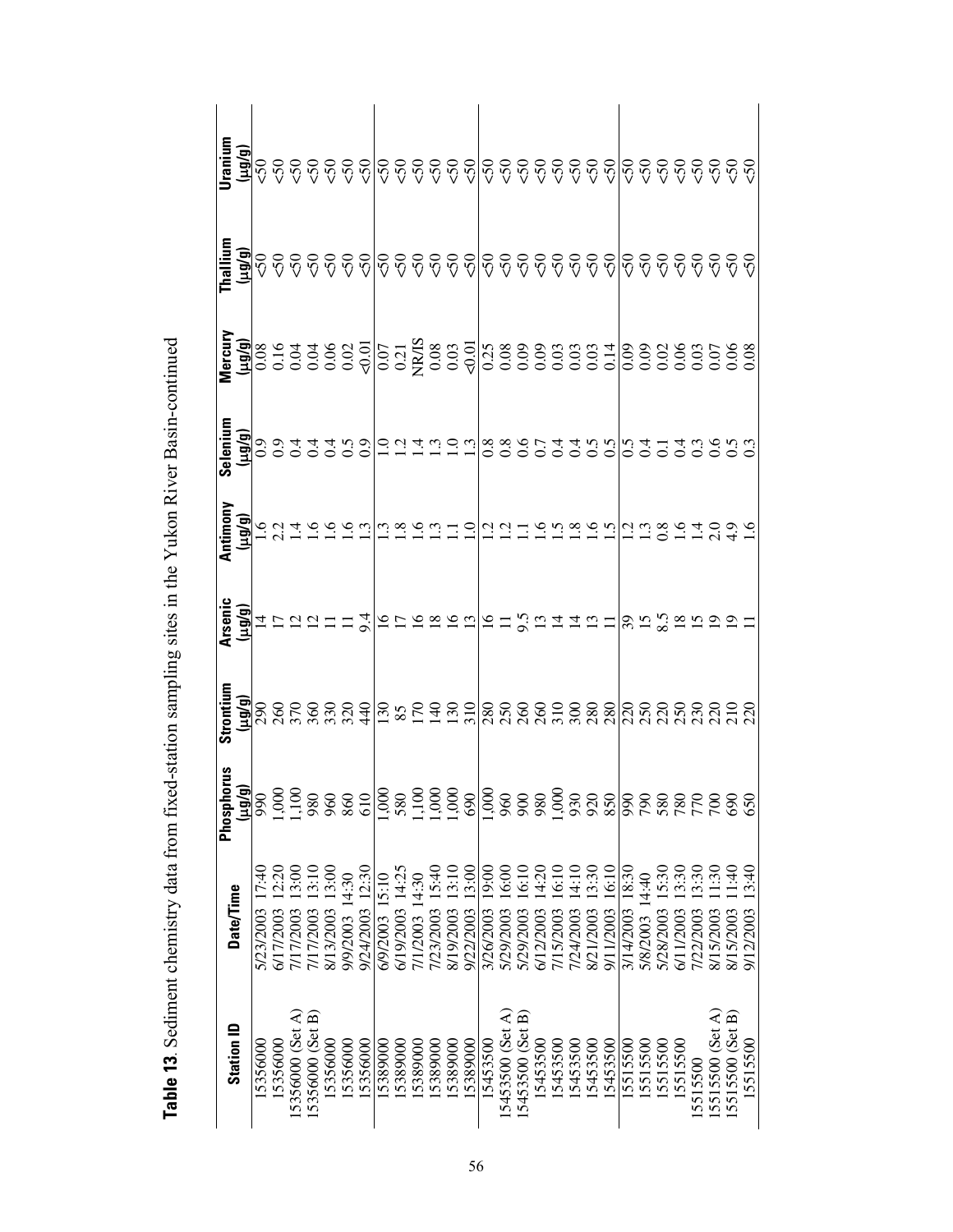| Station ID      | <b>Date/Time</b>     | Phosphorus<br>(prám) | Strontium<br>(hin) | Arsenic<br>(bíbri) | Antimony<br>(britr) | Selenium<br>(b/brl) | Mercury<br>(p/011) | <b>Thallium</b><br>(و/وبرا | Jranium<br>(و/وسا |
|-----------------|----------------------|----------------------|--------------------|--------------------|---------------------|---------------------|--------------------|----------------------------|-------------------|
| 15565447        | 5/28/2003 14:40      | 950                  |                    |                    | Ξ                   | 0.4                 |                    | $\overline{50}$            |                   |
| 15565447        | 6/17/2003 17:20      |                      |                    |                    | $\overline{1}$      | 0.6                 |                    | $\mathcal{L}$              |                   |
| 15565447        | 7/10/2003 18:20      |                      | $288728888$        | $\frac{8}{1}$      | $\overline{6}$      |                     | 8888588<br>6888588 | $\overline{50}$            | <b>99999</b>      |
| 15565447        | 1/24/2003 19:50      |                      |                    |                    | ್ಷ                  |                     |                    | $\sim$                     |                   |
| 5565447 (Set A) | 17:10<br>8/19/2003   |                      |                    |                    | 2.1                 | 0.56                |                    | $\varsigma$ <sub>5</sub>   |                   |
| 5565447 (Set B) | 17:20<br>8/19/2003 1 |                      |                    |                    | $\overline{c}$      | 0.5                 |                    | $\overline{50}$            | $\overline{50}$   |
| 15565447        | 18:00<br>9/23/2003   |                      |                    |                    |                     |                     |                    | $\overline{50}$            | $\overline{5}$    |

| I                    |
|----------------------|
|                      |
| l                    |
|                      |
|                      |
|                      |
| $\overline{a}$       |
|                      |
|                      |
|                      |
| こくしょう うちょうしょう ちょうしょう |
|                      |
|                      |
|                      |
|                      |
| i<br>Second          |
| ׇֺ֚֡֡                |
|                      |
|                      |
|                      |
|                      |
| ا<br>ا               |
|                      |
|                      |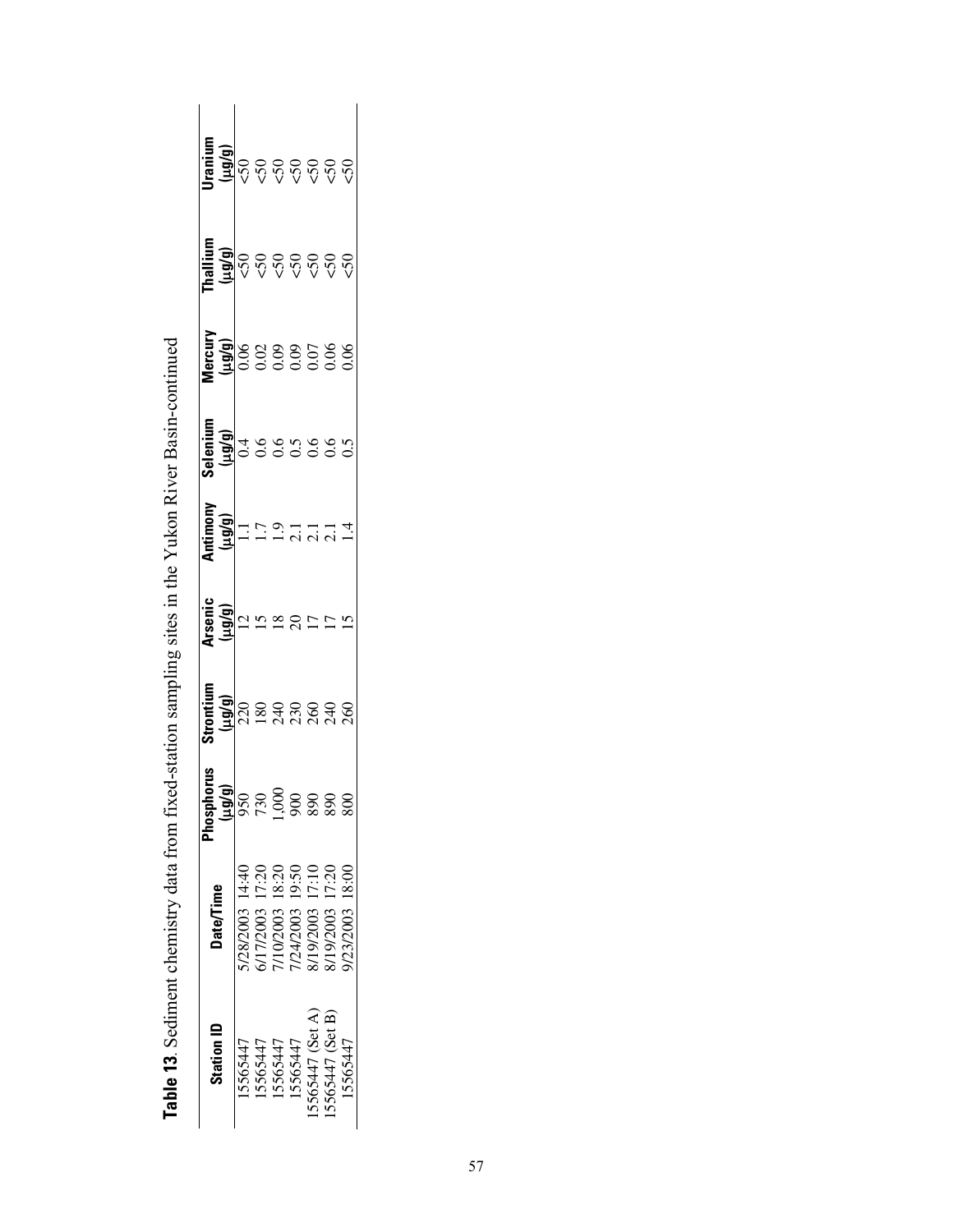|                   |                      |                                                                                                                            |           |  |  | Total Nitrogen |
|-------------------|----------------------|----------------------------------------------------------------------------------------------------------------------------|-----------|--|--|----------------|
| <b>Station ID</b> | <b>Date/Time</b>     | Iron (%)                                                                                                                   | Manganese |  |  |                |
| 15356000          | 5/23/2003 17:40      |                                                                                                                            |           |  |  |                |
| 15356000          | 12:20<br>6/17/2003   |                                                                                                                            |           |  |  |                |
| 15356000 (Set A)  | 13:00<br>7/17/2003   |                                                                                                                            |           |  |  |                |
| 15356000 (Set B)  | 13:10<br>7/17/2003   |                                                                                                                            |           |  |  |                |
| 15356000          | 13:00<br>8/13/2003   |                                                                                                                            |           |  |  |                |
| 15356000          | 9/9/2003 14:30       |                                                                                                                            |           |  |  |                |
| 15356000          | 9/24/2003 12:30      | o x q q n c v c o x q q d q m x q q q q q m x q q q q q q q q<br>o x q q n c v c o x q d d d m x q q q q q q q q q q q q q |           |  |  |                |
| 15389000          | 6/9/2003 15:10       |                                                                                                                            |           |  |  |                |
| 15389000          | 6/19/2003 14:25      |                                                                                                                            |           |  |  |                |
| 5389000           | 7/1/2003 14:30       |                                                                                                                            |           |  |  |                |
| 15389000          | 15:40<br>7/23/2003   |                                                                                                                            |           |  |  |                |
| 15389000          | 8/19/2003 13:10      |                                                                                                                            |           |  |  |                |
| 5389000           | 13:00<br>9/22/2003   |                                                                                                                            |           |  |  |                |
| 15453500          | 19:00<br>3/26/2003   |                                                                                                                            |           |  |  |                |
| [5453500 (Set A)  | 16:00<br>5/29/2003   |                                                                                                                            |           |  |  |                |
| [5453500 (Set B)  | 16:10<br>5/29/2003   |                                                                                                                            |           |  |  |                |
| 15453500          | 14:20<br>6/12/2003   |                                                                                                                            |           |  |  |                |
| 15453500          | 16:10<br>7/15/2003   |                                                                                                                            |           |  |  |                |
| 15453500          | 14:10<br>7/24/2003   |                                                                                                                            |           |  |  |                |
| 15453500          | 13:30<br>8/21/2003   |                                                                                                                            |           |  |  |                |
| 5453500           | 16:10<br>9/11/2003   |                                                                                                                            |           |  |  |                |
| 5515500           | 18:30<br>3/14/2003   |                                                                                                                            |           |  |  |                |
| 15515500          | 5/8/2003 14:40       |                                                                                                                            |           |  |  |                |
| 15515500          | 15:30<br>5/28/2003 1 |                                                                                                                            |           |  |  |                |
| 15515500          | 13:30<br>6/11/2003   |                                                                                                                            |           |  |  |                |
| 15515500          | 13:30<br>7/22/2003   |                                                                                                                            |           |  |  |                |
| 15515500 (Set A)  | 1:30<br>8/15/2003    |                                                                                                                            |           |  |  |                |
| 15515500 (Set B)  | 1:40<br>8/15/2003    |                                                                                                                            |           |  |  |                |
| 15515500          | 3:40<br>9/12/2003    |                                                                                                                            |           |  |  |                |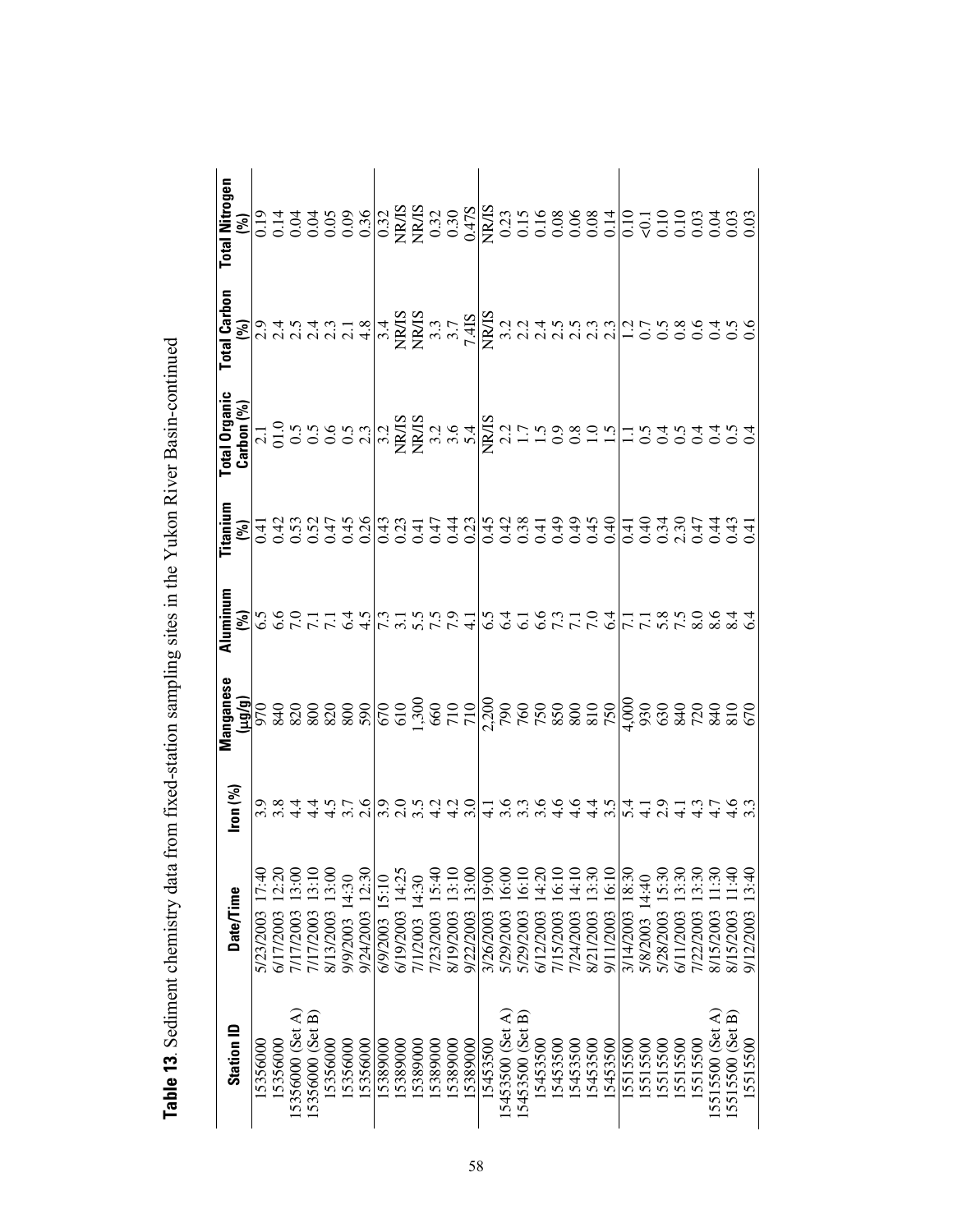| <b>Station ID</b> | <b>Date/Time</b> | $\frac{1}{2}$ on $\binom{9}{0}$ | anganese<br>(p/an) | luminum      | <b>utanium</b> | tal Organic                | <b>Hal Carhon</b> | otal Nitrone<br>(96) |
|-------------------|------------------|---------------------------------|--------------------|--------------|----------------|----------------------------|-------------------|----------------------|
| 15565447          | /28/2003 14:40   |                                 |                    | 7.0          | 80.45084455    | <b>Carbon (%)</b><br>$1.5$ | $\frac{18}{1.8}$  |                      |
| 15565447          | 17/2003 17:20    |                                 | <b>88888887</b>    | 6.7          |                |                            |                   |                      |
| 15565447          | //10/2003 18:20  |                                 |                    | 7873<br>7873 |                |                            |                   |                      |
| 15565447          | 1/24/2003 19:50  | 5.0                             |                    |              |                |                            | $\ddot{.}$        |                      |
| 5565447 (Set A)   | 19/2003 17:10    |                                 |                    |              |                |                            |                   |                      |
| 5565447 (Set B)   | 8/19/2003 17:20  |                                 |                    |              |                | $\frac{21}{11}$            |                   |                      |
| 15565447          | 00:81 2002/2003  |                                 |                    |              |                |                            |                   |                      |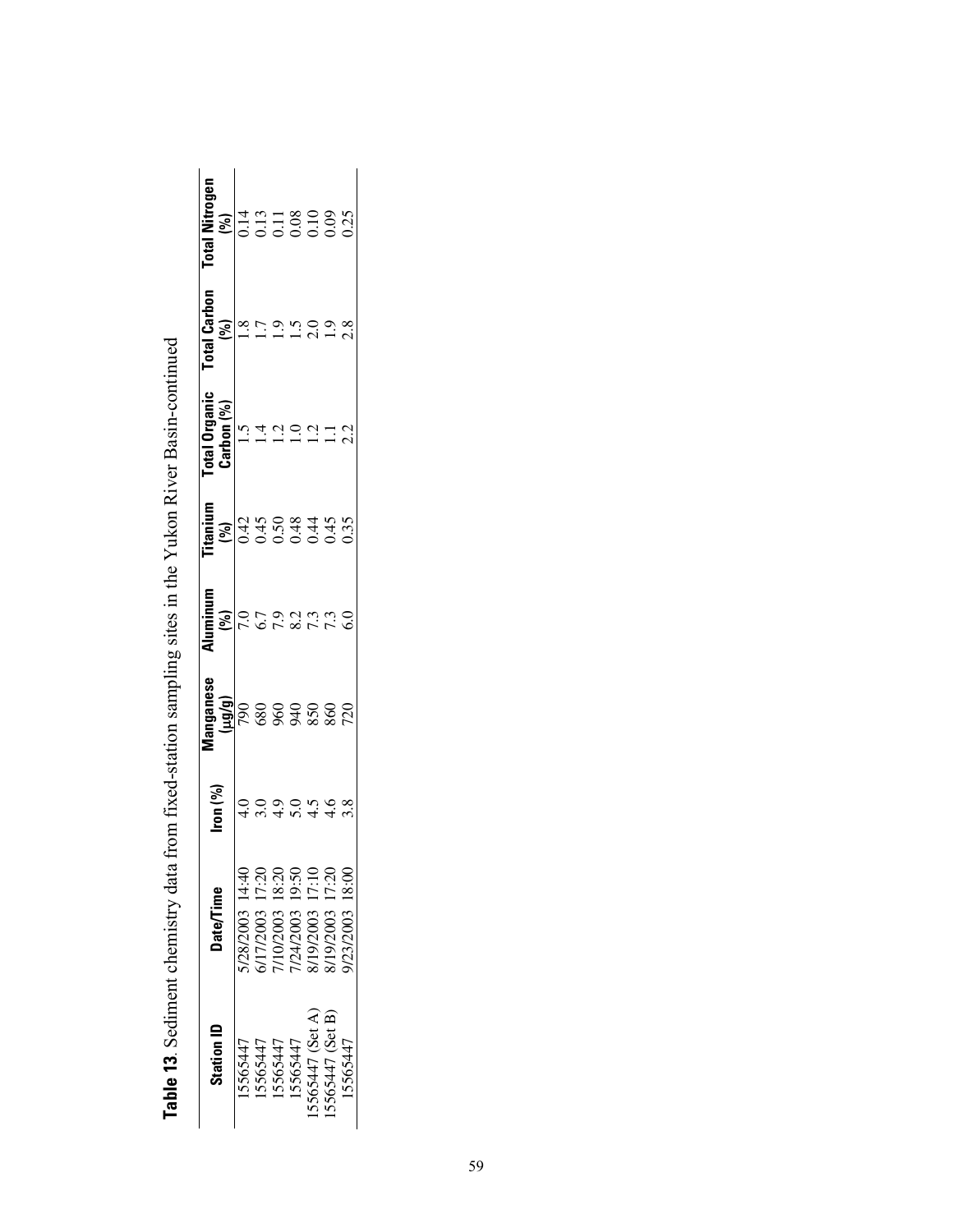# **CHAPTER 9 - Sediment Mineralogy**

# **by Dennis D. Eberl**

A description of sample collection and processing of samples for quantitative X-ray mineralogical analysis is given in Schuster (2003). Sample analysis results for WY 2003 are given in table 14.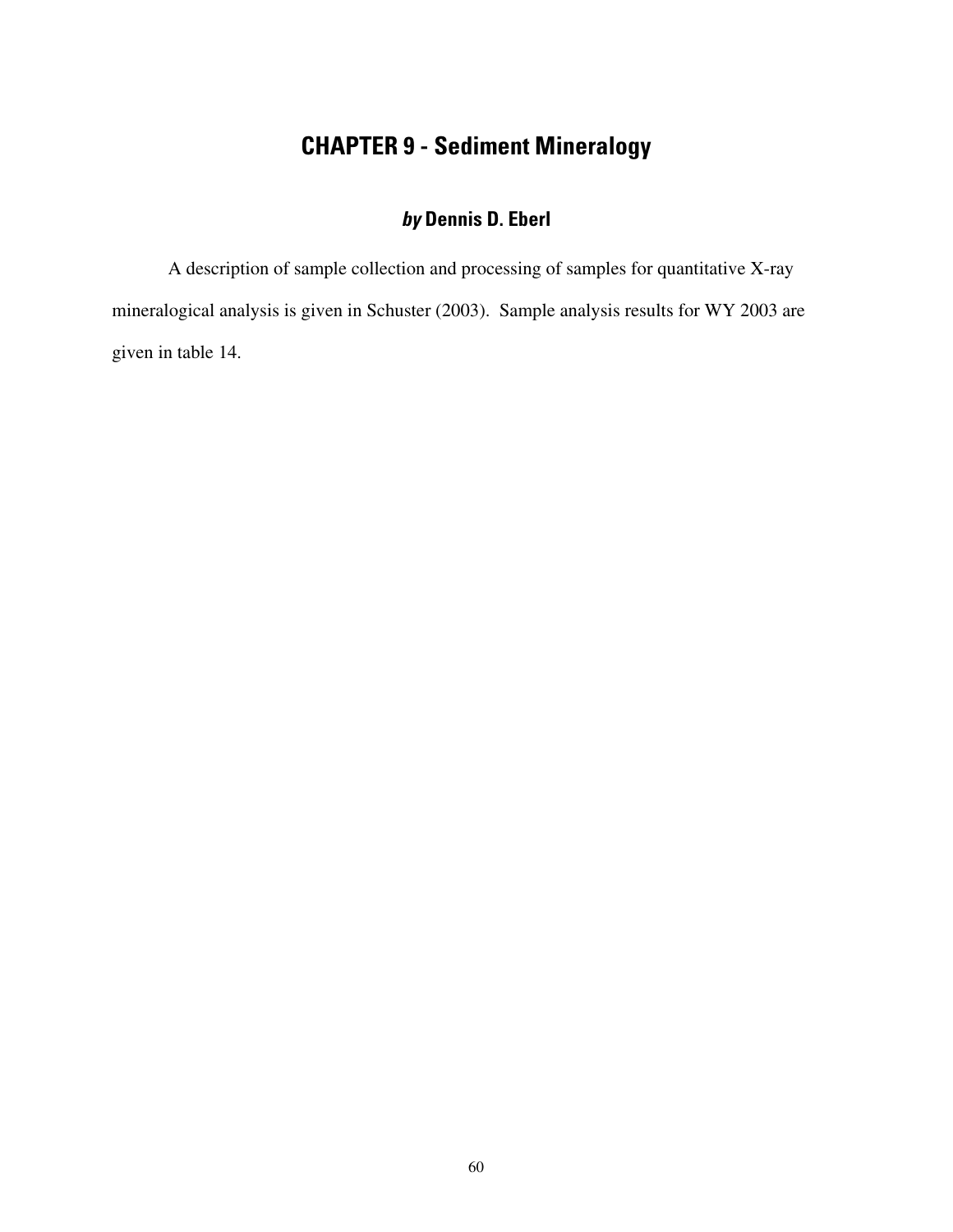[Station ID, refer to table 1 for description and figure 1 for location; %, percent; \*, replicate]

| <b>Station ID:</b>          | 15356000 | 15356000* | 15356000 |
|-----------------------------|----------|-----------|----------|
| Date                        | 7/17/03  | 7/17/03   | 8/13/03  |
|                             | Weight % | Weight %  | Weight % |
| <b>NON-CLAYS:</b>           |          |           |          |
| Quartz                      | 15.5     | 15.1      | 16.1     |
| ordered Microcline          | 2.7      | 2.1       | 3.1      |
| intermediate Microcline     | 0.0      | 0.0       | 0.0      |
| Sanidine                    | 1.6      | 1.4       | 1.5      |
| Orthoclase                  | 0.0      | 0.0       | 0.0      |
| Anorthoclase                | 12.4     | 11.3      | 11.2     |
| Albite                      | 6.4      | 6.1       | 6.4      |
| Oligoclase                  | 0.0      | 0.8       | 0.0      |
| Andesine                    | 2.4      | 2.1       | 1.0      |
| Labradorite                 | 6.9      | 6.1       | 7.0      |
| Bytownite                   | 1.5      | 1.1       | 2.2      |
| Anorthite                   | 0.6      | 0.9       | 0.1      |
| Calcite                     | 9.8      | 9.1       | 7.7      |
| Mg-calcite                  | 0.7      | 0.6       | 1.1      |
| Dolomite                    | 4.7      | 4.3       | 3.9      |
| Amphibole                   | 0.9      | 1.8       | 1.7      |
| Pyroxene                    | 1.3      | 1.3       | 1.0      |
| Magnetite                   | 0.0      | 0.1       | 0.0      |
| Hematite                    | 0.6      | 0.4       | 0.6      |
| Total non-clays:            | 68.3     | 64.7      | 64.6     |
| CLAYS:                      |          |           |          |
| Goethite                    | 0.3      | 0.1       | 0.1      |
| disordered kaolinite        | 0.2      | 3.8       | 0.3      |
| Ferruginous smectite        | 8.6      | 10.8      | 6.3      |
| Illite $+$ smectite         | 0.0      | 2.4       | 6.4      |
| Chlorite                    | 11.6     | 12.3      | 12.1     |
| Total Clays:                | 20.4     | 29.4      | 25.1     |
| Total:                      | 88.7     | 94.1      | 89.7     |
|                             |          |           |          |
| Full Pattern degree of fit: | 0.079    | 0.068     | 0.075    |
| Clay region degree of fit:  | 0.037    | 0.044     | 0.045    |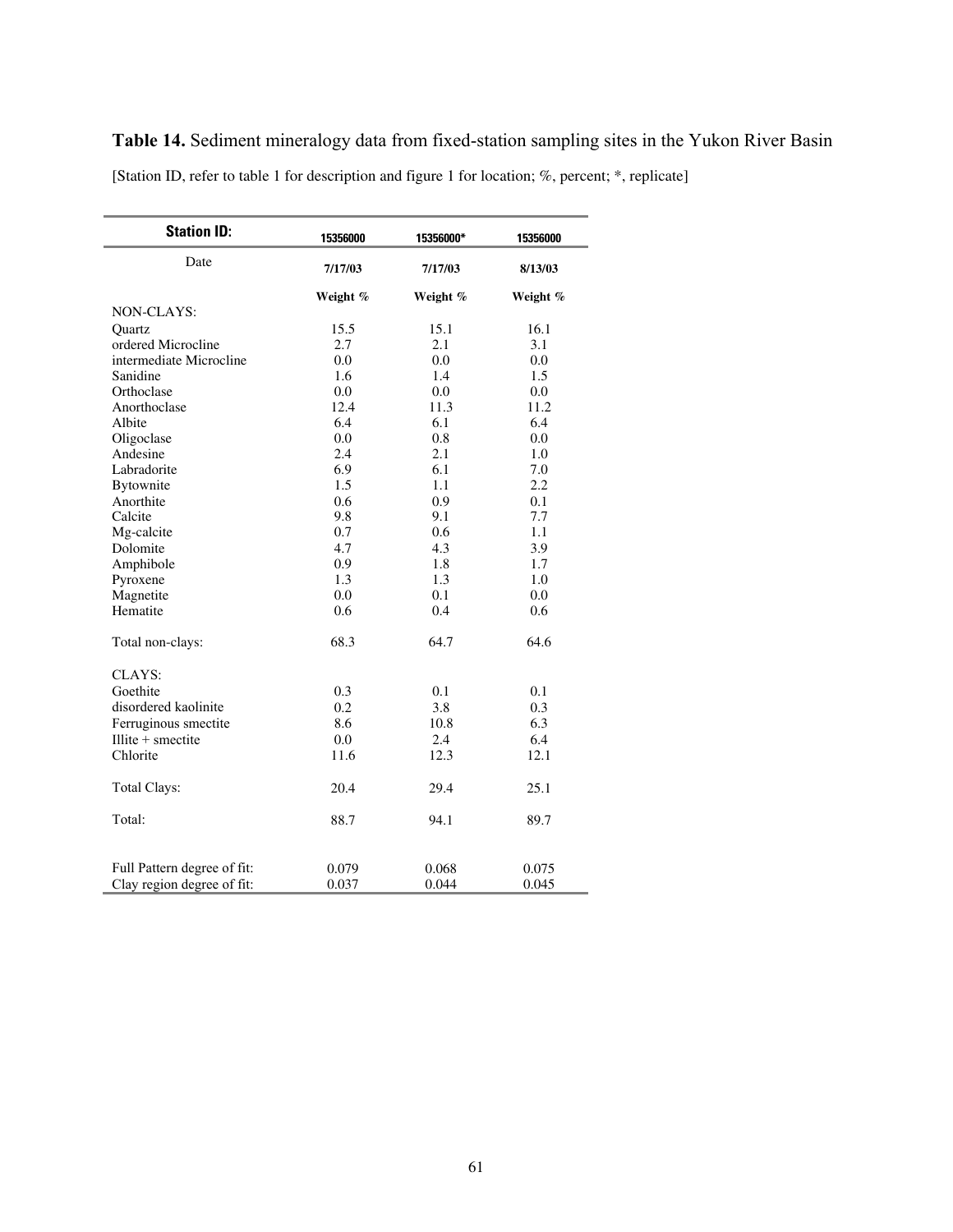| <b>Station ID:</b>                                        | 15453500       | 15453500       | 15453500       | 15453500       |
|-----------------------------------------------------------|----------------|----------------|----------------|----------------|
| Date                                                      | 6/12/03        | 7/15/03        | 7/24/03        | 8/21/03        |
| Mineral                                                   | Weight %       | Weight %       | Weight %       | Weight %       |
| NON-CLAYS:                                                |                |                |                |                |
| Quartz                                                    | 33.4           | 18.8           | 17.2           | 19.7           |
| ordered Microcline                                        | 2.9            | 1.9            | 3.5            | 1.8            |
| intermediate Microcline                                   | 0.0            | 0.5            | 0.0            | 0.0            |
| Sanidine                                                  | 1.5            | 2.1            | 0.8            | 1.4            |
| Orthoclase                                                | 0.0            | 0.0            | 0.0            | 0.0            |
| Anorthoclase                                              | 7.5            | 11.9           | 14.7           | 10.5           |
| Albite                                                    | 4.9            | 4.9            | 5.2            | 5.4            |
| Oligoclase                                                | 1.4            | 1.3            | 0.0            | 0.6            |
| Andesine                                                  | 2.0            | 1.0            | 4.6            | 2.0            |
| Labradorite                                               | 5.5            | 6.1            | 2.2            | 4.2            |
| <b>Bytownite</b>                                          | 1.1            | 0.6            | 0.7            | 1.7            |
| Anorthite                                                 | 0.0            | 1.0            | 0.6            | 0.0            |
| Calcite                                                   | 3.4            | 7.4            | 9.7            | 7.2            |
| Mg-calcite                                                | 0.8            | 0.4            | 0.4            | 0.6            |
| Dolomite                                                  | 3.3            | 3.5            | 3.9            | 3.4            |
| Amphibole                                                 | 1.1            | 0.9            | 1.5            | 1.0            |
| Pyroxene                                                  | 0.7            | 0.9            | 1.2            | 0.7            |
| Magnetite                                                 | 0.0            | 0.0            | 0.0            | 0.0            |
| Hematite                                                  | 0.5            | 0.6            | 0.4            | 0.4            |
| Total non-clays:                                          | 70.0           | 63.7           | 67.0           | 60.7           |
| CLAYS:                                                    |                |                |                |                |
| Goethite                                                  | 0.2            | 0.0            | 0.2            | 0.1            |
| disordered kaolinite                                      | 0.0            | 1.3            | 0.0            | 0.7            |
| Ferruginous smectite                                      | 3.3            | 8.6            | 12.3           | 4.5            |
| Illite $+$ smectite                                       | 8.6            | 3.3            | 11.0           | 11.5           |
| Chlorite                                                  | 13.2           | 15.6           | 7.5            | 16.5           |
| <b>Total Clays:</b>                                       | 25.1           | 28.8           | 30.8           | 33.2           |
| Total:                                                    | 95.2           | 92.5           | 97.8           | 93.9           |
| Full Pattern degree of fit:<br>Clay region degree of fit: | 0.082<br>0.038 | 0.083<br>0.047 | 0.098<br>0.115 | 0.069<br>0.043 |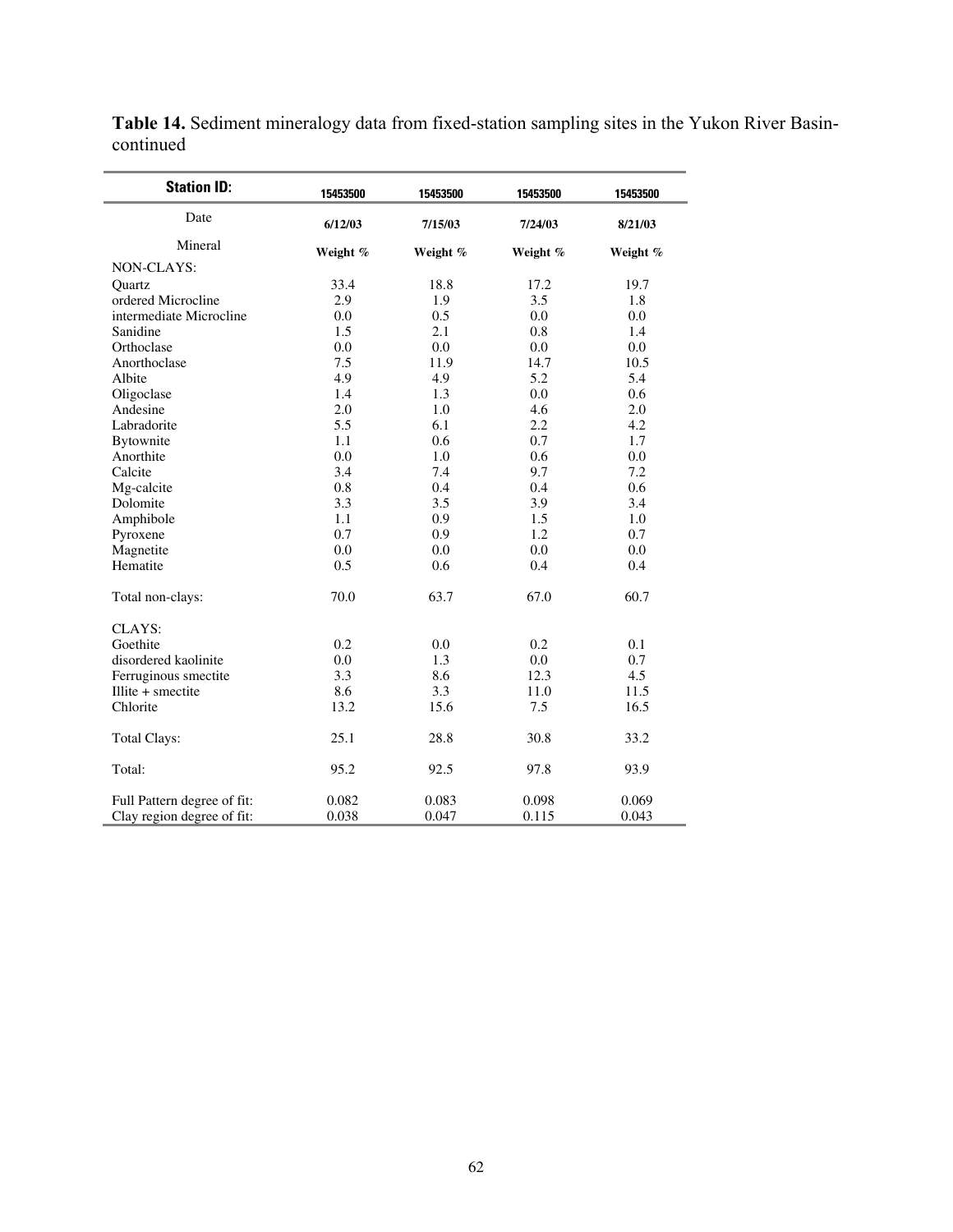| <b>Station ID:</b>                                               | 15515500       | 15515500       | 15515500       | 15515500       | 15515500       |
|------------------------------------------------------------------|----------------|----------------|----------------|----------------|----------------|
| Date                                                             | 5/8/03         | 5/28/03        | 6/11/03        | 6/17/03        | 7/22/03        |
| Mineral                                                          | Weight %       | Weight %       | Weight %       | Weight %       | Weight %       |
| NON-CLAYS:                                                       |                |                |                |                |                |
| Quartz                                                           | 35.5           | 45.1           | 36.7           | 30.1           | 30.6           |
| ordered Microcline                                               | 1.1            | 0.9            | 0.8            | 2.1            | 1.0            |
| intermediate Microcline                                          | 0.0            | 0.8            | 0.0            | 0.8            | 0.0            |
| Sanidine                                                         | 1.5            | 1.4            | 1.5            | 1.6            | 1.4            |
| Orthoclase                                                       | 0.0            | 0.0            | 0.0            | 0.0            | 0.0            |
| Anorthoclase                                                     | 9.6            | 9.6            | 11.0           | 6.5            | 11.5           |
| Albite                                                           | 6.7            | 8.5            | 7.0            | 5.3            | 6.0            |
| Oligoclase                                                       | 0.8            | 1.4            | 1.0            | 2.3            | 0.5            |
| Andesine                                                         | 2.6            | 1.7            | 2.0            | 1.7            | 2.7            |
| Labradorite                                                      | 7.6            | 6.7            | 6.7            | 5.0            | 5.3            |
| Bytownite                                                        | 1.7            | 2.2            | 1.4            | 1.5            | 1.5            |
| Anorthite                                                        | 0.8            | 0.0            | 0.0            | 0.0            | 0.0            |
| Calcite                                                          | 0.5            | 0.3            | 0.5            | 4.5            | 0.6            |
| Mg-calcite                                                       | 0.8            | 0.4            | 1.0            | 0.7            | 0.9            |
| Dolomite                                                         | 0.6            | 0.5            | 0.7            | 3.7            | 0.6            |
| Amphibole                                                        | 1.1            | 1.2            | 1.7            | 1.7            | 1.5            |
| Pyroxene                                                         | 1.5            | 0.8            | 1.0            | 0.8            | 1.6            |
| Magnetite                                                        | 0.0            | 0.0            | 0.0            | 0.0            | 0.0            |
| Hematite                                                         | 0.3            | 0.2            | 0.1            | 0.4            | 0.1            |
| Total non-clays:                                                 | 72.9           | 81.7           | 73.1           | 68.6           | 65.7           |
| CLAYS:                                                           |                |                |                |                |                |
| Goethite                                                         | 0.0            | 0.1            | 0.1            | 0.0            | 0.1            |
| disordered kaolinite                                             | 0.1            | 0.0            | 0.0            | 4.3            | 0.0            |
| Ferruginous smectite                                             | 4.5            | 2.9            | 5.2            | 4.2            | 4.1            |
| Illite $+$ smectite                                              | 8.9            | 4.8            | 7.7            | 7.1            | 8.5            |
| Chlorite                                                         | 14.1           | 13.1           | 17.5           | 11.0           | 16.4           |
| <b>Total Clays:</b>                                              | 27.6           | 20.8           | 30.4           | 26.6           | 29.0           |
| Total:                                                           | 100.4          | 102.5          | 103.6          | 95.2           | 94.7           |
| Full Pattern region degree of fit:<br>Clay region degree of fit: | 0.092<br>0.043 | 0.073<br>0.054 | 0.082<br>0.046 | 0.068<br>0.046 | 0.091<br>0.040 |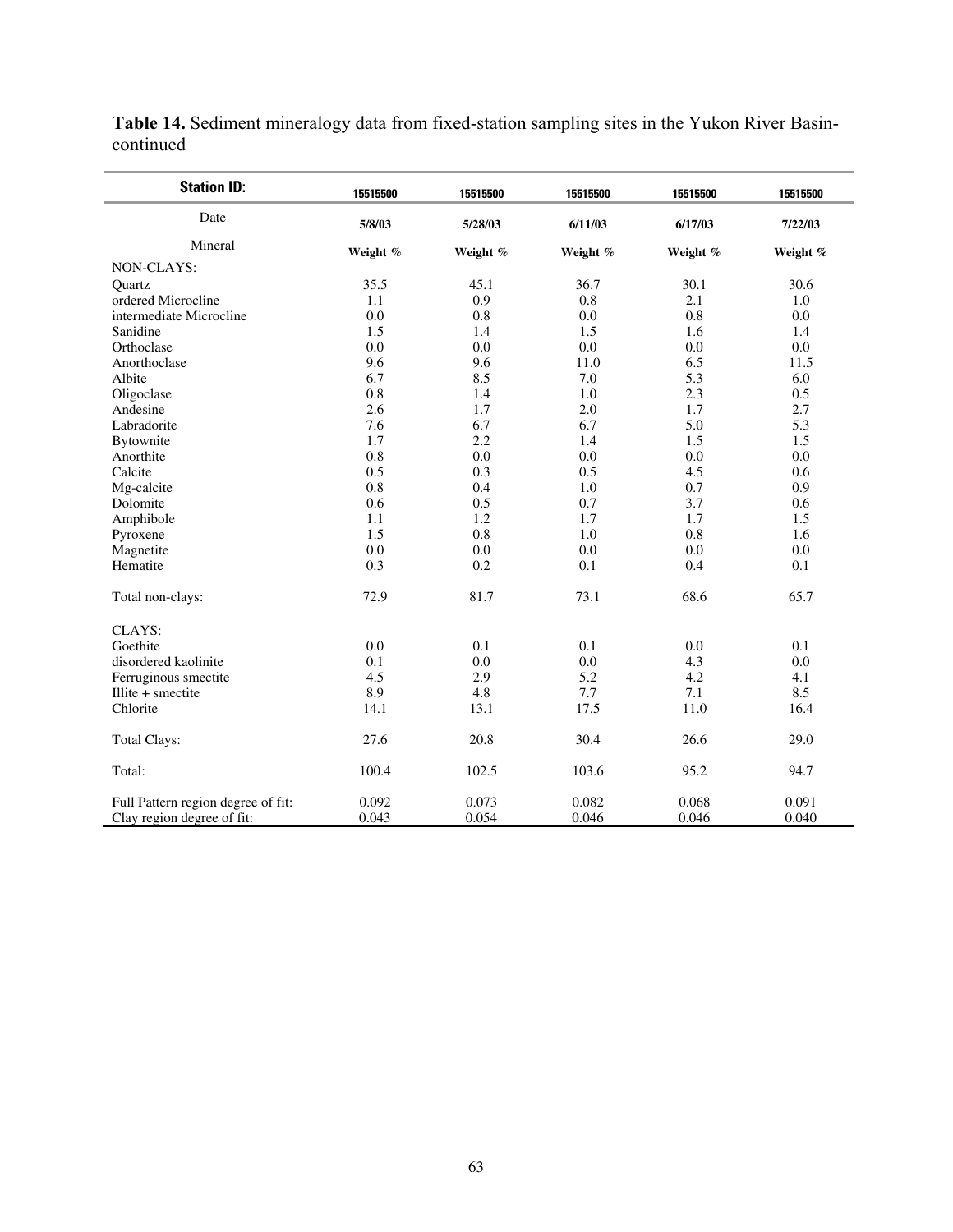| <b>Station ID:</b>                 | 15515500 | 15515500* | 15515500 |  |
|------------------------------------|----------|-----------|----------|--|
| Date                               | 8/15/03  | 8/15/03   | 9/12/03  |  |
| Mineral                            | Weight % | Weight %  | Weight % |  |
| NON-CLAYS:                         |          |           |          |  |
| Ouartz                             | 29.0     | 30.2      | 41.9     |  |
| ordered Microcline                 | 0.9      | 0.6       | 1.7      |  |
| intermediate Microcline            | 0.0      | 0.0       | 0.0      |  |
| Sanidine                           | 0.0      | 0.6       | 0.8      |  |
| Orthoclase                         | 0.0      | 0.0       | 0.0      |  |
| Anorthoclase                       | 13.3     | 13.8      | 13.7     |  |
| Albite                             | 5.5      | 5.6       | 6.9      |  |
| Oligoclase                         | 0.0      | 0.3       | 0.1      |  |
| Andesine                           | 4.9      | 5.3       | 2.6      |  |
| Labradorite                        | 1.0      | 1.0       | 3.2      |  |
| <b>Bytownite</b>                   | 1.0      | 0.0       | 2.1      |  |
| Anorthite                          | 0.0      | 0.0       | 1.1      |  |
| Calcite                            | 0.5      | 0.5       | 0.6      |  |
| Mg-calcite                         | 1.1      | 0.8       | 0.6      |  |
| Dolomite                           | 0.6      | 0.6       | 0.7      |  |
| Amphibole                          | 2.4      | 2.1       | 2.1      |  |
| Pyroxene                           | 1.6      | 1.8       | 0.8      |  |
| Magnetite                          | 0.0      | 0.0       | 0.0      |  |
| Hematite                           | 0.0      | 0.0       | 0.1      |  |
| Total non-clays:                   | 62.5     | 63.3      | 79.4     |  |
| CLAYS:                             |          |           |          |  |
| Goethite                           | 0.7      | 0.2       | 0.4      |  |
| disordered kaolinite               | 0.0      | 0.0       | 0.0      |  |
| Ferruginous smectite               | 6.5      | 4.1       | 3.3      |  |
| Illite $+$ smectite                | 17.1     | 16.2      | 6.9      |  |
| Chlorite                           | 13.1     | 11.9      | 13.0     |  |
| <b>Total Clays:</b>                | 36.7     | 32.2      | 23.2     |  |
| Total:                             | 99.2     | 95.5      | 102.6    |  |
| Full Pattern region degree of fit: | 0.101    | 0.104     | 0.085    |  |
| Clay region degree of fit:         | 0.077    | 0.075     | 0.044    |  |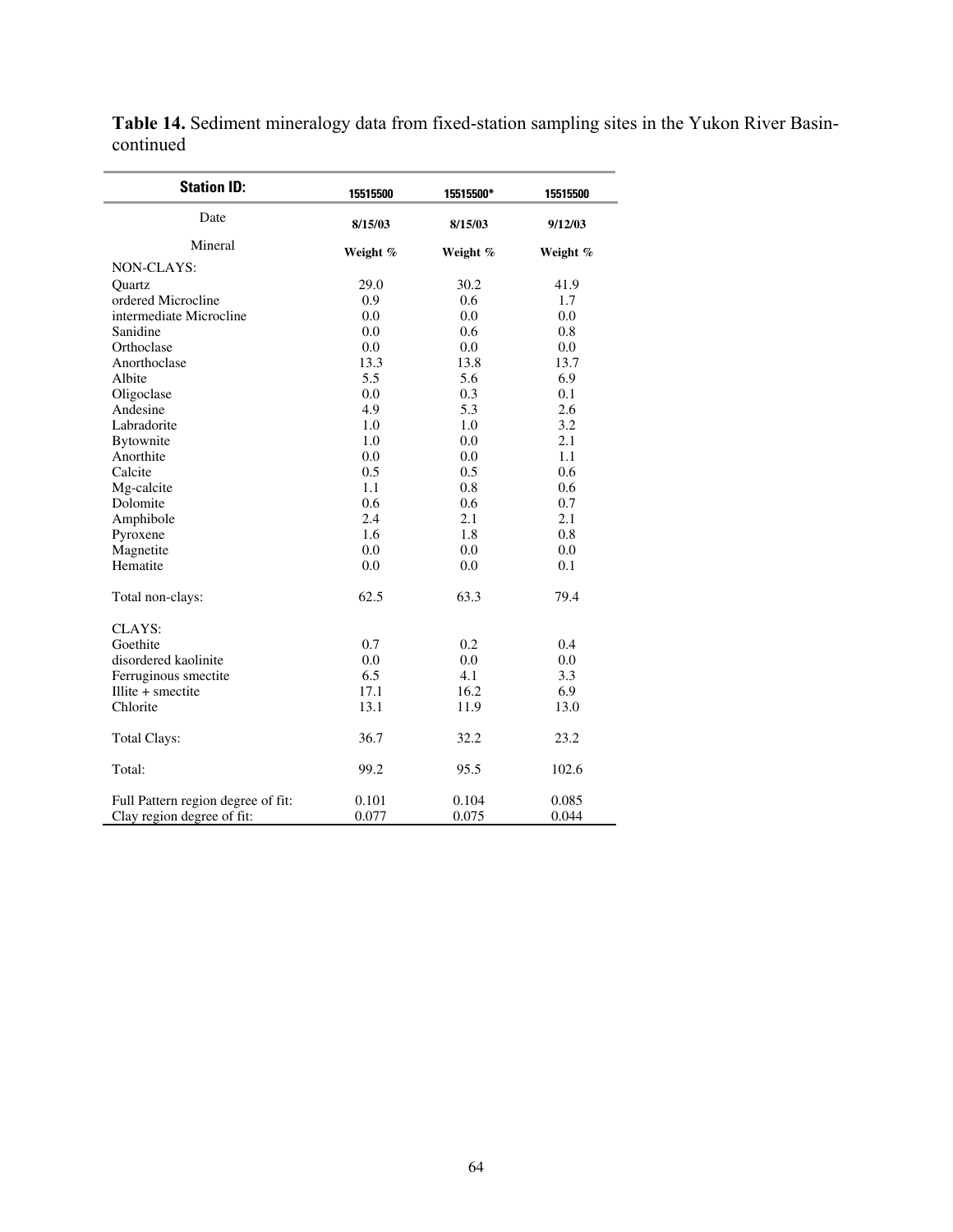| <b>Station ID:</b>                 | 15565447 | 15565447 | 15565447 | 15565447 | 15565447 | 15565447* |
|------------------------------------|----------|----------|----------|----------|----------|-----------|
| Date                               | 5/28/03  | 6/17/03  | 7/10/03  | 7/24/03  | 8/19/03  | 8/19/03   |
| Mineral                            | Weight % | Weight % | Weight % | Weight % | Weight % | Weight %  |
| NON-CLAYS:                         |          |          |          |          |          |           |
| Quartz                             | 32.8     | 42.6     | 23.7     | 22.0     | 21.4     | 22.5      |
| ordered Microcline                 | 0.7      | 1.1      | 1.2      | 1.3      | 1.3      | 1.1       |
| intermediate Microcline            | 0.0      | 0.0      | 0.0      | $0.0\,$  | 0.0      | 0.0       |
| Sanidine                           | 1.5      | 1.1      | 1.8      | 1.9      | 1.3      | 1.1       |
| Orthoclase                         | 0.0      | 0.0      | 0.0      | 0.0      | 0.0      | 0.0       |
| Anorthoclase                       | 10.1     | 7.7      | 11.3     | 11.4     | 10.3     | 10.2      |
| Albite                             | 4.8      | 4.5      | 4.3      | 3.9      | 3.6      | 4.9       |
| Oligoclase                         | 2.4      | 0.6      | 2.4      | 2.0      | 2.3      | 1.3       |
| Andesine                           | 2.4      | 0.2      | 0.1      | 1.0      | 1.9      | 2.1       |
| Labradorite                        | 2.9      | 0.0      | 4.7      | 5.6      | 4.1      | 4.0       |
| Bytownite                          | 0.0      | 0.0      | 0.5      | 0.4      | 0.1      | 0.7       |
| Anorthite                          | 0.0      | 0.0      | 0.0      | 0.0      | 0.6      | 0.0       |
| Calcite                            | 0.0      | 0.0      | 2.0      | 2.7      | 4.5      | 3.8       |
| Mg-calcite                         | 0.7      | 0.7      | 0.9      | 1.2      | 1.0      | 0.8       |
| Dolomite                           | 1.6      | 0.9      | 2.2      | 1.9      | 2.5      | 2.4       |
| Amphibole                          | 1.3      | 0.0      | 1.1      | 1.6      | 0.7      | 0.9       |
| Pyroxene                           | 0.5      | 0.5      | 0.7      | 0.6      | 0.7      | 1.0       |
| Magnetite                          | 0.1      | 0.0      | 0.0      | 0.0      | 0.0      | 0.0       |
| Hematite                           | 0.2      | 0.0      | 0.3      | 0.3      | 0.4      | 0.3       |
| Total non-clays:                   | 62.0     | 60.5     | 57.3     | 57.6     | 56.6     | 57.3      |
| CLAYS:                             |          |          |          |          |          |           |
| Goethite                           | 0.0      | 0.6      | 0.0      | 0.0      | 0.0      | 0.0       |
| disordered kaolinite               | 1.2      | 0.0      | 0.0      | 0.0      | 0.0      | 1.4       |
| Ferruginous smectite               | 6.1      | 2.0      | 8.4      | 7.1      | 7.1      | 5.7       |
| $I$ llite + smectite               | 7.9      | 16.1     | 9.2      | 12.3     | 11.4     | 11.0      |
| Chlorite                           | 17.1     | 21.1     | 18.3     | 18.1     | 17.1     | 17.6      |
| <b>Total Clays:</b>                | 32.3     | 39.2     | 35.9     | 37.6     | 35.7     | 35.8      |
| Total:                             | 94.4     | 99.7     | 93.2     | 95.1     | 92.2     | 93.1      |
| Full Pattern region degree of fit: | 0.094    | 0.088    | 0.090    | 0.094    | 0.079    | 0.081     |
| Clay region degree of fit:         | 0.045    | 0.041    | 0.046    | 0.041    | 0.037    | 0.043     |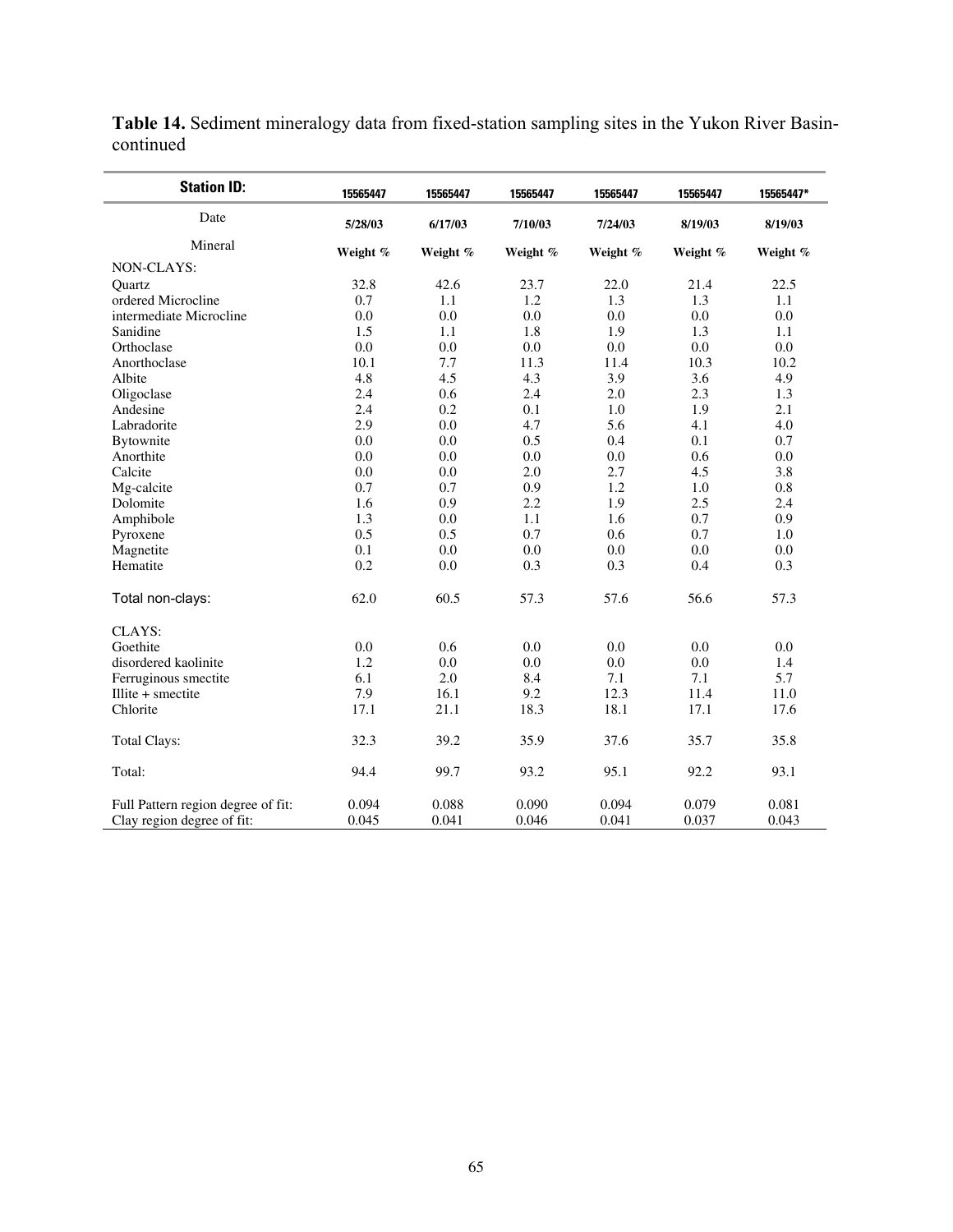# **CHAPTER 10 - Sediment Concentration and Percent Organic Matter (OM)**

#### **by Paul F. Schuster and Michael M. Reddy**

A description of sample collection and processing of samples for suspended sediment concentration and percent OM in the sediment is given in Schuster (2003). Sample analysis results for WY 2003 are given in table 15.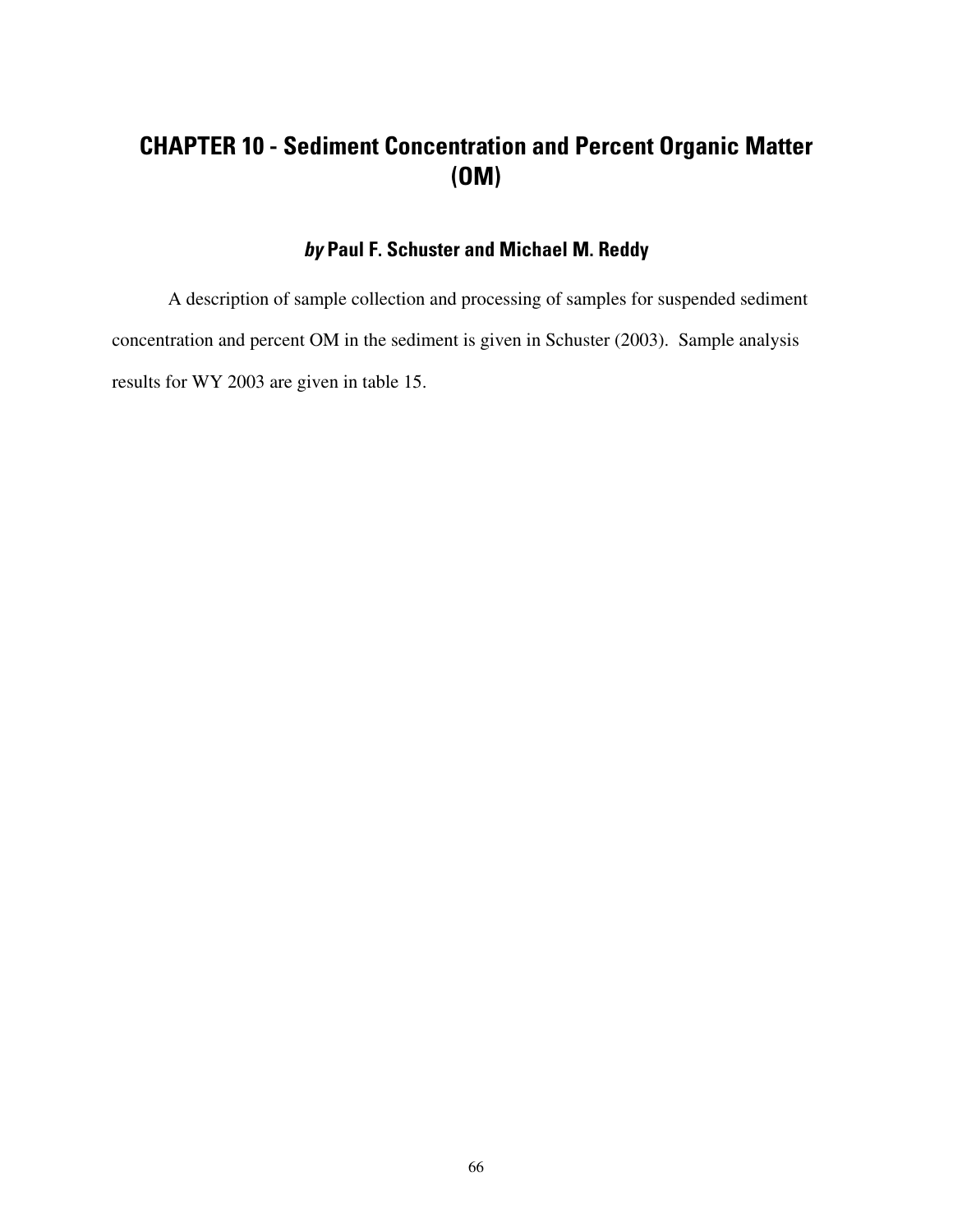**Table 15.** Suspended sediment concentrations and percent organic matter in sediment from fixed-station sampling sites in the Yukon River Basin

| <b>Station ID</b> | <b>Date</b> | <b>Sediment</b><br>concentration | <b>Percent</b><br>OM in |  |
|-------------------|-------------|----------------------------------|-------------------------|--|
|                   |             | (mg/L)                           | sediment                |  |
| 15356000          | 4/1/2003    | $\leq$ 1                         | <b>NA</b>               |  |
| 15356000          | 5/23/2003   | 30                               | 18                      |  |
| 15356000          | 6/17/2003   | 147                              | 11                      |  |
| 15356000          | 7/17/2003   | 559                              | 9                       |  |
| 15356000          | 8/13/2003   | 209                              | 11                      |  |
| 15356000          | 9/9/2003    | 47                               | 13                      |  |
| 15356000          | 9/24/2003   | 14                               | 18                      |  |
| 15389000          | 4/4/2003    | $\leq$ 1                         | <b>NA</b>               |  |
| 15389000          | 6/9/2003    | 56                               | 16                      |  |
| 15389000          | 6/19/2003   | 8                                | 41                      |  |
| 15389000          | 7/1/2003    | $\overline{4}$                   | 60                      |  |
| 15389000          | 7/23/2003   | 32                               | 20                      |  |
| 15389000          | 8/19/2003   | 31                               | 20                      |  |
| 15389000          | 9/22/2003   | 6                                | 43                      |  |
| 15453500          | 3/26/2003   | 11                               | 17                      |  |
| 15453500          | 5/29/2003   | 54                               | 11                      |  |
| 15453500          | 6/12/2003   | 43                               | 21                      |  |
| 15453500          | 7/15/2003   | 159                              | 12                      |  |
| 15453500          | 7/24/2003   | 384                              | 12                      |  |
| 15453500          | 8/21/2003   | 155                              | 13                      |  |
| 15453500          | 9/11/2003   | 51                               | 11                      |  |
| 15515500          | 3/19/2003   | 15                               | 14                      |  |
| 15515500          | 5/8/2003    | 209                              | 6                       |  |
| 15515500          | 5/28/2003   | 109                              | 6                       |  |
| 15515500          | 7/22/2003   | 1,271                            | 6                       |  |
| 15515500          | 8/15/2003   | 1,815                            | 5                       |  |
| 15515500          | 9/12/2003   | 313                              | $\overline{4}$          |  |
| 15565447          | 3/25/2003   | $\overline{4}$                   | 60                      |  |
| 15565447          | 5/28/2003   | 71                               | 11                      |  |
| 15565447          | 6/17/2003   | 113                              | 13                      |  |
| 15565447          | 7/10/2003   | 210                              | 13                      |  |
| 15565447          | 7/24/2003   | 242                              | 12                      |  |
| 15565447          | 8/19/2003   | 194                              | 10                      |  |
| 15565447          | 9/23/2003   | 55                               | 17                      |  |

[Station ID, refer to table 1 for description and figure 1 for location; mg/L, milligram per liter; OM, Organic Matter; NA, not available; <, less than]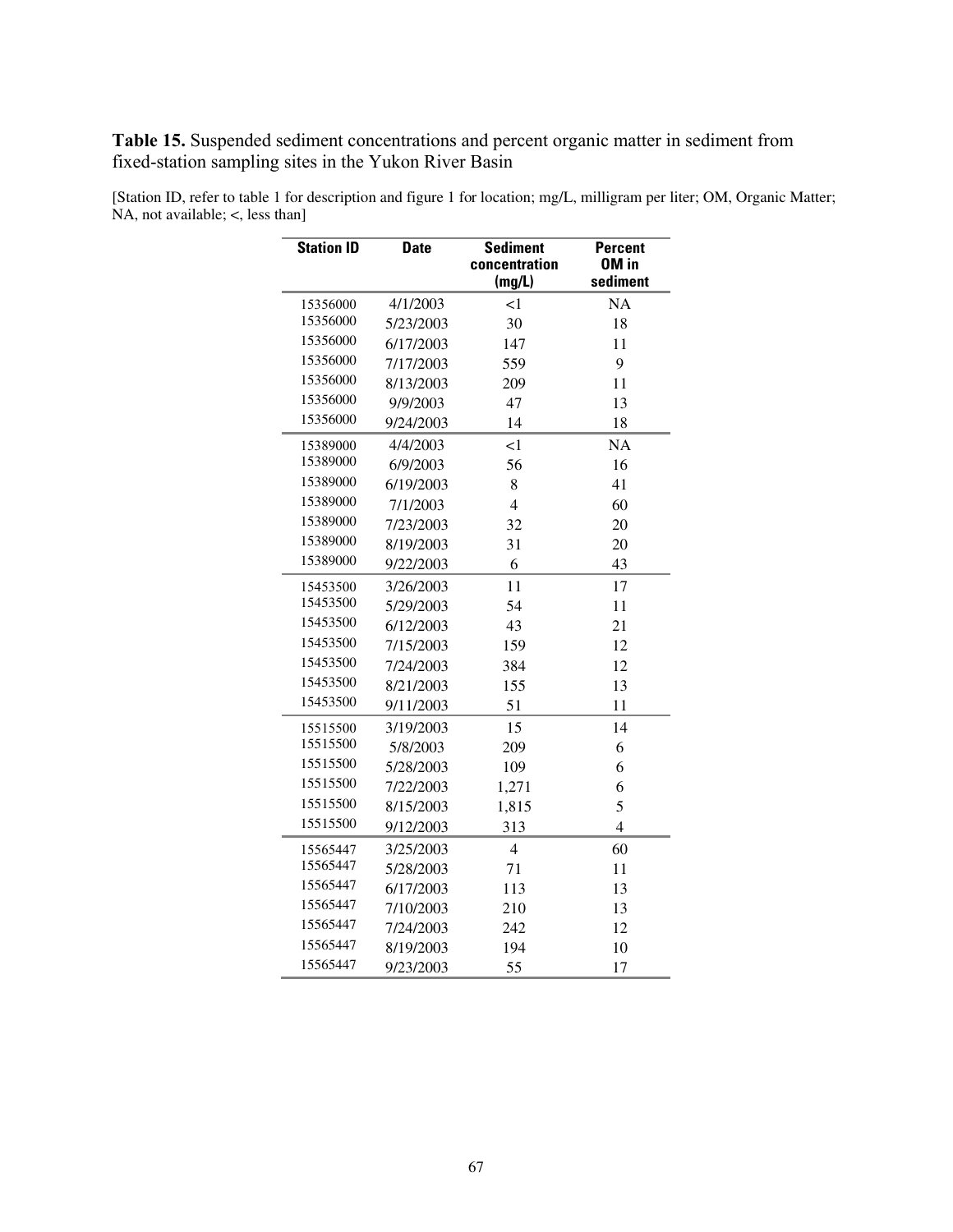## **CHAPTER 11 – Particulate Carbon (PC) and Particulate Nitrogen (PN)**

### **by Paul F. Schuster and Michael M. Reddy**

A description of sample collection and processing of samples for PC and PN concentrations is given in Schuster (2003). Sample analysis results for WY 2003 are given in table 16.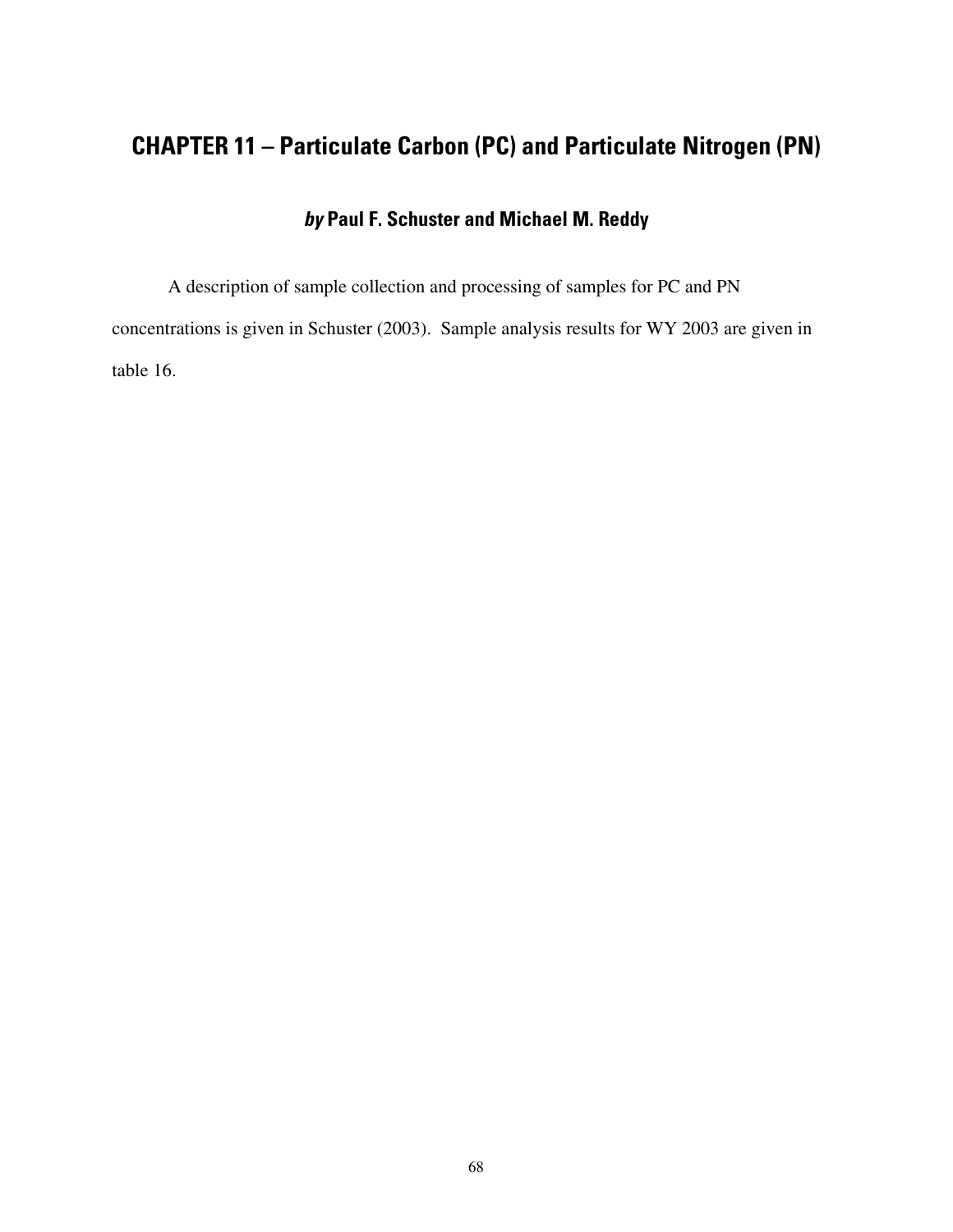**Table 16.** Particulate carbon and particulate nitrogen concentrations from fixed-station sampling sites in the Yukon River Basin

| <b>Station ID</b> | <b>Date</b>       | $\overline{PC}$<br>(mg/L) | <b>PN</b><br>(mg/L) |
|-------------------|-------------------|---------------------------|---------------------|
| 15356000          | 4/1/2003          | <0.06                     | < 0.01              |
| 15356000          | 5/23/2003         | 1.34                      | 0.08                |
| 15356000          | 6/17/2003         | 3.81                      | 0.15                |
| 15356000          | 7/17/2003         | 19.20                     | 0.35                |
| 15356000          | 8/13/2003         | 6.54                      | 0.14                |
| 15356000          | 9/9/2003          | 1.93                      | 0.07                |
| 15356000          | 9/24/2003<br>0.74 |                           | 0.03                |
| 15389000          | 4/4/2003          | <0.06                     | < 0.01              |
| 15389000          | 6/9/2003          | 2.73                      | 0.22                |
| 15389000          | 6/19/2003         | 0.51                      | 0.06                |
| 15389000          | 7/1/2003          | 0.39                      | 0.05                |
| 15389000          | 7/23/2003         | 1.04                      | 0.10                |
| 15389000          | 8/19/2003         | 1.65                      | 0.14                |
| 15389000          | 9/22/2003         | 0.38                      | 0.04                |
| 15453500          | 3/26/2003         | 0.31                      | 0.02                |
| 15453500          | 5/29/2003         | 2.70                      | 0.17                |
| 15453500          | 6/12/2003         | 1.05                      | 0.09                |
| 15453500          | 7/15/2003         | 4.56                      | 0.16                |
| 15453500          | 7/24/2003         | 13.00                     | 0.33                |
| 15453500          | 8/21/2003         | 5.76                      | 0.17                |
| 15453500          | 9/11/2003         | 2.29                      | 0.14                |
| 15515500          | 3/19/2003         | 0.38                      | 0.02                |
| 15515500          | 5/8/2003          | 4.27                      | 0.29                |
| 15515500          | 5/28/2003         | 1.41                      | 0.09                |
| 15515500          | 7/22/2003         | 8.50                      | 0.37                |
| 15515500          | 8/15/2003         | 17.60                     | 0.88                |
| 15515500          | 9/12/2003         | 2.44                      | 0.12                |
| 15565447          | 3/25/2003         | 0.40                      | 0.04                |
| 15565447          | 5/28/2003         | 2.21                      | 0.17                |
| 15565447          | 6/17/2003         | 5.97                      | 0.39                |
| 15565447          | 7/10/2003         | 3.53                      | 0.20                |
| 15565447          | 7/24/2003         | 5.20                      | 0.27                |
| 15565447          | 8/19/2003         | 4.39                      | 0.20                |
| 15565447          | 9/23/2003         | 2.31                      | 0.14                |

[Station ID, refer to table 1 for description and figure 1 for location; PC, particulate carbon; PN, particulate nitrogen; mg/L, milligram per liter; < less than; concentrations averaged from duplicate samples]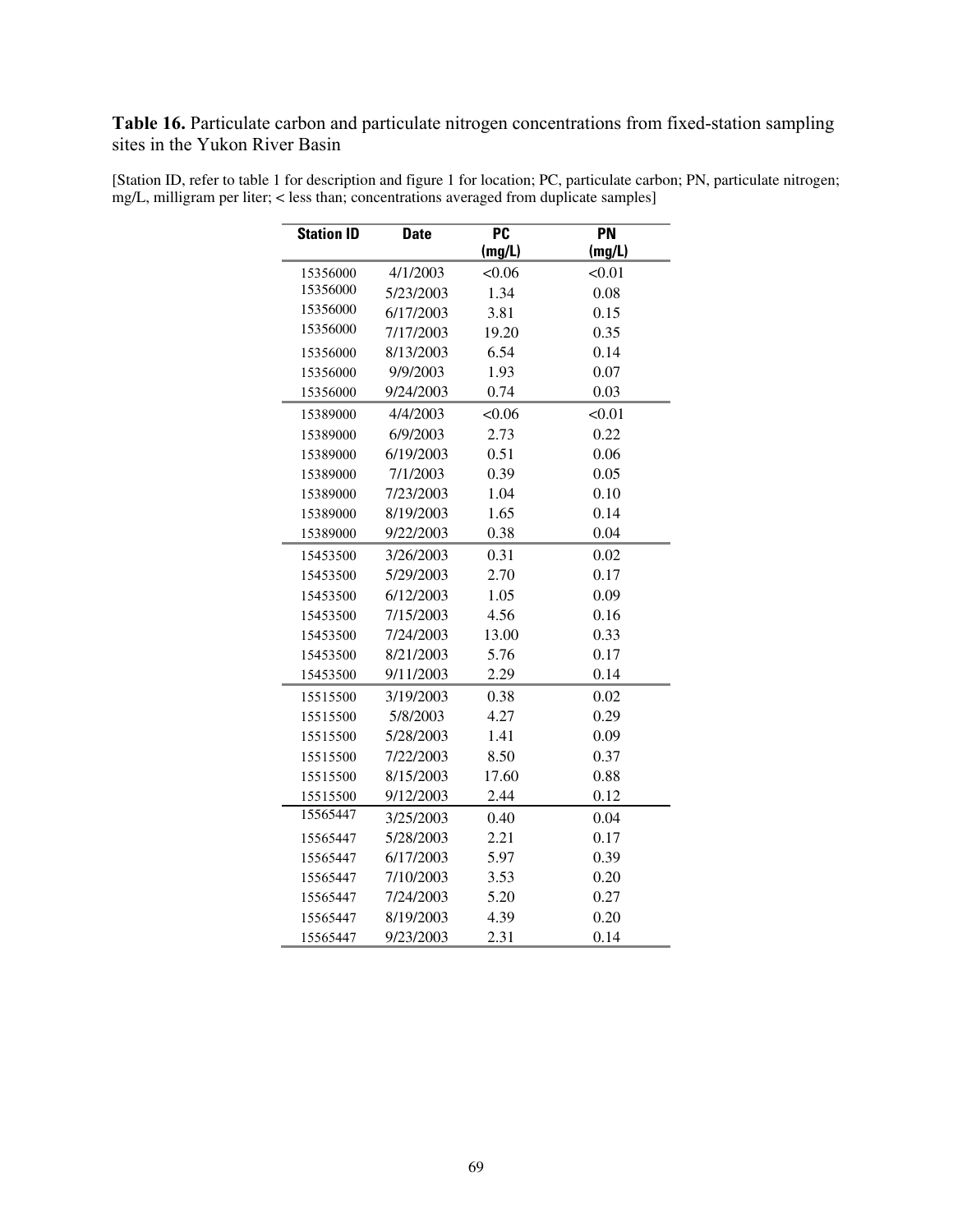## **CHAPTER 12 - Isotopic Analysis of Suspended Particulate Organic Matter (POM)**

#### **by Steven R. Silva and Carol Kendall**

A description of sample collection and processing of samples for the percent of carbon and nitrogen, carbon:nitrogen ratios, carbon-13, and nitrogen-15 isotopes in suspended POM is given in Schuster (2003). Sample analysis results for WY 2003 are given in table 17.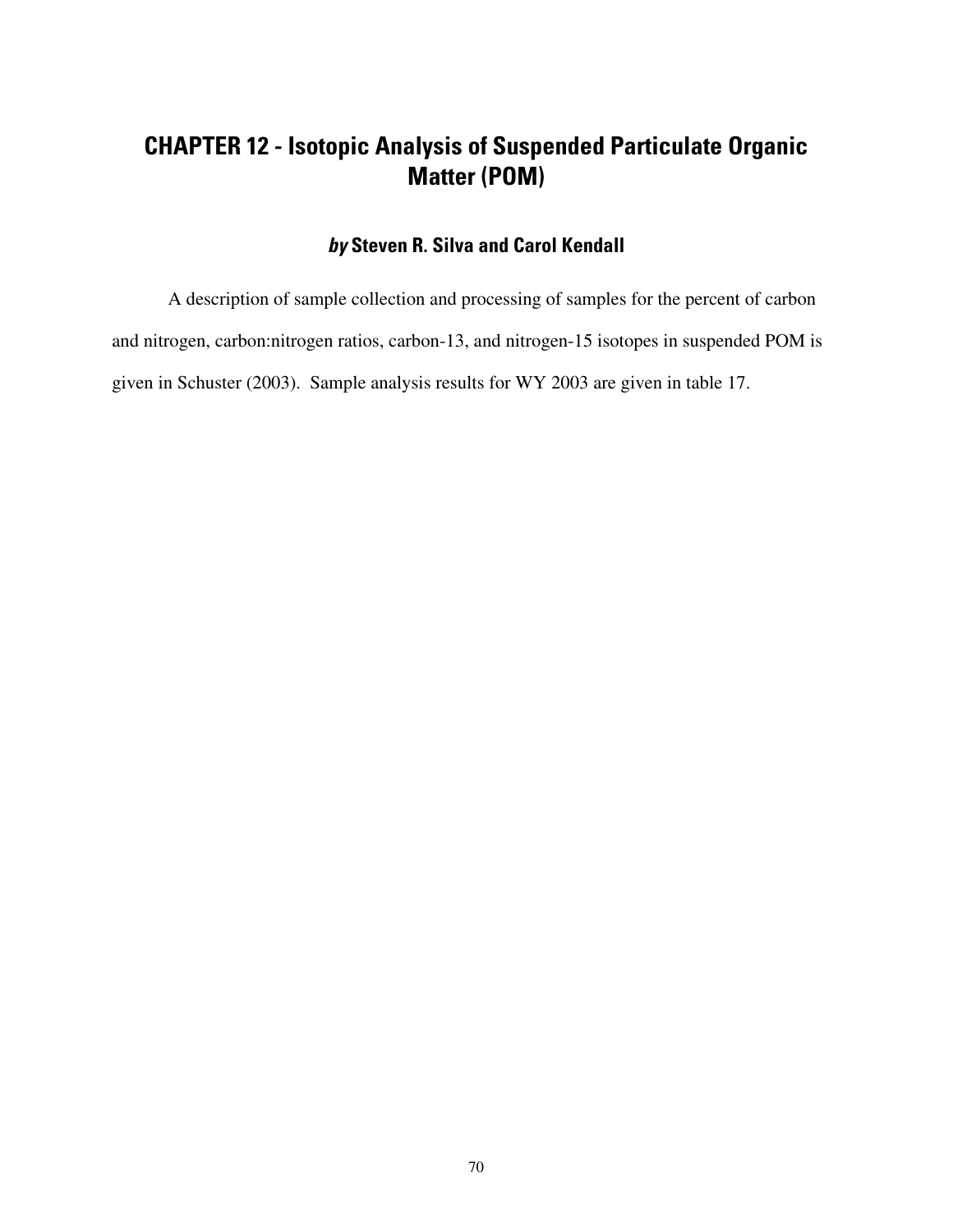#### **Table 17.** Suspended sediment isotopic data from fixed-station sampling sites in the Yukon River Basin

[Station ID, refer to table 1 for description and figure 1 for location; C, carbon; N, nitrogen; SD, standard deviation; Avg, average; %, percent;  $\delta$ , delta; --, no data; \*, replicate]

| <b>Station ID</b> | <b>Date</b>  | Avg<br>%c | SD%C                     | Avg %N | SD %N                    | C: N  | Avg $\delta^{13}C$ | SD $\delta^{13}C$        | Avg $\delta^{15}N$        | SD $\delta^{15}$ N       |
|-------------------|--------------|-----------|--------------------------|--------|--------------------------|-------|--------------------|--------------------------|---------------------------|--------------------------|
| 15356000          | 5/23/2003    | 0.45      | --                       | 0.04   | $\overline{\phantom{a}}$ | 13.78 | $-26.98$           | $-$                      | 3.16                      | $\overline{\phantom{a}}$ |
| 15356000          | 6/17/2003    | 1.68      | $\overline{\phantom{a}}$ | 0.08   | $\overline{a}$           | 25.28 | $-16.39$           | --                       | 1.94                      | $-$                      |
| 15356000          | 7/17/2003    | 0.42      | Ξ.                       | 0.04   | $\overline{a}$           | 13.81 | $-24.60$           | $\overline{\phantom{a}}$ | 2.00                      | $-$                      |
| 15356000          | 7/17/2003    | 0.50      | $\overline{\phantom{a}}$ | 0.04   | $\overline{\phantom{a}}$ | 14.45 | $-24.43$           | $\overline{\phantom{a}}$ | 1.78                      | $\overline{\phantom{a}}$ |
| 15356000          | 9/9/2003     | 0.85      | $\overline{\phantom{a}}$ | 0.07   | $\overline{a}$           | 14.29 | $-20.45$           | $\overline{\phantom{a}}$ | 2.56                      | $-$                      |
| 15356000          | 9/24/2003    | 0.29      | --                       | 0.03   | $\overline{\phantom{a}}$ | 12.88 | $-26.38$           | $-$                      | 2.62                      | $\overline{\phantom{a}}$ |
| 15565447          | 5/26/2003    | 0.51      | $\overline{\phantom{a}}$ | 0.06   | $\overline{\phantom{a}}$ | 9.66  | $-26.74$           | цĹ,                      | $-4.11$                   | $\overline{a}$           |
| 15565447          | 5/28/2003    | 1.49      | $\overline{\phantom{a}}$ | 0.11   | $\overline{a}$           | 16.46 | $-26.07$           | --                       | 1.77                      | $-$                      |
| 15565447          | 5/28/2003*   | 0.45      | $\overline{\phantom{a}}$ | 0.06   | $\overline{a}$           | 8.65  | $-25.92$           | $-$                      | 0.23                      | --                       |
| 15565447          | 6/15/2003    | 0.63      | $\overline{a}$           | 0.06   | $\overline{\phantom{a}}$ | 12.43 | $-26.67$           | $\overline{\phantom{a}}$ | 2.45                      | $-$                      |
| 15565447          | $6/15/2003*$ | 0.44      | --                       | 0.06   | <u></u>                  | 7.99  | $-25.44$           | --                       | $\mathbb{L}^{\mathbb{L}}$ | $-$                      |
| 15565447          | 6/17/2003    | 1.36      | $\overline{\phantom{a}}$ | 0.09   | $\overline{a}$           | 17.49 | $-25.21$           | $\overline{\phantom{a}}$ | 1.64                      | $-$                      |
| 15565447          | $6/17/2003*$ | 0.48      | $\overline{\phantom{a}}$ | 0.06   | $\overline{a}$           | 9.74  | $-26.38$           | Ξ.                       | 1.65                      | $-$                      |
| 15565447          | 7/10/2003    | 1.21      | L.                       | 0.10   | $\overline{a}$           | 13.72 | $-26.84$           | Ξ.                       | 2.49                      | $-$                      |
| 15565447          | 7/10/2003*   | 0.55      | $\overline{\phantom{a}}$ | 0.11   | $\overline{\phantom{a}}$ | 6.02  | $-22.49$           | $-\,-$                   | 5.43                      | $-$                      |
| 15565447          | 7/24/2003    | 0.99      | ÷.                       | 0.07   | $\overline{a}$           | 15.36 | $-26.00$           | Ξ.                       | 1.90                      | $\overline{a}$           |
| 15565447          | 7/24/2003*   | 0.46      | $\overline{\phantom{a}}$ | 0.04   | --                       | 13.73 | $-26.69$           | --                       | $\mathbb{L}^{\mathbb{L}}$ | $\overline{\phantom{a}}$ |
| 15565447          | 8/19/2003    | 1.09      | $\overline{\phantom{a}}$ | 0.08   | $\overline{\phantom{a}}$ | 16.84 | $-26.38$           | $-\,-$                   | 2.62                      | $\overline{\phantom{a}}$ |
| 15565447          | 8/19/2003*   | 1.08      | $\overline{\phantom{a}}$ | 0.07   | $\overline{a}$           | 17.26 | $-26.27$           | Ξ.                       | 2.95                      | $-$                      |
| 15453500          | 5/29/2003    | 1.68      | --                       | 0.11   | --                       | 17.33 | $-22.11$           | 44                       | 2.20                      | --                       |
| 15453500          | 6/12/2003    | 1.97      | $\overline{\phantom{a}}$ | 0.10   | $\overline{\phantom{a}}$ | 23.23 | $-19.57$           | $\overline{a}$           | 1.14                      | $\overline{\phantom{a}}$ |
| 15453500          | 7/15/2003    | 0.88      | $\overline{\phantom{a}}$ | 0.05   | $\overline{a}$           | 18.90 | $-24.50$           | $\overline{\phantom{a}}$ | 2.03                      | $-$                      |
| 15453500          | 7/24/2003    | 0.86      | $\overline{a}$           | 0.05   | $\overline{a}$           | 19.50 | $-23.27$           | Ξ.                       | 2.71                      | $\overline{a}$           |
| 15453500          | 8/21/2003    | 0.91      | $\overline{\phantom{a}}$ | 0.07   | $\overline{a}$           | 15.84 | $-26.11$           | $\overline{a}$           | 1.86                      | $\overline{\phantom{a}}$ |
| 15453500          | 9/11/2003    | 0.98      | $\overline{\phantom{a}}$ | 0.09   | $\overline{\phantom{a}}$ | 13.14 | $-26.02$           | $\overline{a}$           | 2.56                      | Ξ.                       |
| 15453500          | 9/11/2003    | 1.22      | 0.17                     | 0.10   | 0.01                     | 13.85 | $-25.53$           | 0.35                     | 3.21                      | 0.46                     |
| 15515500          | 3/19/2003    | 0.96      | --                       | 0.08   | <u></u>                  | 14.48 | $-28.22$           | $\overline{\phantom{a}}$ | 4.79                      | $\overline{\phantom{a}}$ |
| 15515500          | 5/8/2003     | 0.58      | --                       | 0.04   | $\overline{a}$           | 17.58 | $-25.25$           | 44                       | 2.09                      | $\overline{\phantom{a}}$ |
| 15515500          | 5/28/2003    | 0.21      | Ξ.                       | 0.01   | $\overline{a}$           | 17.39 | $-25.17$           | Ξ.                       | 4.13                      | $\overline{a}$           |
| 15515500          | 6/11/2003    | 0.51      | $\overline{\phantom{a}}$ | 0.03   | $\overline{\phantom{a}}$ | 21.50 | $-25.24$           | $-$                      | 1.86                      | $-$                      |
| 15515500          | 7/22/2003    | 0.46      | --                       | 0.03   | $\overline{a}$           | 20.04 | $-25.11$           | $\overline{\phantom{a}}$ | 1.47                      | $-$                      |
| 15515500          | 8/15/2003    | 0.46      | Ξ.                       | 0.02   | Ξ.                       | 21.68 | $-24.58$           | Ξ.                       | 1.14                      | $\overline{a}$           |
| 15515500          | 8/15/2003    | 0.40      | $\overline{\phantom{a}}$ | 0.02   | $\overline{\phantom{a}}$ | 19.57 | $-23.70$           | $-$                      | 1.88                      | $\overline{\phantom{a}}$ |
| 15515500          | 9/12/2003    | 0.32      | $\overline{\phantom{a}}$ | 0.02   | $\overline{\phantom{a}}$ | 19.29 | $-25.48$           | $\overline{\phantom{a}}$ | 1.64                      | $\overline{\phantom{a}}$ |
| 15389000          | 6/9/2003     | 3.52      | $\overline{\phantom{a}}$ | 0.25   | $\overline{\phantom{a}}$ | 16.59 | $-26.51$           | $\overline{\phantom{a}}$ | 1.67                      | $\overline{\phantom{a}}$ |
| 15389000          | $6/9/2003*$  | 3.31      | 0.15                     | 0.26   | 0.01                     | 15.00 | $-27.01$           | 0.36                     | 2.59                      | 0.66                     |
| 15389000          | 6/19/2003    | 0.42      | $\overline{a}$           | 0.04   | $\overline{a}$           | 11.61 | $-29.28$           | $\overline{a}$           | 4.16                      | $\overline{a}$           |
| 15389000          | 7/1/2003     | 0.48      | $\overline{\phantom{a}}$ | 0.06   | $\overline{\phantom{a}}$ | 10.08 | $-30.77$           | $\overline{a}$           | 2.73                      | Ξ.                       |
| 15389000          | 7/23/2003    | 3.17      | $\overline{\phantom{a}}$ | 0.30   | $\overline{a}$           | 12.49 | $-27.44$           | $\overline{\phantom{a}}$ | 2.52                      | $\overline{\phantom{a}}$ |
| 15389000          | 8/19/2003    | 3.23      | $\overline{a}$           | 0.21   | $\overline{\phantom{a}}$ | 17.75 | $-27.60$           | 44                       | 2.28                      | $\overline{\phantom{a}}$ |
| 15389000          | 8/19/2003*   | 3.36      | 0.09                     | 0.23   | 0.01                     | 17.37 | $-27.59$           | 0.00                     | 2.08                      | 0.14                     |
| 15389000          | 9/22/2003    | 0.32      | $\overline{a}$           | 0.03   | $\overline{a}$           | 13.93 | $-27.18$           | $\overline{\phantom{a}}$ | 4.23                      | $\overline{\phantom{a}}$ |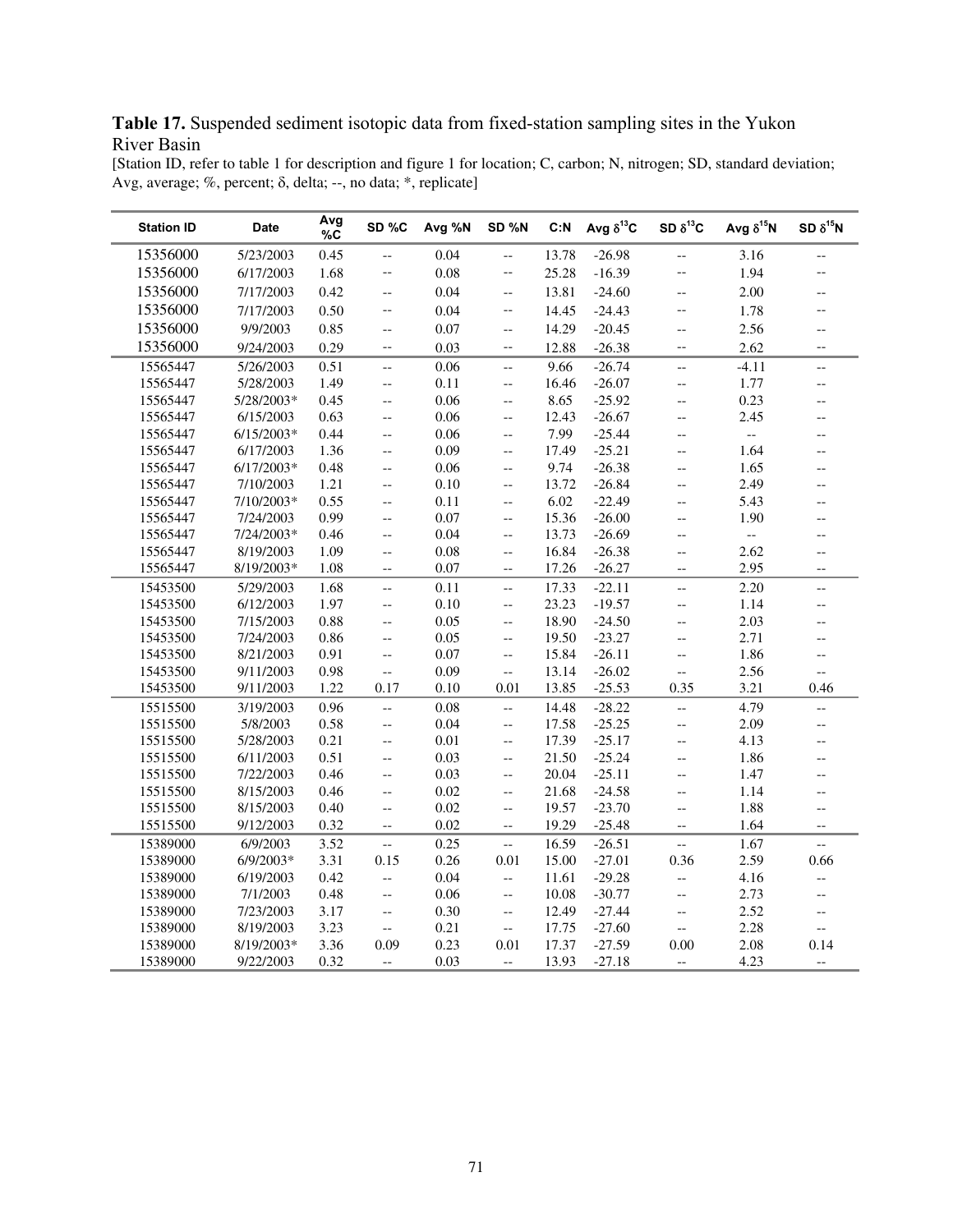# **CHAPTER 13 - Uranium Isotopes**

#### **by Thomas F. Kraemer**

A description of sample collection and processing of samples for uranium concentrations and activity ratios (UAR) is given in Schuster (2003). Sample analysis results for WY 2003 are given in table 18.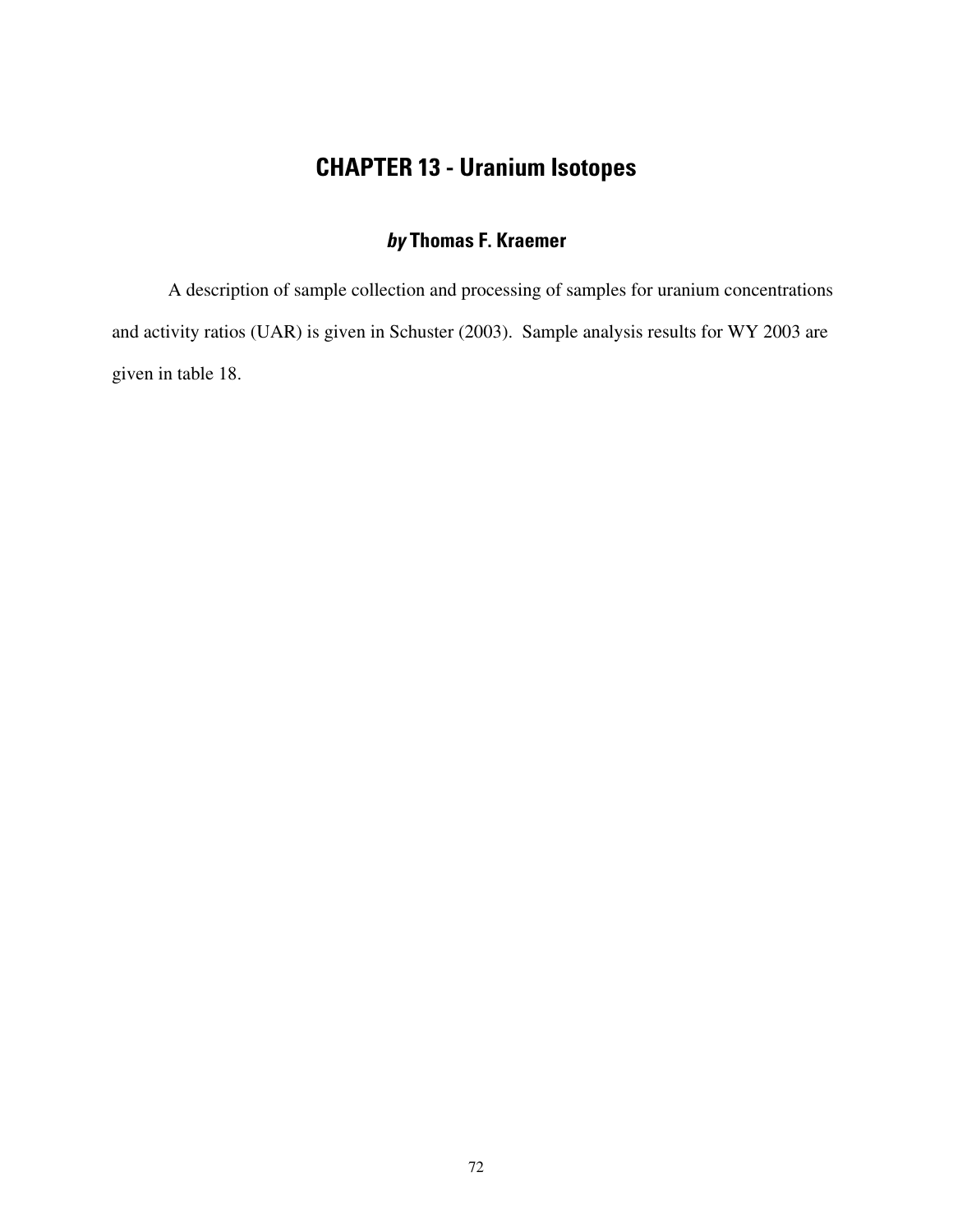**Table 18.** Uranium concentration and  $^{234}U/^{238}U$  isotopic activity ratio analyses in water samples from fixed-station sampling sites in the Yukon River Basin

| <b>Station ID</b> | <b>Date and time</b> |                          | U           | <sup>234</sup> U/ <sup>238</sup> U activity ratio |  |  |
|-------------------|----------------------|--------------------------|-------------|---------------------------------------------------|--|--|
|                   |                      |                          | $(\mu g/L)$ | (±1 sigma uncertainty)                            |  |  |
| 15389000          | 04/04/03             | 1830                     | 0.90        | $2.551 \pm 0.019$                                 |  |  |
| 15389000          | 06/09/03             | 1510                     | 0.24        | $1.745 \pm 0.017$                                 |  |  |
| 15389000          | 06/19/03             | 1420                     | 0.45        | $1.956 \pm 0.011$                                 |  |  |
| 15389000          | 07/01/03             | 1430                     | 0.42        | $1.964 \pm 0.018$                                 |  |  |
| 15389000          | 07/23/03             | 1540                     | 0.29        | $1.886 \pm 0.019$                                 |  |  |
| 15389000          | 08/19/03             | $\overline{\phantom{a}}$ | 0.27        | $1.859 \pm 0.011$                                 |  |  |
| 15389000          | 09/22/03             | 1300                     | 0.47        | $1.944 \pm 0.011$                                 |  |  |
| 15515500          | 03/19/03             | 1830                     | 0.88        | $1.355 \pm 0.013$                                 |  |  |
| 15515500          | 05/08/03             | 1440                     | 0.84        | $1.301 \pm 0.027$                                 |  |  |
| 15515500          | 05/28/03             | 1530                     | 0.90        | $1.342 \pm 0.015$                                 |  |  |
| 15515500          | 06/11/03             | 1330                     | 0.99        | $1.249 \pm 0.015$                                 |  |  |
| 15515500          | 07/22/03             | 1330                     | 0.98        | $1.158 \pm 0.011$                                 |  |  |
| 15515500          | 08/15/03             | 1130                     | 1.13        | $1.090 \pm 0.013$                                 |  |  |
| 15515500          | 09/12/03             | 1340                     | 0.82        | $1.261 \pm 0.017$                                 |  |  |
| 15356000          | 04/01/03             | 1050                     | 1.25        | $1.420 \pm 0.009$                                 |  |  |
| 15356000          | 05/23/03             | 1740                     | 0.98        | $1.562 \pm 0.020$                                 |  |  |
| 15356000          | 06/17/03             | 1220                     | 0.81        | $1.453 \pm 0.005$                                 |  |  |
| 15356000          | 07/17/03             | 1300                     | 0.93        | $1.463 \pm 0.015$                                 |  |  |
| 15356000          | 08/13/03             | 1300                     | 0.98        | $1.404 \pm 0.014$                                 |  |  |
| 15356000          | 09/09/03             | 1430                     | 1.00        | $1.456 \pm 0.009$                                 |  |  |
| 15356000          | 09/24/03             | 1230                     | 1.03        | 1.438±0.008                                       |  |  |
| 15565447          | 03/25/03             | 1900                     | 0.97        | $1.438 \pm 0.013$                                 |  |  |
| 15565447          | 05/28/03             | 1440                     | 0.53        | $1.474 \pm 0.008$                                 |  |  |
| 15565447          | 06/17/03             | 1720                     | 0.49        | $1.467 \pm 0.008$                                 |  |  |
| 15565447          | 07/10/03             | 1820                     | 0.73        | $1.404 \pm 0.026$                                 |  |  |
| 15565447          | 07/24/03             | 1950                     | 0.82        | $1.407 \pm 0.033$                                 |  |  |
| 15565447          | 08/19/03             | 1710                     | 0.73        | $1.385 \pm 0.023$                                 |  |  |
| 15565447          | 09/23/03             | 1800                     | 0.71        | $1.431 \pm 0.011$                                 |  |  |
| 15453500          | 03/26/03             | 1900                     | 1.18        | $1.474 \pm 0.012$                                 |  |  |
| 15453500          | 05/29/03             | 1600                     | 0.64        | $1.599 \pm 0.015$                                 |  |  |
| 15453500          | 06/12/03             | 1420                     | 0.66        | $1.512 \pm 0.019$                                 |  |  |
| 15453500          | 07/15/03             | 1600                     | 0.88        | $1.491 \pm 0.014$                                 |  |  |
| 15453500          | 07/24/03             | 1410                     | 0.78        | 1.485±0.012                                       |  |  |
| 15453500          | 08/21/03             | 1330                     | 0.74        | $1.517 \pm 0.036$                                 |  |  |
| 15453500          | 09/11/03             | 1610                     | 0.72        | $1.549 \pm 0.026$                                 |  |  |

[Station ID, refer to table 1 for description and figure 1 for location; µg/L; microgram per liter; U, Uranium; --, not available]